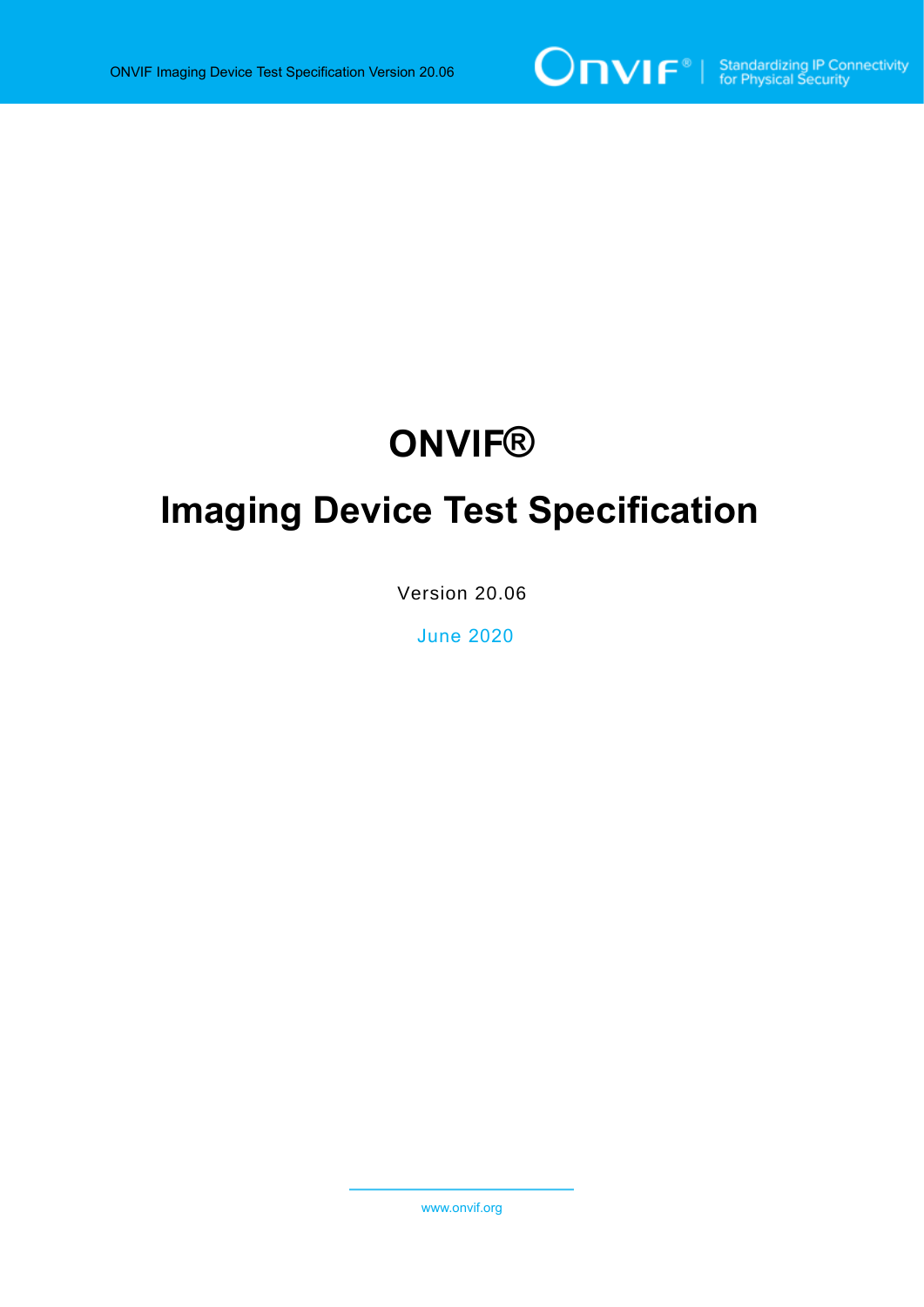#### © 2020 ONVIF, Inc. All rights reserved.

Recipients of this document may copy, distribute, publish, or display this document so long as this copyright notice, license and disclaimer are retained with all copies of the document. No license is granted to modify this document.

THIS DOCUMENT IS PROVIDED "AS IS," AND THE CORPORATION AND ITS MEMBERS AND THEIR AFFILIATES, MAKE NO REPRESENTATIONS OR WARRANTIES, EXPRESS OR IMPLIED, INCLUDING BUT NOT LIMITED TO, WARRANTIES OF MERCHANTABILITY, FITNESS FOR A PARTICULAR PURPOSE, NON-INFRINGEMENT, OR TITLE; THAT THE CONTENTS OF THIS DOCUMENT ARE SUITABLE FOR ANY PURPOSE; OR THAT THE IMPLEMENTATION OF SUCH CONTENTS WILL NOT INFRINGE ANY PATENTS, COPYRIGHTS, TRADEMARKS OR OTHER RIGHTS.

IN NO EVENT WILL THE CORPORATION OR ITS MEMBERS OR THEIR AFFILIATES BE LIABLE FOR ANY DIRECT, INDIRECT, SPECIAL, INCIDENTAL, PUNITIVE OR CONSEQUENTIAL DAMAGES, ARISING OUT OF OR RELATING TO ANY USE OR DISTRIBUTION OF THIS DOCUMENT, WHETHER OR NOT (1) THE CORPORATION, MEMBERS OR THEIR AFFILIATES HAVE BEEN ADVISED OF THE POSSIBILITY OF SUCH DAMAGES, OR (2) SUCH DAMAGES WERE REASONABLY FORESEEABLE, AND ARISING OUT OF OR RELATING TO ANY USE OR DISTRIBUTION OF THIS DOCUMENT. THE FOREGOING DISCLAIMER AND LIMITATION ON LIABILITY DO NOT APPLY TO, INVALIDATE, OR LIMIT REPRESENTATIONS AND WARRANTIES MADE BY THE MEMBERS AND THEIR RESPECTIVE AFFILIATES TO THE CORPORATION AND OTHER MEMBERS IN CERTAIN WRITTEN POLICIES OF THE CORPORATION.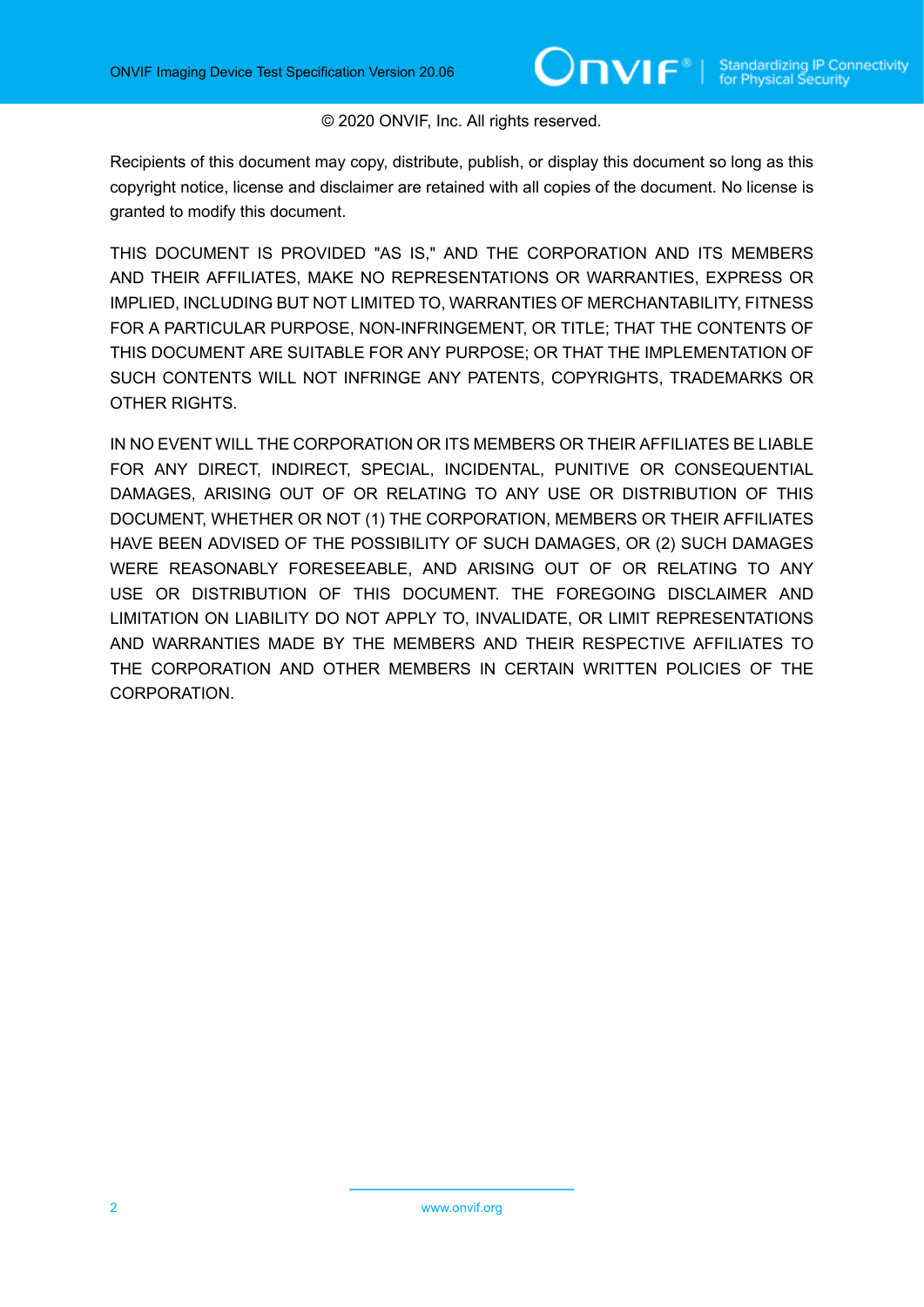

### REVISION HISTORY

| Vers. | Date               | <b>Description</b>                                                                                                          |
|-------|--------------------|-----------------------------------------------------------------------------------------------------------------------------|
| 11.12 | Dec 22, 2011       | First issue                                                                                                                 |
| 12.06 | Jun 18, 2012       | Imaging Service Capabilities test cases have been added.                                                                    |
| 13.06 | Jun, 2013          | The following test cases was added:                                                                                         |
|       |                    | IMAGING COMMAND SETIMAGINGSETTINGS                                                                                          |
| 13.12 | Dec, 2013          | Minor changes                                                                                                               |
| 14.06 | Jun, 2014          | IMAGING COMMAND SETIMAGINGSETTINGS test case was<br>changed                                                                 |
| 14.12 | Dec, 2014          | IMAGING COMMAND SETIMAGINGSETTINGS test case was<br>changed                                                                 |
| 16.06 | May, 2016          | 4.1.8 IMAGING COMMAND SETIMAGINGSETTINGS ADDITIONAL<br>FEATURES has been added.                                             |
| 16.07 | Jul 5, 2016        | Removed Exposure. Window testing, several comments from Sony<br>have been implemented                                       |
| 16.07 | Jul 13, 2016       | 4.1.8 - Test sequence updated                                                                                               |
| 16.07 | Jul 26, 2016       | <b>Comments implemented</b>                                                                                                 |
| 16.07 | Aug 8, 2016        | <b>Comments from Hiroyuki Sano</b>                                                                                          |
| 16.09 | September,<br>2016 | SETIMAGINGSETTINGS ADDITIONAL<br><b>COMMAND</b><br><b>IMAGING</b><br>FEATURES test case was changed                         |
|       |                    | Annex A.1 was changed.                                                                                                      |
| 17.01 | Dec, 2016          | updated<br>for<br><b>IMAGING</b><br><b>COMMAND</b><br>Test<br>Sequence<br>SETIMAGINGSETTINGS ADDITIONAL FEATURES test case. |
| 17.06 | Mar 3, 2017        | The following test cases were added according to #1352:                                                                     |
|       |                    | REALTIME PULLPOINT SUBSCRIPTION - IMAGE TOO BLURRY                                                                          |
|       |                    | REALTIME PULLPOINT SUBSCRIPTION - IMAGE TOO DARK                                                                            |
|       |                    | REALTIME PULLPOINT SUBSCRIPTION - IMAGE TOO BRIGHT                                                                          |
|       |                    | REALTIME PULLPOINT SUBSCRIPTION - GLOBAL SCENE<br><b>CHANGE</b>                                                             |
| 17.06 | Mar 22, 2017       | The following test case was added according to #1407:                                                                       |
|       |                    | REALTIME PULLPOINT SUBSCRIPTION - MOTION ALARM                                                                              |
| 17.06 | May 25, 2017       | The following test cases were updated according to #1352:                                                                   |
|       |                    | REALTIME PULLPOINT SUBSCRIPTION - IMAGE TOO BLURRY                                                                          |
|       |                    | REALTIME PULLPOINT SUBSCRIPTION - IMAGE TOO DARK                                                                            |
|       |                    | REALTIME PULLPOINT SUBSCRIPTION - IMAGE TOO BRIGHT                                                                          |
|       |                    | REALTIME PULLPOINT SUBSCRIPTION - GLOBAL SCENE<br><b>CHANGE</b>                                                             |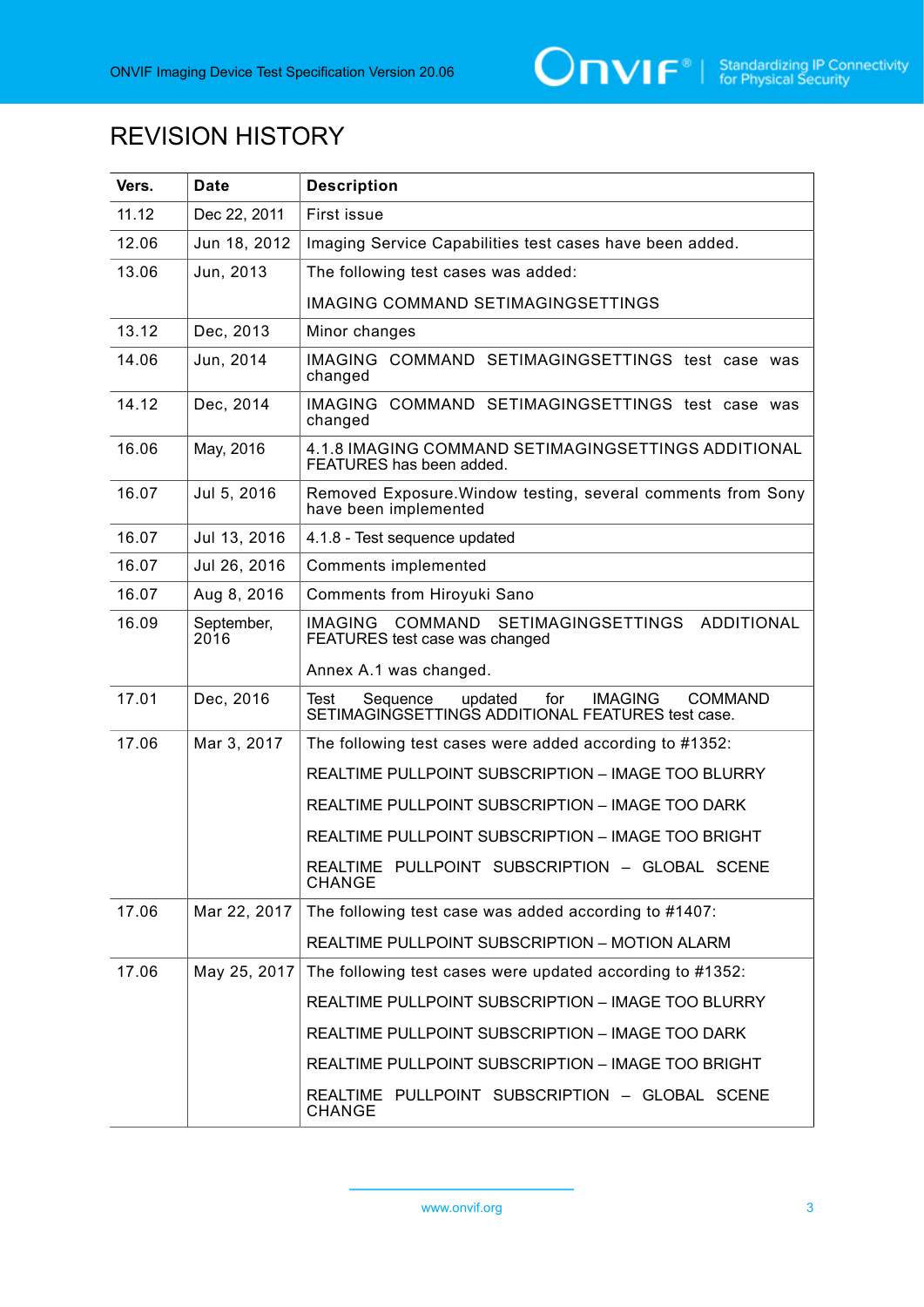| 17.12 | Sep 21, 2017 | The following test cases were added according to #1482:                                                                  |
|-------|--------------|--------------------------------------------------------------------------------------------------------------------------|
|       |              | <b>GET IMAGING SETTINGS AND GET OPTIONS CONSISTENCY</b>                                                                  |
| 17.12 | Nov 21, 2017 | The following annex was updated according to #1492:                                                                      |
|       |              | Annex A.1 Get Video Sources                                                                                              |
| 18.06 | Jun 21, 2018 | Reformatting document using new template                                                                                 |
| 18.12 | Dec 21, 2018 | Switching Hub description in 'Network Configuration for DUT' section<br>was updated according to #1737                   |
| 19.12 | Jul 30, 2019 | The following test case was added according to #1896:                                                                    |
|       |              | IMAGING-1-1-8 IMAGING COMMAND SETIMAGINGSETTINGS -<br>INVALID SETTINGS (Note added)                                      |
| 19.12 | Jul 30, 2019 | The following test case was added according to #1642:                                                                    |
|       |              | IMAGING-1-1-3 IMAGING COMMAND GETOPTIONS (steps 5-7<br>added)                                                            |
| 19.12 | Oct 30, 2019 | The following test case was added according to #1933:                                                                    |
|       |              | IMAGING-1-1-3 IMAGING COMMAND GETOPTIONS (step 8<br>added)                                                               |
|       |              | IMAGING-1-1-15 IMAGING COMMAND SETIMAGINGSETTINGS<br>ADDITIONAL FEATURES (step 62 added)                                 |
|       |              | IMAGING-1-1-16 GET IMAGING SETTINGS AND GET OPTIONS<br>CONSISTENCY (step 4.10.5 added)                                   |
| 20.06 | May 13, 2020 | Pre-Requisite of the following test cases updated with adding of Pull-<br>Point Notification feature according to #1999: |
|       |              | IMAGING-4-1-1 REALTIME PULLPOINT SUBSCRIPTION - IMAGE<br><b>TOO BLURRY</b>                                               |
|       |              | IMAGING-4-1-2 REALTIME PULLPOINT SUBSCRIPTION - IMAGE<br><b>TOO DARK</b>                                                 |
|       |              | IMAGING-4-1-3 REALTIME PULLPOINT SUBSCRIPTION – IMAGE<br><b>TOO BRIGHT</b>                                               |
|       |              | IMAGING-4-1-4 REALTIME<br>PULLPOINT<br><b>SUBSCRIPTION</b><br><b>GLOBAL SCENE CHANGE</b>                                 |
|       |              | IMAGING-4-1-5 REALTIME<br>PULLPOINT<br><b>SUBSCRIPTION</b><br><b>MOTION ALARM</b>                                        |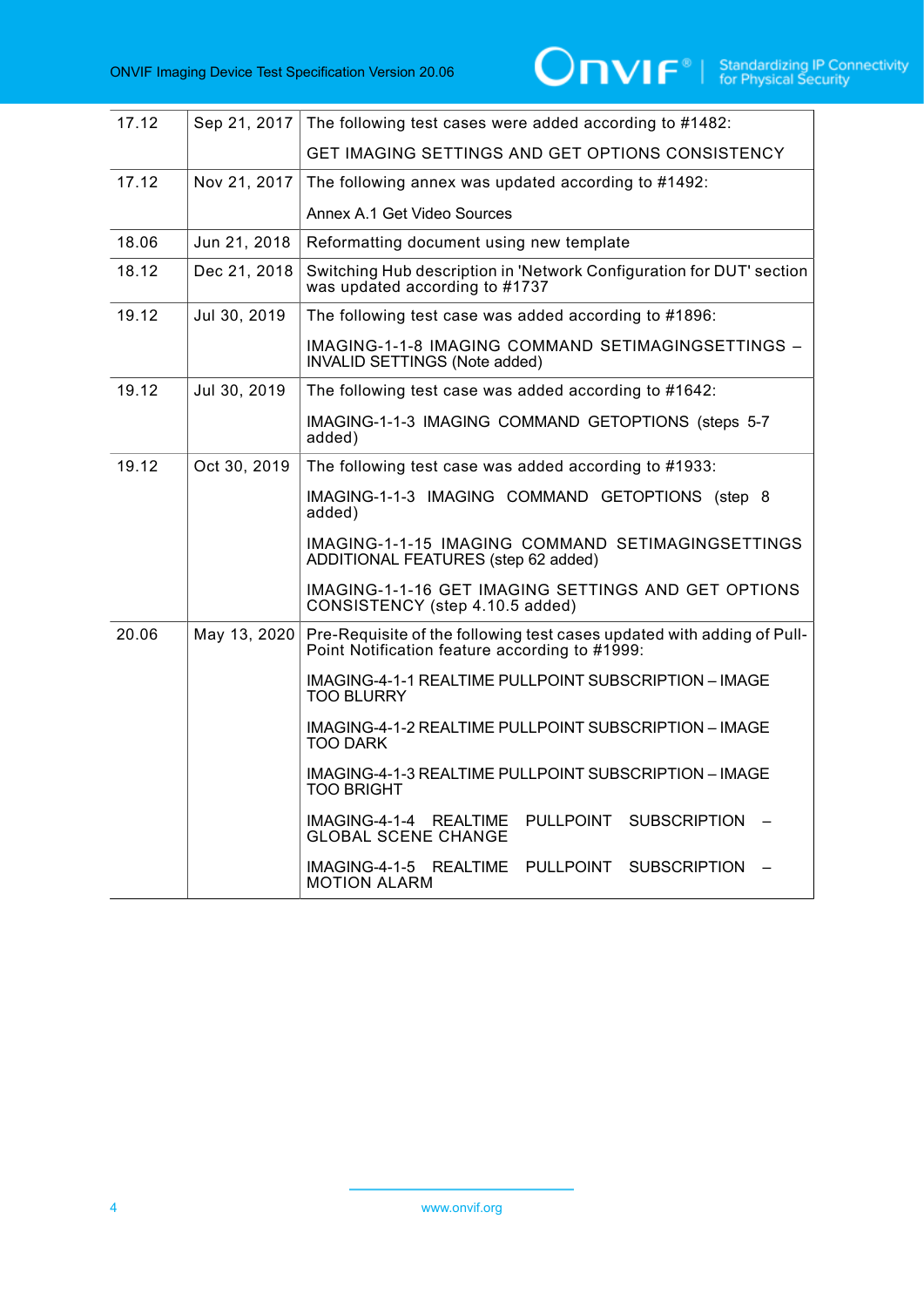|                         |     | <b>Table of Contents</b> |                                                                  |  |
|-------------------------|-----|--------------------------|------------------------------------------------------------------|--|
| 1                       |     |                          |                                                                  |  |
|                         | 1.1 |                          |                                                                  |  |
|                         |     | 1.1.1                    |                                                                  |  |
|                         |     | 1.1.2                    |                                                                  |  |
|                         |     | 1.1.3                    |                                                                  |  |
| $\mathbf{2}$            |     |                          |                                                                  |  |
| 3                       |     |                          |                                                                  |  |
|                         | 3.1 |                          |                                                                  |  |
|                         | 3.2 |                          |                                                                  |  |
| $\overline{\mathbf{4}}$ |     |                          |                                                                  |  |
|                         | 4.1 |                          |                                                                  |  |
|                         |     | 4.1.1                    |                                                                  |  |
|                         | 4.2 |                          |                                                                  |  |
|                         | 4.3 |                          |                                                                  |  |
|                         |     | 4.3.1                    |                                                                  |  |
|                         |     | 4.3.2                    |                                                                  |  |
|                         |     | 4.3.3                    |                                                                  |  |
| 5                       |     |                          |                                                                  |  |
|                         | 5.1 |                          |                                                                  |  |
|                         |     | 5.1.1                    |                                                                  |  |
|                         |     | 5.1.2                    |                                                                  |  |
|                         |     | 5.1.3                    | <b>IMAGING COMMAND SETIMAGINGSETTINGS - INVALID SETTINGS  20</b> |  |
|                         |     | 5.1.4                    | IMAGING COMMAND GETIMAGINGSETTINGS - INVALID                     |  |
|                         |     |                          |                                                                  |  |
|                         |     | 5.1.5                    | <b>IMAGING COMMAND GETOPTIONS - INVALID</b>                      |  |
|                         |     |                          |                                                                  |  |
|                         |     | 5.1.6                    | IMAGING COMMAND SETIMAGINGSETTINGS - INVALID                     |  |
|                         |     |                          |                                                                  |  |
|                         |     |                          |                                                                  |  |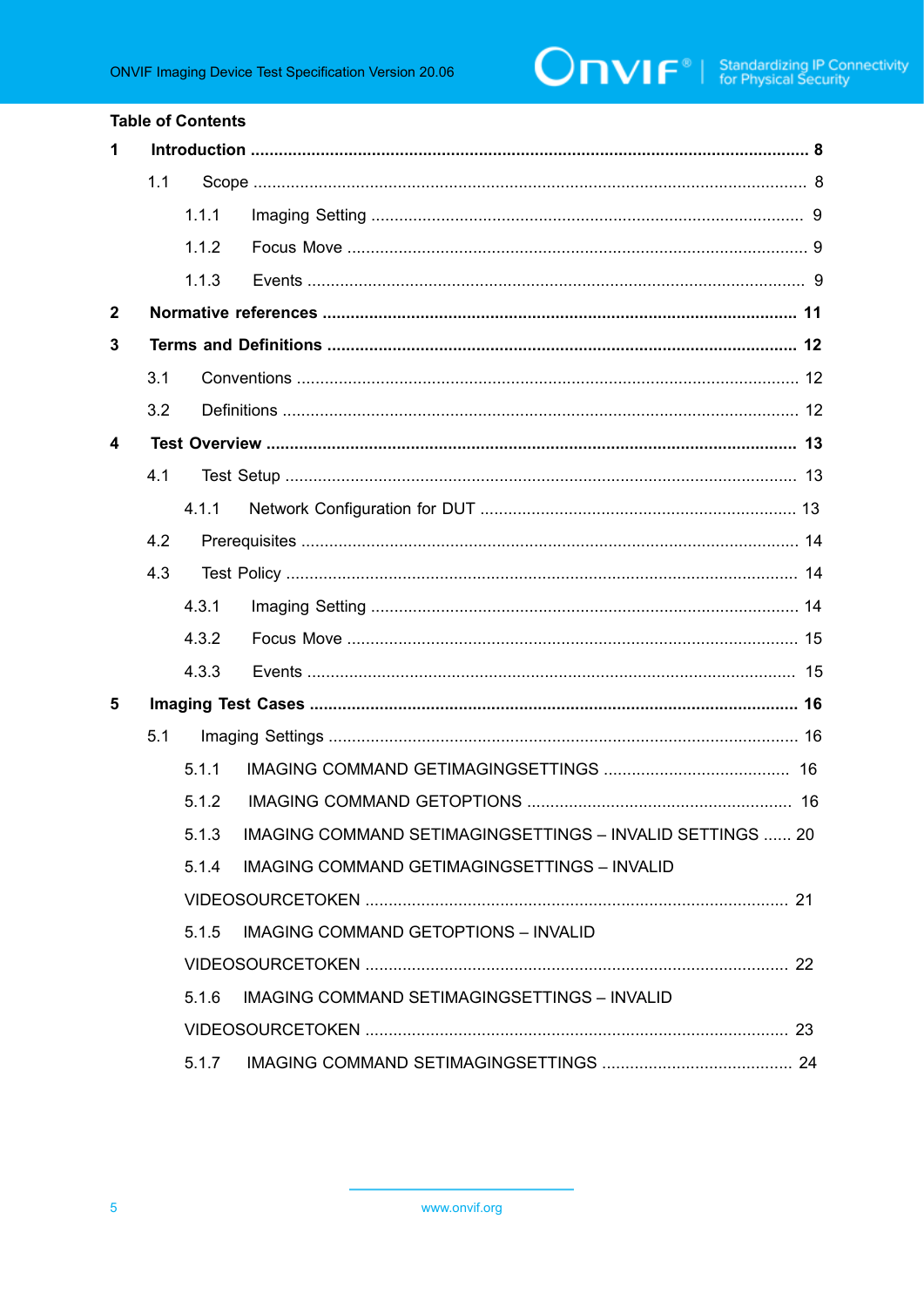|   |     | 5.1.8  | IMAGING COMMAND SETIMAGINGSETTINGS ADDITIONAL                 |    |
|---|-----|--------|---------------------------------------------------------------|----|
|   |     |        |                                                               |    |
|   |     | 5.1.9  | GET IMAGING SETTINGS AND GET OPTIONS CONSISTENCY  49          |    |
|   | 5.2 |        |                                                               |    |
|   |     | 5.2.1  |                                                               |    |
|   |     | 5.2.2  |                                                               |    |
|   |     | 5.2.3  | IMAGING COMMAND ABSOLUTE MOVE - INVALID SETTINGS  60          |    |
|   |     | 5.2.4  |                                                               |    |
|   |     | 5.2.5  | IMAGING COMMAND RELATIVE MOVE - INVALID SETTINGS  62          |    |
|   |     | 5.2.6  |                                                               |    |
|   |     | 5.2.7  | <b>IMAGING COMMAND CONTINUOUS MOVE - INVALID SETTINGS  65</b> |    |
|   |     | 5.2.8  | IMAGING COMMAND MOVE - UNSUPPORTED MOVE  66                   |    |
|   |     | 5.2.9  |                                                               |    |
|   |     | 5.2.10 |                                                               |    |
|   |     | 5.2.11 | <b>IMAGING COMMAND GETMOVEOPTIONS - INVALID</b>               |    |
|   |     |        |                                                               |    |
|   |     | 5.2.12 | IMAGING COMMAND MOVE - INVALID VIDEOSOURCETOKEN  71           |    |
|   |     | 5.2.13 | <b>IMAGING COMMAND GETSTATUS - INVALID</b>                    |    |
|   |     |        |                                                               |    |
|   |     | 5.2.14 | IMAGING COMMAND STOP - INVALID VIDEOSOURCETOKEN  73           |    |
|   | 5.3 |        |                                                               |    |
|   |     |        |                                                               | 74 |
|   |     | 5.3.2  | GET SERVICES AND GET IMAGING SERVICE CAPABILITIES             |    |
|   |     |        |                                                               |    |
|   | 5.4 |        |                                                               |    |
|   |     | 5.4.1  | REALTIME PULLPOINT SUBSCRIPTION - IMAGE TOO BLURRY  76        |    |
|   |     | 5.4.2  | REALTIME PULLPOINT SUBSCRIPTION - IMAGE TOO DARK  80          |    |
|   |     | 5.4.3  | REALTIME PULLPOINT SUBSCRIPTION - IMAGE TOO BRIGHT  83        |    |
|   |     | 5.4.4  | REALTIME PULLPOINT SUBSCRIPTION - GLOBAL SCENE CHANGE  87     |    |
|   |     | 5.4.5  | REALTIME PULLPOINT SUBSCRIPTION - MOTION ALARM  90            |    |
| A |     |        |                                                               |    |
|   |     |        |                                                               |    |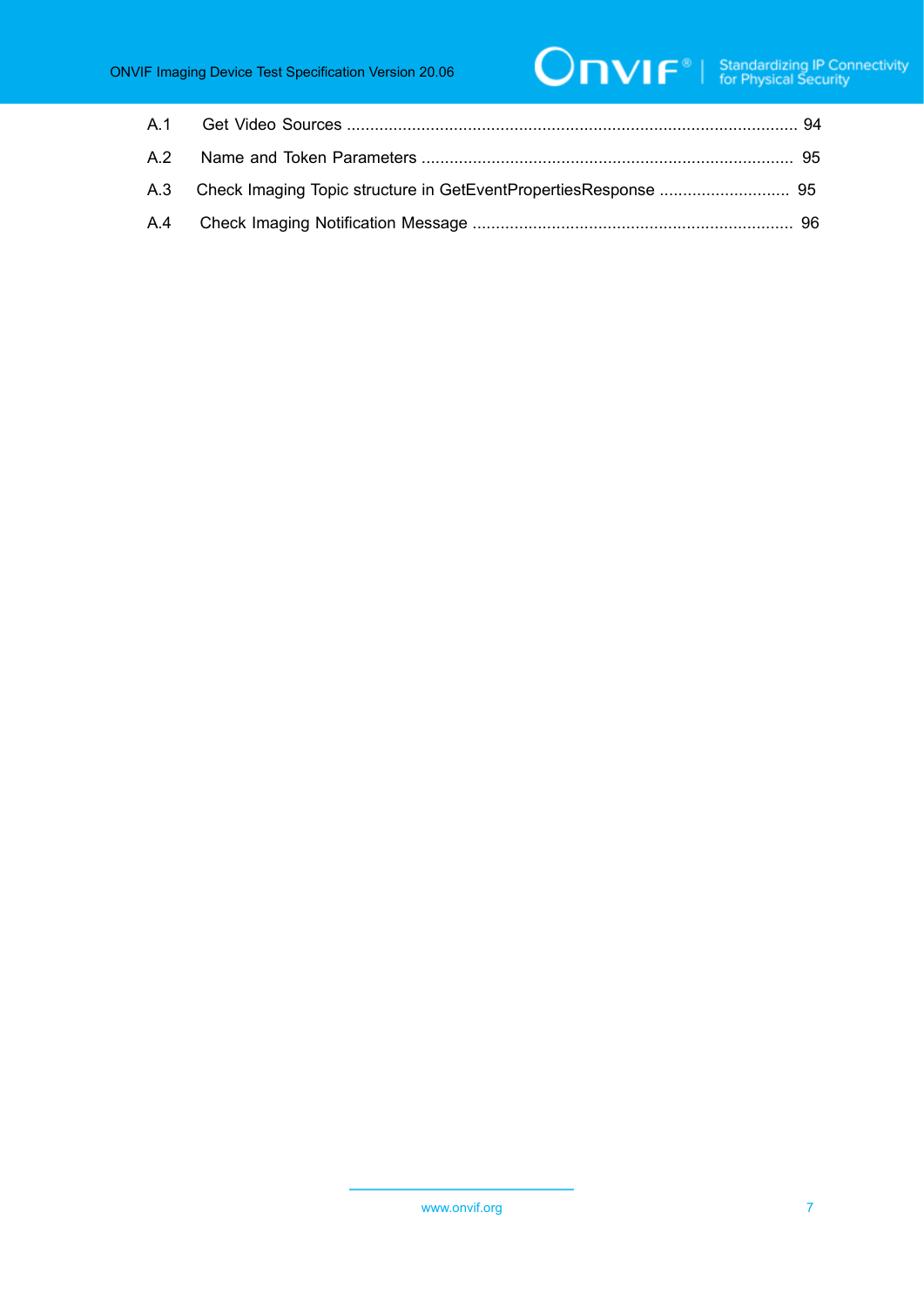### <span id="page-7-0"></span>**1 Introduction**

The goal of the ONVIF test specification set is to make it possible to realize fully interoperable IP physical security implementation from different vendors. The set of ONVIF test specification describes the test cases necessary to verify the [ONVIF Network Interface Specs] and [ONVIF Conformance] requirements4 and the test cases are to be basic inputs for some Profile specification requirements. It also describes the test framework, test setup, pre-requisites, test policies needed for the execution of the described test cases.

This ONVIF Imaging Test Specification acts as a supplementary document to the [ONVIF Network Interface Specs], illustrating test cases required to be executed and passed. Also, this specification acts as an input document to the development of test tool which will be used to test the ONVIF device implementation conformance towards ONVIF standard. This test tool is referred as ONVIF Client hereafter.

### <span id="page-7-1"></span>1.1 Scope

This ONVIF Imaging Test Specification defines and regulates the conformance testing procedure for the ONVIF conformant devices. Conformance testing is meant to be functional black-box testing. The objective of this specification is to provide the test cases to test individual requirements of ONVIF devices according to ONVIF Imaging service which is defined in [ONVIF Network Interface Specs].

The principal intended purposes are:

- Provide self-assessment tool for implementations.
- Provide comprehensive test suite coverage for [ONVIF Network Interface Specs].

This specification **does not** address the following:

- Product use cases and non-functional (performance and regression) testing.
- SOAP Implementation Interoperability test i.e. Web Service Interoperability Basic Profile version 2.0 (WS-I BP 2.0).
- Network protocol implementation Conformance test for HTTP, HTTPS, RTP and RTSP protocol.
- Wi-Fi Conformance test

The set of ONVIF Test Specification will not cover the complete set of requirements as defined in [ONVIF Network Interface Specs]; instead it would cover its subset.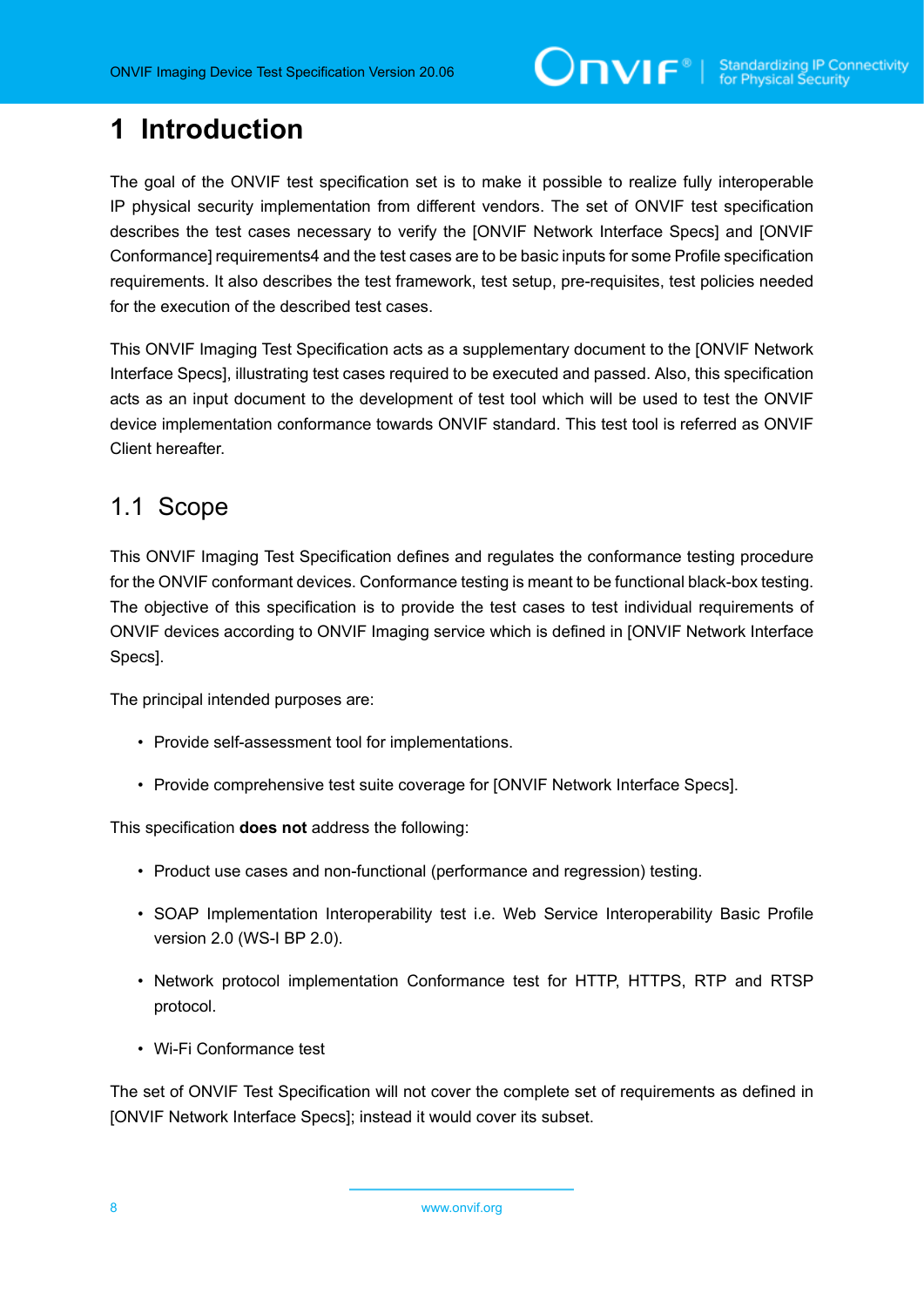This ONVIF Imaging Test Specification covers ONVIF Imaging service which is a functional block of [ONVIF Network Interface Specs]. The following sections give the brief overview and scope of each functional block.

### <span id="page-8-0"></span>1.1.1 Imaging Setting

Imaging Setting test cases are covered for verification to get and set imaging parameters for BacklightCompensation, Brightness, ColorSaturation, Sharpness, Contrast, Exposure, Focus, Ir cut filter, WhiteBalance, WideDynamicRange, Stabilization, IR cur filter auto adjustment, ToneCompensation, Defogging, and NoiseReduction. It means that *GetImagingSettings, GetOptions and SetImagingSettings* commands are covered by this test case.

### <span id="page-8-1"></span>1.1.2 Focus Move

Focus Move test cases are covered for verification of capabilities to move the focus lens. *GetMoveOptions, Move, Stop and GetStatus* commands are covered by this test case.

### <span id="page-8-2"></span>1.1.3 Events

Events test cases cover verification of property events provided by Imaging Service. It means that the following events are covered by these test cases:

- tns1:VideoSource/ImageTooBlurry/AnalyticsService;
- tns1:VideoSource/ImageTooBlurry/ImagingService;
- tns1:VideoSource/ImageTooBlurry/RecordingService;
- tns1:VideoSource/ImageTooDark/AnalyticsService;
- tns1:VideoSource/ImageTooDark/ImagingService;
- tns1:VideoSource/ImageTooDark/RecordingService;
- tns1:VideoSource/ImageTooBright/AnalyticsService;
- tns1:VideoSource/ImageTooBright/ImagingService;
- tns1:VideoSource/ImageTooBright/RecordingService;
- tns1:VideoSource/GlobalSceneChange/AnalyticsService;
- tns1:VideoSource/GlobalSceneChange/ImagingService;
- tns1:VideoSource/GlobalSceneChange/RecordingService;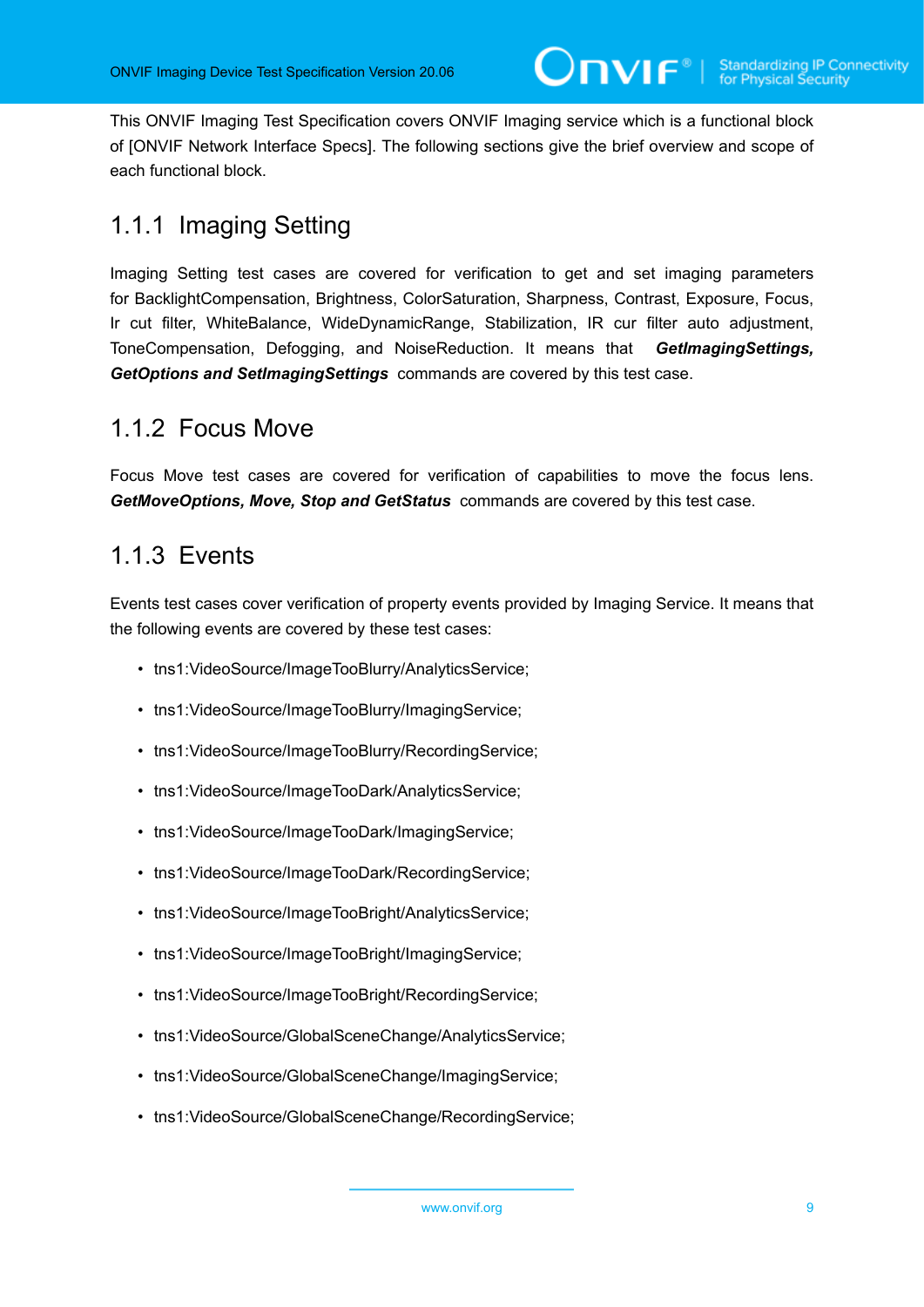

• tns1:VideoSource/MotionAlarm.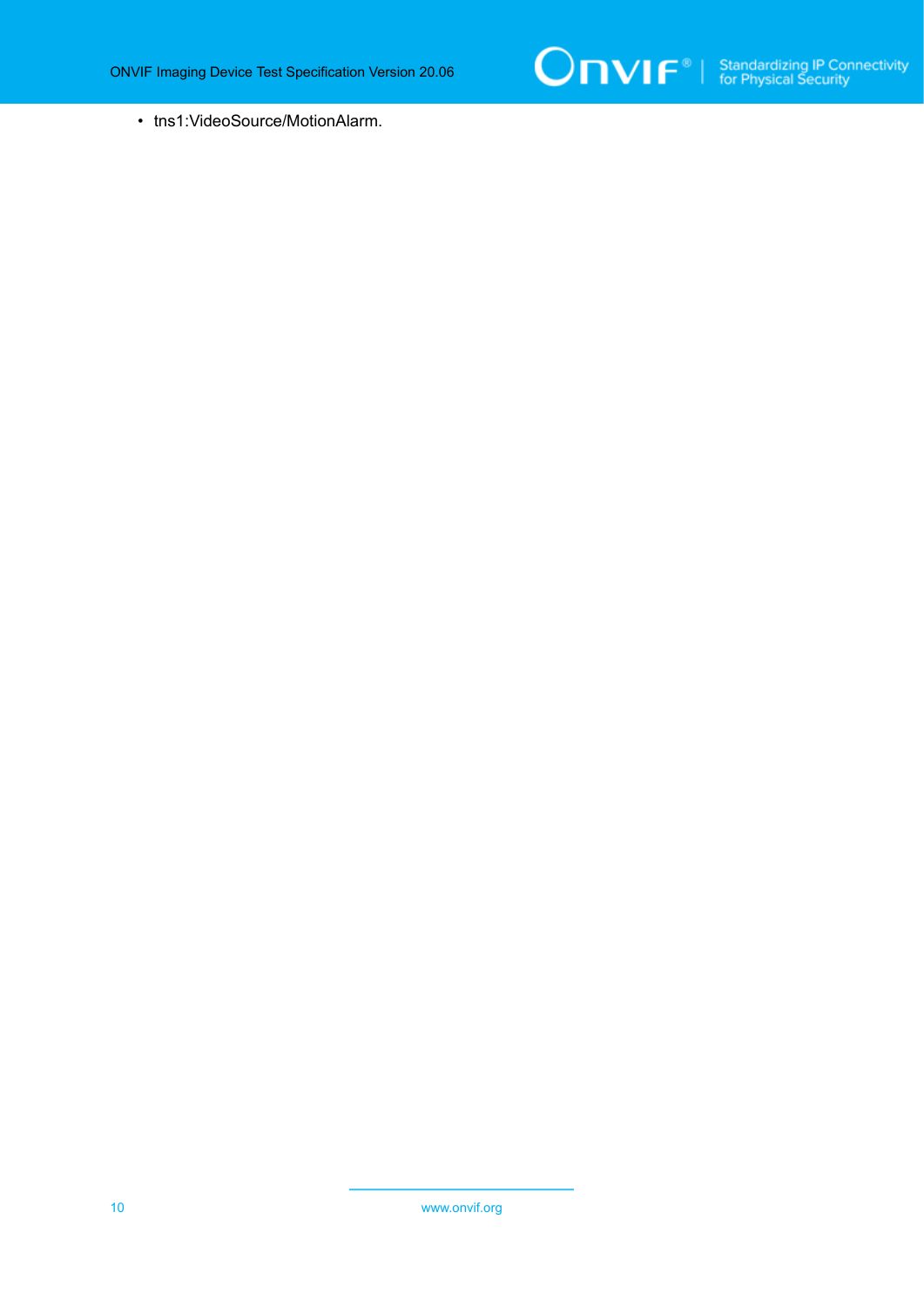## $\sum_{\text{IVIF}^{\circ} | \text{Standardizing IP Connectivity}}$

### <span id="page-10-0"></span>**2 Normative references**

• [ONVIF Conformance] ONVIF Conformance Process Specification:

<https://www.onvif.org/profiles/conformance/>

• [ONVIF Profile Policy] ONVIF Profile Policy:

<https://www.onvif.org/profiles/>

• [ONVIF Network Interface Specs] ONVIF Network Interface Specification documents:

<https://www.onvif.org/profiles/specifications/>

• [ONVIF Imaging Specs] ONVIF Core Specifications:

<https://www.onvif.org/profiles/specifications/>

• [ONVIF Base Test] ONVIF Base Device Test Specifications:

<https://www.onvif.org/profiles/conformance/device-test/>

• [ISO/IEC Directives, Part 2] ISO/IEC Directives, Part 2, Annex H:

<http://www.iso.org/directives>

• [ISO 16484-5] ISO 16484-5:2014-09 Annex P:

<https://www.iso.org/obp/ui/#!iso:std:63753:en>

• [SOAP 1.2, Part 1] W3C SOAP 1.2, Part 1, Messaging Framework:

<http://www.w3.org/TR/soap12-part1/>

- [XML-Schema, Part 1] W3C XML Schema Part 1: Structures Second Edition: <http://www.w3.org/TR/xmlschema-1/>
- [XML-Schema, Part 2] W3C XML Schema Part 2: Datatypes Second Edition:

<http://www.w3.org/TR/xmlschema-2/>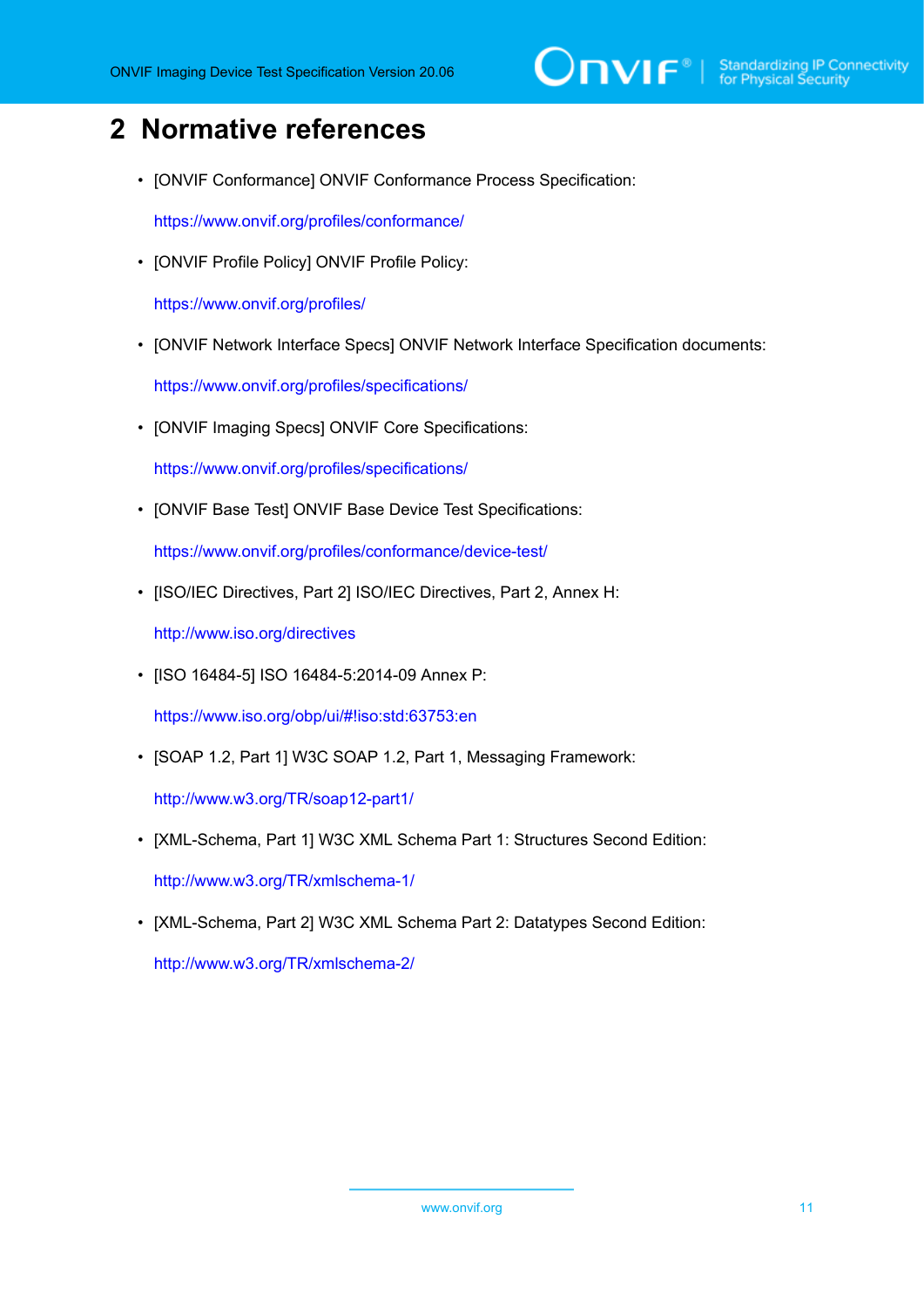### <span id="page-11-0"></span>**3 Terms and Definitions**

### <span id="page-11-1"></span>3.1 Conventions

The key words "shall", "shall not", "should", "should not", "may", "need not", "can", "cannot" in this specification are to be interpreted as described in [ISO/IEC Directives Part 2].

### <span id="page-11-2"></span>3.2 Definitions

This section defines terms that are specific to the ONVIF Imaging Service and tests. For the list of applicable general terms and definitions, please see [ONVIF Base Test].

| <b>BacklightCompensation</b> | <b>Backlight Compensation</b>                                                  |
|------------------------------|--------------------------------------------------------------------------------|
| <b>Brightness</b>            | Image brightness                                                               |
| <b>ColorSaturation</b>       | Color saturation of the image                                                  |
| <b>Contrast</b>              | Contrast of the image                                                          |
| Defogging                    | Clarify image contrast effect                                                  |
| <b>Exposure</b>              | Exposure                                                                       |
| <b>Focus</b>                 | Focus                                                                          |
| <b>Imaging Service</b>       | Services for exposure time, gain and white balance<br>parameters among others. |
| Ir cut filter                | Infrared cutoff filter                                                         |
| IR cut filter auto adjust    | Alternate IR cut filter depend on the brightness automatically.                |
| <b>Sharpness</b>             | Sharpness of the video image                                                   |
| <b>Stabilization</b>         | Stabilize images against device vibration                                      |
| <b>Tone compensation</b>     | Image contrast compensation appropriately                                      |
| WhiteBalance                 | White balance                                                                  |
| WideDynamicRange             | Wide dynamic range                                                             |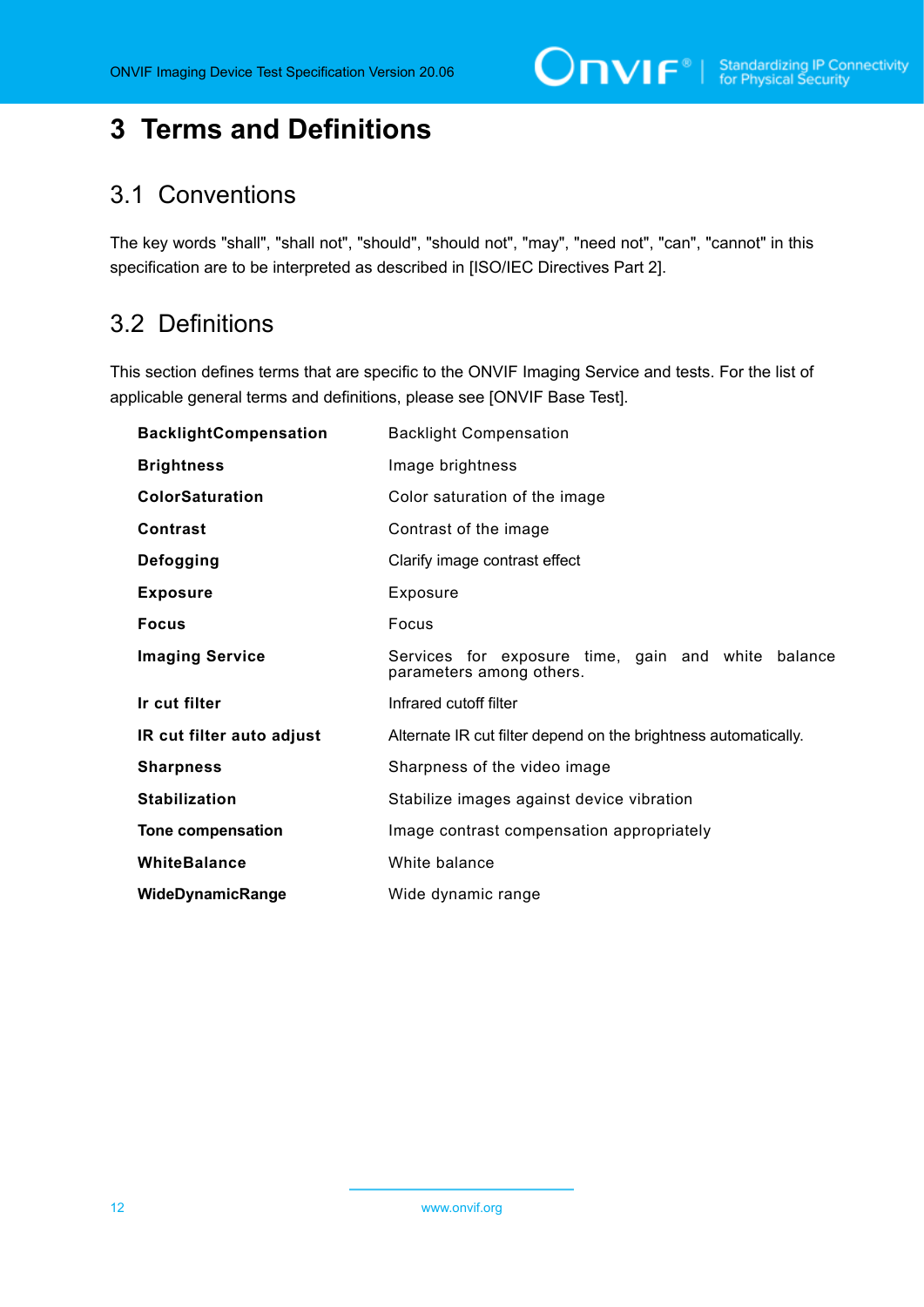### <span id="page-12-0"></span>**4 Test Overview**

This section describes the test setup procedure and prerequisites needed, and the test policies that should be followed for test case execution.

### <span id="page-12-1"></span>4.1 Test Setup

### <span id="page-12-2"></span>4.1.1 Network Configuration for DUT

The generic test configuration for the execution of test cases defined in this document is as shown below (Figure 4.1).

Based on the individual test case requirements, some of the entities in the below setup may not be needed for the execution of those corresponding test cases.





**DUT:** ONVIF device to be tested. Hereafter, this is referred to as DUT (Device Under Test).

**ONVIF Client (Test Tool):** Tests are executed by this system and it controls the behavior of the DUT. It handles both expected and unexpected behavior.

**HTTP Proxy:** provides facilitation in case of RTP and RTSP tunneling over HTTP.

**Wireless Access Point:** provides wireless connectivity to the devices that support wireless connection.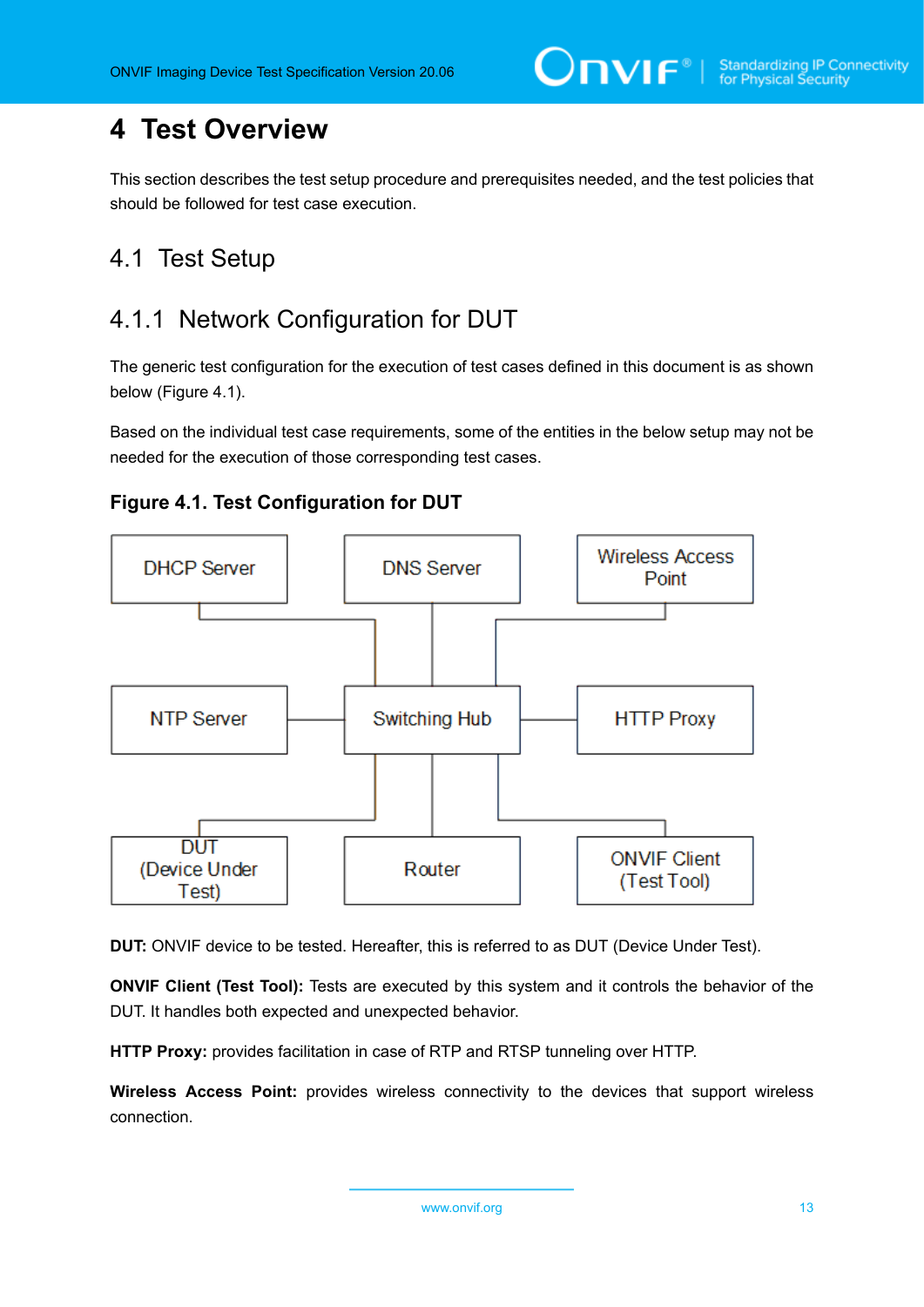**DNS Server:** provides DNS related information to the connected devices.

**DHCP Server:** provides IPv4 Address to the connected devices.

**NTP Server:** provides time synchronization between ONVIF Client and DUT.

**Switching Hub:** provides network connectivity among all the test equipments in the test environment. All devices should be connected to the Switching Hub. When running multiple test instances in parallel on the same network, the Switching Hub should be configured to use filtering in order to avoid multicast traffic being flooded to all ports, because this may affect test stability.

<span id="page-13-0"></span>**Router:** provides router advertisements for IPv6 configuration.

### 4.2 Prerequisites

The pre-requisites for executing the test cases described in this Test Specification are

- 1. The DUT shall be configured with an IPv4 address.
- 2. The DUT shall be IP reachable [in the test configuration].
- 3. The DUT shall be able to be discovered by the ONVIF Client Test Tool.
- 4. The DUT shall be configured with the time i.e. manual configuration of UTC time and if NTP is supported by DUT, then NTP time shall be synchronized with NTP Server.
- 5. The DUT time and ONVIF Client Test tool time shall be synchronized with each other either manually or by common NTP server

### <span id="page-13-1"></span>4.3 Test Policy

This section describes the test policies specific to the test case execution of each functional block.

<span id="page-13-2"></span>The DUT shall adhere to the test policies defined in this section.

### 4.3.1 Imaging Setting

DUT needs to support either Media service or Device IO service because of obtaining Video Source.

DUT shall give the Imaging Service entry point by GetCapabilities command. And Media service or Device IO service entry point also shall be provided by GetCapabilities command.

DUT shall support at least one Video Source and return the configuration through GetVideoSources command of Media service or Device IO.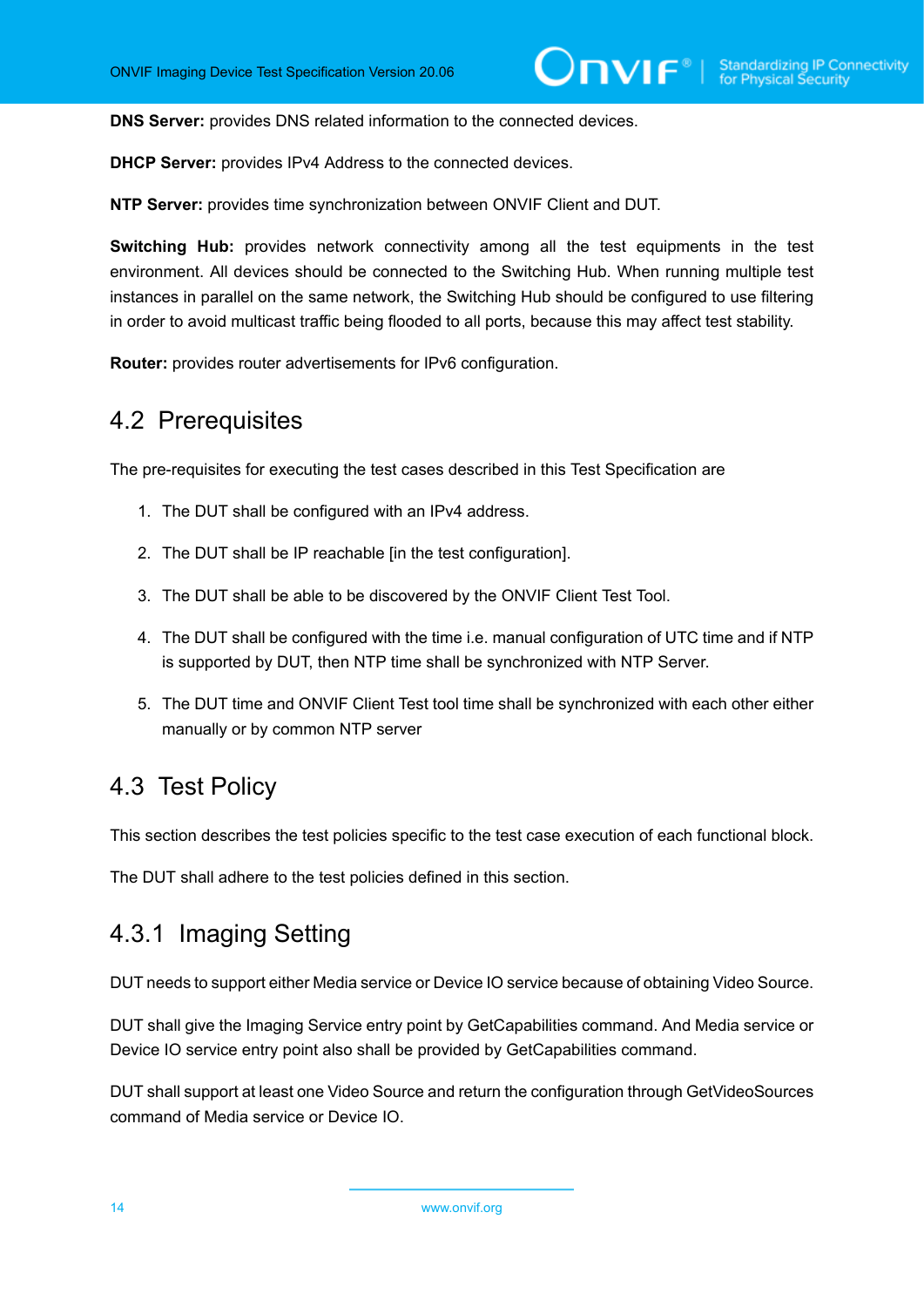### <span id="page-14-0"></span>4.3.2 Focus Move

Requirement is same with [4.3.1 Imaging Setting](#page-13-2). If DUT supports remote focus control, DUT shall indicate it by returning GetMoveOptionsResponse with at least one parameter.

ι

### <span id="page-14-1"></span>4.3.3 Events

DUT shall support GetEventProperties command and return all supported events in TopicSet.

DUT shall support Pull Point Subscription and Topic Expression filter.

DUT shall generate property events with initial state after subscription was done.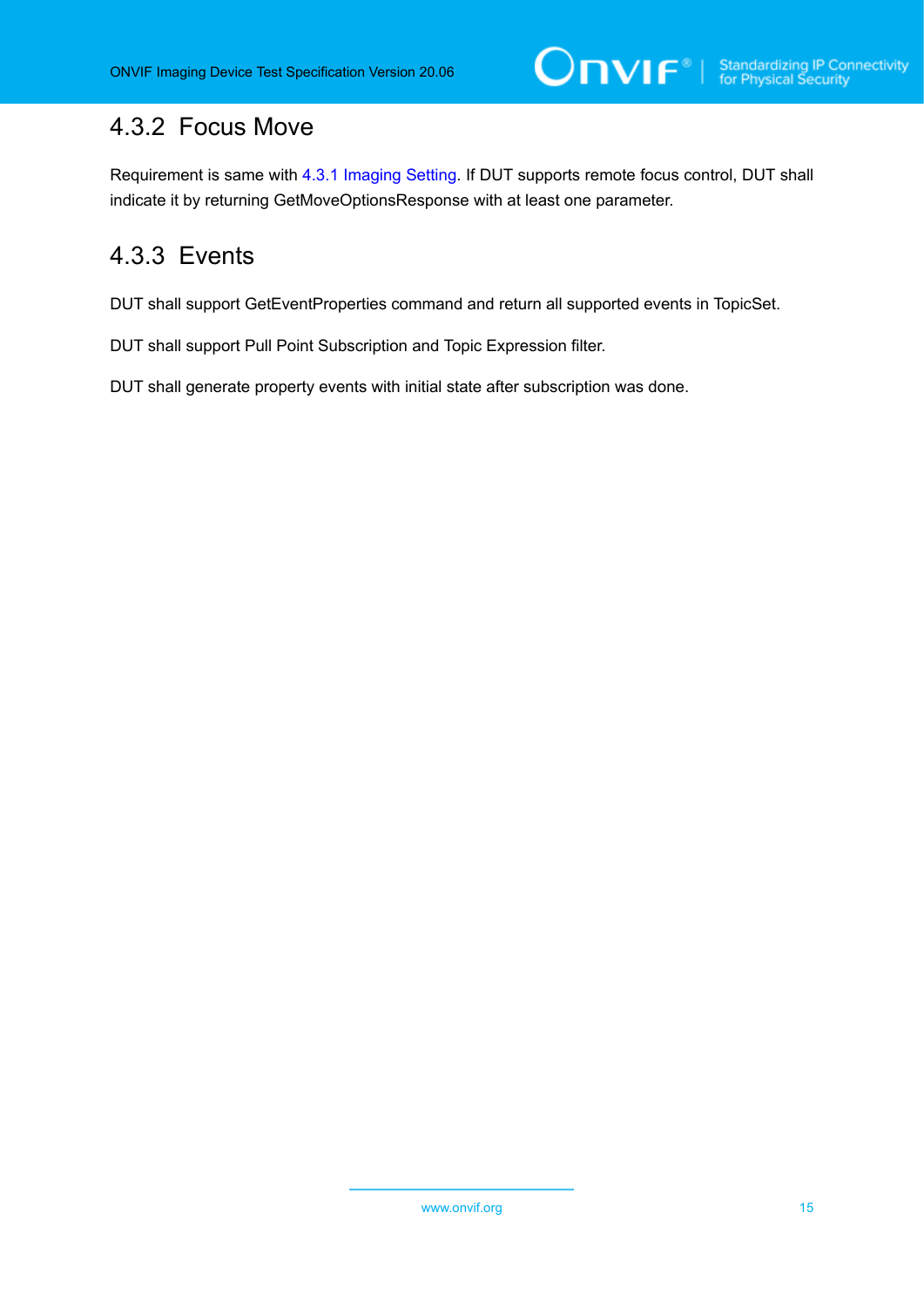### <span id="page-15-0"></span>**5 Imaging Test Cases**

### <span id="page-15-1"></span>5.1 Imaging Settings

### <span id="page-15-2"></span>5.1.1 IMAGING COMMAND GETIMAGINGSETTINGS

#### **Test Case ID:** IMAGING-1-1-1

**Specification Coverage:** Get imaging settings

**Feature under test:** GetImagingSettings

**WSDL Reference:** imaging.wsdl

**Test Purpose:** To verify the behaviour of GetImagingSettings command.

**Pre-Requisite:** None

**Test Configuration:** ONVIF Client and DUT

### **Test Procedure:**

- 1. Start an ONVIF Client.
- 2. Start the DUT.
- 3. ONVIF Client will invoke **GetImagingSettings** request (VideoSourceToken) to retrieve current imaging settings for Video Source.
- 4. Verify the **GetImagingSettingsResponse** message from the DUT.
- 5. ONVIF Client will repeat steps 3-4 for other video sources supported by the DUT.

#### **Test Result:**

#### **PASS –**

• DUT passes all assertions.

#### **FAIL –**

• DUT did not send **GetImagingSettingsResponse** message.

### <span id="page-15-3"></span>5.1.2 IMAGING COMMAND GETOPTIONS

**Test Case ID:** IMAGING-1-1-3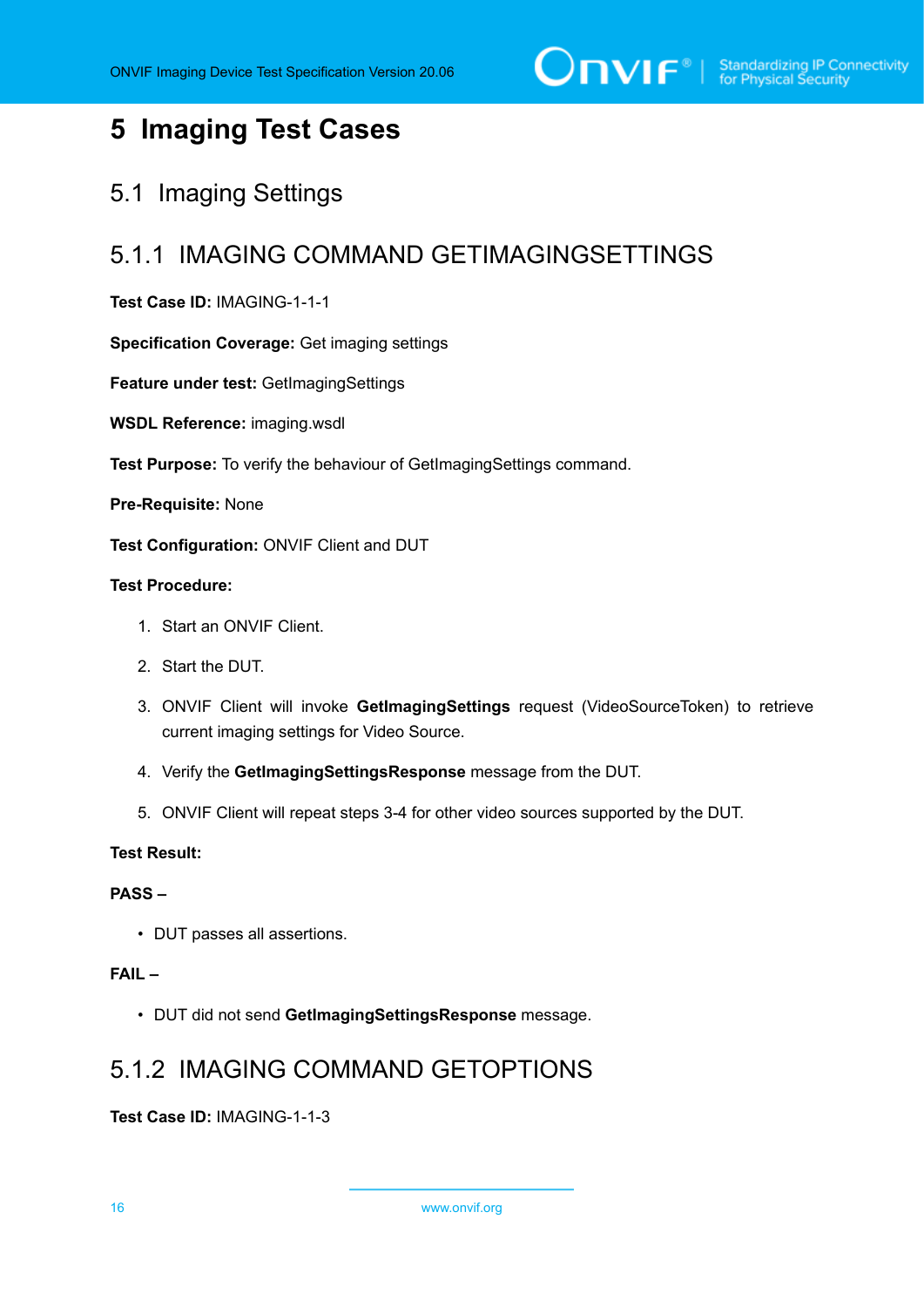#### **Specification Coverage:** Get options

**Feature under test:** GetOptions

**WSDL Reference:** imaging.wsdl

**Test Purpose:** To verify the behavior of GetOptions command.

**Pre-Requisite:** None

**Test Configuration:** ONVIF Client and DUT

#### **Test Procedure:**

- 1. Start an ONVIF Client.
- 2. Start the DUT.
- 3. ONVIF Client will invoke **GetOptions** request (VideoSourceToken) to retrieve current imaging options for Video Source.
- 4. The DUT responds with **GetOptionsResponse** message with parameters
	- ImagingOptions =: *imagingOptions*
- 5. If *imagingOptions* contains Exposure.MinIris
	- 5.1. If *imagingOptions*.Exposure.MinIris.Min < 0, PASS step with warning.
- 6. If *imagingOptions* contains Exposure.MaxIris
	- 6.1. If *imagingOptions*.Exposure.MaxIris.Min < 0, PASS step with warning.
- 7. If *imagingOptions* contains Exposure.Iris
	- 7.1. If *imagingOptions*.Exposure.Iris.Min < 0, PASS step with warning.
- 8. If *imagingOptions* contains Focus.Extension.@AFModes
	- If *imagingOptions*.Focus.Extension.@AFModes list contains values differ from "OnceAfterMove", FAIL the test.
	- If *imagingOptions*.Focus does not contain at least one AutoFocusModes = "AUTO" , FAIL the test.
- 9. ONVIF Client will repeat steps 3-4 for other video sources supported by the DUT.

#### **Test Result:**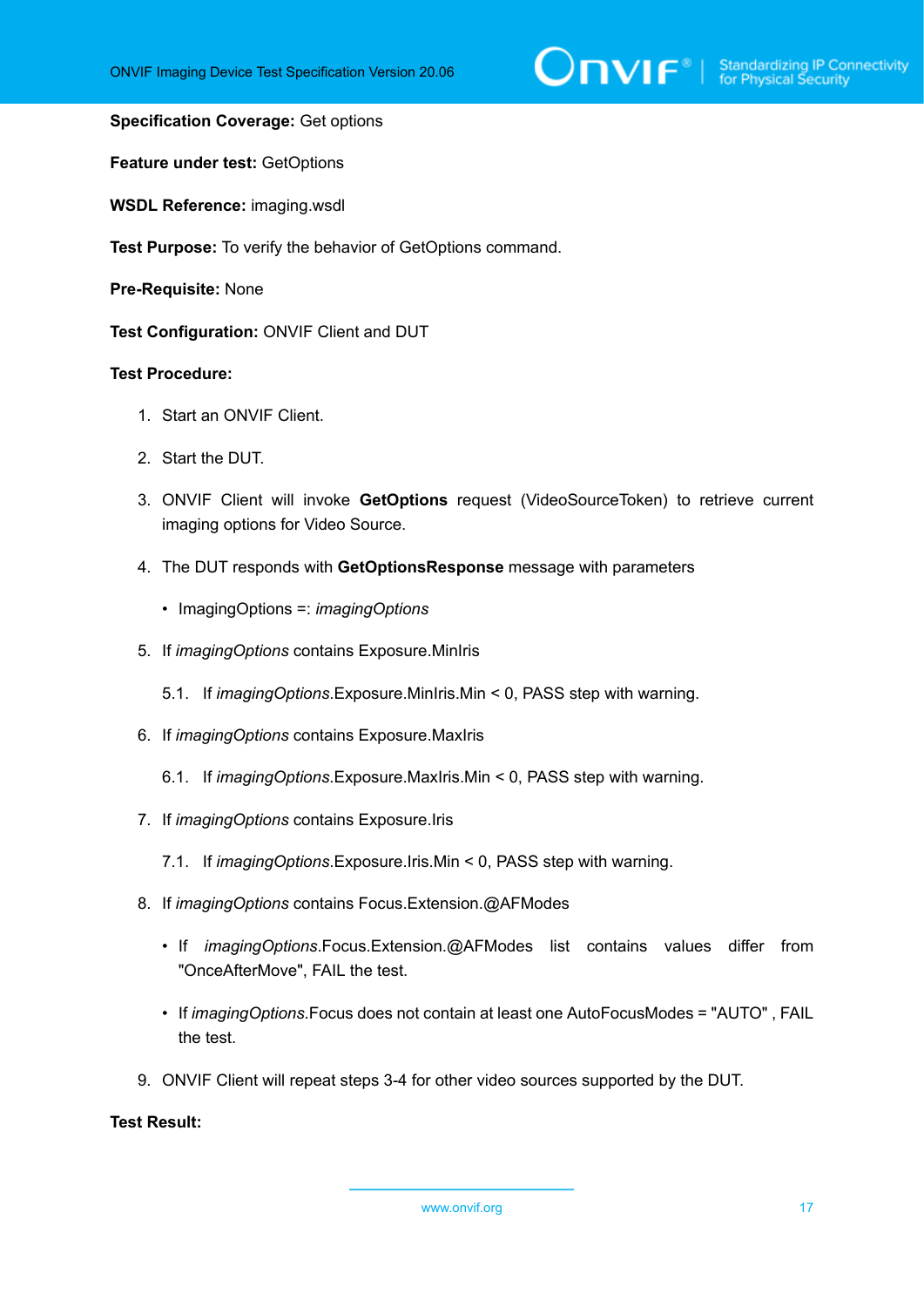#### **PASS –**

• DUT passes all assertions.

#### **FAIL –**

- The DUT did not send **GetOptionsResponse** message.
- The DUT did not send a valid **GetOptionsResponse** message.
- The DUT returned **GetOptionsResponse** message with Min value greater than Max for at least one setting defined by Min and Max boundary:
	- BacklightCompensation.Level
	- Brightness
	- ColorSaturation
	- Contrast
	- Exposure.MinExposureTime
	- Exposure.MaxExposureTime
	- Exposure.MinGain
	- Exposure.MaxGain
	- Exposure.MinIris
	- Exposure.MaxIris
	- Exposure.ExposureTime
	- Exposure.Gain
	- Exposure.Iris
	- Focus.DefaultSpeed
	- Focus.NearLimit
	- Focus.FarLimit
	- Sharpness
	- WideDynamicRange.Level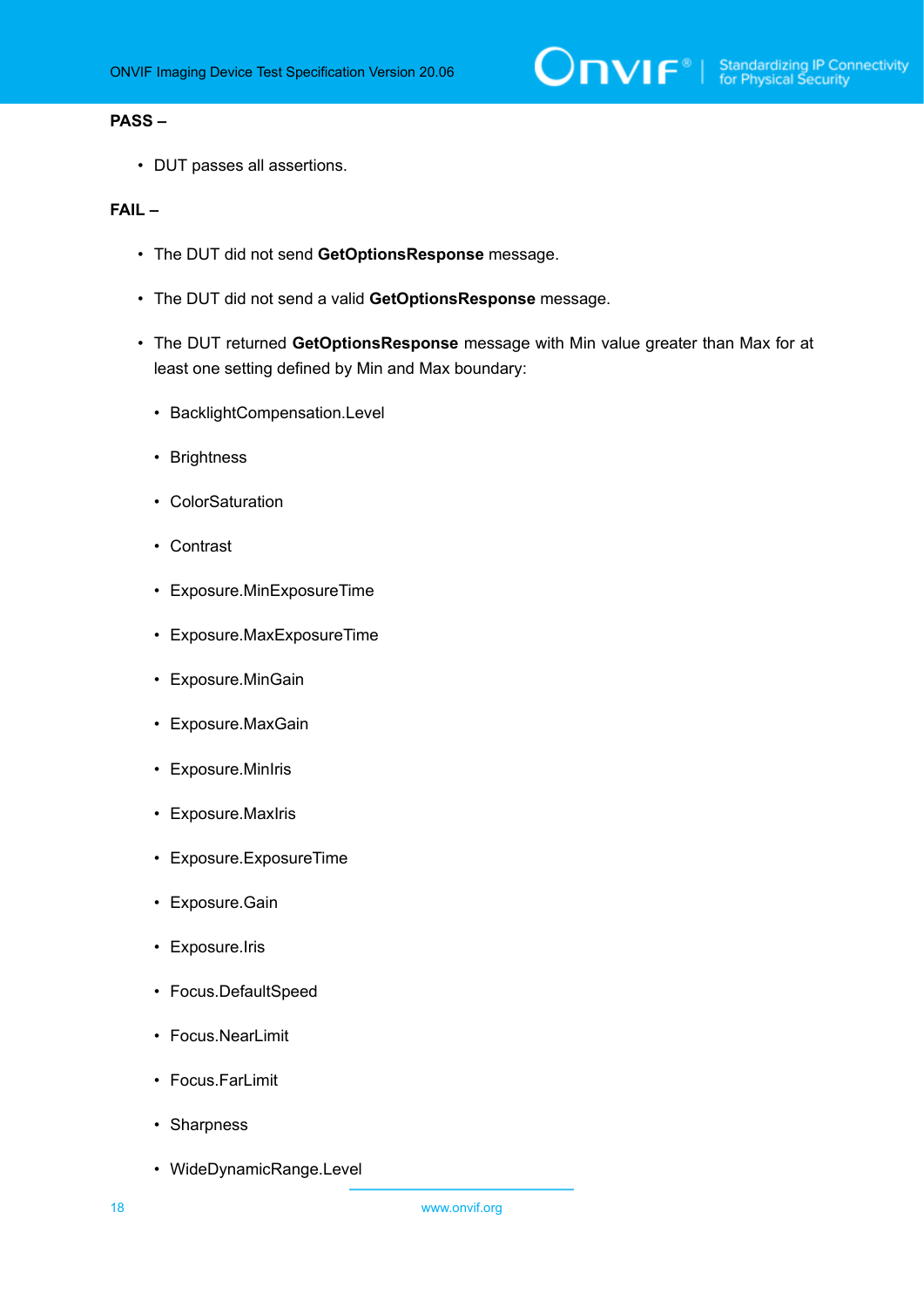- WhiteBalance.YrGain
- WhiteBalance YbGain
- The DUT returned **GetOptionsResponse** message with the list of Exposure options, which does not correspond the list of possible Exposure.Mode:
	- If only Exposure.Mode=Manual supported, then there shall be no:
		- Exposure.Priority.Window
		- Exposure.MinExposureTime
		- Exposure.MaxExposureTime
		- Exposure.MinGain
		- Exposure.MaxGain
		- Exposure.MinIris
		- Exposure.MaxIris
	- If only Exposure.Mode=Auto supported, then there shall be no Exposure.ExposureTime, Exposure.Gain, Exposure.Iris.
- The DUT returned **GetOptionsResponse** message with BacklightCompensation.Level option if only BacklightCompensation.Mode=OFF.
- The DUT returned **GetOptionsResponse** message with the list of Focus options that does not correspond the list of possible Focus.Mode:
	- If only Focus.Mode=Manual supported, then there shall be no Focus.NearLimit, Focus.FarLimit.
	- If only Focus.Mode=Auto supported, then there shall be no Focus.DefaultSpeed.
- The DUT returned **GetOptionsResponse** message with the list of WhiteBalance options that does not correspond the list of possible WhiteBalance.Mode:
	- If only WhiteBalance.Mode=Auto supported, then there shall be no WhiteBalance.YrGain, WhiteBalance.YbGain.
- The DUT returned **GetOptionsResponse** message with the list of WideDynamicRange options that does not correspond the list of possible WideDynamicRange.Mode: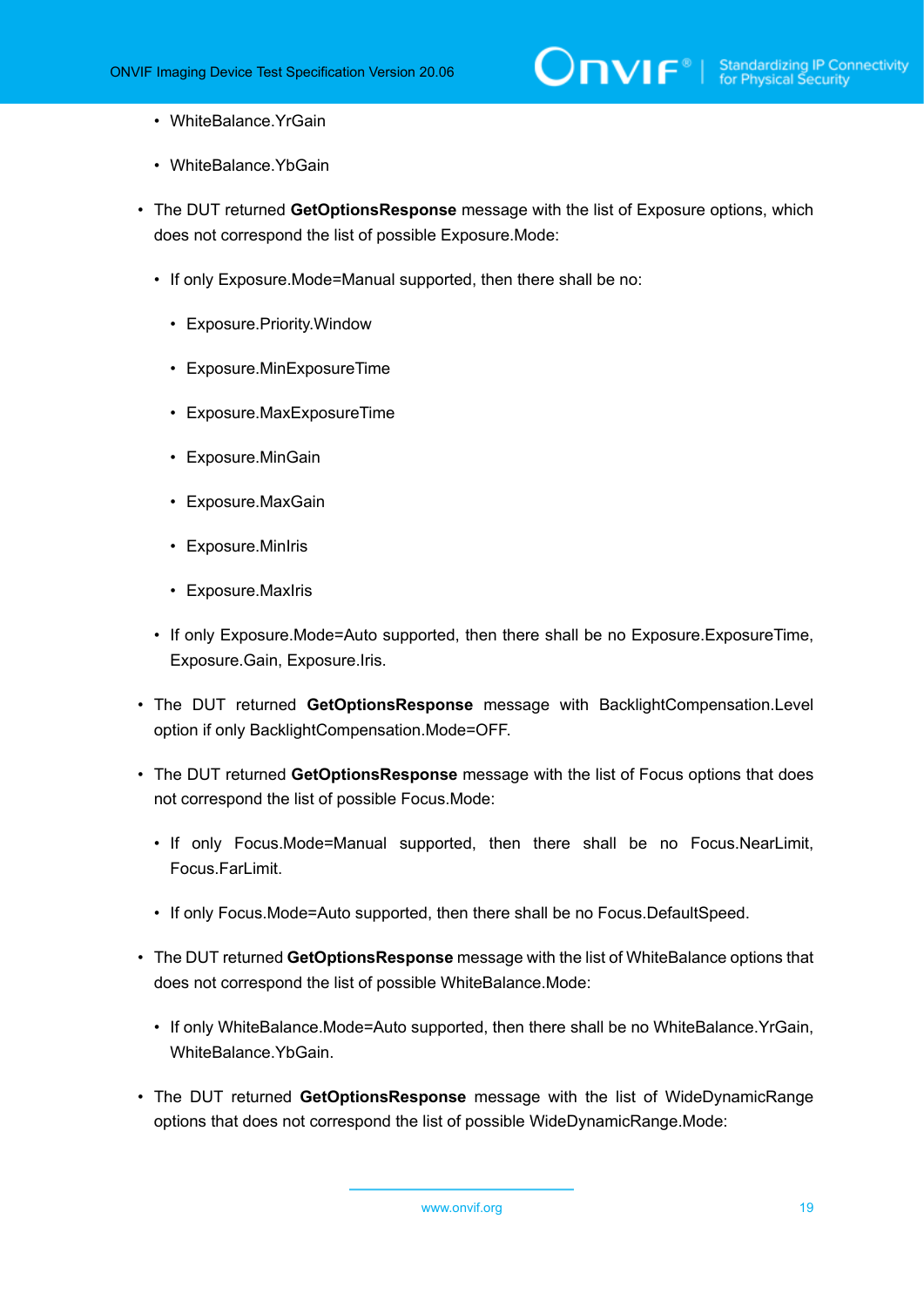• If only WideDynamicRange.Mode=OFF supported, then there shall be no WideDynamicRange.Level.

<span id="page-19-0"></span>**Note:** See Annex in [ONVIF Base Test] for invalid SOAP 1.2 fault message definition.

## 5.1.3 IMAGING COMMAND SETIMAGINGSETTINGS – INVALID SETTINGS

**Test Case ID:** IMAGING-1-1-8

**Specification Coverage:** Set imaging settings

**Feature under test:** SetImagingSettings

**WSDL Reference:** imaging.wsdl

**Test Purpose:** To verify the behavior of SetImagingSettings command in case of invalid ImagingSettings.

#### **Pre-Requisite:** None

**Test Configuration:** ONVIF Client and DUT

#### **Test Procedure:**

- 1. Start an ONVIF Client.
- 2. Start the DUT.
- <span id="page-19-2"></span>3. ONVIF Client will invoke **GetOptions** request (VideoSourceToken) to retrieve current imaging options for Video Source.
- 4. Verify the **GetOptionsResponse** message from the DUT.
- 5. ONVIF Client will invoke **GetImagingSettings** request (VideoSourceToken) to retrieve current imaging settings.
- <span id="page-19-1"></span>6. Verify the **GetImagingSettingsResponse** message from the DUT.
- <span id="page-19-3"></span>7. ONVIF Client will invoke SetImagingSettingsRequest message (VideoSourceToken, all supported parameters from GetOptionsResponse set to invalid value, force persistence = false).
- 8. The DUT returns **env:Sender/ter:InvalidArgVal/ter:SettingsInvalid** SOAP 1.2 fault.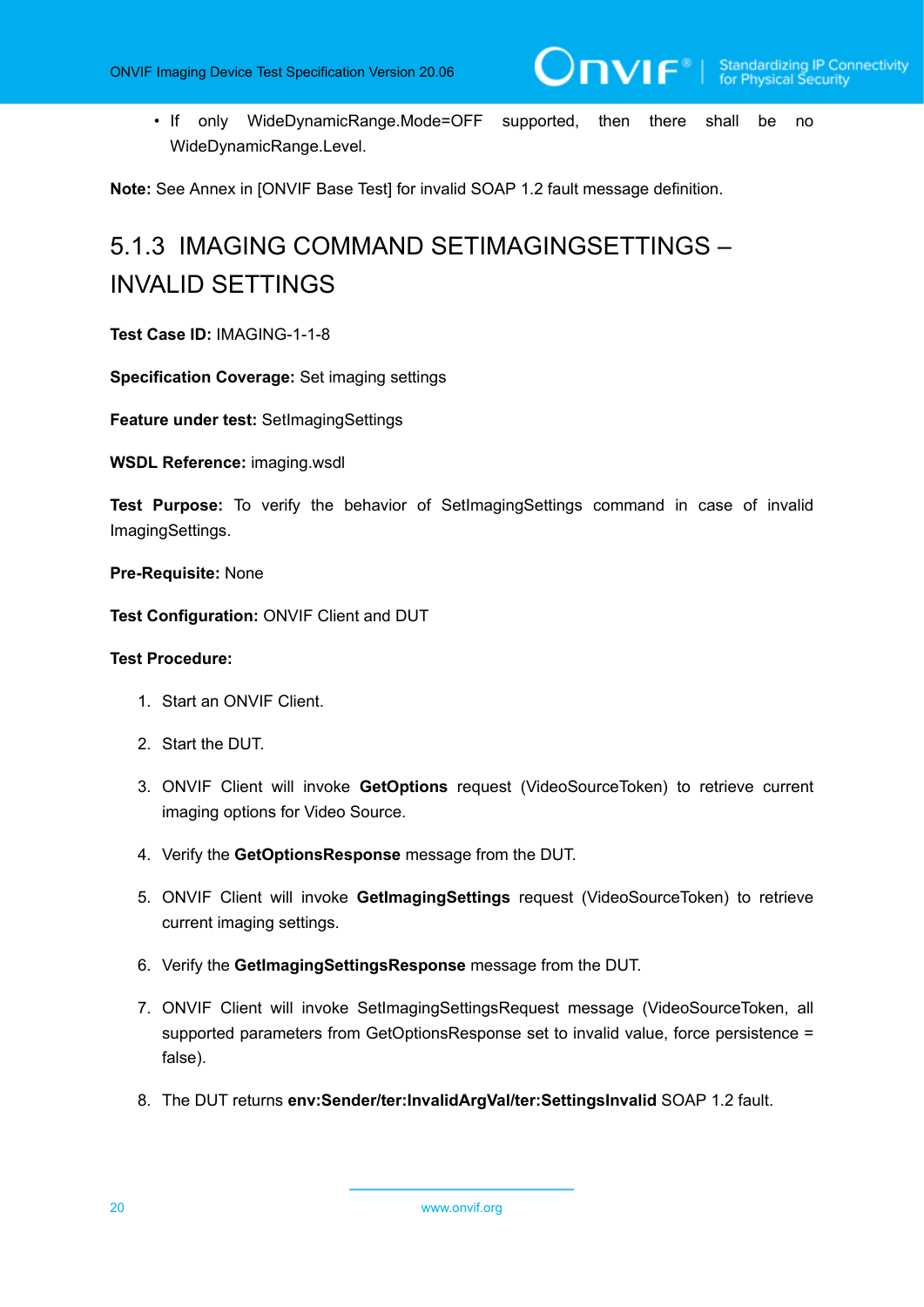- 9. ONVIF Client will invoke **GetImagingSettings** request (VideoSourceToken) to retrieve current imaging settings.
- 10.Verify the **GetImagingSettingsResponse** message from the DUT.
- <span id="page-20-1"></span>11. Verify that ImagingSettings is the same as **GetImagingSettingsResponse** message at step [6](#page-19-1).
- 12.ONVIF Client will repeat steps [3](#page-19-2)-[11](#page-20-1) for other video sources supported by the DUT.

#### **Test Result:**

#### **PASS –**

• DUT passes all assertions.

#### **FAIL –**

- The DUT did not send **GetOptionsResponse** message.
- The DUT did not send a valid **GetOptionsResponse** message.
- The DUT did not send **GetImagingSettingsResponse** message.
- The DUT did not send a valid **GetImagingSettingsResponse** message.
- The DUT did not send SOAP 1.2 fault message for **SetImagingSettings** request.
- The DUT sent an incorrect SOAP 1.2 fault message (fault code, namespace, etc.).
- The DUT modified imaging settings by invoked **SetImagingSettings** request.

**Note:** See Annex in [ONVIF Base Test] for invalid SOAP 1.2 fault message definition.

**Note:** Other faults than specified in the test are acceptable but the specified are preferable.

<span id="page-20-0"></span>**Note:** Steps [7](#page-19-3)-[11](#page-20-1) will be skipped if not possible to set invalid values.

### 5.1.4 IMAGING COMMAND GETIMAGINGSETTINGS – INVALID VIDEOSOURCETOKEN

**Test Case ID:** IMAGING-1-1-10

**Specification Coverage:** Get imaging settings

**Feature under test:** GetImagingSettings

**WSDL Reference:** imaging.wsdl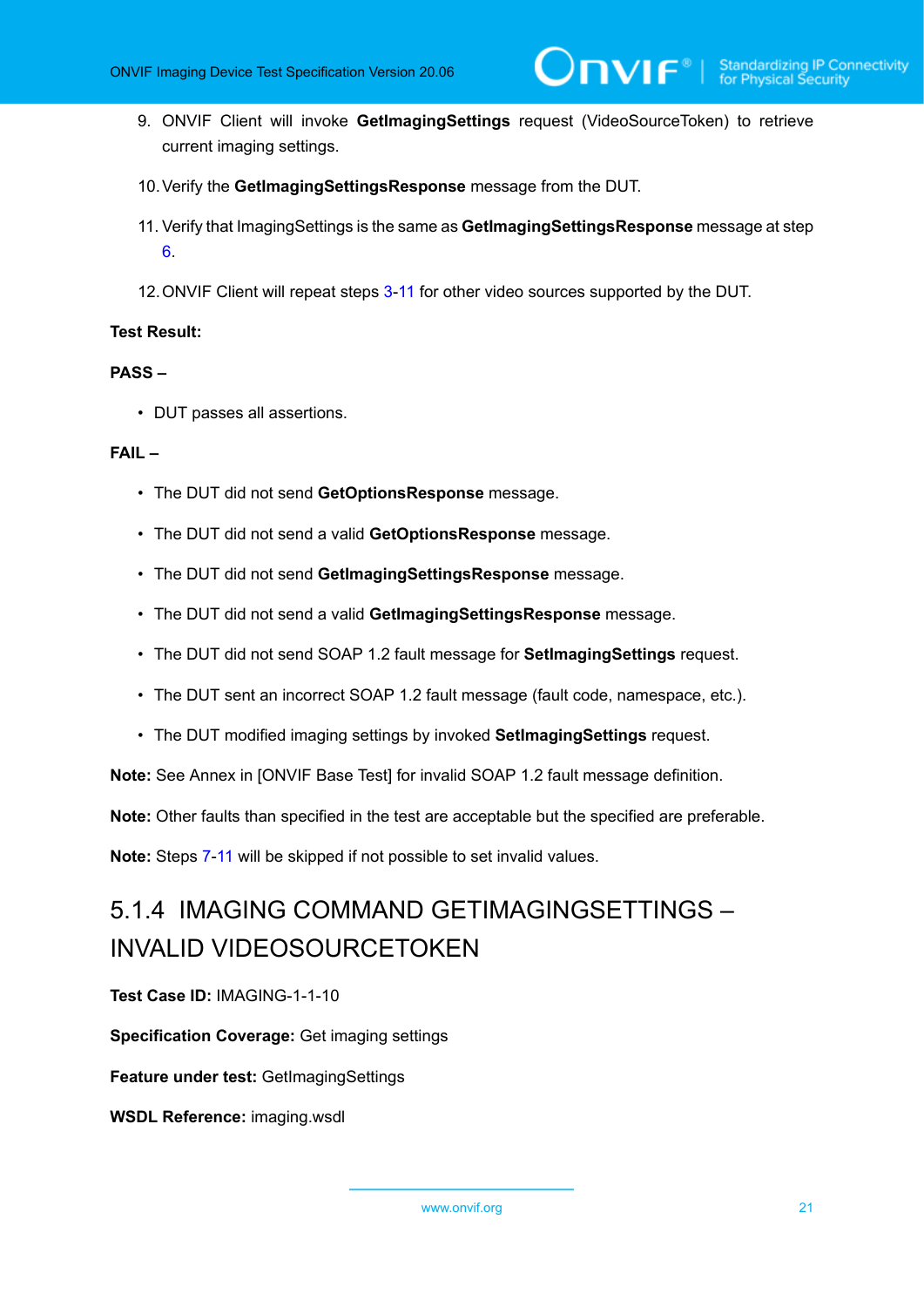**Test Purpose:** To verify the behaviour of GetImagingSettings command in case of invalid VideoSourceToken.

#### **Pre-Requisite:** None

**Test Configuration:** ONVIF Client and DUT

#### **Test Procedure:**

- 1. Start an ONVIF Client.
- 2. Start the DUT.
- 3. ONVIF Client will invoke **GetImagingSettings** request with an invalid VideoSourceToken.
- 4. The DUT returns **env:Sender/ter:InvalidArgVal/ter:NoSource** SOAP 1.2 fault.

#### **Test Result:**

#### **PASS –**

• DUT passes all assertions.

#### **FAIL –**

- The DUT did not send SOAP 1.2 fault message.
- The DUT sent an incorrect SOAP 1.2 fault message (fault code, namespace, etc.).

**Note:** See Annex in [ONVIF Base Test] for invalid SOAP 1.2 fault message definition.

**Note:** Other faults than specified in the test are acceptable but the specified are preferable.

<span id="page-21-0"></span>**Note:** See [Annex A.2](#page-94-0) for Name and Token Parameters Length limitations.

### 5.1.5 IMAGING COMMAND GETOPTIONS – INVALID VIDEOSOURCETOKEN

**Test Case ID:** IMAGING-1-1-11

**Specification Coverage:** Get options

**Feature under test:** GetOptions

**WSDL Reference:** imaging.wsdl

**Test Purpose:** To verify the behavior of GetOptions command in case of invalid VideoSourceToken.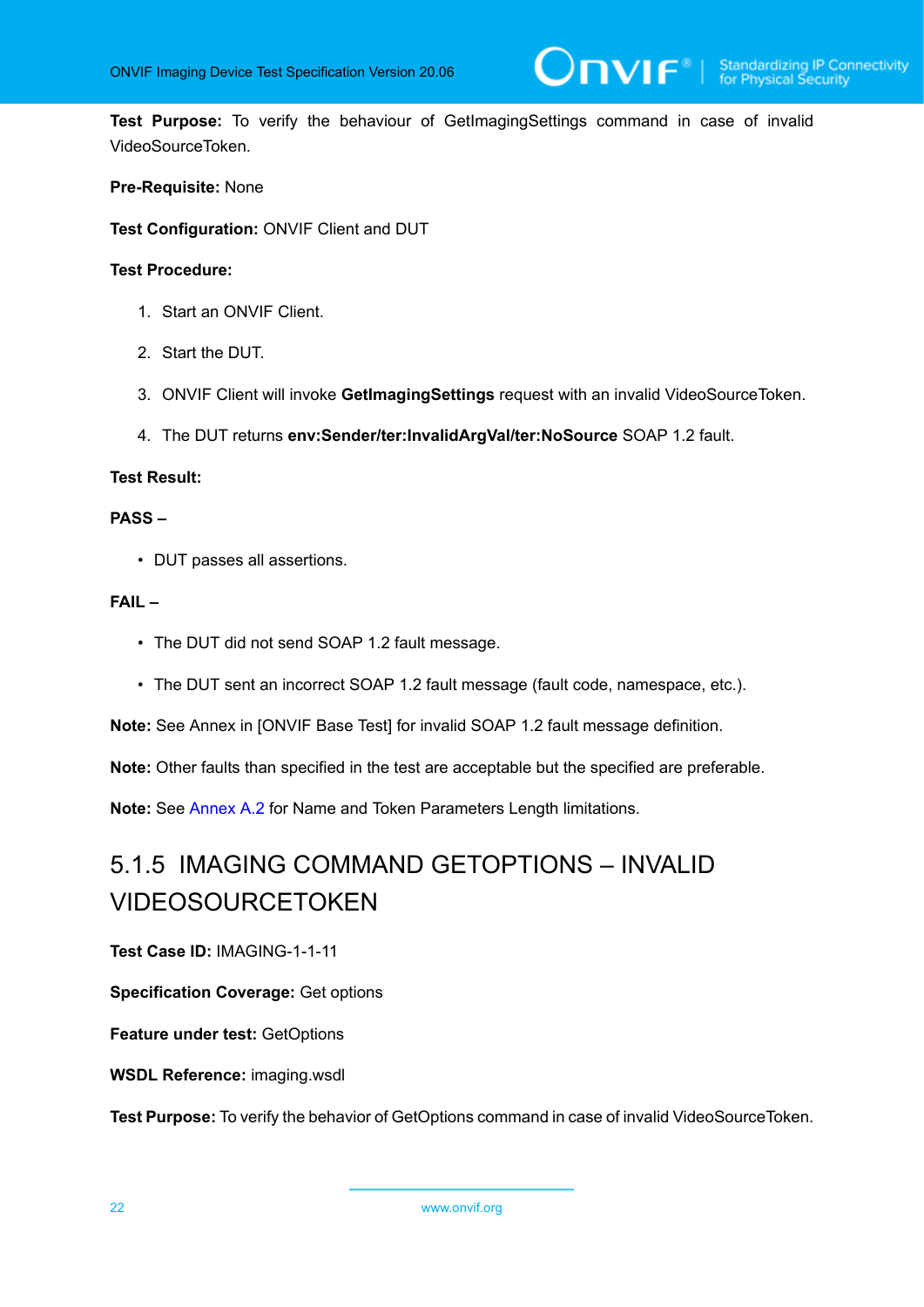## $\bigcirc$   $\bigcap$   $\bigvee$   $\bigcirc$   $\bigcirc$   $\bigcirc$   $\bigcirc$  Standardizing IP Connectivity

#### **Pre-Requisite:** None

**Test Configuration:** ONVIF Client and DUT

#### **Test Procedure:**

- 1. Start an ONVIF Client.
- 2. Start the DUT.
- 3. ONVIF Client will invoke **GetOptions** request with an invalid VideoSourceToken.
- 4. The DUT returns **env:Sender/ter:InvalidArgVal/ter:NoSource** SOAP 1.2 fault.

#### **Test Result:**

#### **PASS –**

• DUT passes all assertions.

#### **FAIL –**

- The DUT did not send SOAP 1.2 fault message.
- The DUT sent an incorrect SOAP 1.2 fault message (fault code, namespace, etc.).

**Note:** See Annex in [ONVIF Base Test] for invalid SOAP 1.2 fault message definition.

**Note:** Other faults than specified in the test are acceptable but the specified are preferable.

<span id="page-22-0"></span>**Note:** See [Annex A.2](#page-94-0) for Name and Token Parameters Length limitations.

## 5.1.6 IMAGING COMMAND SETIMAGINGSETTINGS – INVALID VIDEOSOURCETOKEN

**Test Case ID:** IMAGING-1-1-12

**Specification Coverage:** Set imaging settings

**Feature under test:** SetImagingSettings

**WSDL Reference:** imaging.wsdl

**Test Purpose:** To verify the behavior of SetImagingSettings command in case of invalid VideoSourceToken.

**Pre-Requisite:** None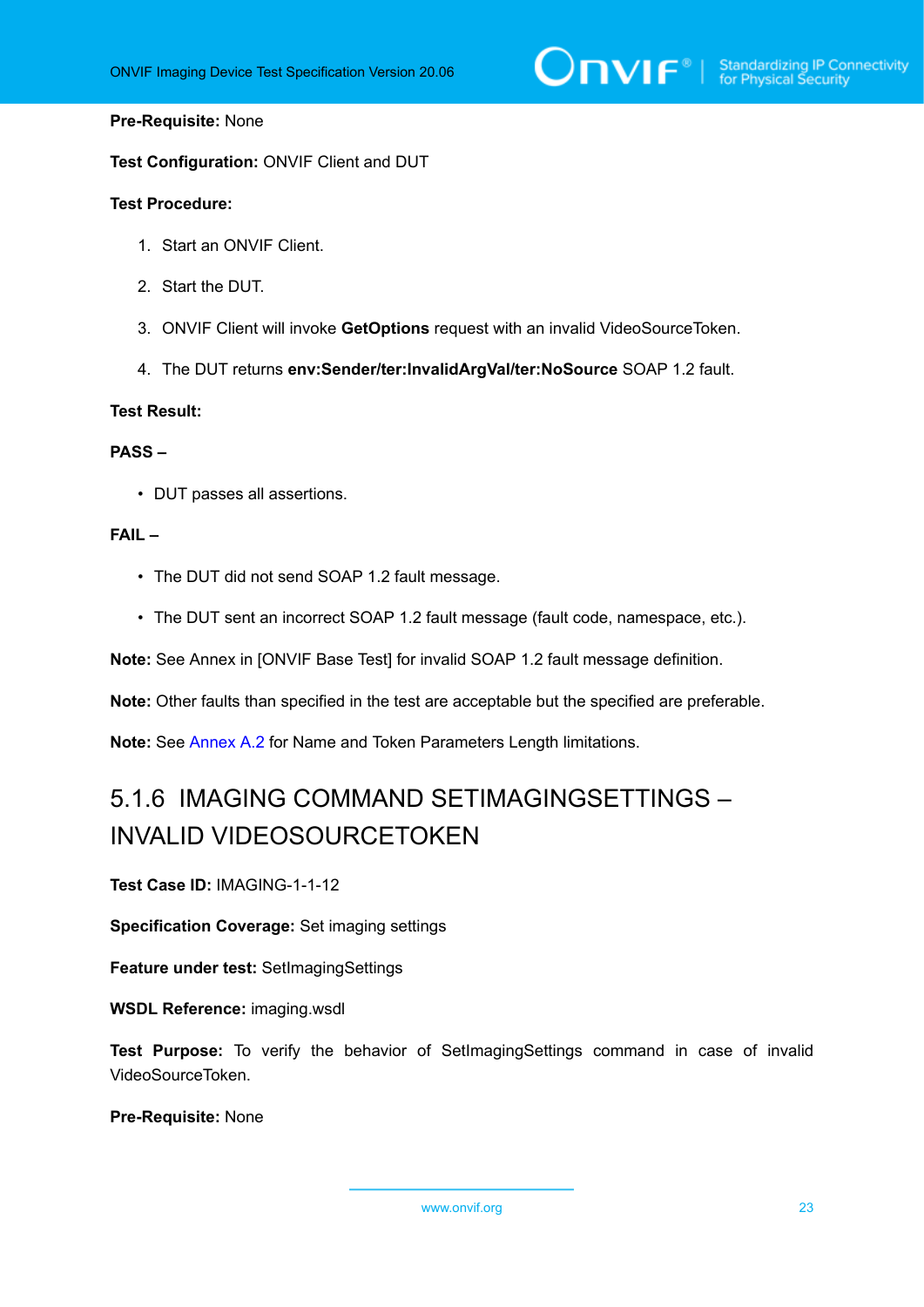#### **Test Configuration:** ONVIF Client and DUT

#### **Test Procedure:**

- 1. Start an ONVIF Client.
- 2. Start the DUT.
- 3. ONVIF Client will invoke SetImagingSettingsRequest message with an invalid VideoSourceToken.
- 4. The DUT returns **env:Sender/ter:InvalidArgVal/ter:NoSource** SOAP 1.2 fault.

#### **Test Result:**

#### **PASS –**

• DUT passes all assertions.

#### **FAIL –**

- The DUT did not send SOAP 1.2 fault message.
- The DUT sent an incorrect SOAP 1.2 fault message (fault code, namespace, etc.).

**Note:** See Annex in [ONVIF Base Test] for invalid SOAP 1.2 fault message definition

**Note:** Other faults than specified in the test are acceptable but the specified are preferable.

<span id="page-23-0"></span>**Note:** See [Annex A.2](#page-94-0) for Name and Token Parameters Length limitations.

### 5.1.7 IMAGING COMMAND SETIMAGINGSETTINGS

**Test Case ID:** IMAGING-1-1-14

**Specification Coverage:** Set imaging settings

**Feature under test:** SetImagingSettings

**WSDL Reference:** imaging.wsdl

**Test Purpose:** To verify the behaviour of SetImagingSettings command and to verify DUT Imaging Setting.

**Pre-Requisite:** None

**Test Configuration:** ONVIF Client and DUT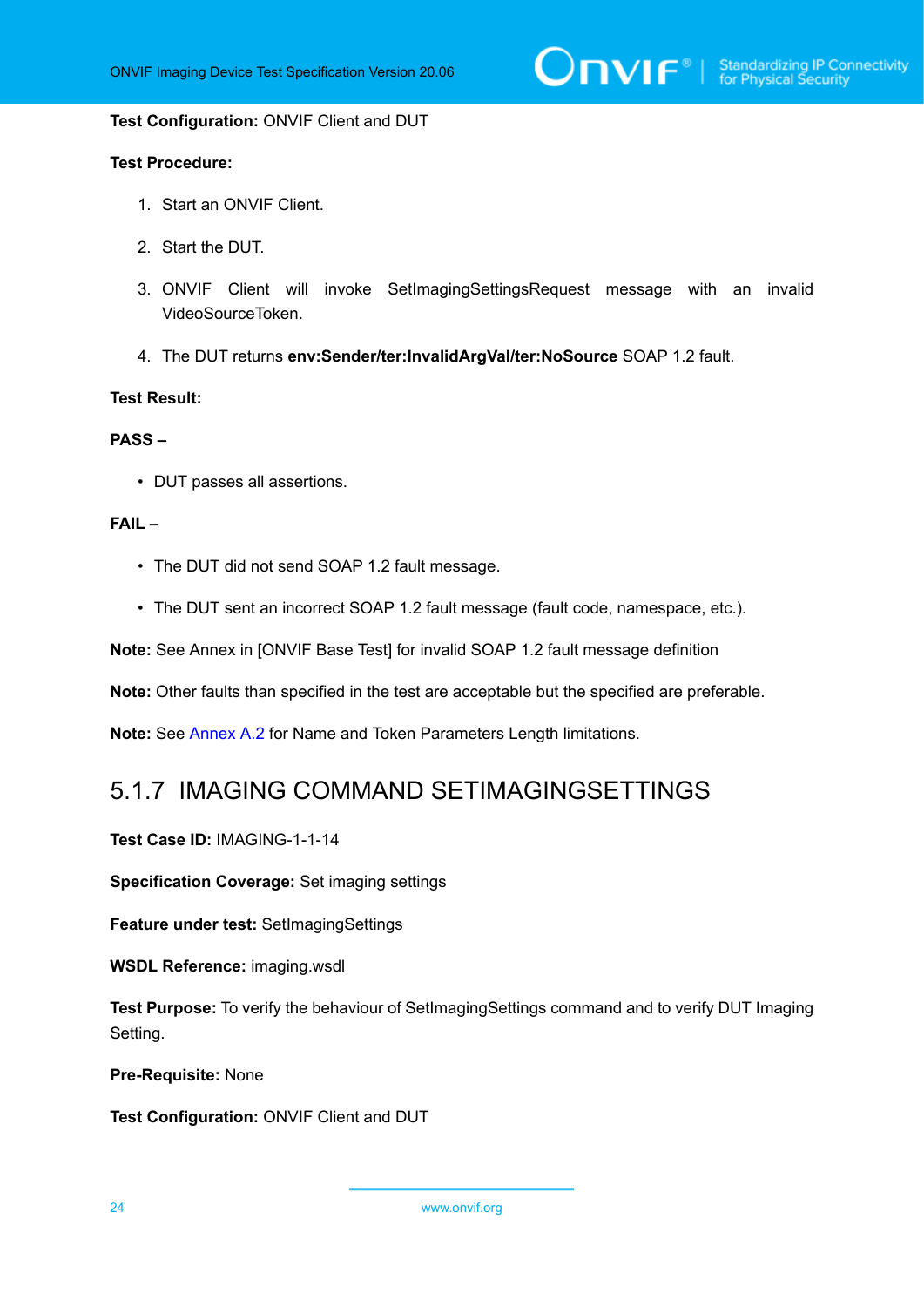#### **Test Procedure:**

- 1. Start an ONVIF Client.
- 2. Start the DUT.
- 3. ONVIF Client will invoke **GetOptions** request (VideoSourceToken) to retrieve current imaging options for Video Source.
- 4. Verify the **GetOptionsResponse** message from the DUT.
- 5. ONVIF Client will invoke **GetImagingSettings** request (VideoSourceToken) to retrieve current imaging settings.
- <span id="page-24-0"></span>6. Verify the **GetImagingSettingsResponse** message from the DUT.
- 7. If the DUT did not return BacklightCompensation setting in the **GetOptionsResponse** message, then go to the step [26.](#page-25-0)
- 8. If the DUT did not return two BacklightCompensation.Mode settings (ON and OFF) in the **GetOptionsResponse** message, then go to the step [17.](#page-25-1)
- 9. ONVIF Client will invoke **SetImagingSettings** request (VideoSourceToken, BacklightCompensation.Mode = backlightCompensationMode1 (other than current), other imaging parameters from **GetImagingSettingsResponse** message) to set new imaging settings.
- 10. Verify the SetImagingSettingsResponse message from the DUT.
- 11. ONVIF Client will invoke **GetImagingSettings** request (VideoSourceToken) to retrieve current imaging settings.
- 12. Verify the **GetImagingSettingsResponse** message from the DUT. Verify that BacklightCompensation.Mode setting was applied.
- 13. ONVIF Client will invoke **SetImagingSettings** request (VideoSourceToken, all imaging parameters from **GetImagingSettingsResponse** message at step [6](#page-24-0)) to return imaging settings to initial state.
- 14. Verify the **SetImagingSettingsResponse** message from the DUT.
- 15. ONVIF Client will invoke **GetImagingSettings** request (VideoSourceToken) to retrieve current imaging settings.
- 16. Verify the **GetImagingSettingsResponse** message from the DUT. Verify that changed settings were returned to initial state.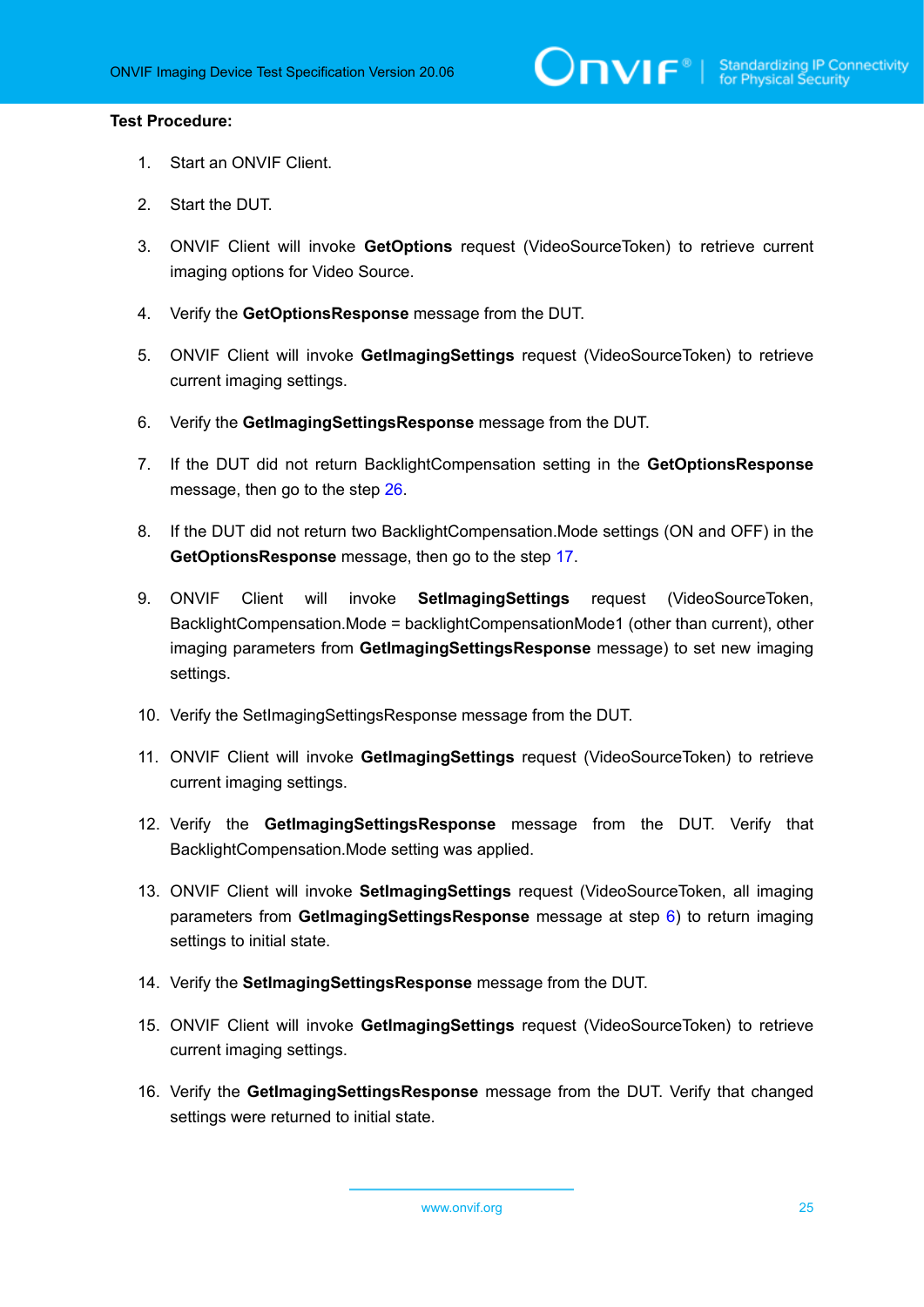- <span id="page-25-1"></span>17. If DUT did not return BacklightCompensation.Level settings with Max > Min or BacklightCompensation.Mode = ON setting in the **GetOptionsResponse** message, then go to the step [26.](#page-25-0)
- 18. ONVIF Client will invoke **SetImagingSettings** request (VideoSourceToken, BacklightCompensation.Mode = ON, BacklightCompensation.Level backlightCompensationLevel1 (other than current), other imaging parameters from **GetImagingSettingsResponse** message) to set new imaging settings.
- 19. Verify the **SetImagingSettingsResponse** message from the DUT.
- 20. ONVIF Client will invoke **GetImagingSettings** request (VideoSourceToken) to retrieve current imaging settings.
- 21. Verify the **GetImagingSettingsResponse** message from the DUT. Verify that BacklightCompensation.Level setting was applied.
- 22. ONVIF Client will invoke **SetImagingSettings** request (VideoSourceToken, all imaging parameters from **GetImagingSettingsResponse** message at step [6](#page-24-0)) to return imaging settings to initial state.
- 23. Verify the **SetImagingSettingsResponse** message from the DUT.
- 24. ONVIF Client will invoke **GetImagingSettings** request (VideoSourceToken) to retrieve current imaging settings.
- 25. Verify the **GetImagingSettingsResponse** message from the DUT. Verify that changed settings were returned to initial state.
- <span id="page-25-0"></span>26. If the DUT did not return Brightness settings with Max > Min in the **GetOptionsResponse** message, then go to the step [35.](#page-26-0)
- 27. ONVIF Client will invoke **SetImagingSettings** request (VideoSourceToken, Brightness = brightness1 (other than current), other imaging parameters from **GetImagingSettingsResponse** message) to set new imaging settings.
- 28. Verify the **SetImagingSettingsResponse** message from the DUT.
- 29. ONVIF Client will invoke **GetImagingSettings** request (VideoSourceToken) to retrieve current imaging settings.
- 30. Verify the **GetImagingSettingsResponse** message from the DUT. Verify that Brightness setting was applied.
- 31. ONVIF Client will invoke **SetImagingSettings** request (VideoSourceToken, all imaging parameters from **GetImagingSettingsResponse** message at step [6](#page-24-0)) to return imaging settings to initial state.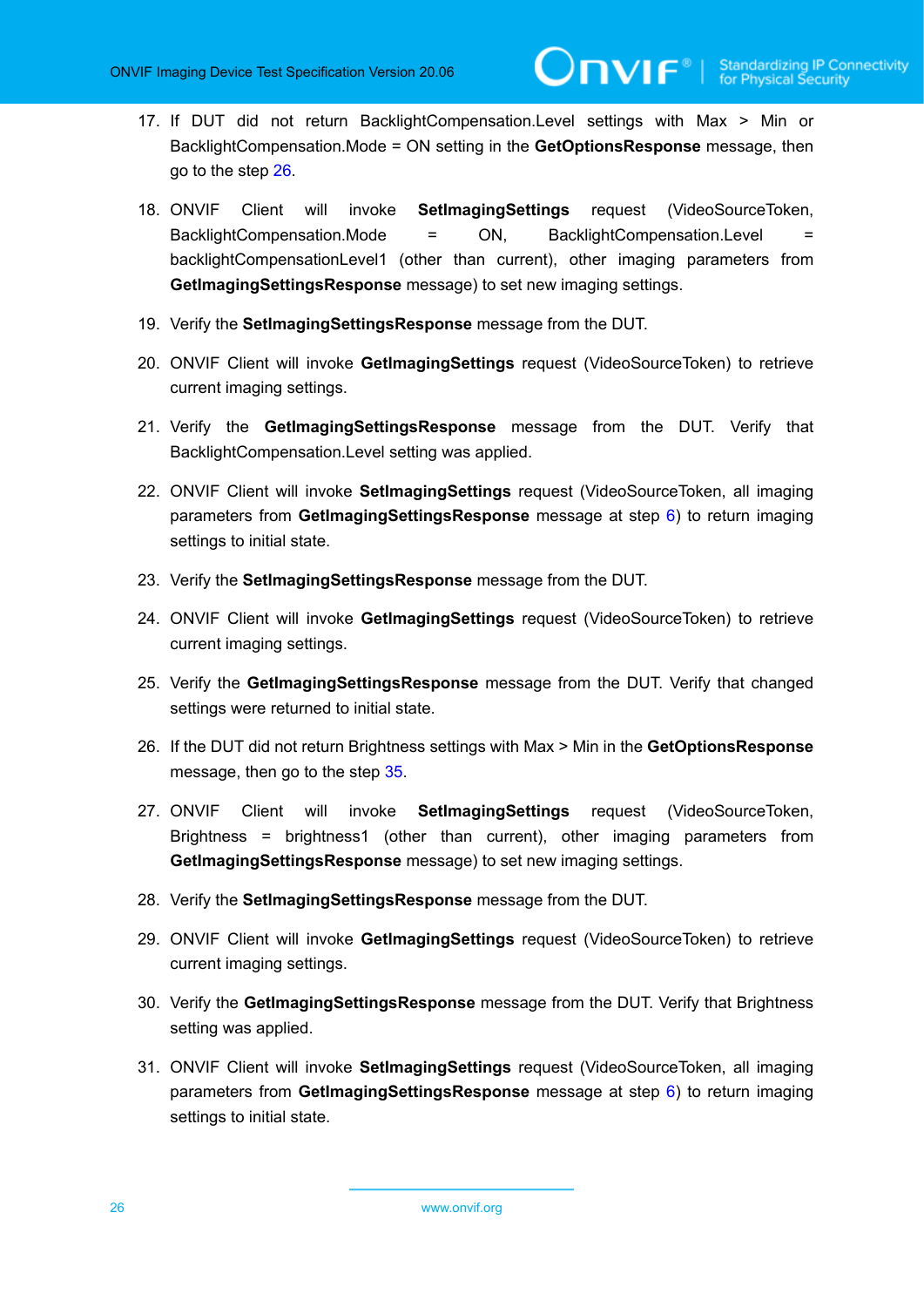- 32. Verify the **SetImagingSettingsResponse** message from the DUT.
- 33. ONVIF Client will invoke **GetImagingSettings** request (VideoSourceToken) to retrieve current imaging settings.
- 34. Verify the **GetImagingSettingsResponse** message from the DUT. Verify that changed settings were returned to initial state.
- <span id="page-26-0"></span>35. If the DUT did not return ColorSaturation settings with Max > Min in the **GetOptionsResponse** message, then go to the step [44.](#page-26-1)
- 36. ONVIF Client will invoke **SetImagingSettings** request (VideoSourceToken, ColorSaturation = colorSaturation1 (other than current), other imaging parameters from **GetImagingSettingsResponse** message) to set new imaging settings.
- 37. Verify the **SetImagingSettingsResponse** message from the DUT.
- 38. ONVIF Client will invoke **GetImagingSettings** request (VideoSourceToken) to retrieve current imaging settings.
- 39. Verify the **GetImagingSettingsResponse** message from the DUT. Verify that ColorSaturation setting was applied.
- 40. ONVIF Client will invoke **SetImagingSettings** request (VideoSourceToken, all imaging parameters from **GetImagingSettingsResponse** message at step [6](#page-24-0)) to return imaging settings to initial state.
- 41. Verify the **SetImagingSettingsResponse** message from the DUT.
- 42. ONVIF Client will invoke **GetImagingSettings** request (VideoSourceToken) to retrieve current imaging settings.
- 43. Verify the **GetImagingSettingsResponse** message from the DUT. Verify that changed settings were returned to initial state.
- <span id="page-26-1"></span>44. If the DUT did not return Contrast settings with Max > Min in the **GetOptionsResponse** message then go to the step [53.](#page-27-0)
- 45. ONVIF Client will invoke **SetImagingSettings** request (VideoSourceToken, Contrast = contrast1 (other than current), other imaging parameters from **GetImagingSettingsResponse** message) to set new imaging settings.
- 46. Verify the **SetImagingSettingsResponse** message from the DUT.
- 47. ONVIF Client will invoke **GetImagingSettings** request (VideoSourceToken) to retrieve current imaging settings.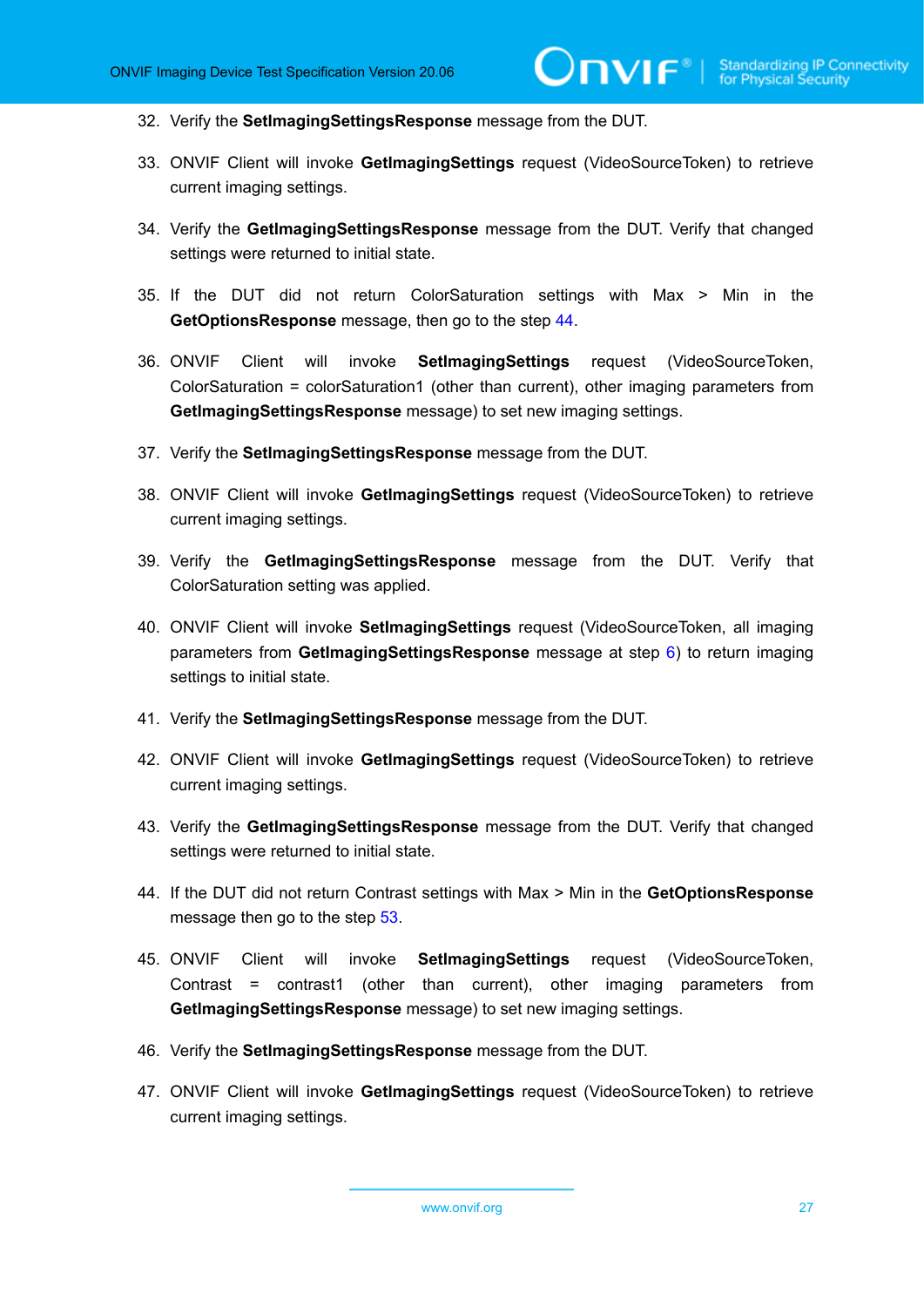- 48. Verify the **GetImagingSettingsResponse** message from the DUT. Verify that Contrast setting was applied.
- 49. ONVIF Client will invoke **SetImagingSettings** request (VideoSourceToken, all imaging parameters from **GetImagingSettingsResponse** message at step [6](#page-24-0)) to return imaging settings to initial state.
- 50. Verify the **SetImagingSettingsResponse** message from the DUT.
- 51. ONVIF Client will invoke **GetImagingSettings** request (VideoSourceToken) to retrieve current imaging settings.
- 52. Verify the **GetImagingSettingsResponse** message from the DUT. Verify that changed settings were returned to initial state.
- <span id="page-27-0"></span>53. If the DUT did not return Sharpness settings with Max > Min in the **GetOptionsResponse** message, then go to the step [62.](#page-27-1)
- 54. ONVIF Client will invoke **SetImagingSettings** request (VideoSourceToken, Sharpness = sharpness1 (other than current), other imaging parameters from **GetImagingSettingsResponse** message) to set new imaging settings.
- 55. Verify the **SetImagingSettingsResponse** message from the DUT.
- 56. ONVIF Client will invoke **GetImagingSettings** request (VideoSourceToken) to retrieve current imaging settings.
- 57. Verify the **GetImagingSettingsResponse** message from the DUT. Verify that Sharpness setting was applied.
- 58. ONVIF Client will invoke **SetImagingSettings** request (VideoSourceToken, all imaging parameters from **GetImagingSettingsResponse** message at step [6](#page-24-0)) to return imaging settings to initial state.
- 59. Verify the **SetImagingSettingsResponse** message from the DUT.
- 60. ONVIF Client will invoke **GetImagingSettings** request (VideoSourceToken) to retrieve current imaging settings.
- 61. Verify the **GetImagingSettingsResponse** message from the DUT. Verify that changed settings were returned to initial state.
- <span id="page-27-1"></span>62. If the DUT did not return Exposure setting in the **GetOptionsResponse** message, then go to the step [164.](#page-34-0)
- 63. If the DUT did not return two Exposure.Mode settings (AUTO and MANUAL) in the **GetOptionsResponse** message, then go to the step [72.](#page-28-0)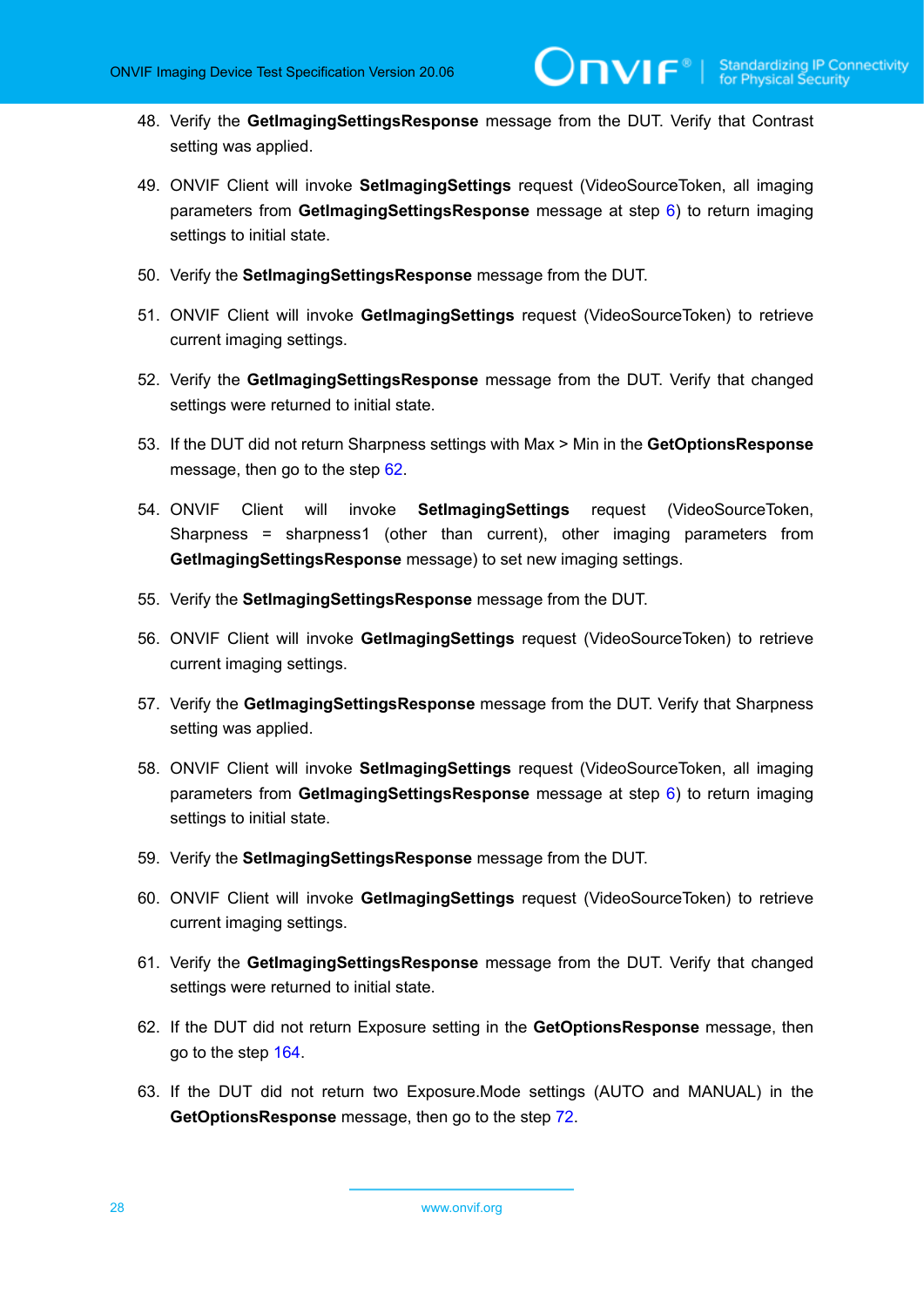- 64. ONVIF Client will invoke **SetImagingSettings** request (VideoSourceToken, Exposure.Mode = exposureMode1 (other than current), other imaging parameters from **GetImagingSettingsResponse** message) to set new imaging settings.
- 65. Verify the **SetImagingSettingsResponse** message from the DUT.
- 66. ONVIF Client will invoke **GetImagingSettings** request (VideoSourceToken) to retrieve current imaging settings.
- 67. Verify the **GetImagingSettingsResponse** message from the DUT. Verify that Exposure.Mode setting was applied.
- 68. ONVIF Client will invoke **SetImagingSettings** request (VideoSourceToken, all imaging parameters from **GetImagingSettingsResponse** message at step [6](#page-24-0)) to return imaging settings to initial state.
- 69. Verify the **SetImagingSettingsResponse** message from the DUT.
- 70. ONVIF Client will invoke **GetImagingSettings** request (VideoSourceToken) to retrieve current imaging settings.
- 71. Verify the **GetImagingSettingsResponse** message from the DUT. Verify that changed settings were returned to initial state.
- <span id="page-28-0"></span>72. If the DUT did not return Exposure.Mode = AUTO setting in the **GetOptionsResponse** message, then go to the step [136](#page-32-0).
- 73. If the DUT did not return Exposure.Priority settings with Max > Min in the **GetOptionsResponse** message, then go to the step [???.](#page-29-0)
- 74. ONVIF Client will invoke **SetImagingSettings** request (VideoSourceToken, Exposure.Mode = AUTO, Exposure.Priority = exposurePriority1 (other than current), other imaging parameters from **GetImagingSettingsResponse** message) to set new imaging settings.
- 75. Verify the **SetImagingSettingsResponse** message from the DUT.
- 76. ONVIF Client will invoke **GetImagingSettings** request (VideoSourceToken) to retrieve current imaging settings.
- 77. Verify the **GetImagingSettingsResponse** message from the DUT. Verify that Exposure.Priority settings were applied.
- 78. ONVIF Client will invoke **SetImagingSettings** request (VideoSourceToken, all imaging parameters from **GetImagingSettingsResponse** message at step [6](#page-24-0)) to return imaging settings to initial state.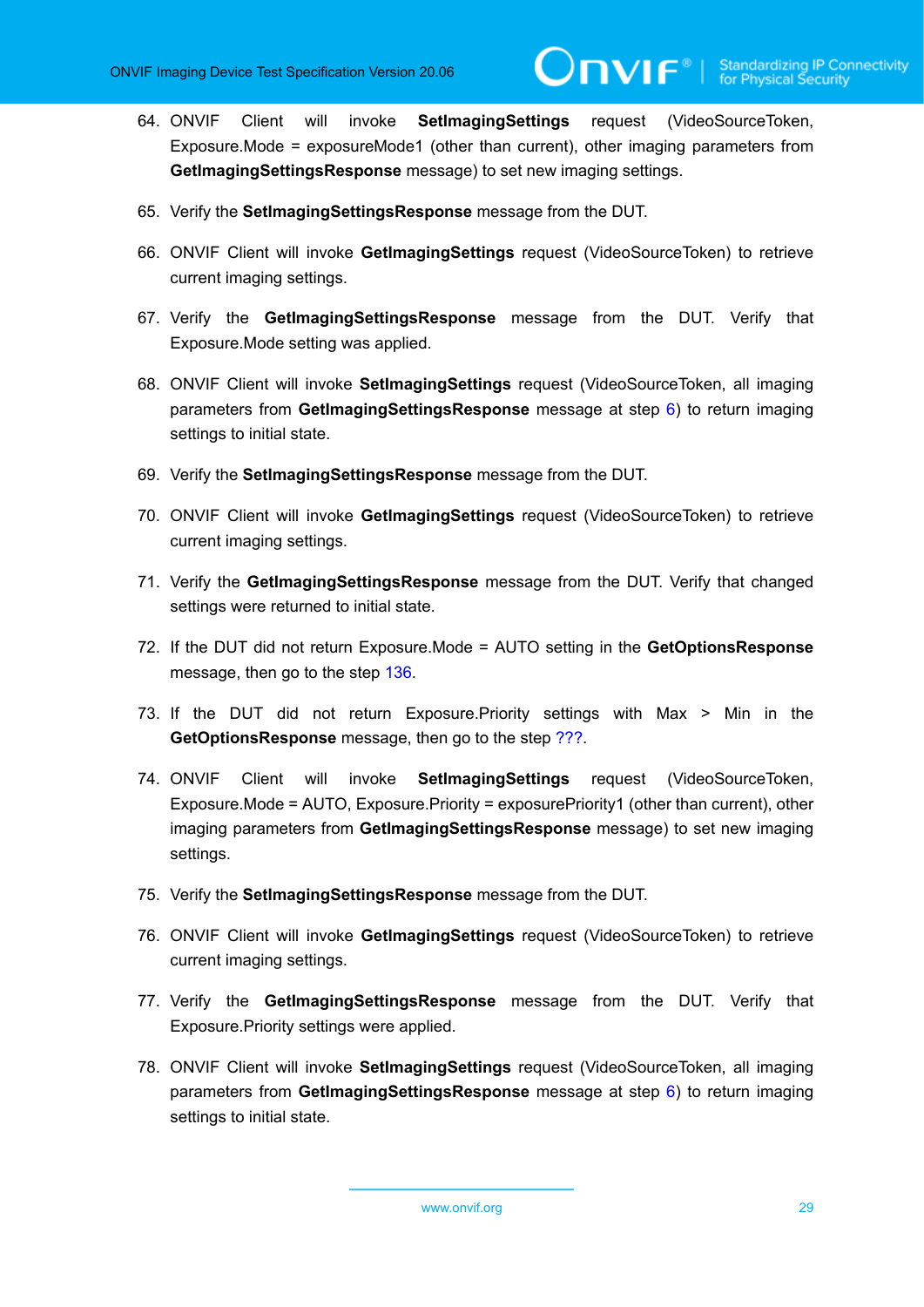- 79. Verify the **SetImagingSettingsResponse** message from the DUT.
- 80. ONVIF Client will invoke **GetImagingSettings** request (VideoSourceToken) to retrieve current imaging settings.
- 81. Verify the **GetImagingSettingsResponse** message from the DUT. Verify that changed settings were returned to initial state.
- <span id="page-29-0"></span>82. If the DUT did not return Exposure.MinExposureTime settings with Max > Min in the **GetOptionsResponse** message, then go to the step [91.](#page-29-1)
- 83. ONVIF Client will invoke **SetImagingSettings** request (VideoSourceToken, Exposure.Mode = AUTO, Exposure.MinExposureTime = exposureMinExposureTime1 (other than current), other imaging parameters from **GetImagingSettingsResponse** message) to set new imaging settings.
- 84. Verify the **SetImagingSettingsResponse** message from the DUT.
- 85. ONVIF Client will invoke **GetImagingSettings** request (VideoSourceToken) to retrieve current imaging settings.
- 86. Verify the **GetImagingSettingsResponse** message from the DUT. Verify that Exposure.MinExposureTime setting was applied.
- 87. ONVIF Client will invoke **SetImagingSettings** request (VideoSourceToken, all imaging parameters from **GetImagingSettingsResponse** message at step [6](#page-24-0)) to return imaging settings to initial state.
- 88. Verify the **SetImagingSettingsResponse** message from the DUT.
- 89. ONVIF Client will invoke **GetImagingSettings** request (VideoSourceToken) to retrieve current imaging settings.
- 90. Verify the **GetImagingSettingsResponse** message from the DUT. Verify that changed settings were returned to initial state.
- <span id="page-29-1"></span>91. If the DUT did not return Exposure.MaxExposureTime settings with Max > Min in the **GetOptionsResponse** message, then go to the step [100.](#page-30-0)
- 92. ONVIF Client will invoke **SetImagingSettings** request (VideoSourceToken, Exposure.Mode = AUTO, Exposure.MaxExposureTime = exposureMaxExposureTime1 (other than current), other imaging parameters from **GetImagingSettingsResponse** message) to set new imaging settings.
- 93. Verify the **SetImagingSettingsResponse** message from the DUT.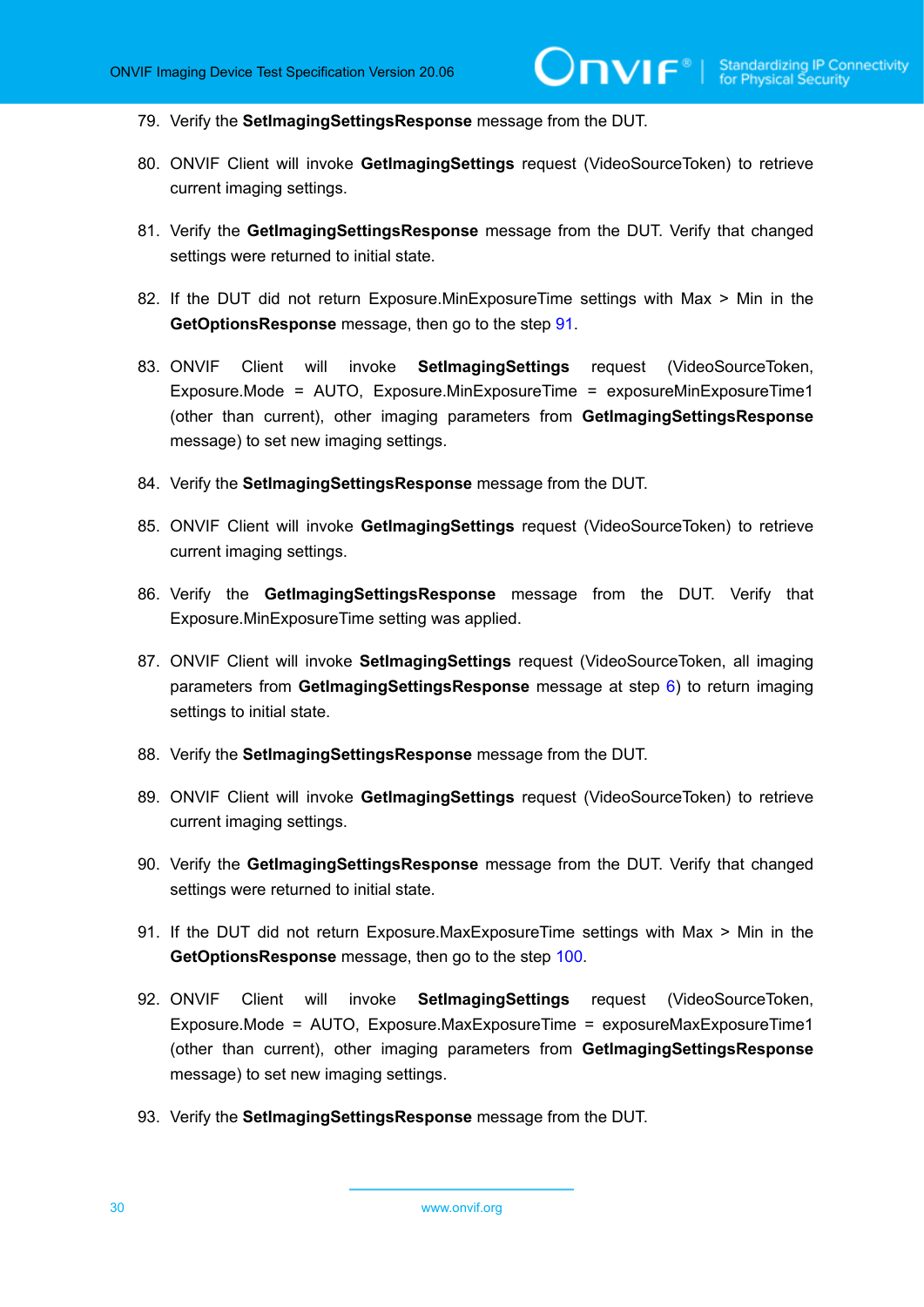- 94. ONVIF Client will invoke **GetImagingSettings** request (VideoSourceToken) to retrieve current imaging settings.
- 95. Verify the **GetImagingSettingsResponse** message from the DUT. Verify that Exposure.MaxExposureTime setting was applied.
- 96. ONVIF Client will invoke **SetImagingSettings** request (VideoSourceToken, all imaging parameters from **GetImagingSettingsResponse** message at step [6](#page-24-0)) to return imaging settings to initial state.
- 97. Verify the **SetImagingSettingsResponse** message from the DUT.
- 98. ONVIF Client will invoke **GetImagingSettings** request (VideoSourceToken) to retrieve current imaging settings.
- 99. Verify the **GetImagingSettingsResponse** message from the DUT. Verify that changed settings were returned to initial state.
- <span id="page-30-0"></span>100.If the DUT did not return Exposure.MinGain settings with Max > Min in the **GetOptionsResponse** message, then go to the step [109.](#page-31-0)
- 101.ONVIF Client will invoke **SetImagingSettings** request (VideoSourceToken, Exposure.Mode = AUTO, Exposure.MinGain = exposureMinGain1 (other than current), other imaging parameters from **GetImagingSettingsResponse** message) to set new imaging settings.
- 102.Verify the **SetImagingSettingsResponse** message from the DUT.
- 103.ONVIF Client will invoke **GetImagingSettings** request (VideoSourceToken) to retrieve current imaging settings.
- 104.Verify the **GetImagingSettingsResponse** message from the DUT. Verify that Exposure.MinGain setting was applied.
- 105.ONVIF Client will invoke **SetImagingSettings** request (VideoSourceToken, all imaging parameters from **GetImagingSettingsResponse** message at step [6](#page-24-0)) to return imaging settings to initial state.
- 106.Verify the **SetImagingSettingsResponse** message from the DUT.
- 107.ONVIF Client will invoke **GetImagingSettings** request (VideoSourceToken) to retrieve current imaging settings.
- 108.Verify the **GetImagingSettingsResponse** message from the DUT. Verify that changed settings were returned to initial state.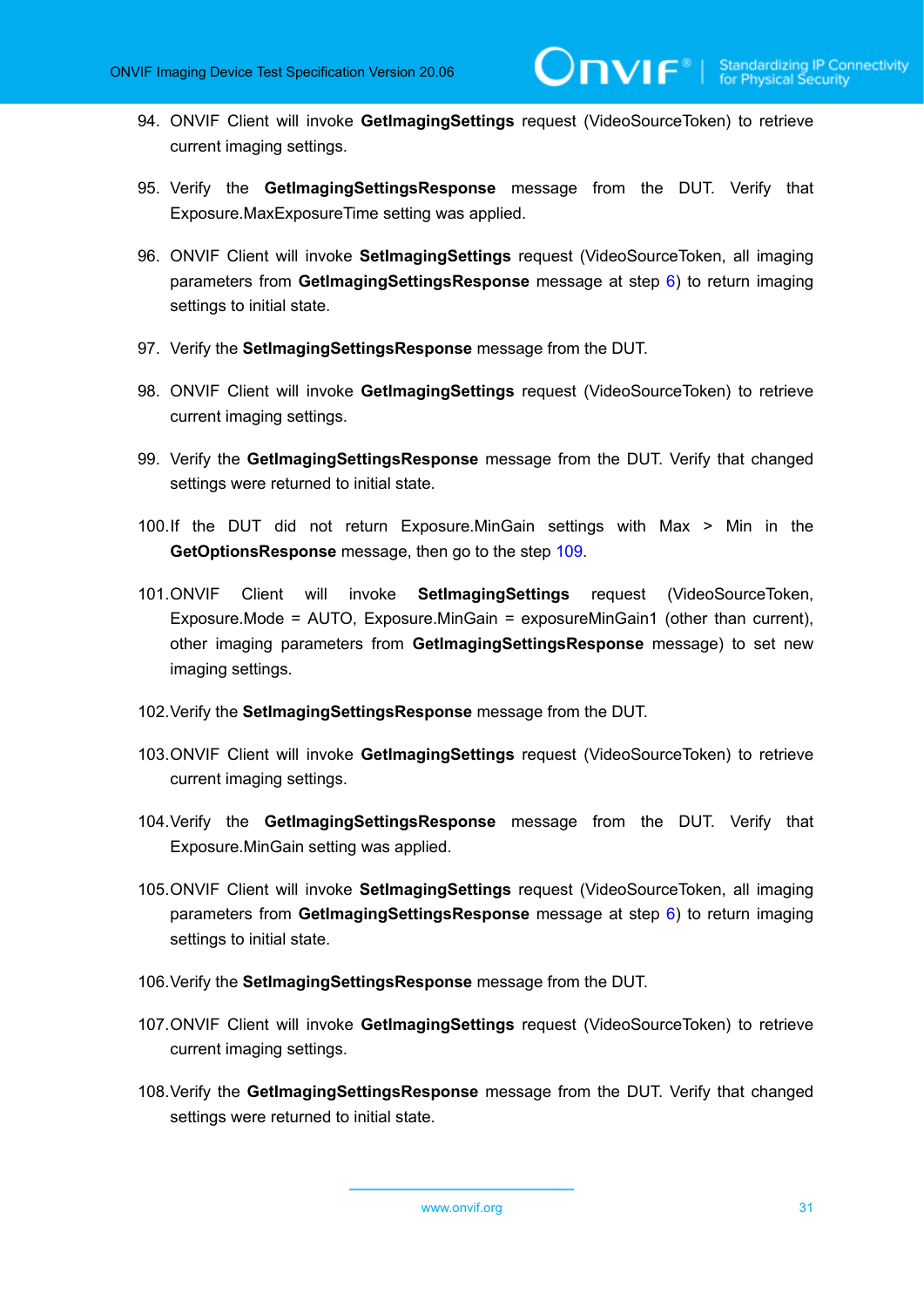- <span id="page-31-0"></span>109.If the DUT did not return Exposure.MaxGain settings with Max > Min in the **GetOptionsResponse** message, then go to the step [118.](#page-31-1)
- 110.ONVIF Client will invoke **SetImagingSettings** request (VideoSourceToken, Exposure.Mode = AUTO, Exposure.MaxGain = exposureMaxGain1 (other than current), other imaging parameters from **GetImagingSettingsResponse** message) to set new imaging settings.
- 111. Verify the **SetImagingSettingsResponse** message from the DUT.
- 112.ONVIF Client will invoke **GetImagingSettings** request (VideoSourceToken) to retrieve current imaging settings.
- 113.Verify the **GetImagingSettingsResponse** message from the DUT. Verify that Exposure.MaxGain setting was applied.
- 114.ONVIF Client will invoke **SetImagingSettings** request (VideoSourceToken, all imaging parameters from **GetImagingSettingsResponse** message at step [6](#page-24-0)) to return imaging settings to initial state.
- 115.Verify the **SetImagingSettingsResponse** message from the DUT.
- 116.ONVIF Client will invoke **GetImagingSettings** request (VideoSourceToken) to retrieve current imaging settings.
- 117.Verify the **GetImagingSettingsResponse** message from the DUT. Verify that changed settings were returned to initial state.
- <span id="page-31-1"></span>118.If the DUT did not return Exposure.MinIris settings with Max > Min in the **GetOptionsResponse** message, then go to the step [127.](#page-32-1)
- 119.ONVIF Client will invoke **SetImagingSettings** request (VideoSourceToken, Exposure.Mode = AUTO, Exposure.MinIris = exposureMinIris1 (other than current), other imaging parameters from **GetImagingSettingsResponse** message) to set new imaging settings.
- 120.Verify the **SetImagingSettingsResponse** message from the DUT.
- 121.ONVIF Client will invoke **GetImagingSettings** request (VideoSourceToken) to retrieve current imaging settings.
- 122.Verify the **GetImagingSettingsResponse** message from the DUT. Verify that Exposure.MinIris setting was applied.
- 123.ONVIF Client will invoke **SetImagingSettings** request (VideoSourceToken, all imaging parameters from **GetImagingSettingsResponse** message at step [6](#page-24-0)) to return imaging settings to initial state.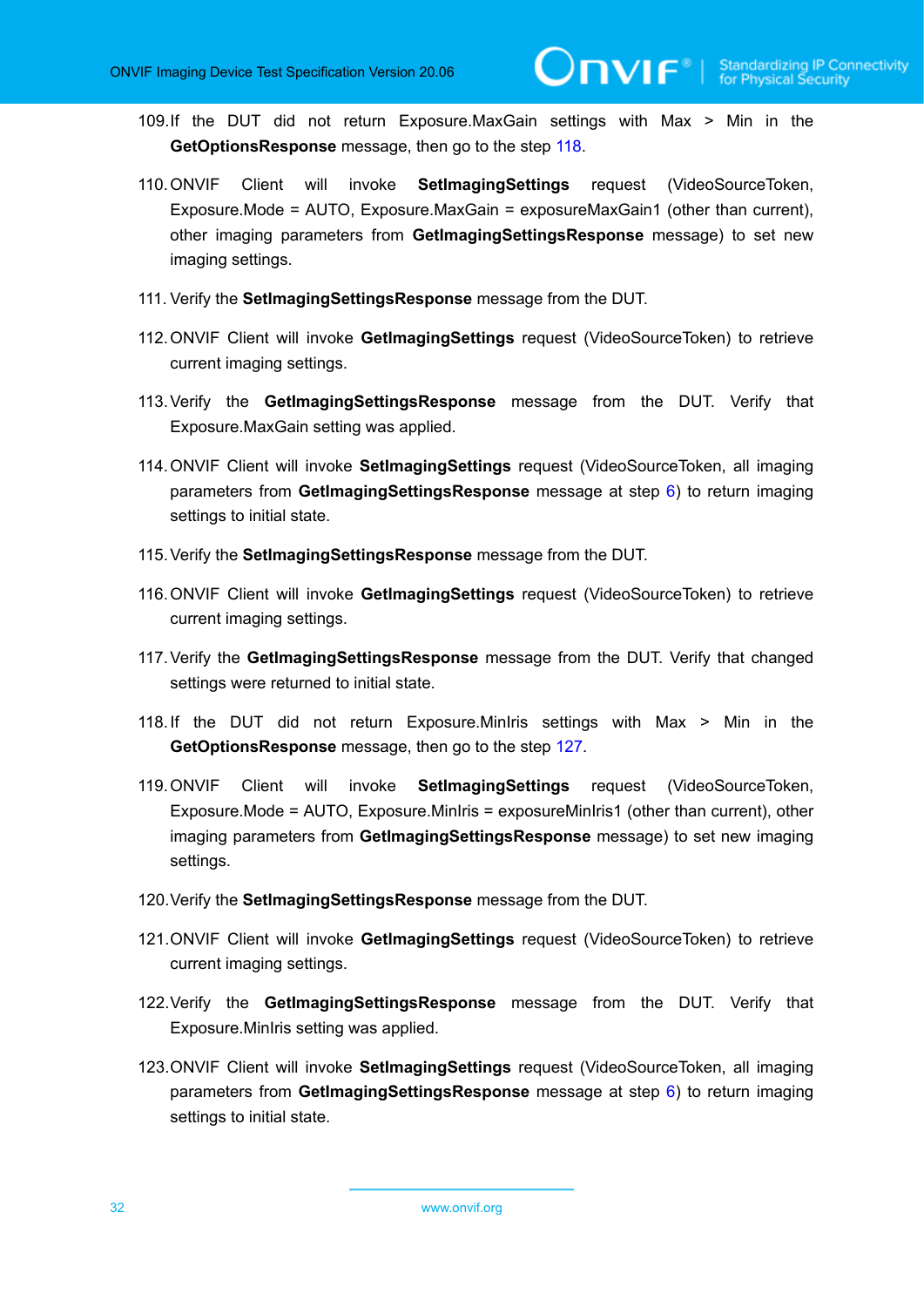124.Verify the **SetImagingSettingsResponse** message from the DUT.

- 125.ONVIF Client will invoke **GetImagingSettings** request (VideoSourceToken) to retrieve current imaging settings.
- 126.Verify the **GetImagingSettingsResponse** message from the DUT. Verify that changed settings were returned to initial state.
- <span id="page-32-1"></span>127.If the DUT did not return Exposure.MaxIris settings with Max > Min in the **GetOptionsResponse** message, then go to the step [136.](#page-32-0)
- 128.ONVIF Client will invoke **SetImagingSettings** request (VideoSourceToken, Exposure.Mode = AUTO, Exposure.MaxIris = exposureMaxIris1 (other than current), other imaging parameters from **GetImagingSettingsResponse** message) to set new imaging settings.
- 129.Verify the **SetImagingSettingsResponse** message from the DUT.
- 130.ONVIF Client will invoke **GetImagingSettings** request (VideoSourceToken) to retrieve current imaging settings.
- 131.Verify the **GetImagingSettingsResponse** message from the DUT. Verify that Exposure.MaxIris setting was applied.
- 132.ONVIF Client will invoke **SetImagingSettings** request (VideoSourceToken, all imaging parameters from **GetImagingSettingsResponse** message at step [6](#page-24-0)) to return imaging settings to initial state.
- 133.Verify the **SetImagingSettingsResponse** message from the DUT.
- 134.ONVIF Client will invoke **GetImagingSettings** request (VideoSourceToken) to retrieve current imaging settings.
- 135.Verify the **GetImagingSettingsResponse** message from the DUT. Verify that changed settings were returned to initial state.
- <span id="page-32-0"></span>136.If the DUT did not return Exposure.Mode = MANUAL setting in the **GetOptionsResponse** message, then go to the step [164](#page-34-0).
- 137.If the DUT did not return Exposure.ExposureTime settings with Max > Min in the **GetOptionsResponse** message, then go to the step [146.](#page-33-0)
- 138.ONVIF Client will invoke **SetImagingSettings** request (VideoSourceToken, Exposure.Mode = MANUAL, Exposure.ExposureTime = exposureExposureTime1 (other than current), other imaging parameters from **GetImagingSettingsResponse** message) to set new imaging settings.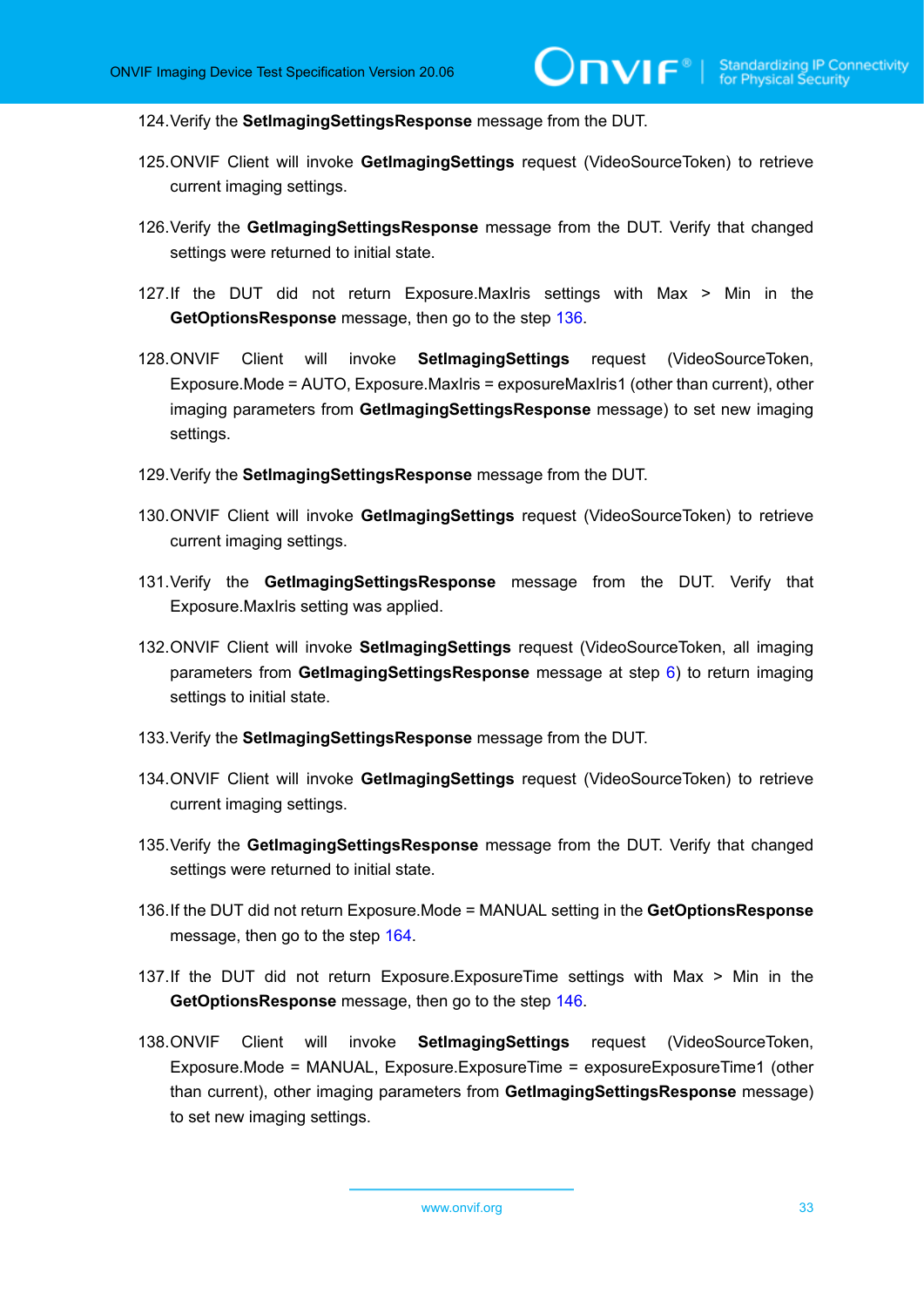139.Verify the **SetImagingSettingsResponse** message from the DUT.

- 140.ONVIF Client will invoke **GetImagingSettings** request (VideoSourceToken) to retrieve current imaging settings.
- 141.Verify the **GetImagingSettingsResponse** message from the DUT. Verify that Exposure.ExposureTime settings were applied.
- 142.ONVIF Client will invoke **SetImagingSettings** request (VideoSourceToken, all imaging parameters from **GetImagingSettingsResponse** message at step [6](#page-24-0)) to return imaging settings to initial state.
- 143.Verify the **SetImagingSettingsResponse** message from the DUT.
- 144.ONVIF Client will invoke **GetImagingSettings** request (VideoSourceToken) to retrieve current imaging settings.
- 145.Verify the **GetImagingSettingsResponse** message from the DUT. Verify that changed settings were returned to initial state.
- <span id="page-33-0"></span>146.If the DUT did not return Exposure.Gain settings with Max > Min in the **GetOptionsResponse** message, then go to the step [155.](#page-34-1)
- 147.ONVIF Client will invoke **SetImagingSettings** request (VideoSourceToken, Exposure.Mode = MANUAL, Exposure.Gain = exposureGain1 (other than current), other imaging parameters from **GetImagingSettingsResponse** message) to set new imaging settings.
- 148.Verify the **SetImagingSettingsResponse** message from the DUT.
- 149.ONVIF Client will invoke **GetImagingSettings** request (VideoSourceToken) to retrieve current imaging settings.
- 150.Verify the **GetImagingSettingsResponse** message from the DUT. Verify that Exposure.Gain settings were applied.
- 151.ONVIF Client will invoke **SetImagingSettings** request (VideoSourceToken, all imaging parameters from **GetImagingSettingsResponse** message at step [6](#page-24-0)) to return imaging settings to initial state.
- 152.Verify the **SetImagingSettingsResponse** message from the DUT.
- 153.ONVIF Client will invoke **GetImagingSettings** request (VideoSourceToken) to retrieve current imaging settings.
- 154.Verify the **GetImagingSettingsResponse** message from the DUT. Verify that changed settings were returned to initial state.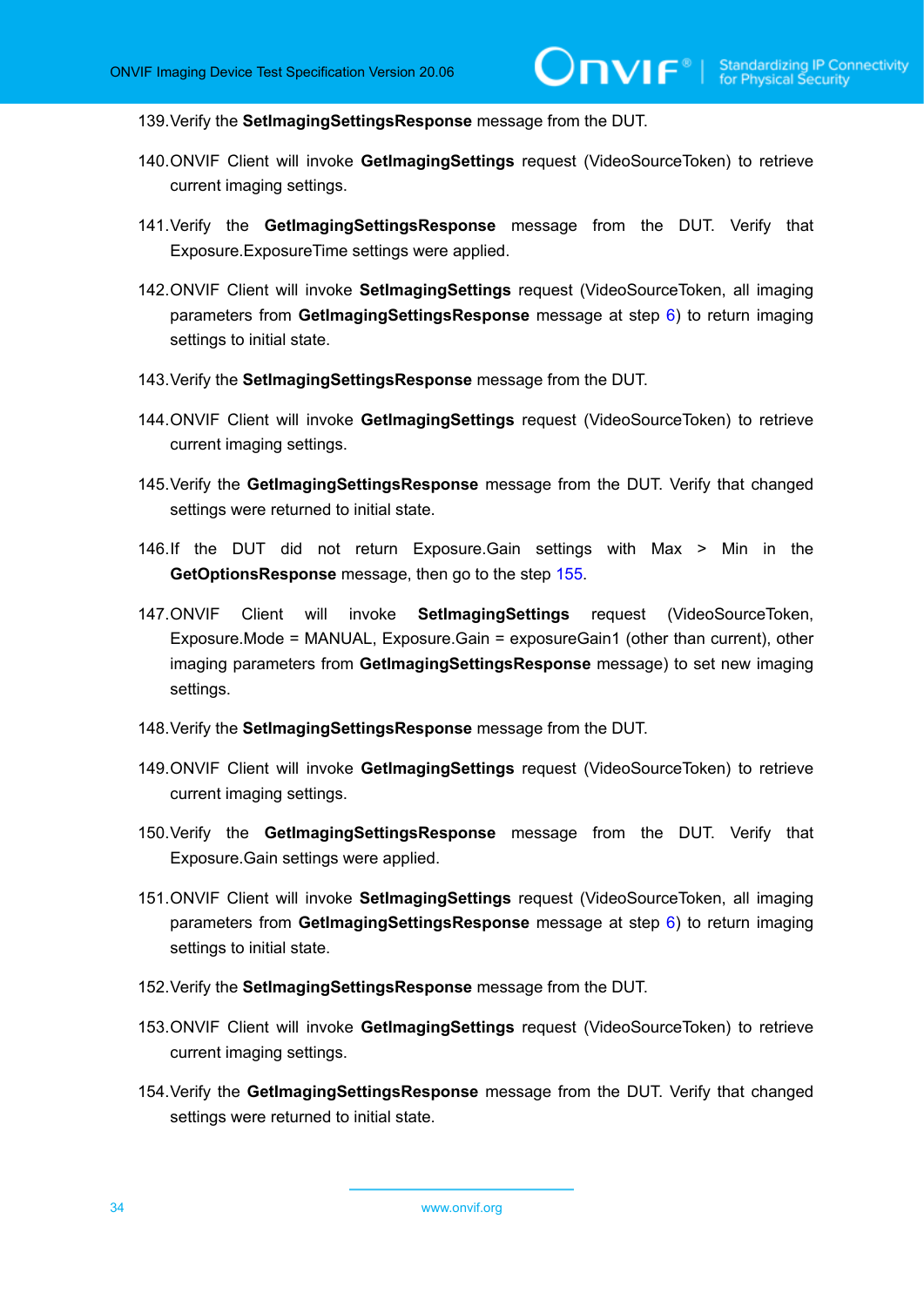- <span id="page-34-1"></span>155.If the DUT did not return Exposure.Iris settings with Max > Min in the **GetOptionsResponse** message, then go to the step [164](#page-34-0).
- 156.ONVIF Client will invoke **SetImagingSettings** request (VideoSourceToken, Exposure.Mode = MANUAL, Exposure.Iris = exposureIris1 (other than current), other imaging parameters from **GetImagingSettingsResponse** message) to set new imaging settings.
- 157.Verify the **SetImagingSettingsResponse** message from the DUT.
- 158.ONVIF Client will invoke **GetImagingSettings** request (VideoSourceToken) to retrieve current imaging settings.
- 159.Verify the **GetImagingSettingsResponse** message from the DUT. Verify that Exposure.Iris settings were applied.
- 160.ONVIF Client will invoke **SetImagingSettings** request (VideoSourceToken, all imaging parameters from **GetImagingSettingsResponse** message at step [6](#page-24-0)) to return imaging settings to initial state.
- 161.Verify the **SetImagingSettingsResponse** message from the DUT.
- 162.ONVIF Client will invoke **GetImagingSettings** request (VideoSourceToken) to retrieve current imaging settings.
- 163.Verify the **GetImagingSettingsResponse** message from the DUT. Verify that changed settings were returned to initial state.
- <span id="page-34-0"></span>164.If the DUT did not return Focus setting in the **GetOptionsResponse** message, then go to the step [202](#page-37-0).
- 165.If the DUT did not return at least two Focus.AutoFocusModes settings (AUTO or MANUAL) in the **GetOptionsResponse** message, then go to the step [174](#page-35-0).
- 166.ONVIF Client will invoke **SetImagingSettings** request (VideoSourceToken, Focus.AutoFocusMode = focusAutoFocusMode1 (other than current), other imaging parameters from **GetImagingSettingsResponse** message) to set new imaging settings.
- 167.Verify the **SetImagingSettingsResponse** message from the DUT.
- 168.ONVIF Client will invoke **GetImagingSettings** request (VideoSourceToken) to retrieve current imaging settings.
- 169.Verify the **GetImagingSettingsResponse** message from the DUT. Verify that Focus.AutoFocusMode setting was applied.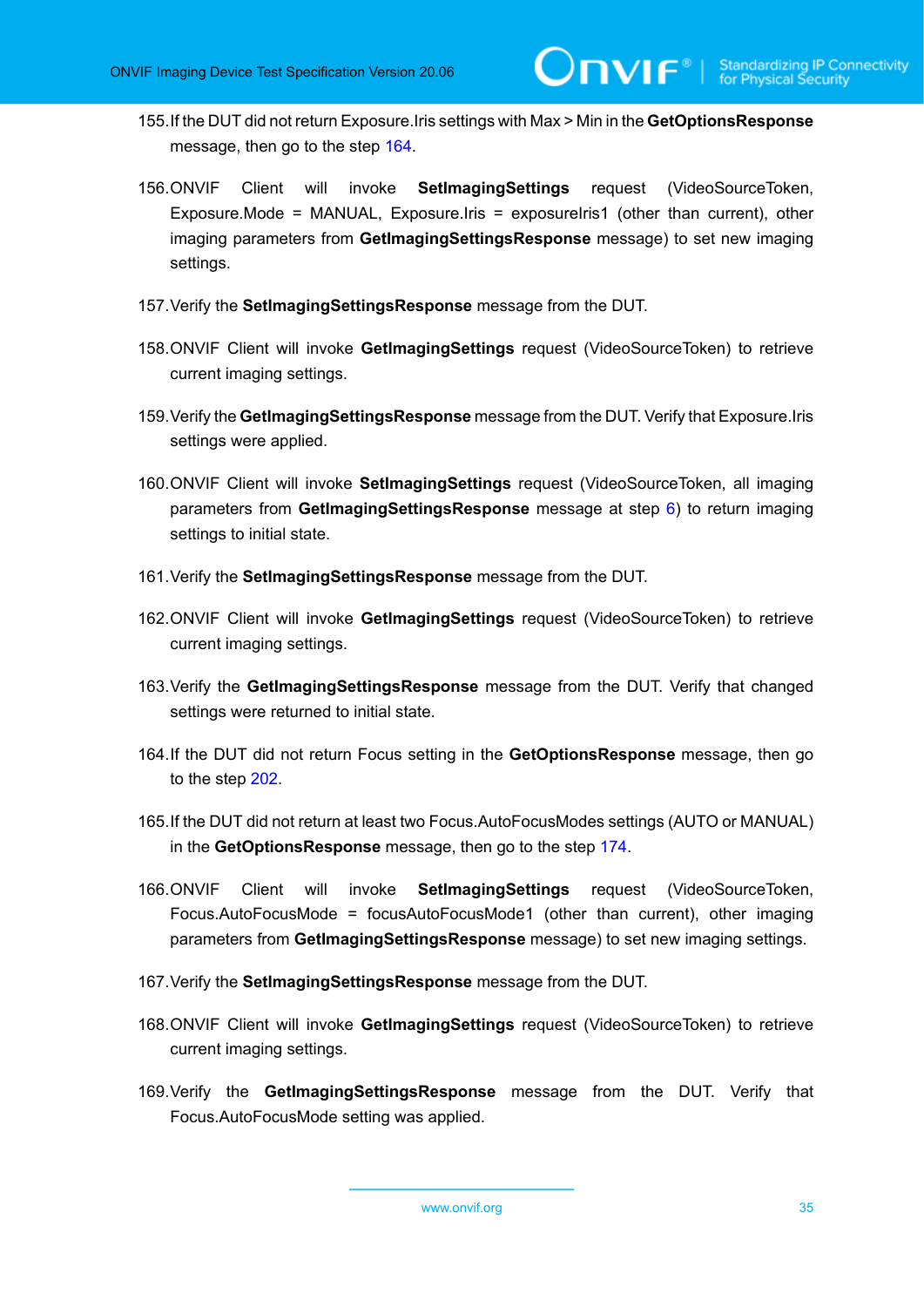- 170.ONVIF Client will invoke **SetImagingSettings** request (VideoSourceToken, all imaging parameters from **GetImagingSettingsResponse** message at step [6](#page-24-0)) to return imaging settings to initial state.
- 171.Verify the **SetImagingSettingsResponse** message from the DUT.
- 172.ONVIF Client will invoke **GetImagingSettings** request (VideoSourceToken) to retrieve current imaging settings.
- 173.Verify the **GetImagingSettingsResponse** message from the DUT. Verify that changed settings were returned to initial state.
- <span id="page-35-0"></span>174.If the DUT did not return Focus.AutoFocusModes = AUTO setting in the **GetOptionsResponse** message, then go to the step [193.](#page-36-0)
- 175.If the DUT did not return Focus.NearLimit settings with Max > Min in the **GetOptionsResponse** message, then go to the step [184.](#page-35-1)
- 176.ONVIF Client will invoke **SetImagingSettings** request (VideoSourceToken, Focus.AutoFocusModes = AUTO, Focus.NearLimit = focusNearLimit1 (other than current), other imaging parameters from **GetImagingSettingsResponse** message) to set new imaging settings.
- 177.Verify the **SetImagingSettingsResponse** message from the DUT.
- 178.ONVIF Client will invoke **GetImagingSettings** request (VideoSourceToken) to retrieve current imaging settings.
- 179.Verify the **GetImagingSettingsResponse** message from the DUT. Verify that Focus.NearLimit setting was applied.
- 180.ONVIF Client will invoke **SetImagingSettings** request (VideoSourceToken, all imaging parameters from **GetImagingSettingsResponse** message at step [6](#page-24-0)) to return imaging settings to initial state.
- 181.Verify the **SetImagingSettingsResponse** message from the DUT.
- 182.ONVIF Client will invoke **GetImagingSettings** request (VideoSourceToken) to retrieve current imaging settings.
- 183.Verify the **GetImagingSettingsResponse** message from the DUT. Verify that changed settings were returned to initial state.
- <span id="page-35-1"></span>184.If the DUT did not return Focus.FarLimit settings with Max > Min in the **GetOptionsResponse** message, then go to the step [193.](#page-36-0)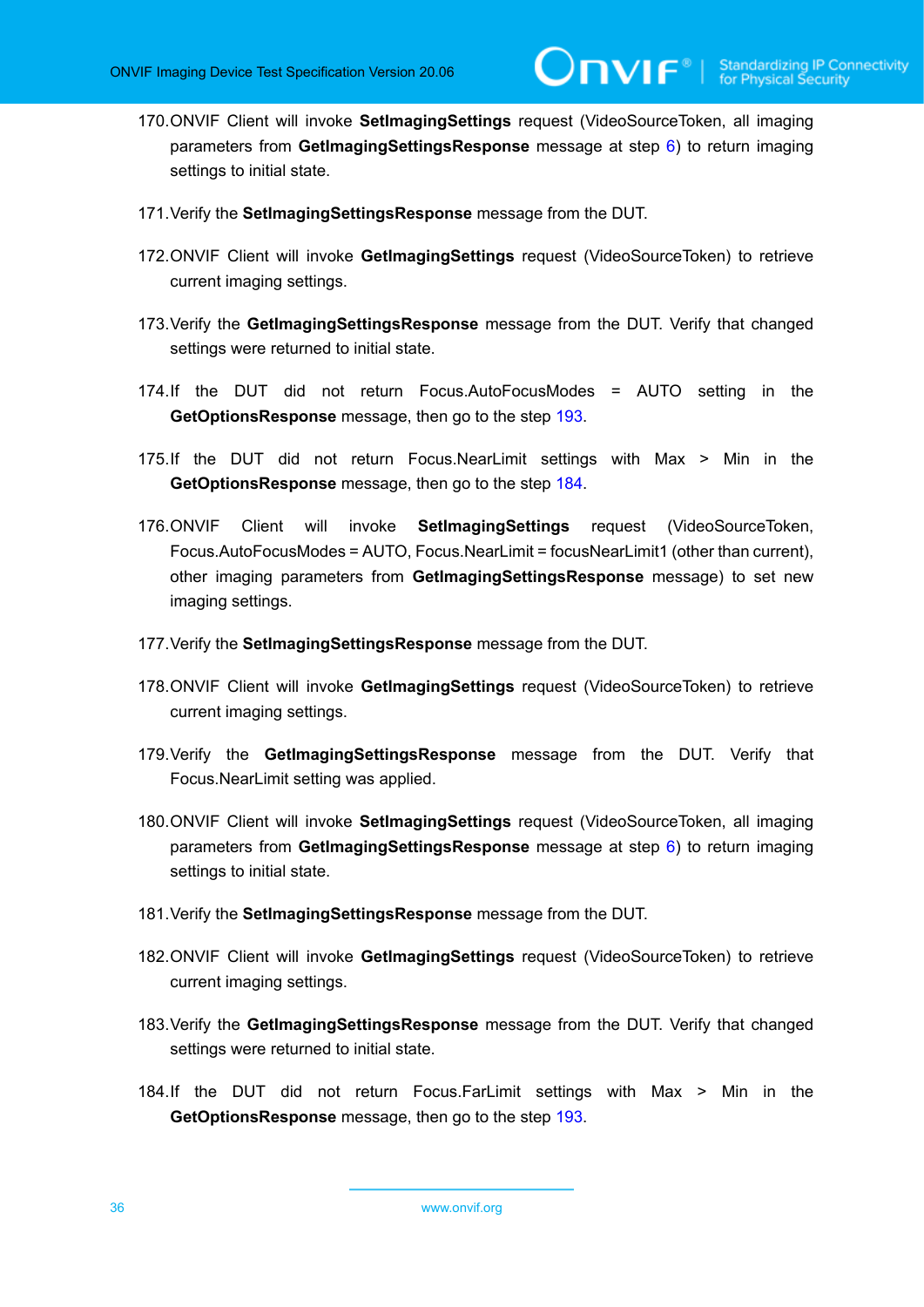**IVIF**®

- 185.ONVIF Client will invoke **SetImagingSettings** request (VideoSourceToken, Focus.AutoFocusModes = AUTO, Focus.FarLimit = focusFarLimit1 (other than current), other imaging parameters from **GetImagingSettingsResponse** message) to set new imaging settings.
- 186.Verify the **SetImagingSettingsResponse** message from the DUT.
- 187.ONVIF Client will invoke **GetImagingSettings** request (VideoSourceToken) to retrieve current imaging settings.
- 188.Verify the **GetImagingSettingsResponse** message from the DUT. Verify that Focus.FarLimit setting was applied.
- 189.ONVIF Client will invoke **SetImagingSettings** request (VideoSourceToken, all imaging parameters from **GetImagingSettingsResponse** message at step [6](#page-24-0)) to return imaging settings to initial state.
- 190.Verify the **SetImagingSettingsResponse** message from the DUT.
- 191.ONVIF Client will invoke **GetImagingSettings** request (VideoSourceToken) to retrieve current imaging settings.
- 192.Verify the **GetImagingSettingsResponse** message from the DUT. Verify that changed settings were returned to initial state.
- 193.If the DUT did not return Focus.AutoFocusModes = MANUAL setting or Focus.DefaultSpeed settings with Max > Min in the **GetOptionsResponse** message, then go to the step [202.](#page-37-0)
- 194.ONVIF Client will invoke **SetImagingSettings** request (VideoSourceToken, Focus.AutoFocusModes = MANUAL, Focus.DefaultSpeed = focusDefaultSpeed1 (other than current), other imaging parameters from **GetImagingSettingsResponse** message) to set new imaging settings.
- 195.Verify the **SetImagingSettingsResponse** message from the DUT.
- 196.ONVIF Client will invoke **GetImagingSettings** request (VideoSourceToken) to retrieve current imaging settings.
- 197.Verify the **GetImagingSettingsResponse** message from the DUT. Verify that Focus.DefaultSpeed setting was applied.
- 198.ONVIF Client will invoke **SetImagingSettings** request (VideoSourceToken, all imaging parameters from **GetImagingSettingsResponse** message at step [6](#page-24-0)) to return imaging settings to initial state.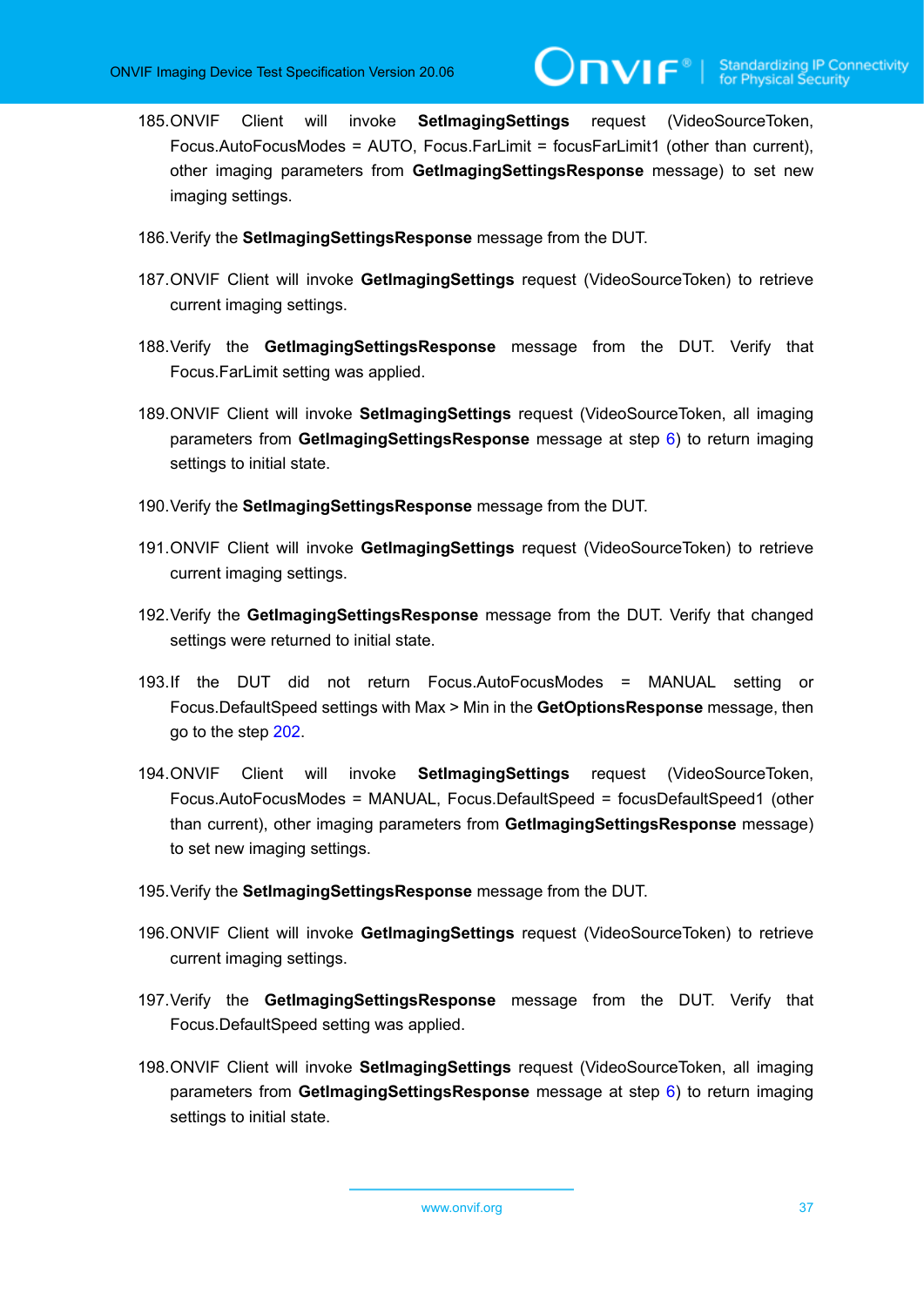199.Verify the **SetImagingSettingsResponse** message from the DUT.

- 200.ONVIF Client will invoke **GetImagingSettings** request (VideoSourceToken) to retrieve current imaging settings.
- 201.Verify the **GetImagingSettingsResponse** message from the DUT. Verify that changed settings were returned to initial state.
- <span id="page-37-0"></span>202.If the DUT did not return at least two IrCutFilterModes settings in the **GetOptionsResponse** message, then go to the step [211.](#page-37-1)
- <span id="page-37-2"></span>203.ONVIF Client will invoke **SetImagingSettings** request (VideoSourceToken, IrCutFilter = irCutFilter1 (other than current), other imaging parameters from **GetImagingSettingsResponse** message) to set new imaging settings.
- 204.Verify the **SetImagingSettingsResponse** message from the DUT.
- 205.ONVIF Client will invoke **GetImagingSettings** request (VideoSourceToken) to retrieve current imaging settings.
- 206.Verify the **GetImagingSettingsResponse** message from the DUT. Verify that IrCutFilter setting was applied.
- 207.ONVIF Client will invoke **SetImagingSettings** request (VideoSourceToken, all imaging parameters from **GetImagingSettingsResponse** message at step [6](#page-24-0)) to return imaging settings to initial state.
- 208.Verify the **SetImagingSettingsResponse** message from the DUT.
- 209.ONVIF Client will invoke **GetImagingSettings** request (VideoSourceToken) to retrieve current imaging **settings**.
- 210.Verify the **GetImagingSettingsResponse** message from the DUT. Verify that changed settings were returned to initial state.
- <span id="page-37-1"></span>211.If the DUT did not return WhiteBalance setting in the **GetOptionsResponse** message, then go to the step [240](#page-39-0).
- 212.If the DUT did not return at least two WhiteBalance.Mode settings (AUTO or MANUAL) in the **GetOptionsResponse** message, then go to the step [221](#page-38-0).
- 213.ONVIF Client will invoke **SetImagingSettings** request (VideoSourceToken, WhiteBalance.Mode = whiteBalanceMode1 (other than current), other imaging parameters from **GetImagingSettingsResponse** message) to set new imaging settings.
- 214.Verify the **SetImagingSettingsResponse** message from the DUT.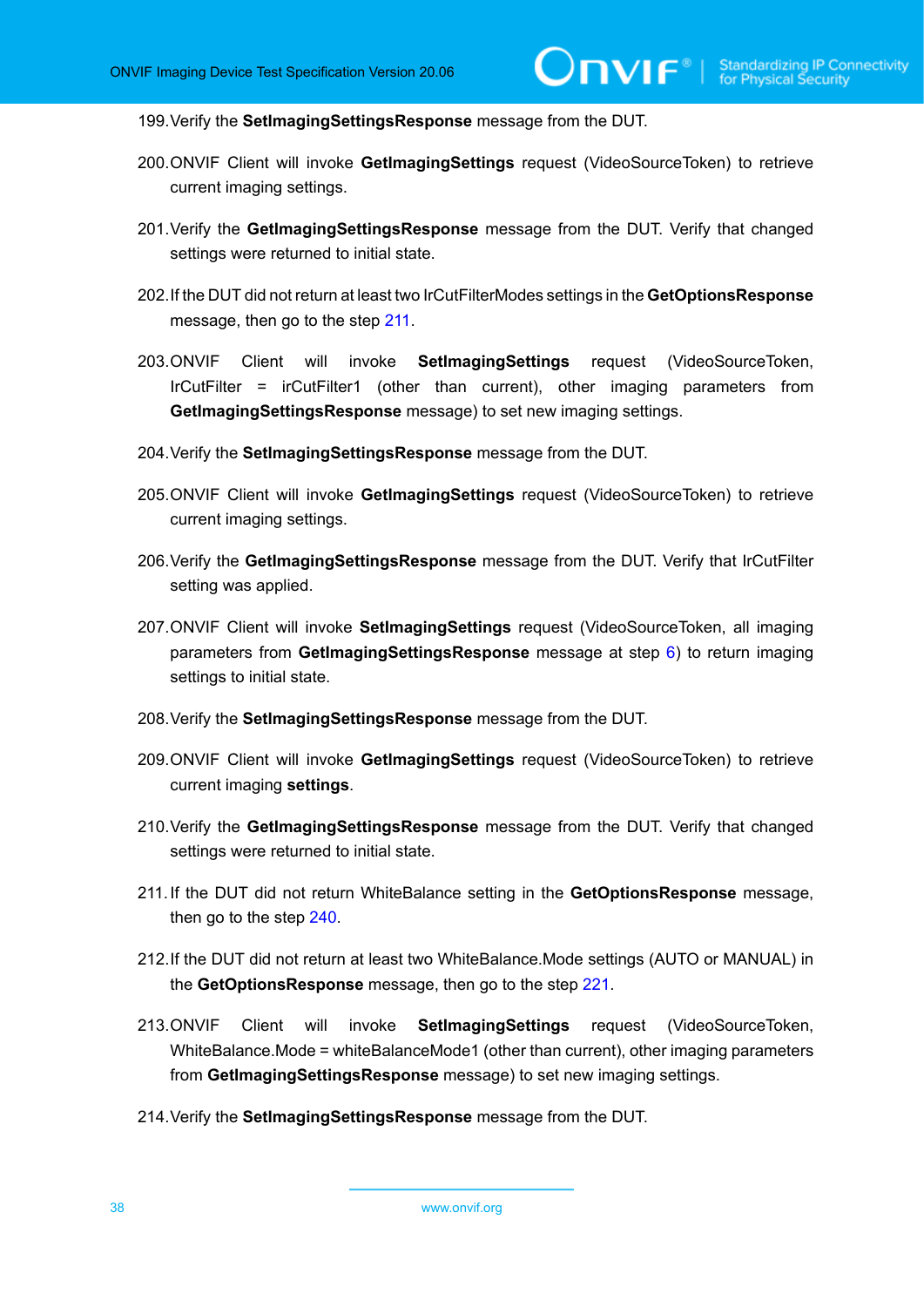- 215.ONVIF Client will invoke **GetImagingSettings** request (VideoSourceToken) to retrieve current imaging settings.
- 216.Verify the **GetImagingSettingsResponse** message from the DUT. Verify that WhiteBalance.Mode setting was applied.
- 217.ONVIF Client will invoke **SetImagingSettings** request (VideoSourceToken, all imaging parameters from **GetImagingSettingsResponse** message at step 6) to return imaging settings to initial state.
- 218.Verify the **SetImagingSettingsResponse** message from the DUT.
- 219.ONVIF Client will invoke **GetImagingSettings** request (VideoSourceToken) to retrieve current imaging settings.
- 220.Verify the **GetImagingSettingsResponse** message from the DUT. Verify that changed settings were returned to initial state.
- <span id="page-38-0"></span>221.If the DUT did not return WhiteBalance.Mode = MANUAL setting in the **GetOptionsResponse** message, then go to the step [240.](#page-39-0)
- 222.If DUT did not return WhiteBalance.YrGain settings with Max > Min in the **GetOptionsResponse** message, then go to the step [231.](#page-39-1)
- 223.ONVIF Client will invoke **SetImagingSettings** request (VideoSourceToken, WhiteBalance.Mode = MANUAL, WhiteBalance.CrGain = whiteBalanceCrGain1 (other than current), other imaging parameters from **GetImagingSettingsResponse** message) to set new imaging settings.
- 224.Verify the **SetImagingSettingsResponse** message from the DUT.
- 225.ONVIF Client will invoke **GetImagingSettings** request (VideoSourceToken) to retrieve current imaging settings.
- 226.Verify the **GetImagingSettingsResponse** message from the DUT. Verify that WhiteBalance.CrGain setting was applied.
- 227.ONVIF Client will invoke **SetImagingSettings** request (VideoSourceToken, all imaging parameters from **GetImagingSettingsResponse** message at step [6](#page-24-0)) to return imaging settings to initial state.
- 228.Verify the **SetImagingSettingsResponse** message from the DUT.
- 229.ONVIF Client will invoke **GetImagingSettings** request (VideoSourceToken) to retrieve current imaging settings.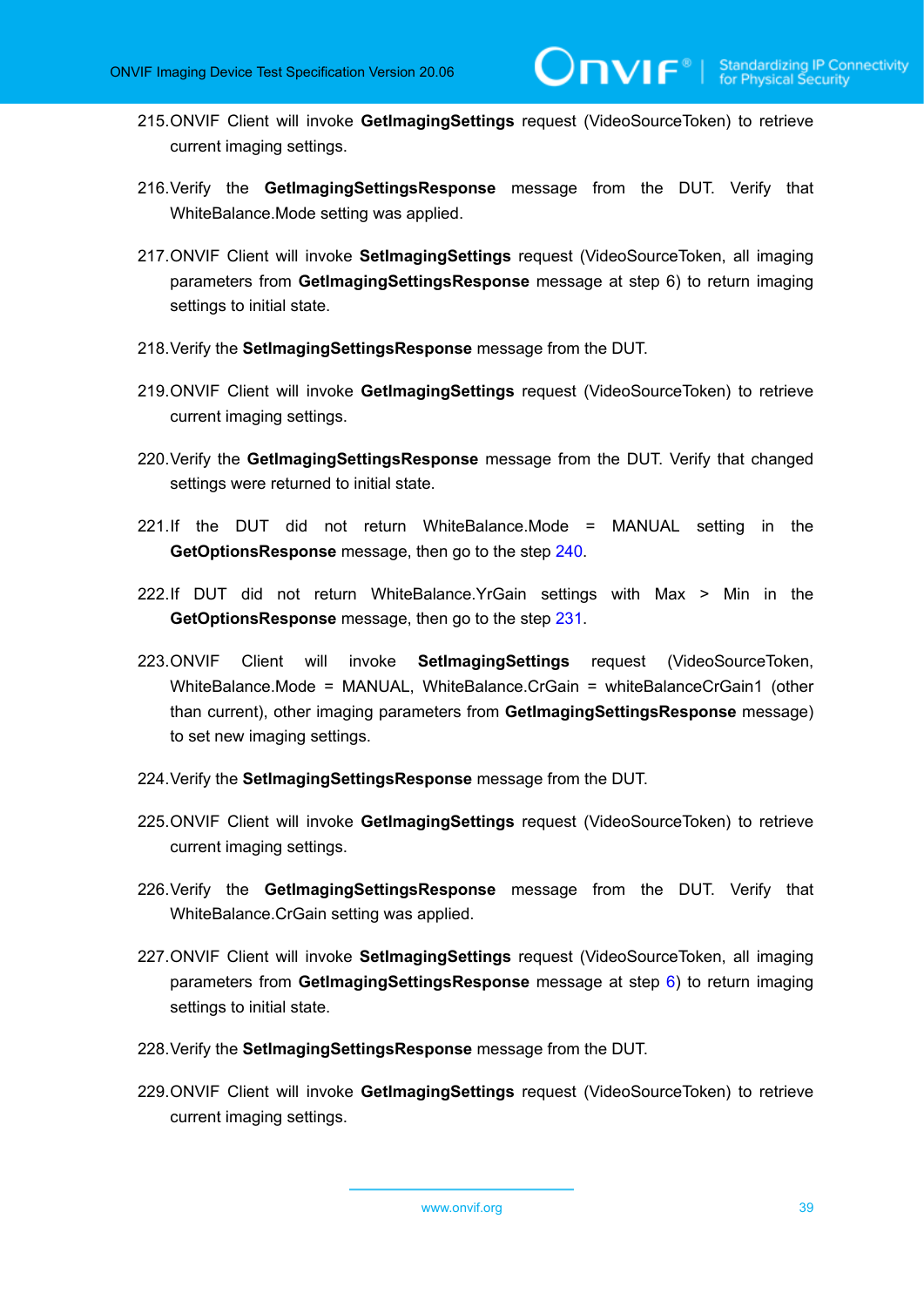- 230.Verify the **GetImagingSettingsResponse** message from the DUT. Verify that changed settings were returned to initial state.
- <span id="page-39-1"></span>231.If the DUT did not return WhiteBalance.YbGain settings with Max > Min in the **GetOptionsResponse** message, then go to the step [240.](#page-39-0)
- 232.ONVIF Client will invoke **SetImagingSettings** request (VideoSourceToken, WhiteBalance.Mode = MANUAL, WhiteBalance.CbGain = whiteBalanceCbGain1 (other than current), other imaging parameters from **GetImagingSettingsResponse** message) to set new imaging settings.
- 233.Verify the **SetImagingSettingsResponse** message from the DUT.
- 234.ONVIF Client will invoke **GetImagingSettings** request (VideoSourceToken) to retrieve current imaging settings.
- 235.Verify the **GetImagingSettingsResponse** message from the DUT. Verify that WhiteBalance.CbGain setting was applied.
- 236.ONVIF Client will invoke **SetImagingSettings** request (VideoSourceToken, all imaging parameters from **GetImagingSettingsResponse** message at step [6](#page-24-0)) to return imaging settings to initial state.
- 237.Verify the **SetImagingSettingsResponse** message from the DUT.
- 238.ONVIF Client will invoke **GetImagingSettings** request (VideoSourceToken) to retrieve current imaging settings.
- 239.Verify the **GetImagingSettingsResponse** message from the DUT. Verify that changed settings were returned to initial state.
- <span id="page-39-0"></span>240.If the DUT did not return WideDynamicRange setting in the **GetOptionsResponse** message, then go to the step [259](#page-40-0).
- 241.If the DUT did not return two WideDynamicRange.Mode settings (ON and OFF) in the **GetOptionsResponse** message, then go to the step [250.](#page-40-1)
- 242.ONVIF Client will invoke **SetImagingSettings** request (VideoSourceToken, WideDynamicRange.Mode = wideDynamicRangeMode1 (other than current), other imaging parameters from **GetImagingSettingsResponse** message) to set new imaging settings.
- 243.Verify the **SetImagingSettingsResponse** message from the DUT.
- 244.ONVIF Client will invoke **GetImagingSettings** request (VideoSourceToken) to retrieve current imaging settings.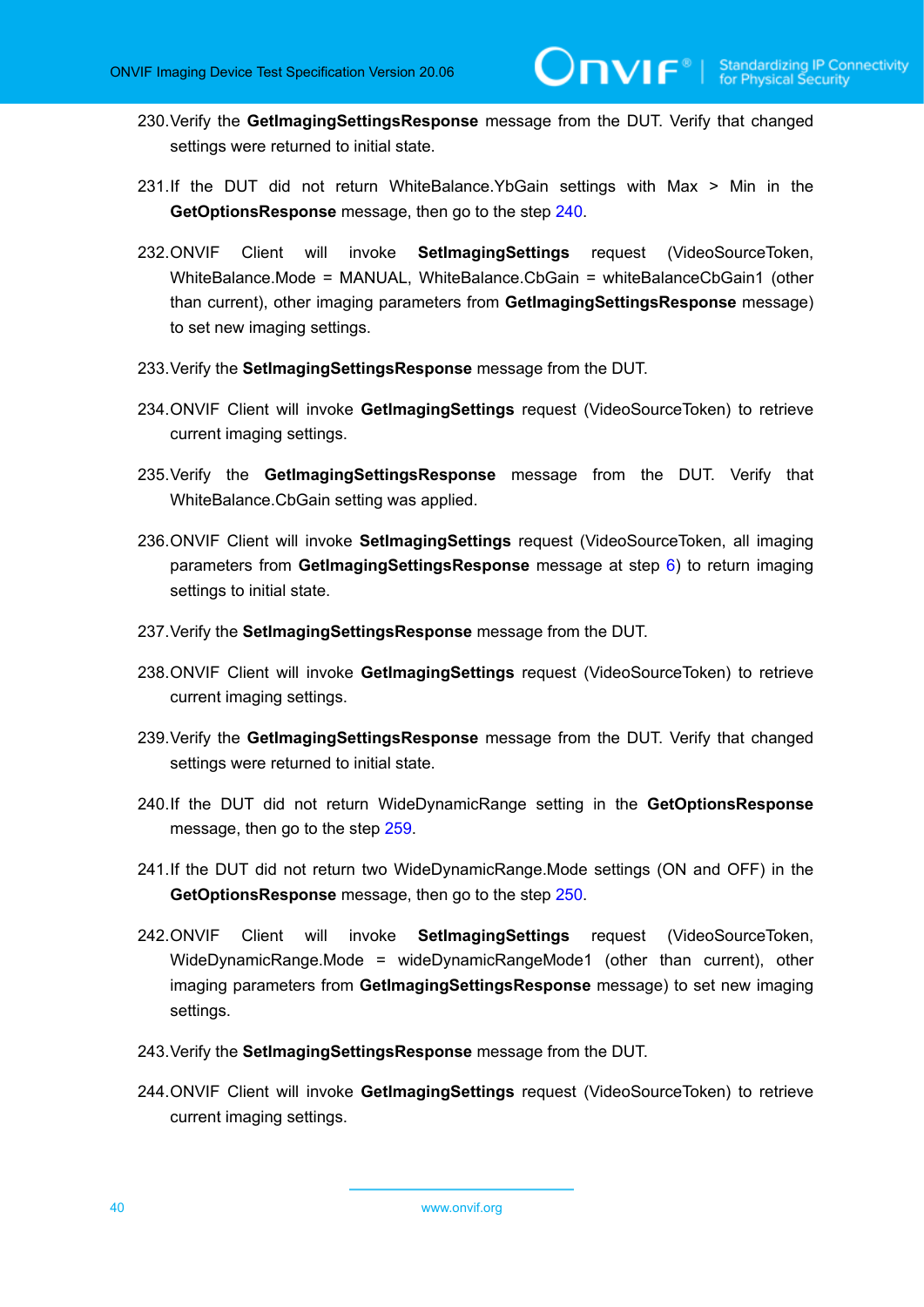- 245.Verify the **GetImagingSettingsResponse** message from the DUT. Verify that WideDynamicRange.Mode setting was applied.
- 246.ONVIF Client will invoke **SetImagingSettings** request (VideoSourceToken, all imaging parameters from **GetImagingSettingsResponse** message at step [6](#page-24-0)) to return imaging settings to initial state.
- 247.Verify the **SetImagingSettingsResponse** message from the DUT.
- 248.ONVIF Client will invoke **GetImagingSettings** request (VideoSourceToken) to retrieve current imaging settings.
- 249.Verify the **GetImagingSettingsResponse** message from the DUT. Verify that changed settings were returned to initial state.
- <span id="page-40-1"></span>250.If the DUT did not return WideDynamicRange.Level settings with Max > Min or WideDynamicRange.Mode = ON setting in the **GetOptionsResponse** message, then go to the step [259](#page-40-0).
- 251.ONVIF Client will invoke **SetImagingSettings** request (VideoSourceToken, WideDynamicRange.Mode = ON, WideDynamicRange.Level = wideDynamicRangeLevel1 (other than current), other imaging parameters from **GetImagingSettingsResponse** message) to set new imaging settings.
- 252.Verify the **SetImagingSettingsResponse** message from the DUT.
- 253.ONVIF Client will invoke **GetImagingSettings** request (VideoSourceToken) to retrieve current imaging settings.
- 254.Verify the **GetImagingSettingsResponse** message from the DUT. Verify that WideDynamicRange.Level setting was applied.
- 255.ONVIF Client will invoke **SetImagingSettings** request (VideoSourceToken, all imaging parameters from **GetImagingSettingsResponse** message at step [6](#page-24-0)) to return imaging settings to initial state.
- 256.Verify the **SetImagingSettingsResponse** message from the DUT.
- 257.ONVIF Client will invoke **GetImagingSettings** request (VideoSourceToken) to retrieve current imaging settings.
- 258.Verify the **GetImagingSettingsResponse** message from the DUT. Verify that changed settings were returned to initial state.
- <span id="page-40-0"></span>259.If the DUT did not return Extension.ImageStabilization settings in the **GetOptionsResponse** message, then go to the step [274.](#page-42-0)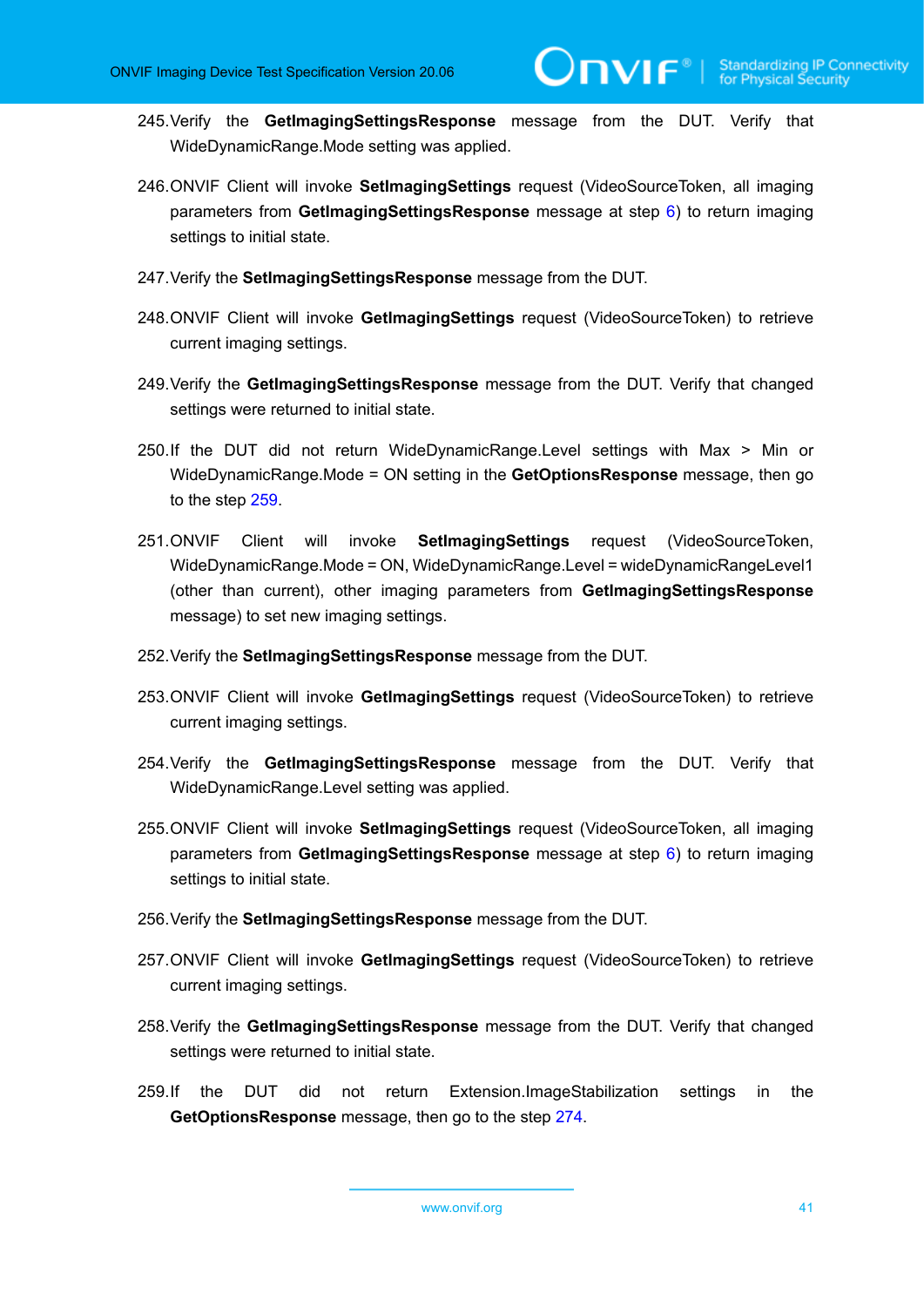- 260.If the DUT did not return at least two Extension.ImageStabilization.Mode settings in the **GetOptionsResponse** message, then go to the step [269.](#page-41-0)
- 261.ONVIF Client will invoke **SetImagingSettings** request (VideoSourceToken, Extension.ImageStabilization.Mode = extensionImageStabilizationMode1 (other than current), other imaging parameters from **GetImagingSettingsResponse** message) to set new imaging settings.
- 262.Verify the **SetImagingSettingsResponse** message from the DUT.
- 263.ONVIF Client will invoke **GetImagingSettings** request (VideoSourceToken) to retrieve current imaging settings.
- 264.Verify the **GetImagingSettingsResponse** message from the DUT. Verify that Extension.ImageStabilization.Mode setting was applied.
- 265.ONVIF Client will invoke **SetImagingSettings** request (VideoSourceToken, all imaging parameters from **GetImagingSettingsResponse** message at step [6](#page-24-0)) to return imaging settings to initial state.
- 266.Verify the **SetImagingSettingsResponse** message from the DUT.
- 267.ONVIF Client will invoke **GetImagingSettings** request (VideoSourceToken) to retrieve current imaging settings.
- 268.Verify the **GetImagingSettingsResponse** message from the DUT. Verify that changed settings were returned to initial state.
- <span id="page-41-0"></span>269.If the DUT did not return Extension.ImageStabilization.Level settings with Max > Min or Extension.ImageStabilization.Mode = ON setting in the **GetOptionsResponse** message, then go to the step [274](#page-42-0).
- 270.ONVIF Client will invoke **SetImagingSettings** request (VideoSourceToken, Extension.ImageStabilization.Mode = ON, Extension.ImageStabilization.Level extensionImageStabilizationLevel1 (other than current), other imaging parameters from **GetImagingSettingsResponse** message) to set new imaging settings.
- 271.Verify the **SetImagingSettingsResponse** message from the DUT.
- 272.ONVIF Client will invoke **GetImagingSettings** request (VideoSourceToken) to retrieve current imaging settings.
- 273.Verify the **GetImagingSettingsResponse** message from the DUT. Verify that Extension.ImageStabilization.Level setting was applied.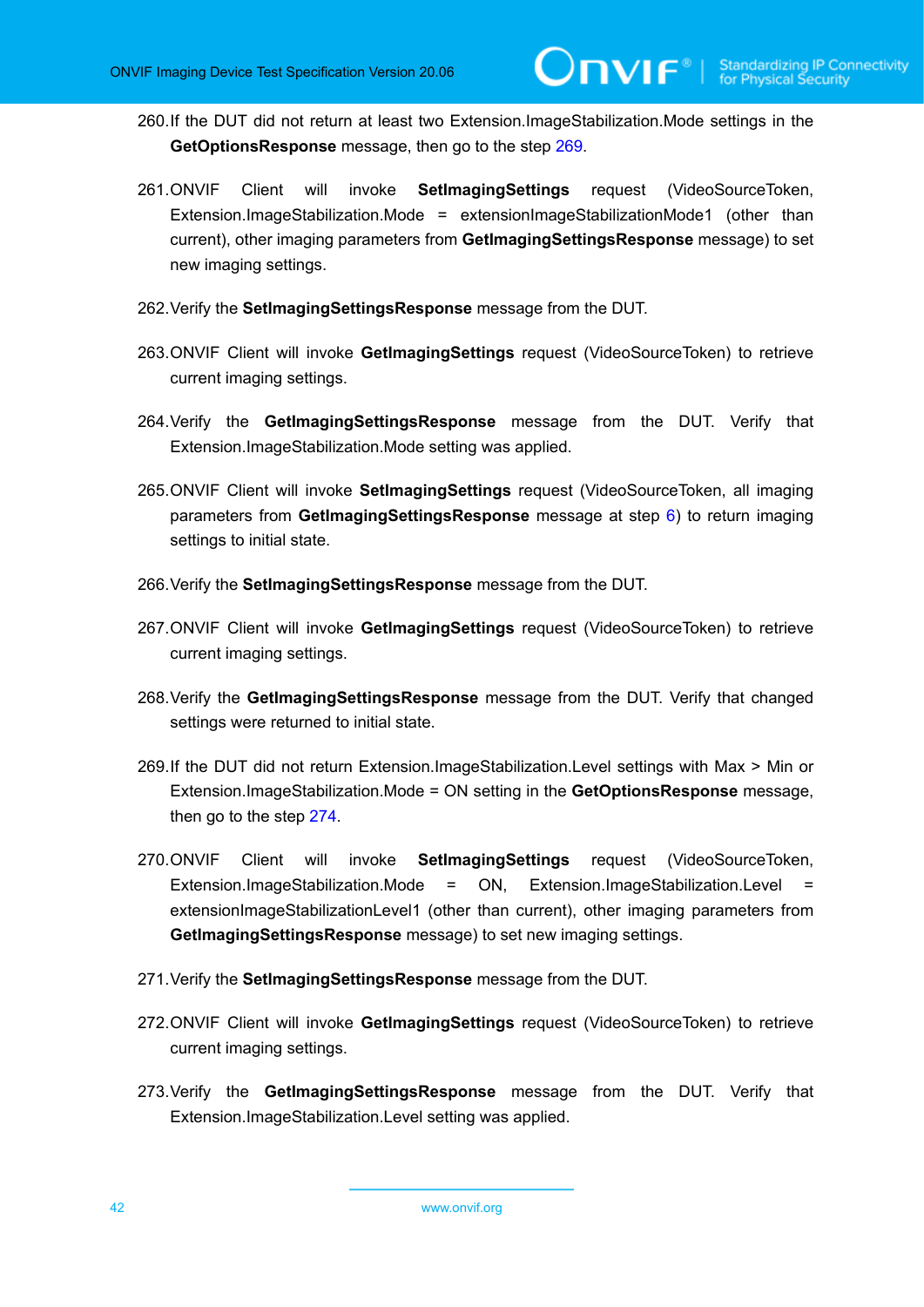- <span id="page-42-0"></span>274.ONVIF Client will invoke **SetImagingSettings** request (VideoSourceToken) to restore old imaging settings.
- <span id="page-42-1"></span>275.Verify the **SetImagingSettingsResponse** message from the DUT.

276.ONVIF Client will repeat steps [3](#page-24-1)-[275](#page-42-1) for other video sources supported by the DUT.

### **Test Result:**

## **PASS –**

• DUT passes all assertions.

### **FAIL –**

- The DUT did not send **GetOptionsResponse** message.
- The DUT did not send a valid **GetOptionsResponse** message.
- The DUT did not send **SetImagingSettings** message.
- The DUT did not send a valid **SetImagingSettings** message.
- The DUT did not send **GetImagingSettings** message.
- The DUT did not send a valid **GetImagingSettings** message.
- The DUT did not modify imaging settings by invoked **SetImagingSettings** request.
- The DUT did not return changed settings to initial state by invoked **SetImagingSettings** request.

**Note:** All imaging settings in each **SetImagingSettings** request shall have values from the range provided in **GetOptionsResponse** message. If options for imaging setting were skipped in **GetOptionsResponse** message, then they shall be skipped in **SetImagingSettings** request.

**Note:** At step [203](#page-37-2) the ONVIF test tool selects irCutFilter1 = OFF if it is supported by the DUT and if it is not a current IrCutFilterMode.

# 5.1.8 IMAGING COMMAND SETIMAGINGSETTINGS ADDITIONAL FEATURES

**Test Case ID:** IMAGING-1-1-15

**Specification Coverage:** Set imaging settings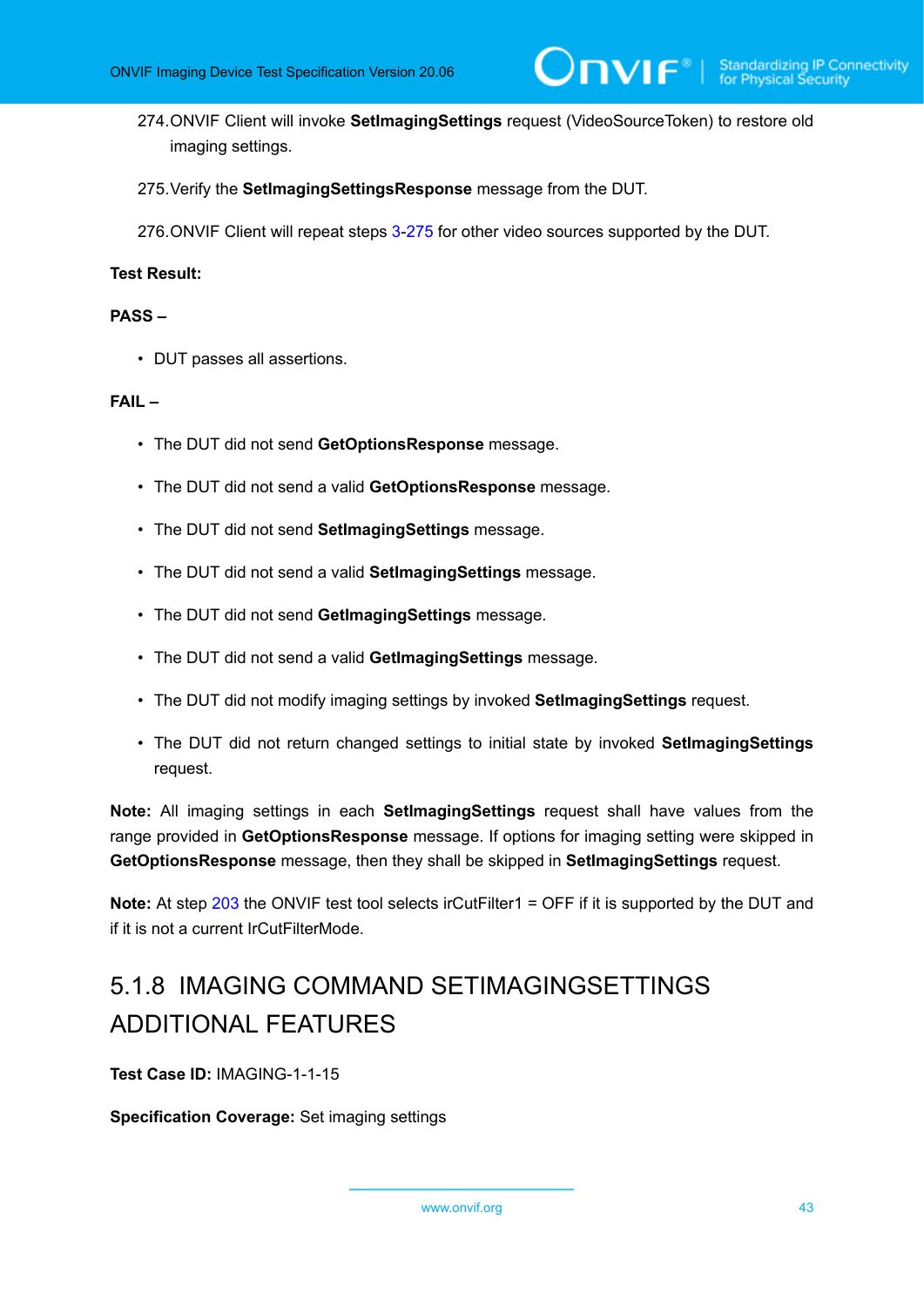### **Feature under test:** SetImagingSettings

**WSDL Reference:** imaging.wsdl

**Test Purpose:** To verify the behaviour of DUT SetImagingSettings additional features.

**Pre-Requisite:** None

**Test Configuration:** ONVIF Client and DUT

#### **Test Procedure:**

- 1. Start an ONVIF Client.
- 2. Start the DUT.
- 3. ONVIF Client will invoke **GetOptions** request (VideoSourceToken) to retrieve current imaging options for Video Source.
- 4. The DUT responds with **GetOptionsResponse** message with parameters
	- ImagingOptions =: *imagingOptions*
- 5. ONVIF Client will invoke **GetImagingSettings** request (VideoSourceToken) to retrieve current imaging settings.
- <span id="page-43-0"></span>6. Verify the **GetImagingSettingsResponse** message from the DUT.
- 7. If the DUT did not return at least two IrCutFilterAutoAdjustment.BoundaryType settings in the **GetOptionsResponse** message, then go to the next Parameter check.
- 8. ONVIF Client will invoke **SetImagingSettings** request (VideoSourceToken, IrCutFilterAutoAdjustment.BoundaryType = (Correct value from IrCutFilterAutoAdjustmentOptions, other than current), other imaging parameters from **GetImagingSettingsResponse** message) to set new imaging settings.
- 9. ONVIF Client will invoke **SetImagingSettings** request to set new imaging settings with the following parameters:
	- VideoSourceToken
	- IrCutFilterAutoAdjustment[0].BoundaryType := Correct value from IrCutFilterAutoAdjustmentOptions. If initial settings on the DUT do not contain all supported Boundary Types, then select value differs from values in initial settings.
	- IrCutFilterAutoAdjustment[0].BoundaryOffset := from +1.0 to -1.0. (other than current) if IrCutFilterAutoAdjustmentOptions.BoundaryOffset = true, otherwise skipped.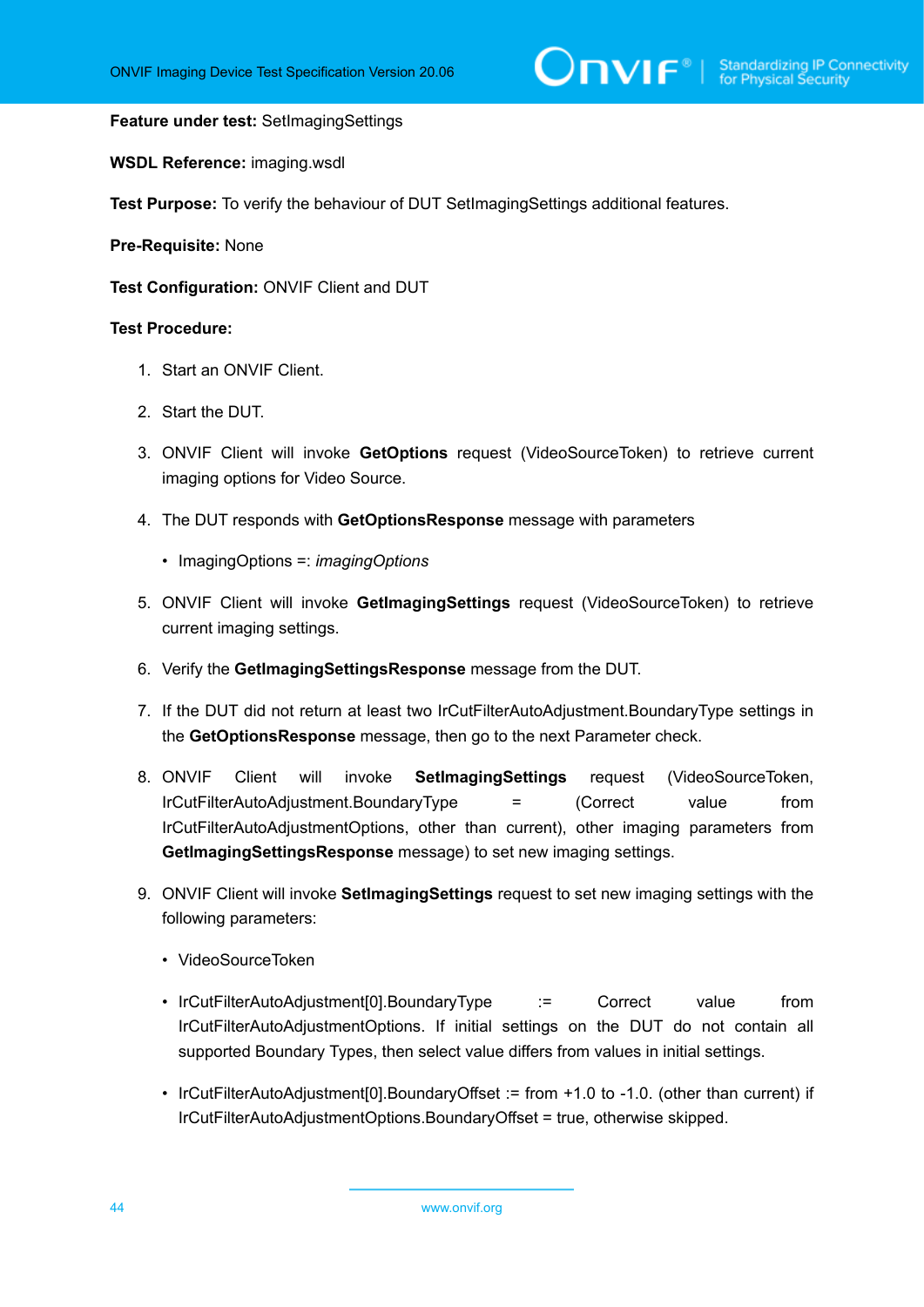- IrCutFilterAutoAdjustment[0].ResponseTime := Correct value from IrCutFilterAutoAdjustmentOptions
- IrCutFilterAutoAdjustment[<other items>] skipped
- Other imaging parameters from **GetImagingSettingsResponse** message
- 10.Verify the **SetImagingSettingsResponse** message from the DUT.
- 11. ONVIF Client will invoke **GetImagingSettings** request (VideoSourceToken) to retrieve current imaging settings.
- 12.Verify the **GetImagingSettingsResponse** message from the DUT. Verify that IrCutFilterAutoAdjustment.BoundaryType setting was applied.
- 13.ONVIF Client will invoke **SetImagingSettings** request (VideoSourceToken, all imaging parameters from **GetImagingSettingsResponse** message at step [6\)](#page-43-0) to return imaging settings to initial state.
- 14.Verify the **SetImagingSettingsResponse** message from the DUT.
- 15.If the DUT did not return IrCutFilterAutoAdjustment.BoundaryOffset is true in the **GetOptionsResponse** message, then go to the next Parameter check.
- 16.ONVIF Client will invoke **SetImagingSettings** request (VideoSourceToken, IrCutFilterAutoAdjustment.BoundaryOffset = from +1.0 to -1.0. (other than current), other imaging parameters from **GetImagingSettingsResponse** message) to set new imaging settings.
- 17.Verify the **SetImagingSettingsResponse** message from the DUT.
- 18.ONVIF Client will invoke **GetImagingSettings** request (VideoSourceToken) to retrieve current imaging settings.
- 19.Verify the **GetImagingSettingsResponse** message from the DUT. Verify that IrCutFilterAutoAdjustment.BoundaryOffset setting was applied.
- 20.ONVIF Client will invoke **SetImagingSettings** request (VideoSourceToken, all imaging parameters from **GetImagingSettingsResponse** message at step [6\)](#page-43-0) to return imaging settings to initial state.
- 21.Verify the **SetImagingSettingsResponse** message from the DUT.
- 22.If the DUT did not return IrCutFilterAutoAdjustment.ResponseTimeRange setting with Max>Min in the **GetOptionsResponse** message, then go to the next Parameter check.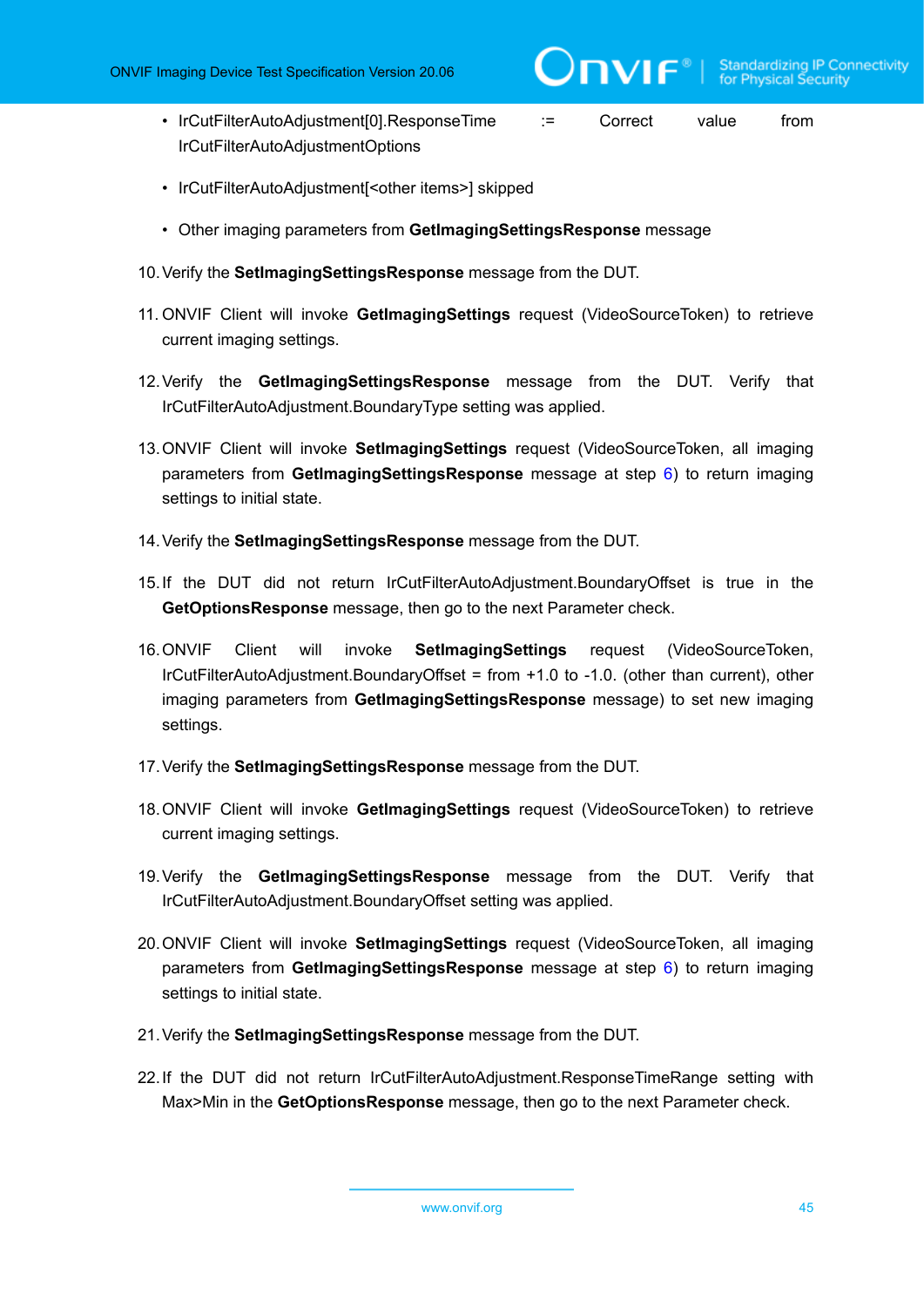23.ONVIF Client will invoke **SetImagingSettings** request (VideoSourceToken, IrCutFilterAutoAdjustment.ResponseTime = (Correct value from IrCutFilterAutoAdjustmentOptions, other than current), other imaging parameters from **GetImagingSettingsResponse** message) to set new imaging settings.

JNVIF®I

- 24.Verify the **SetImagingSettingsResponse** message from the DUT.
- 25.ONVIF Client will invoke **GetImagingSettings** request (VideoSourceToken) to retrieve current imaging settings.
- 26.Verify the **GetImagingSettingsResponse** message from the DUT. Verify that IrCutFilterAutoAdjustment.ResponseTime setting was applied.
- 27.ONVIF Client will invoke **SetImagingSettings** request (VideoSourceToken, all imaging parameters from **GetImagingSettingsResponse** message at step [6\)](#page-43-0) to return imaging settings to initial state.
- 28.Verify the **SetImagingSettingsResponse** message from the DUT.
- 29.If the DUT did not return at least two ToneCompensation.Mode setting in the **GetOptionsResponse** message, then go to the next Parameter check.
- 30.ONVIF Client will invoke **SetImagingSettings** request (VideoSourceToken, ToneCompensation.Mode = enable/disable or automatic (other than current), other imaging parameters from **GetImagingSettingsResponse** message) to set new imaging settings.
- 31.Verify the **SetImagingSettingsResponse** message from the DUT.
- 32.ONVIF Client will invoke **GetImagingSettings** request (VideoSourceToken) to retrieve current imaging settings.
- 33.Verify the **GetImagingSettingsResponse** message from the DUT. Verify that setting was applied.
- 34.ONVIF Client will invoke **SetImagingSettings** request (VideoSourceToken, all imaging parameters from **GetImagingSettingsResponse** message at step [6\)](#page-43-0) to return imaging settings to initial state.
- 35.Verify the **SetImagingSettingsResponse** message from the DUT.
- 36.If the DUT did not return ToneCompensation.Level is true in the **GetOptionsResponse** message, then go to the next Parameter check.
- 37.ONVIF Client will invoke **SetImagingSettings** request (VideoSourceToken, ToneCompensation.Mode=on, ToneCompensation.Level = value from 0.0 to +1.0 (other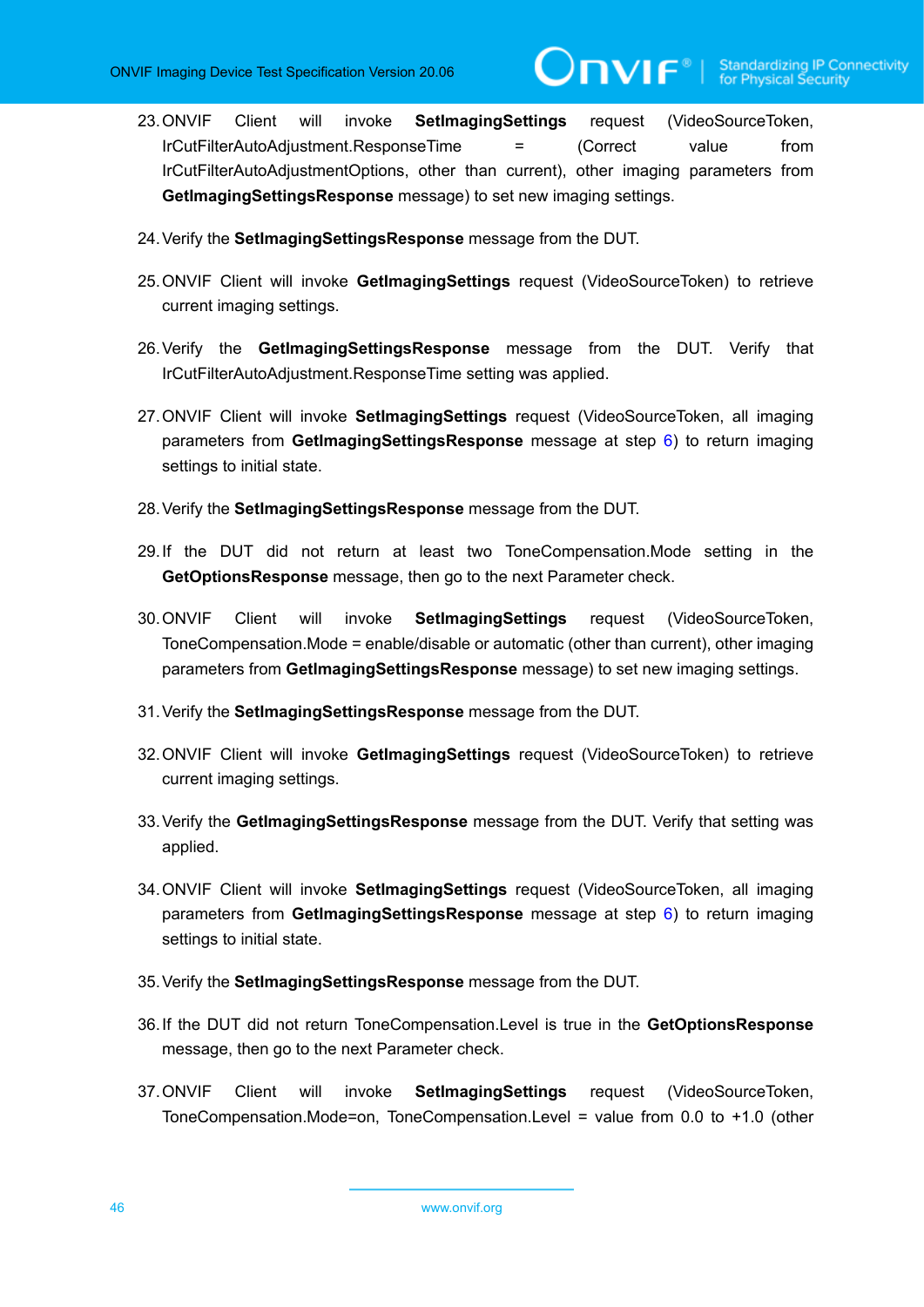than current), other imaging parameters from **GetImagingSettingsResponse** message) to set new imaging settings.

- 38.Verify the **SetImagingSettingsResponse** message from the DUT.
- 39.ONVIF Client will invoke **GetImagingSettings** request (VideoSourceToken) to retrieve current imaging settings.
- 40.Verify the **GetImagingSettingsResponse** message from the DUT. Verify that setting was applied.
- 41.ONVIF Client will invoke **SetImagingSettings** request (VideoSourceToken, all imaging parameters from **GetImagingSettingsResponse** message at step [6\)](#page-43-0) to return imaging settings to initial state.
- 42.Verify the **SetImagingSettingsResponse** message from the DUT.
- 43.If the DUT did not return at least two Defogging.Mode settings in the **GetOptionsResponse** message, then go to the next Parameter check.
- 44.ONVIF Client will invoke **SetImagingSettings** request (VideoSourceToken, Defogging.Mode = On/off or Auto (other than current), other imaging parameters from **GetImagingSettingsResponse** message) to set new imaging settings.
- 45.Verify the **SetImagingSettingsResponse** message from the DUT.
- 46.ONVIF Client will invoke **GetImagingSettings** request (VideoSourceToken) to retrieve current imaging settings.
- 47.Verify the **GetImagingSettingsResponse** message from the DUT. Verify that setting was applied.
- 48.ONVIF Client will invoke **SetImagingSettings** request (VideoSourceToken, all imaging parameters from **GetImagingSettingsResponse** message at step [6\)](#page-43-0) to return imaging settings to initial state.
- 49.Verify the **SetImagingSettingsResponse** message from the DUT.
- 50.If the DUT did not return Defogging.Level is true in the **GetOptionsResponse** message, then go to the next Parameter check.
- 51.ONVIF Client will invoke **SetImagingSettings** request (VideoSourceToken, Defogging.Mode=On, Defogging.Level = value from 0.0 to +1.0 (other than current), other imaging parameters from **GetImagingSettingsResponse** message) to set new imaging settings.
- 52.Verify the **SetImagingSettingsResponse** message from the DUT.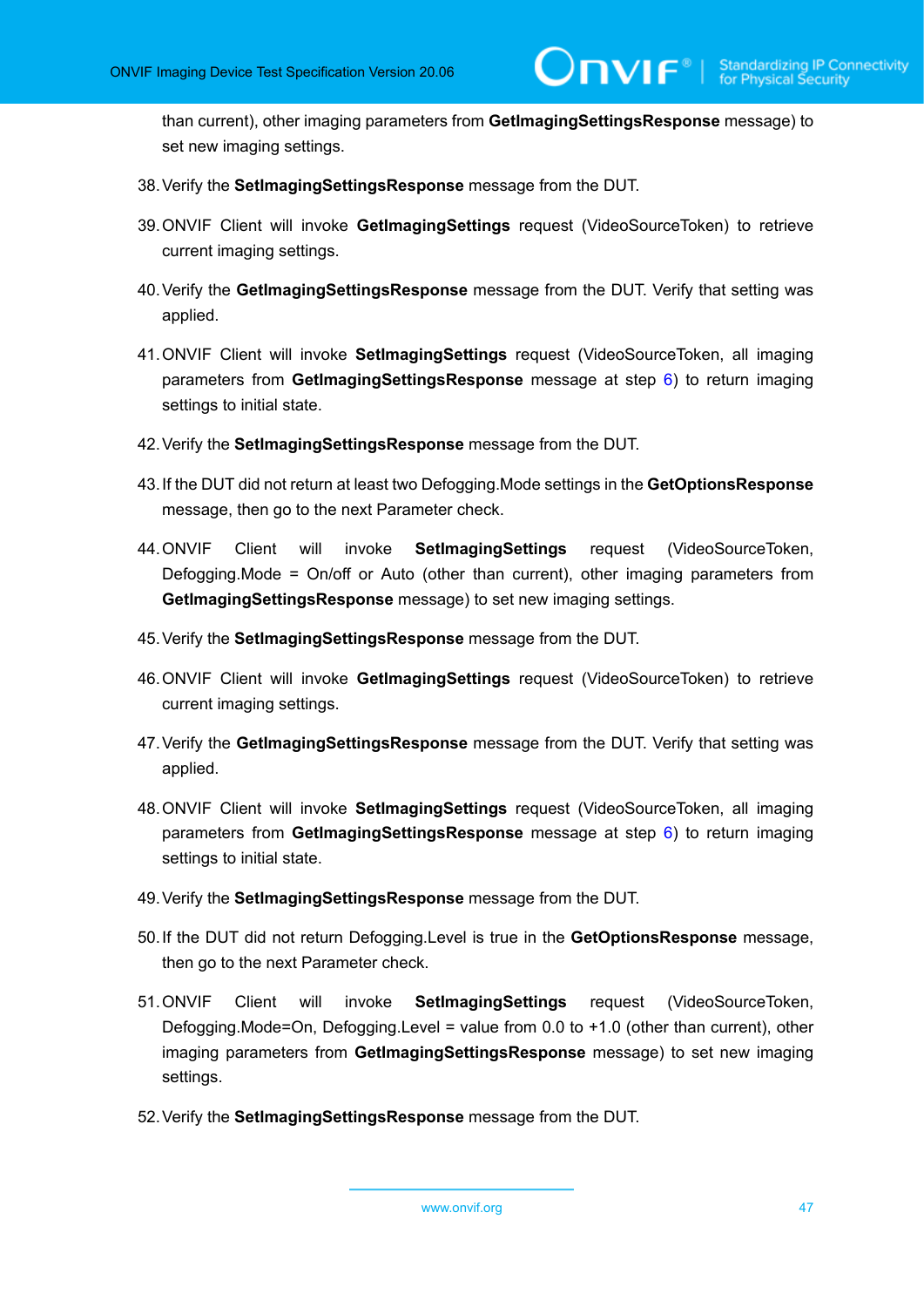- 53.ONVIF Client will invoke **GetImagingSettings** request (VideoSourceToken) to retrieve current imaging settings.
- 54.Verify the **GetImagingSettingsResponse** message from the DUT. Verify that setting was applied.
- 55.ONVIF Client will invoke **SetImagingSettings** request (VideoSourceToken, all imaging parameters from **GetImagingSettingsResponse** message at step [6\)](#page-43-0) to return imaging settings to initial state.
- 56.Verify the **SetImagingSettingsResponse** message from the DUT.
- 57.If the DUT did not return NoiseReduction.Level is true in the **GetOptionsResponse** message, then go to the next Parameter check.
- 58.ONVIF Client will invoke **SetImagingSettings** request (VideoSourceToken, NoiseReduction.Level = value from  $0.0$  to  $+1.0$  (other than current), other imaging parameters from **GetImagingSettingsResponse** message) to set new imaging settings.
- 59.Verify the **SetImagingSettingsResponse** message from the DUT.
- 60.ONVIF Client will invoke **GetImagingSettings** request (VideoSourceToken) to retrieve current imaging settings.
- 61.Verify the **GetImagingSettingsResponse** message from the DUT. Verify that setting was applied.
- 62.If *imagingOptions* contains Focus.Extension.@AFModes
	- ONVIF Client invokes **SetImagingSettings** request with parameters
		- VideoSourceToken := token of video source
		- Focus.AutoFocusMode = "AUTO"
		- Focus.AFMode = *imagingOptions*.Focus.Extension.@AFModes[0]
		- Other imaging parameters from **GetImagingSettingsResponse** message
	- The DUT responds with **SetImagingSettingsResponse**
	- ONVIF Client invokes **GetImagingSettings** request with parameters
		- VideoSourceToken := token of video source
	- The DUT responds with **GetImagingSettingsResponse** with parameters
		- ImagingSettings := *imagingSettings*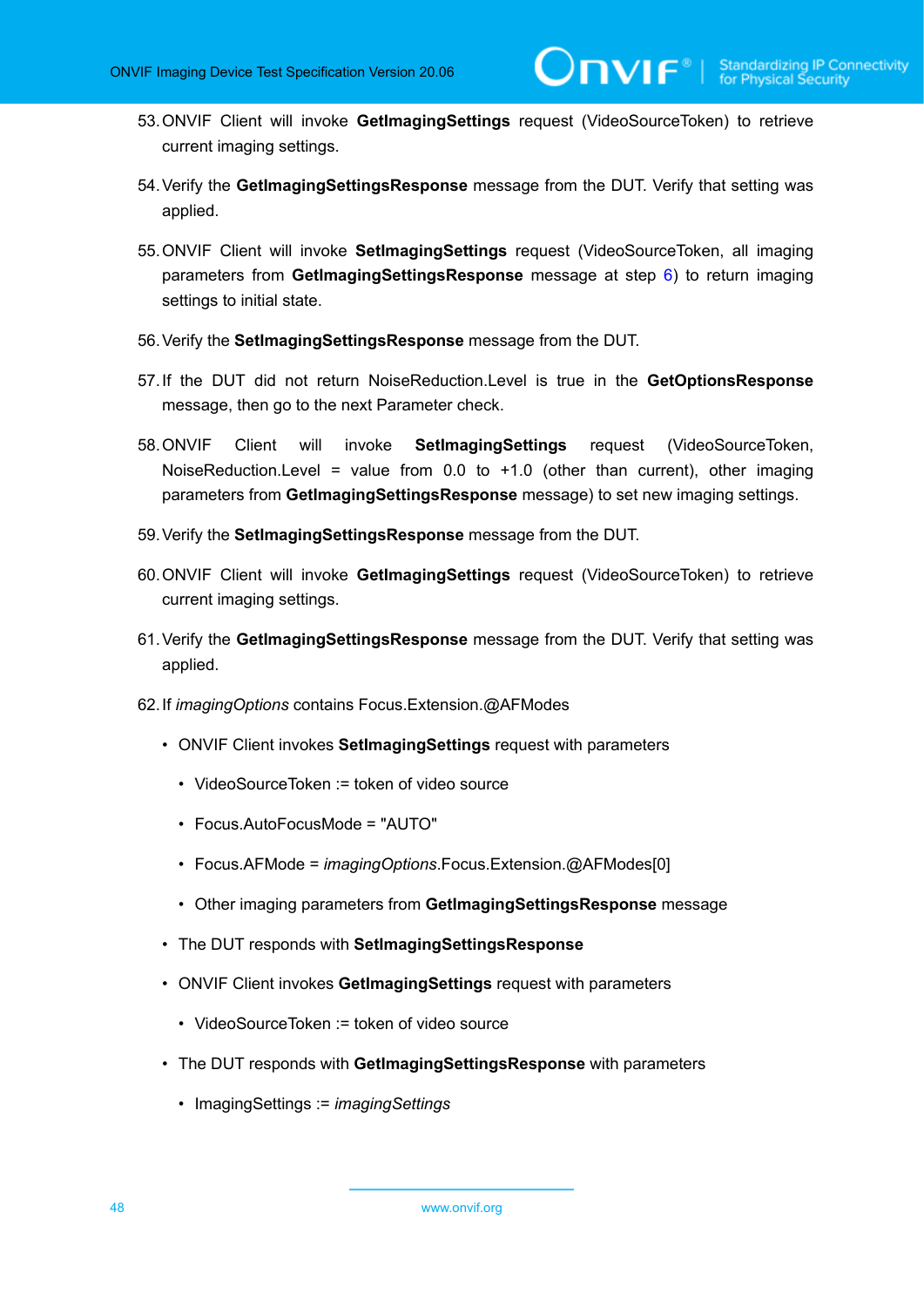- If *imagingSettings*.Focus.AutoFocusMode != "AUTO", FAIL the test.
- If *imagingSettings*.Focus.AFMode != *imagingOptions*.Focus.Extension.@AFModes[0], FAIL the test.
- 63.ONVIF Client will invoke **SetImagingSettings** request (VideoSourceToken, all imaging parameters from **GetImagingSettingsResponse** message at step 6) to return imaging settings to initial state.
- 64.Verify the **SetImagingSettingsResponse** message from the DUT.

## **Test Result:**

## **PASS –**

• DUT passes all assertions.

## **FAIL –**

- DUT did not send **GetVideoSourcesResponse** message.
- DUT did not send **GetProfilesResponse** message.

# 5.1.9 GET IMAGING SETTINGS AND GET OPTIONS **CONSISTENCY**

**Test Case ID:** IMAGING-1-1-16

**Specification Coverage:** Get imaging settings, Get options

**Feature under test:** GetImagingSettings, GetOptions

**WSDL Reference:** imaging.wsdl

**Test Purpose:** To verify retrieving of DUT Imaging Configuration using GetImagingSettings command. To verify retrieving of DUT Imaging Configuration Options using GetOptions command. To verify that all Configurations are consistent with Configuration Options.

**Pre-Requisite:** None

**Test Configuration:** ONVIF Client and DUT

#### **Test Procedure:**

1. Start an ONVIF Client.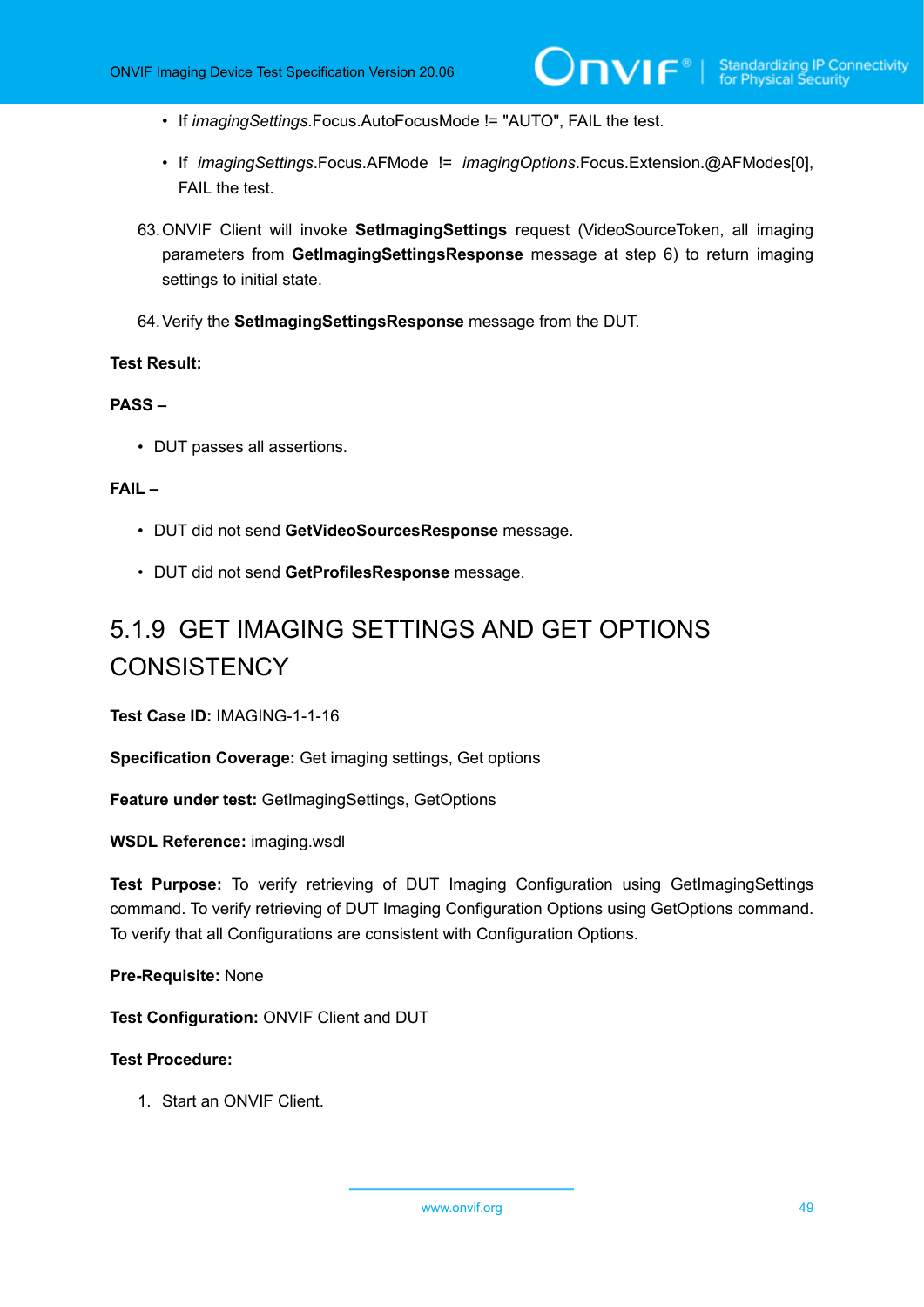- 2. Start the DUT.
- 3. ONVIF Client retrieves Video Sources list by following the procedure mentioned in Section A.1, "Get Video [Sources"](#page-93-0) with the following input and output parameters
	- out *videoSourcesList* Video Sources list
- 4. For each Video Source token *videoSourceToken* from *videoSourcesList* repeat the following steps:
	- 4.1. ONVIF Client invokes **GetImagingSettings** request with parameters:
		- VideoSourceToken := *videoSourceToken*
	- 4.2. The DUT responds with **GetImagingSettingsResponse** message with parameters:
		- Configuration =: *configuration*
	- 4.3. ONVIF Client will invoke **GetOptions** request with parameters:
		- VideoSourceToken := *videoSourceToken*
	- 4.4. The DUT responds with **GetConfigurationOptionsResponse** message with parameters:
		- ConfigurationOptions =: *configurationOptions*
	- 4.5. If *configuration* contains BacklightCompensation element:
		- 4.5.1. If *configuration*.BacklightCompensation.Mode is not equal to one of *configurationOptions*.BacklightCompensation.Mode items, FAIL the test and skip other steps.
		- 4.5.2. If *configuration* contains BacklightCompensation.Level element:
			- 4.5.2.1. If *configuration*.BacklightCompensation.Level < *configurationOptions*.BacklightCompensation.Level.Min, FAIL the test and skip other steps.
			- 4.5.2.2. If *configuration*.BacklightCompensation.Level > *configurationOptions*.BacklightCompensation.Level.Max, FAIL the test and skip other steps.
	- 4.6. If *configuration* contains Brightness element:
		- 4.6.1. If *configuration*.Brightness < *configurationOptions*.Brightness.Min, FAIL the test and skip other steps.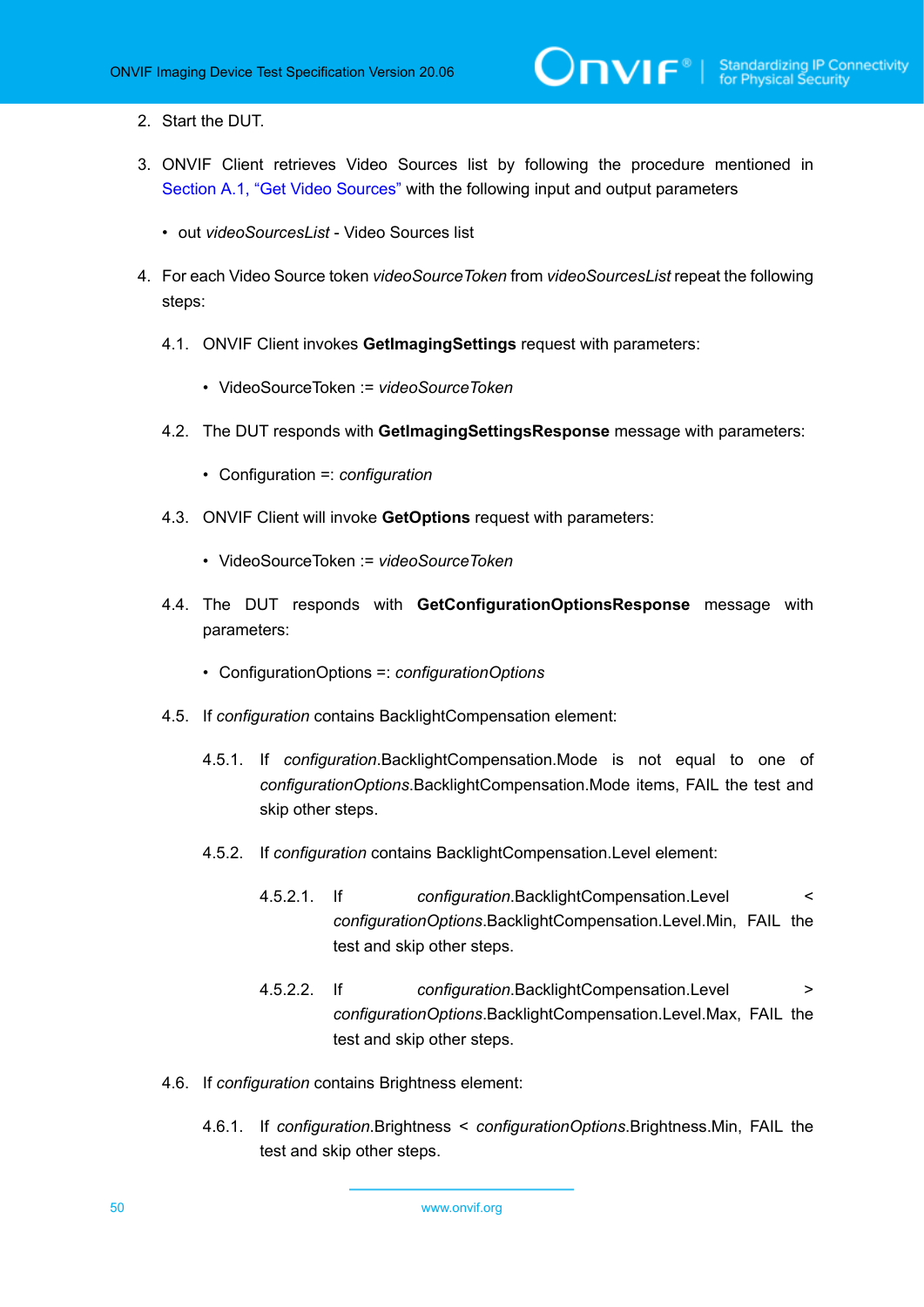4.6.2. If *configuration*.Brightness > *configurationOptions*.Brightness.Max, FAIL the test and skip other steps.

**TVIF**®

- 4.7. If *configuration* contains ColorSaturation element:
	- 4.7.1. If *configuration*.ColorSaturation < *configurationOptions*.ColorSaturation.Min, FAIL the test and skip other steps.
	- 4.7.2. If *configuration*.ColorSaturation > *configurationOptions*.ColorSaturation.Max, FAIL the test and skip other steps.
- 4.8. If *configuration* contains Contrast element:
	- 4.8.1. If *configuration*.Contrast < *configurationOptions*.Contrast.Min, FAIL the test and skip other steps.
	- 4.8.2. If *configuration*.Contrast > *configurationOptions*.Contrast.Max, FAIL the test and skip other steps.
- 4.9. If *configuration* contains Exposure element:
	- 4.9.1. If *configuration*.Exposure.Mode is not equal to one of *configurationOptions*.Exposure.Mode items, FAIL the test and skip other steps.
	- 4.9.2. If *configuration* contains Exposure.Priority element and *configuration*.Exposure.Priority is not equal to one of *configurationOptions*.Exposure.Priority items, FAIL the test and skip other steps.
	- 4.9.3. If *configuration* contains Exposure.MinExposureTime element:
		- 4.9.3.1. If *configuration*.Exposure.MinExposureTime < *configurationOptions*.Exposure.MinExposureTime.Min, FAIL the test and skip other steps.
		- 4.9.3.2. If *configuration*.Exposure.MinExposureTime > *configurationOptions*.Exposure.MinExposureTime.Max, FAIL the test and skip other steps.
	- 4.9.4. If *configuration* contains Exposure.MaxExposureTime element:
		- 4.9.4.1. If *configuration*.Exposure.MaxExposureTime < *configurationOptions*.Exposure.MaxExposureTime.Min, FAIL the test and skip other steps.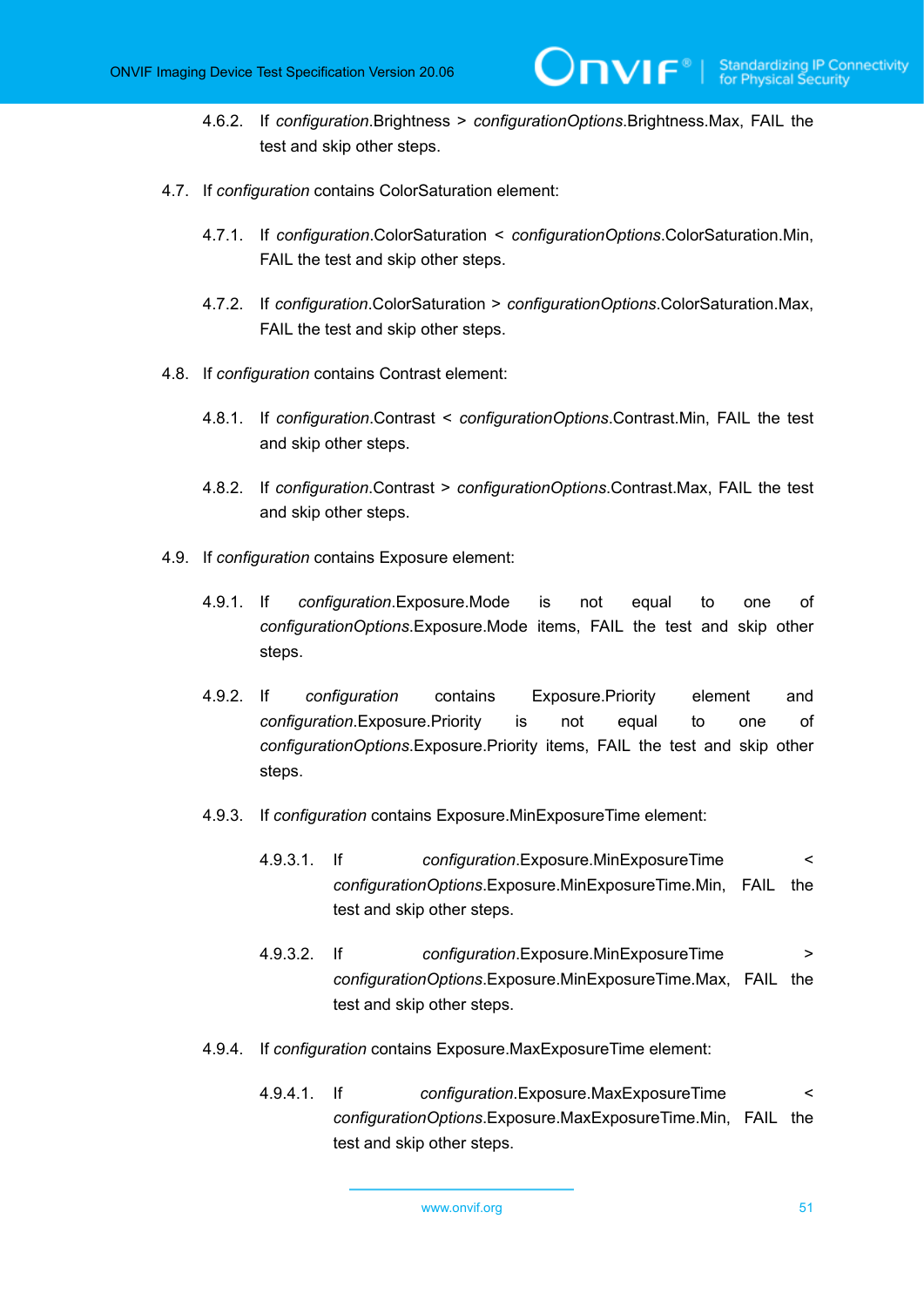4.9.4.2. If *configuration*.Exposure.MaxExposureTime > *configurationOptions*.Exposure.MaxExposureTime.Max, FAIL the test and skip other steps.

**IVIF**®

- 4.9.5. If *configuration* contains Exposure.MinGain element:
	- 4.9.5.1. If *configuration*.Exposure.MinGain < *configurationOptions*.Exposure.MinGain.Min, FAIL the test and skip other steps.
	- 4.9.5.2. If *configuration*.Exposure.MinGain > *configurationOptions*.Exposure.MinGain.Max, FAIL the test and skip other steps.
- 4.9.6. If *configuration* contains Exposure.MaxGain element:
	- 4.9.6.1. If *configuration*.Exposure.MaxGain < *configurationOptions*.Exposure.MaxGain.Min, FAIL the test and skip other steps.
	- 4.9.6.2. If *configuration*.Exposure.MaxGain > *configurationOptions*.Exposure.MaxGain.Max, FAIL the test and skip other steps.
- 4.9.7. If *configuration* contains Exposure.MinIris element:
	- 4.9.7.1. If *configuration*.Exposure.MinIris < *configurationOptions*.Exposure.MinIris.Min, FAIL the test and skip other steps.
	- 4.9.7.2. If *configuration*.Exposure.MinIris > *configurationOptions*.Exposure.MinIris.Max, FAIL the test and skip other steps.
- 4.9.8. If *configuration* contains Exposure.MaxIris element:
	- 4.9.8.1. If *configuration*.Exposure.MaxIris < *configurationOptions*.Exposure.MaxIris.Min, FAIL the test and skip other steps.
	- 4.9.8.2. If *configuration*.Exposure.MaxIris > *configurationOptions*.Exposure.MaxIris.Max, FAIL the test and skip other steps.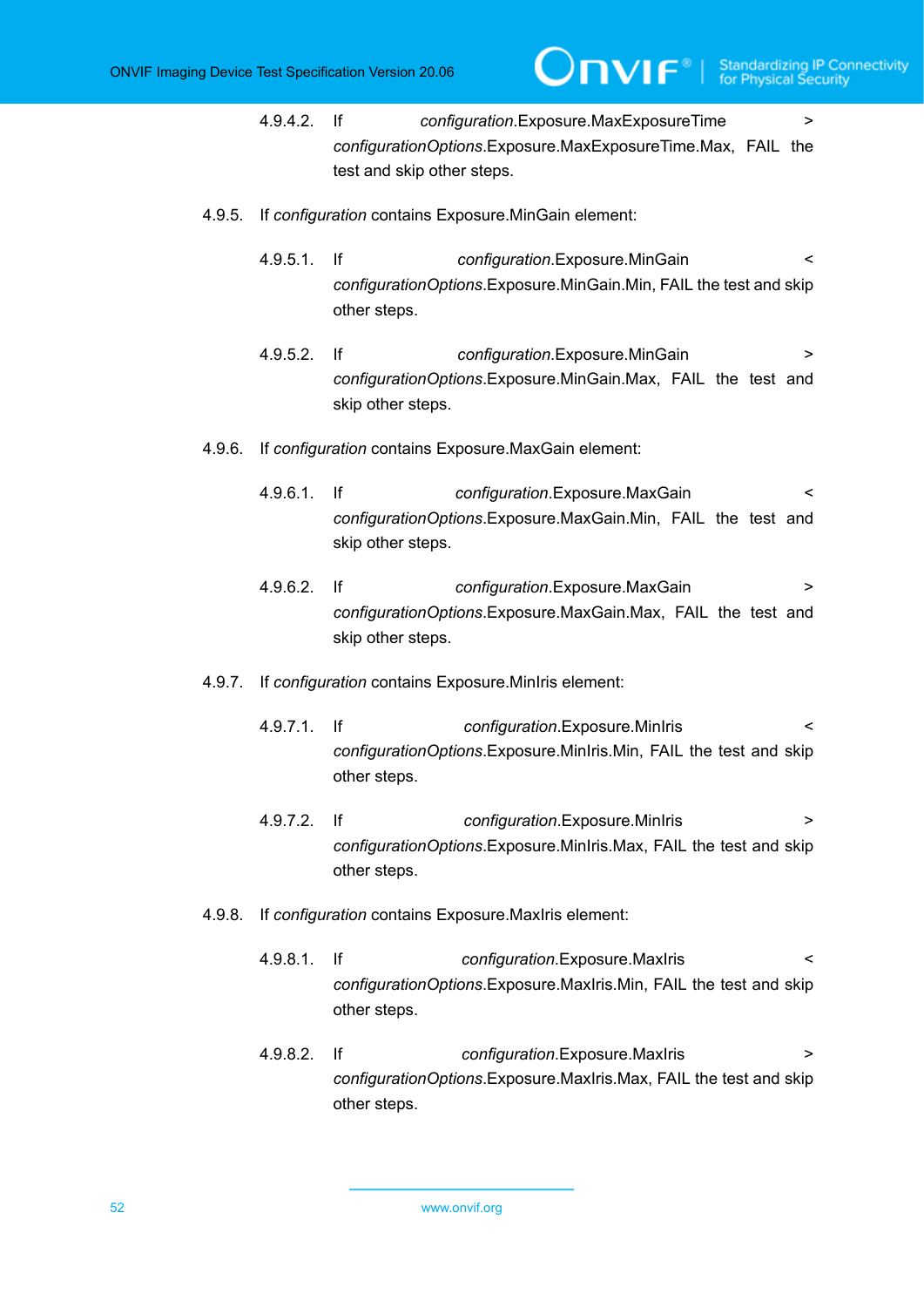#### 4.9.9. If *configuration* contains Exposure.ExposureTime element:

4.9.9.1. If *configuration*.Exposure.ExposureTime < *configurationOptions*.Exposure.ExposureTime.Min, FAIL the test and skip other steps.

 $IVIF^{\circ}$ 

4.9.9.2. If *configuration*.Exposure.ExposureTime > *configurationOptions*.Exposure.ExposureTime.Max, FAIL the test and skip other steps.

### 4.9.10. If *configuration* contains Exposure.Gain element:

- 4.9.10.1. If *configuration*.Exposure.Gain < *configurationOptions*.Exposure.Gain.Min, FAIL the test and skip other steps.
- 4.9.10.2. If *configuration*.Exposure.Gain > *configurationOptions*.Exposure.Gain.Max, FAIL the test and skip other steps.

## 4.9.11. If *configuration* contains Exposure.Iris element:

- 4.9.11.1. If *configuration*.Exposure.Iris < *configurationOptions*.Exposure.Iris.Min, FAIL the test and skip other steps.
- 4.9.11.2. If *configuration*.Exposure.Iris > *configurationOptions*.Exposure.Iris.Max, FAIL the test and skip other steps.
- 4.10. If *configuration* contains Focus element:
	- 4.10.1. If *configuration*.Focus.AutoFocusMode is not equal to one of *configurationOptions*.Focus.AutoFocusModes items, FAIL the test and skip other steps.
	- 4.10.2. If *configuration* contains Focus.DefaultSpeed element:
		- 4.10.2.1. If *configuration*.Focus.DefaultSpeed < *configurationOptions*.Focus.DefaultSpeed.Min, FAIL the test and skip other steps.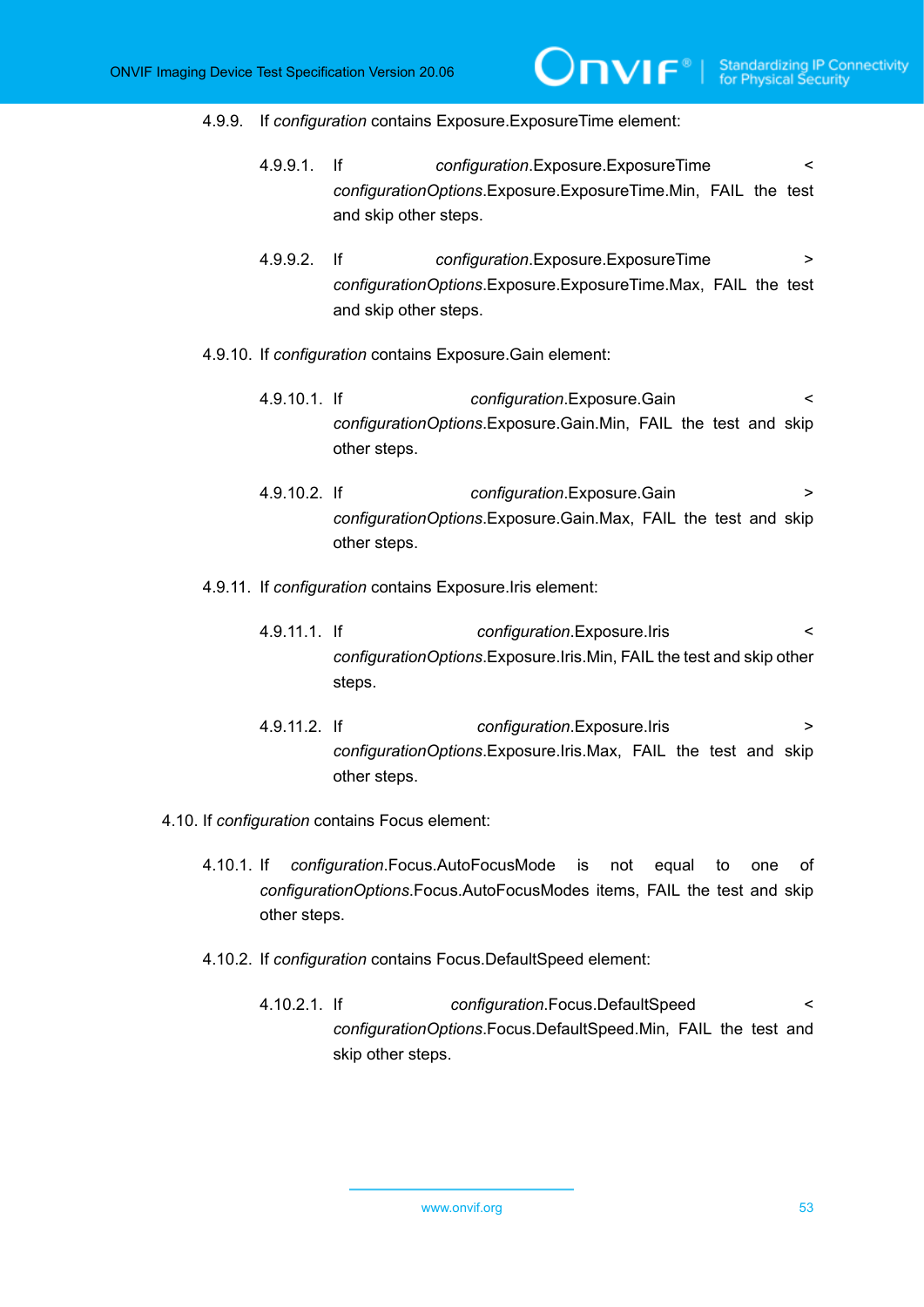4.10.2.2. If *configuration*.Focus.DefaultSpeed > *configurationOptions*.Focus.DefaultSpeed.Max, FAIL the test and skip other steps.

TVIF®I

- 4.10.3. If *configuration* contains Focus.NearLimit element:
	- 4.10.3.1. If *configuration*.Focus.NearLimit < *configurationOptions*.Focus.NearLimit.Min, FAIL the test and skip other steps.
	- 4.10.3.2. If *configuration*.Focus.NearLimit > *configurationOptions*.Focus.NearLimit.Max, FAIL the test and skip other steps.
- 4.10.4. If *configuration* contains Focus.FarLimit element:
	- 4.10.4.1. If *configuration*.Focus.FarLimit < *configurationOptions*.Focus.FarLimit.Min, FAIL the test and skip other steps.
	- 4.10.4.2. If *configuration*.Focus.FarLimit > *configurationOptions*.Focus.FarLimit.Max, FAIL the test and skip other steps.
- 4.10.5. If *configuration*.Focus contains @AFMode list
	- 4.10.5.1. If *configurationOptions* does not contain Focus.Extension.AFModes items, FAIL the test and skip other steps.
- 4.11. If *configuration* contains IrCutFilter element and *configuration*.IrCutFilter is not equal to one of *configurationOptions*.IrCutFilterModes items, FAIL the test and skip other steps.
- 4.12. If *configuration* contains Sharpness element:
	- 4.12.1. If *configuration*.Sharpness < *configurationOptions*.Sharpness.Min, FAIL the test and skip other steps.
	- 4.12.2. If *configuration*.Sharpness > *configurationOptions*.Sharpness.Max, FAIL the test and skip other steps.
- 4.13. If *configuration* contains WideDynamicRange element:
	- 4.13.1. If *configuration*.WideDynamicRange.Mode is not equal to one of *configurationOptions*.WideDynamicRange.Mode items, FAIL the test and skip other steps.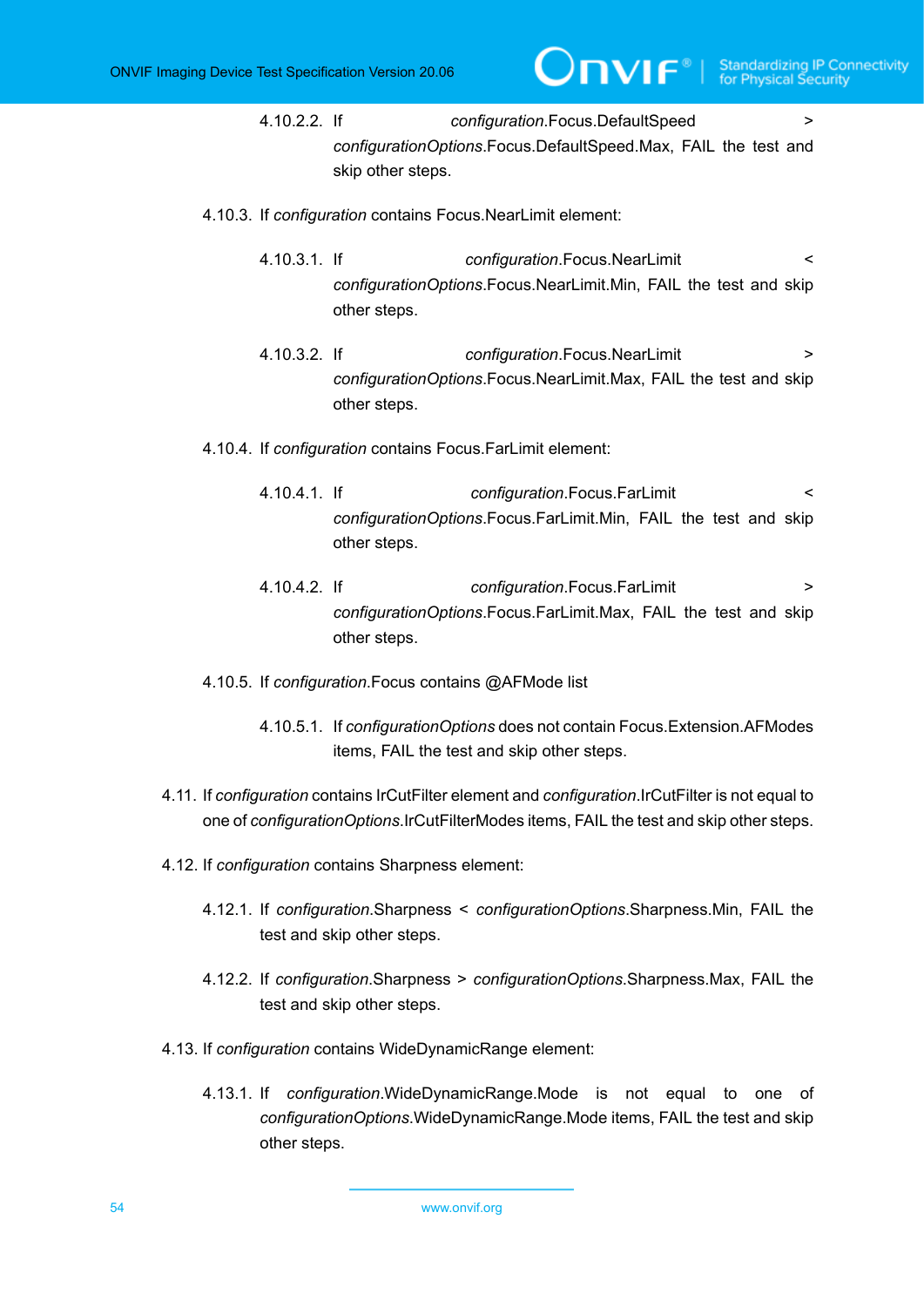#### 4.13.2. If *configuration* contains WideDynamicRange.Level element:

4.13.2.1. If *configuration*.WideDynamicRange.Level < *configurationOptions*.WideDynamicRange.Level.Min, FAIL the test and skip other steps.

 $\overline{C}$ NIF $^{\circ}$  |

- 4.13.2.2. If *configuration*.WideDynamicRange.Level > *configurationOptions*.WideDynamicRange.Level.Max, FAIL the test and skip other steps.
- 4.14. If *configuration* contains WhiteBalance element:
	- 4.14.1. If *configuration*.WhiteBalance.Mode is not equal to one of *configurationOptions*.WhiteBalance.Mode items, FAIL the test and skip other steps.
	- 4.14.2. If *configuration* contains WhiteBalance.CrGain element:
		- 4.14.2.1. If *configuration*.WhiteBalance.CrGain < *configurationOptions*.WhiteBalance.YrGain.Min, FAIL the test and skip other steps.
		- 4.14.2.2. If *configuration*.WhiteBalance.CrGain > *configurationOptions*.WhiteBalance.YrGain.Max, FAIL the test and skip other steps.
	- 4.14.3. If *configuration* contains WhiteBalance.CbGain element:
		- 4.14.3.1. If *configuration*.WhiteBalance.CbGain < *configurationOptions*.WhiteBalance.YbGain.Min, FAIL the test and skip other steps.
		- 4.14.3.2. If *configuration*.WhiteBalance.CbGain > *configurationOptions*.WhiteBalance.YbGain.Max, FAIL the test and skip other steps.
- 4.15. If *configuration* contains Extension.ImageStabilization element:
	- 4.15.1. If *configuration*.Extension.ImageStabilization.Mode is not equal to one of *configurationOptions*.Extension.ImageStabilization.Mode items, FAIL the test and skip other steps.
	- 4.15.2. If *configuration* contains Extension.ImageStabilization.Level element: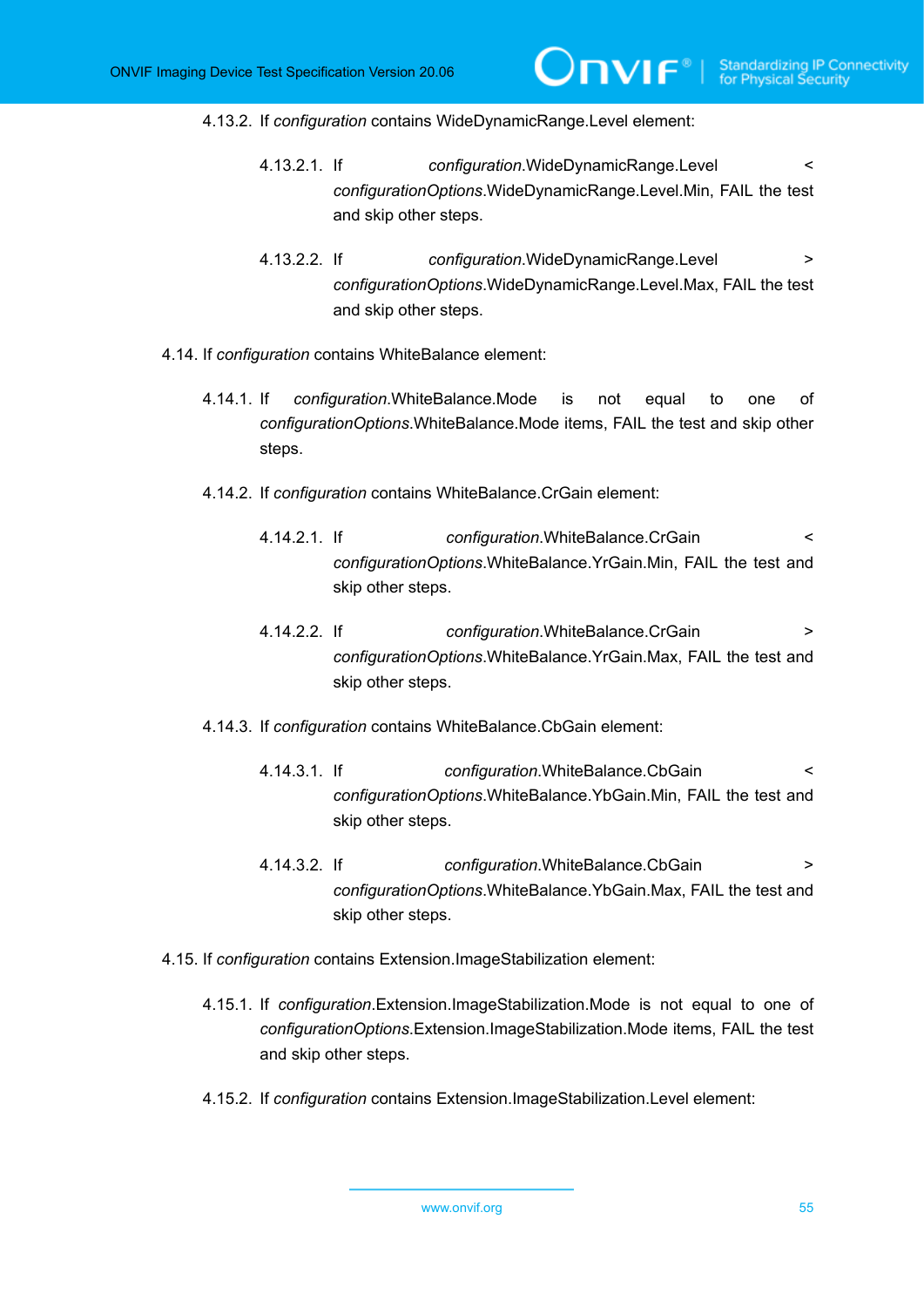4.15.2.1. If *configuration*.Extension.ImageStabilization.Level < *configurationOptions*.Extension.ImageStabilization.Level.Min, FAIL the test and skip other steps.

**JNVIF®I** 

- 4.15.2.2. If *configuration*.Extension.ImageStabilization.Level > *configurationOptions*.Extension.ImageStabilization.Level.Max, FAIL the test and skip other steps.
- 4.16. If *configuration* contains Extension.Extension.IrCutFilterAutoAdjustment element:
	- 4.16.1. For each IrCutFilterAutoAdjustment (*irCutFilterAutoAdjustment*) in *configuration*.Extension.Extension repeat the following steps:
		- 4.16.1.1. If *irCutFilterAutoAdjustment*.BoundaryType is not equal to one of *configurationOptions*.Extension.Extension.IrCutFilterAutoAdjustment.BoundaryType items, FAIL the test and skip other steps.
		- 4.16.1.2. If *configuration* contains Extension.Extension.IrCutFilterAutoAdjustment.BoundaryOffset element and *configurationOptions*.Extension.Extension.IrCutFilterAutoAdjustment.BoundaryOffset is not equal to "True", FAIL the test and skip other steps.
		- 4.16.1.3. If *configuration* contains Extension.Extension.IrCutFilterAutoAdjustment.ResponseTime element:
			- 4.16.1.3.1. If *irCutFilterAutoAdjustment*.ResponseTime < configurationOptions.Extension.Extension.IrCutFilterAutoAdjustment.I FAIL the test and skip other steps.
			- 4.16.1.3.2. If *irCutFilterAutoAdjustment*.ResponseTime > *configurationOptions*.Extension.Extension.IrCutFilterAutoAdjustment.I FAIL the test and skip other steps.
- 4.17. If *configuration* contains Extension.Extension.Extension.ToneCompensation element:
	- 4.17.1. If *configuration*.Extension.Extension.Extension.ToneCompensation.Mode is not equal to one of *configurationOptions*.Extension.Extension.Extension.ToneCompensationOptions.Mode items, FAIL the test and skip other steps.
	- 4.17.2. If *configuration* contains Extension.Extension.Extension.ToneCompensation.Level element and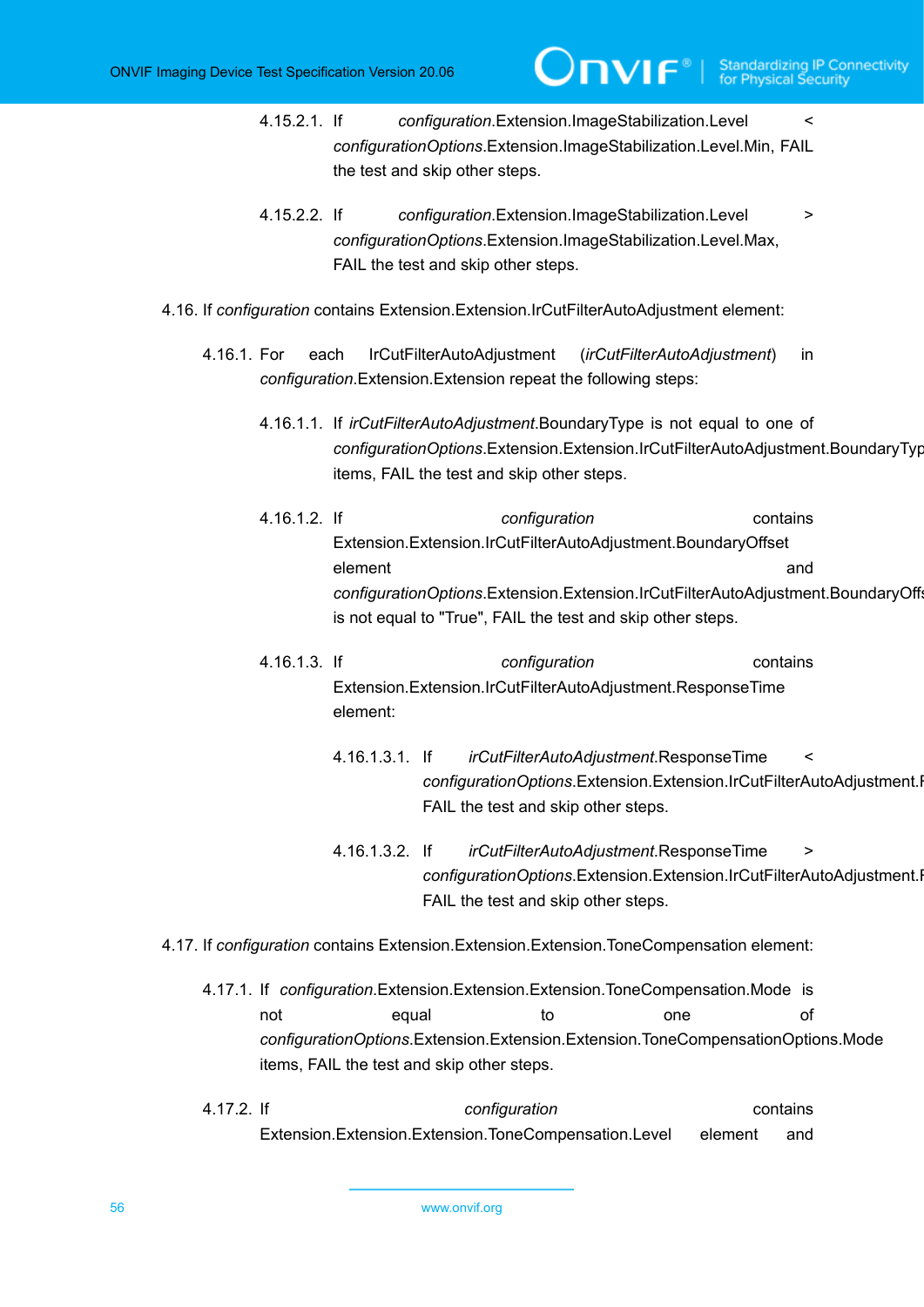*configurationOptions*.Extension.Extension.Extension.ToneCompensationOptions.Level is not equal to "True", FAIL the test and skip other steps.

- 4.18. If *configuration* contains Extension.Extension.Extension.Defogging element:
	- 4.18.1. If *configuration*.Extension.Extension.Extension.Defogging.Mode is not equal to the one of the original cone of the original cone of  $\alpha$ *configurationOptions*.Extension.Extension.Extension.DefoggingOptions.Mode items, FAIL the test and skip other steps.
	- 4.18.2. If *configuration* contains Extension.Extension.Extension.Defogging.Level element and and a series of the series of the series of the series of the series of the series of the series of the series of the series of the series of the series of the series of the series of the series of the series o *configurationOptions*.Extension.Extension.Extension.DefoggingOptions.Level is not equal to "True", FAIL the test and skip other steps.
- 4.19. If *configuration* contains Extension.Extension.Extension.NoiseReduction element and a set of the set of the set of the set of the set of the set of the set of the set of the set of t *configurationOptions*.Extension.Extension.Extension.NoiseReductionOptions.Level is not equal to "True", FAIL the test and skip other steps.

## **Test Result:**

## **PASS –**

• DUT passes all assertions.

#### **FAIL –**

- DUT did not send **GetImagingSettingsResponse** message.
- DUT did not send **GetConfigurationOptionsResponse** message.

## 5.2 Focus Move

## 5.2.1 IMAGING COMMAND GETMOVEOPTIONS

**Test Case ID:** IMAGING-2-1-1

**Specification Coverage:** Get move options

**Feature under test:** GetMoveOptions

**WSDL Reference:** imaging.wsdl

**Test Purpose:** To verify the behavior of GetMoveOptions command.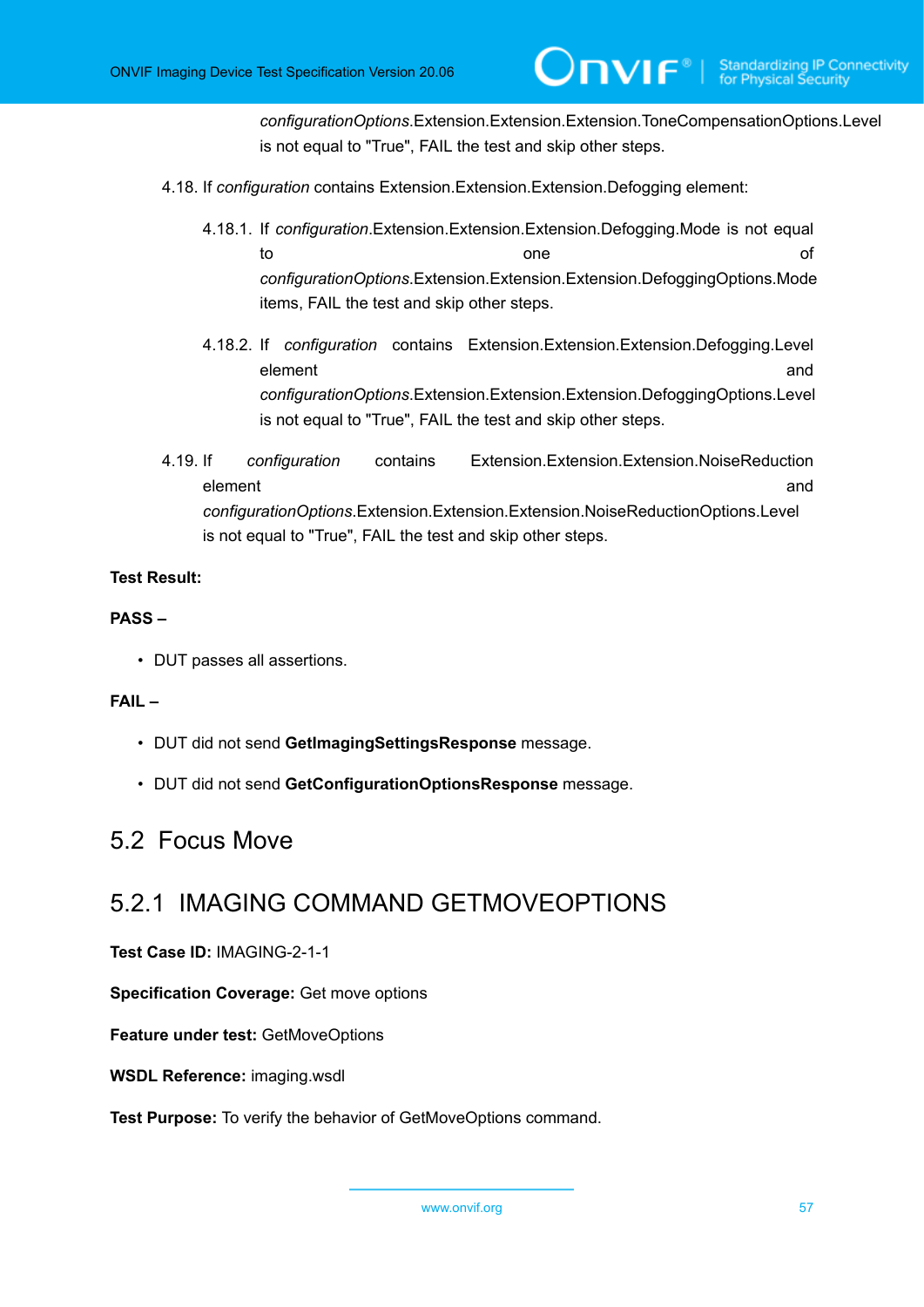# $\bigcirc$   $\bigcap$   $\bigvee$   $\bigcirc$   $\bigcirc$   $\bigcirc$   $\bigcirc$   $\bigcirc$   $\bigcirc$   $\bigcirc$   $\bigcirc$   $\bigcirc$   $\bigcirc$   $\bigcirc$   $\bigcirc$   $\bigcirc$   $\bigcirc$   $\bigcirc$   $\bigcirc$   $\bigcirc$   $\bigcirc$   $\bigcirc$   $\bigcirc$   $\bigcirc$   $\bigcirc$   $\bigcirc$   $\bigcirc$   $\bigcirc$   $\bigcirc$   $\bigcirc$   $\bigcirc$   $\bigcirc$   $\bigcirc$   $\bigcirc$   $\bigcirc$   $\bigcirc$   $\bigcirc$

### **Pre-Requisite:** None

**Test Configuration:** ONVIF Client and DUT

#### **Test Procedure:**

- 1. Start an ONVIF Client.
- 2. Start the DUT.
- 3. ONVIF Client will invoke **GetMoveOptions** request (VideoSourceToken) to retrieve current move options for Video Source.
- 4. Verify the **GetMoveOptionsResponse** message from the DUT.
- 5. ONVIF Client will repeat steps 3-4 for other video sources supported by the DUT.

### **Test Result:**

### **PASS –**

• DUT passes all assertions.

### **FAIL –**

- The DUT did not send **GetMoveOptionsResponse** message.
- The DUT did not send valid **GetMoveOptionsResponse** message.
- The DUT returned **GetMoveOptionsResponse** message with Min value greater than Max for at least one setting defined by Min and Max boundary:
	- Absolute.Position
	- Absolute.Speed
	- Relative.Distance
	- Relative.Speed
	- Continuous.Speed

**Note:** See Annex in [ONVIF Base Test] for invalid SOAP 1.2 fault message definition

**Note:** Other faults than specified in the test are acceptable but the specified are preferable.

## 5.2.2 IMAGING COMMAND ABSOLUTE MOVE

#### **Test Case ID:** IMAGING-2-1-3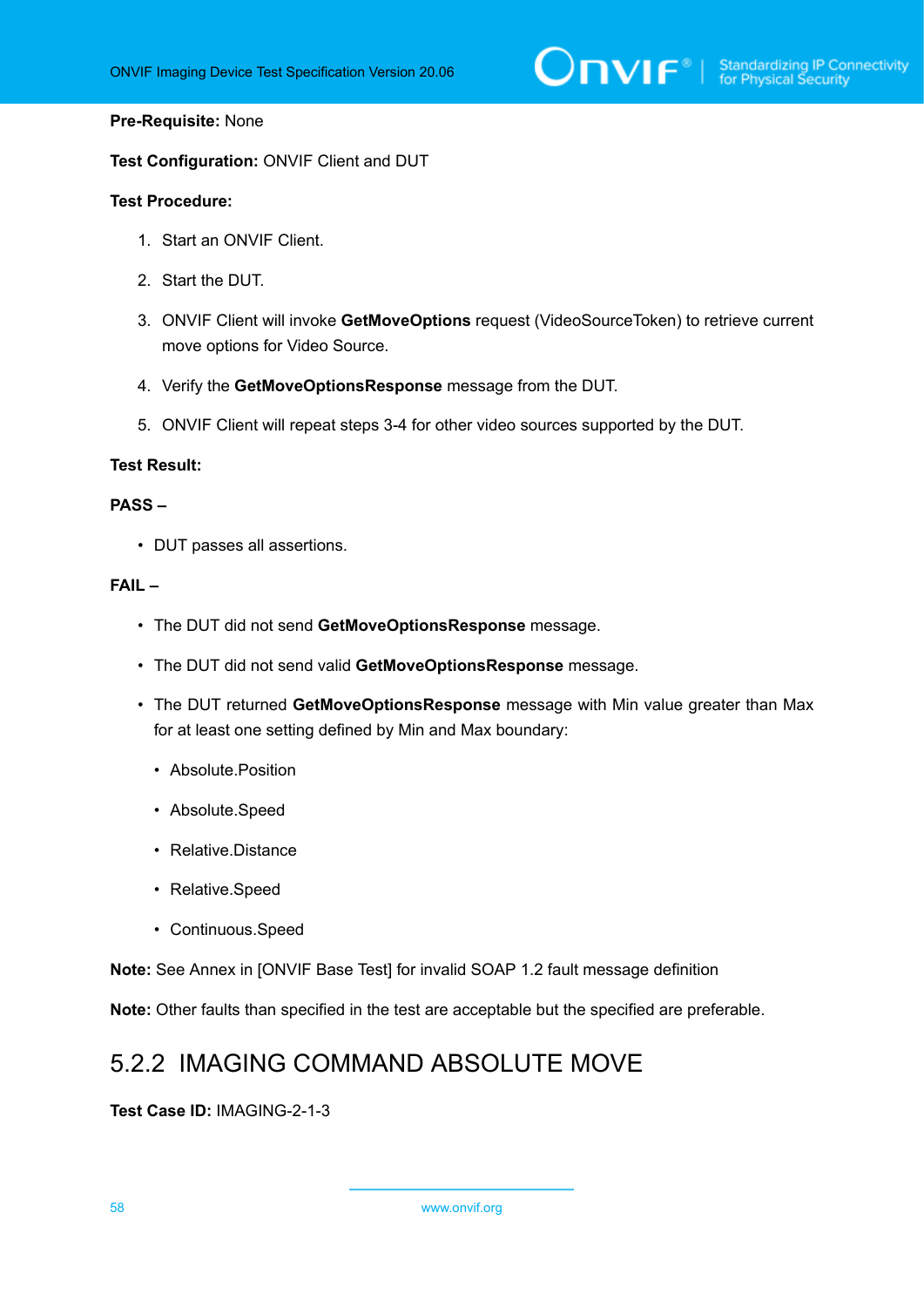# $\sum_{\text{IVIF}^{\circ} | \text{Standardizing IP Connectivity}}$

#### **Specification Coverage:** Move

**Feature under test:** Move

**WSDL Reference:** imaging.wsdl

**Test Purpose:** To verify the behavior of Move command in case of Absolute Move.

**Pre-Requisite:** None

**Test Configuration:** ONVIF Client and DUT

#### **Test Procedure:**

- 1. Start an ONVIF Client.
- 2. Start the DUT.
- 3. ONVIF Client will invoke **GetMoveOptions** request (VideoSourceToken) to retrieve current move options for Video Source.
- 4. Verify the **GetMoveOptionsResponse** message from the DUT.
- 5. If Absolute Move is not supported by Video Source (there is no Absolute tag in **GetMoveOptionsResponse** message), go to step [10](#page-58-0).
- 6. ONVIF Client will invoke **Move** request (VideoSourceToken, Absolute.Position = ["x1"], no Absolute.Speed) to move focus to position.
- 7. Verify that the DUT has returned a valid **MoveResponse** message.
- 8. If Absolute.Speed is supported by Video Source (there is tag Absolute.Speed in **GetMoveOptionsResponse** message), ONVIF Client will invoke **Move** request (VideoSourceToken, Absolute.Position = ["x2"], Absolute.Speed = ["v1"]) to move focus to position with the specified speed, else go to the step [10.](#page-58-0)
- 9. Verify that the DUT has returned a valid **MoveResponse** message.
- <span id="page-58-0"></span>10.ONVIF Client will repeat steps 3-9 for other video sources supported by the DUT.

## **Test Result:**

## **PASS –**

• DUT passes all assertions.

**FAIL –**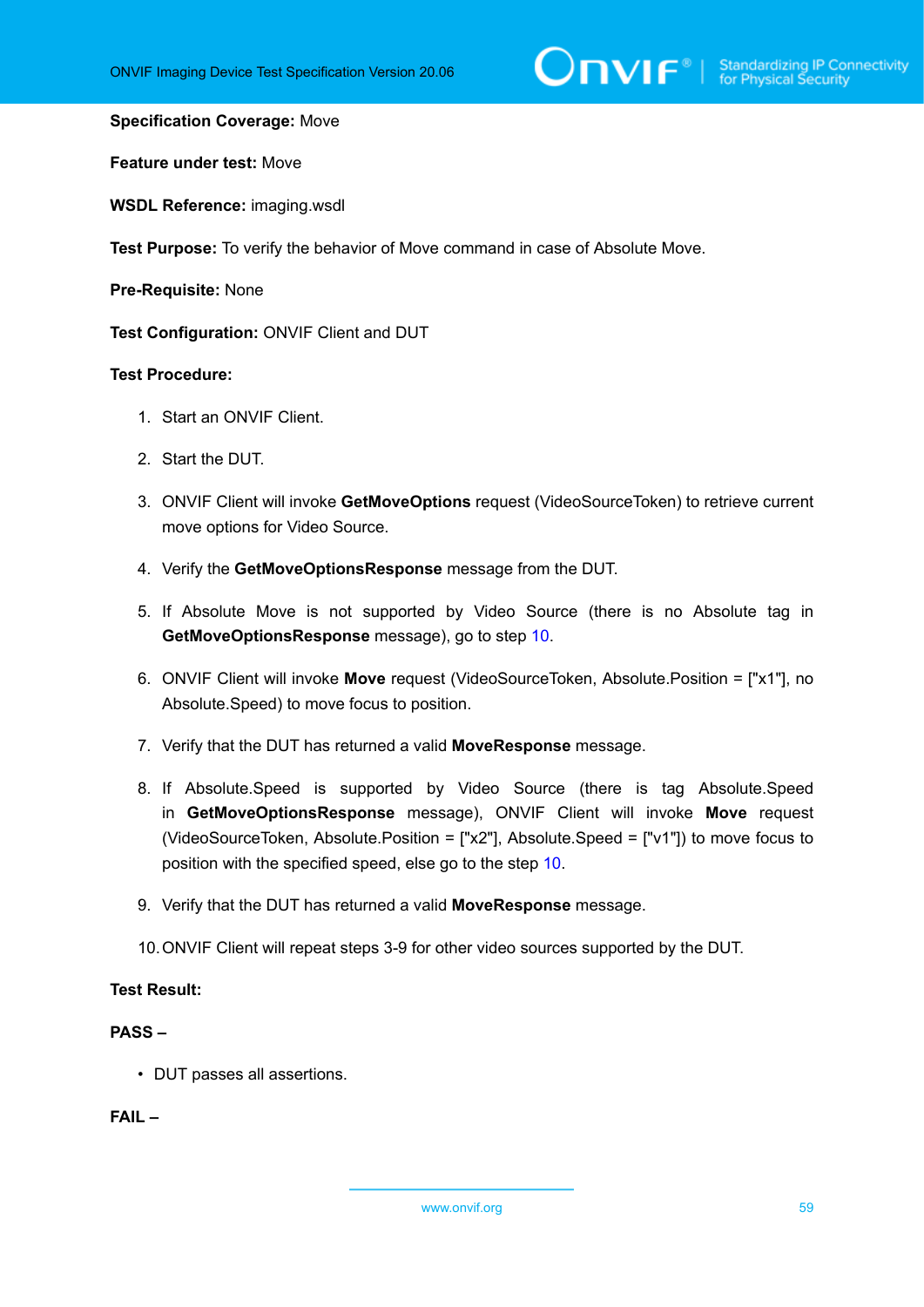- The DUT did not send **GetMoveOptionsResponse** message.
- The DUT did not send a valid **GetMoveOptionsResponse** message.
- The DUT did not send **MoveResponse** message.
- The DUT did not send a valid **MoveResponse** message.

# 5.2.3 IMAGING COMMAND ABSOLUTE MOVE – INVALID **SETTINGS**

**Test Case ID:** IMAGING-2-1-4

**Specification Coverage:** Move

**Feature under test:** Move

**WSDL Reference:** imaging.wsdl

**Test Purpose:** To verify the behavior of Move command in case of Absolute Move and invalid settings.

**Pre-Requisite:** None

**Test Configuration:** ONVIF Client and DUT

#### **Test Procedure:**

- 1. Start an ONVIF Client.
- 2. Start the DUT.
- 3. ONVIF Client will invoke **GetMoveOptions** request (VideoSourceToken) to retrieve current move options for Video Source.
- 4. Verify the **GetMoveOptionsResponse** message from the DUT.
- 5. If Absolute Move is not supported by Video Source (there is no Absolute tag in **GetMoveOptionsResponse** message), go to step [10](#page-60-0).
- 6. ONVIF Client will invoke **Move** request (VideoSourceToken, Absolute.Position = invalid position, no Absolute.Speed).
- 7. The DUT will generate a SOAP 1.2 fault message.
- 8. If Absolute.Speed is supported by Video Source (there is tag Absolute.Speed in **GetMoveOptionsResponse** message) ONVIF Client will invoke **Move** request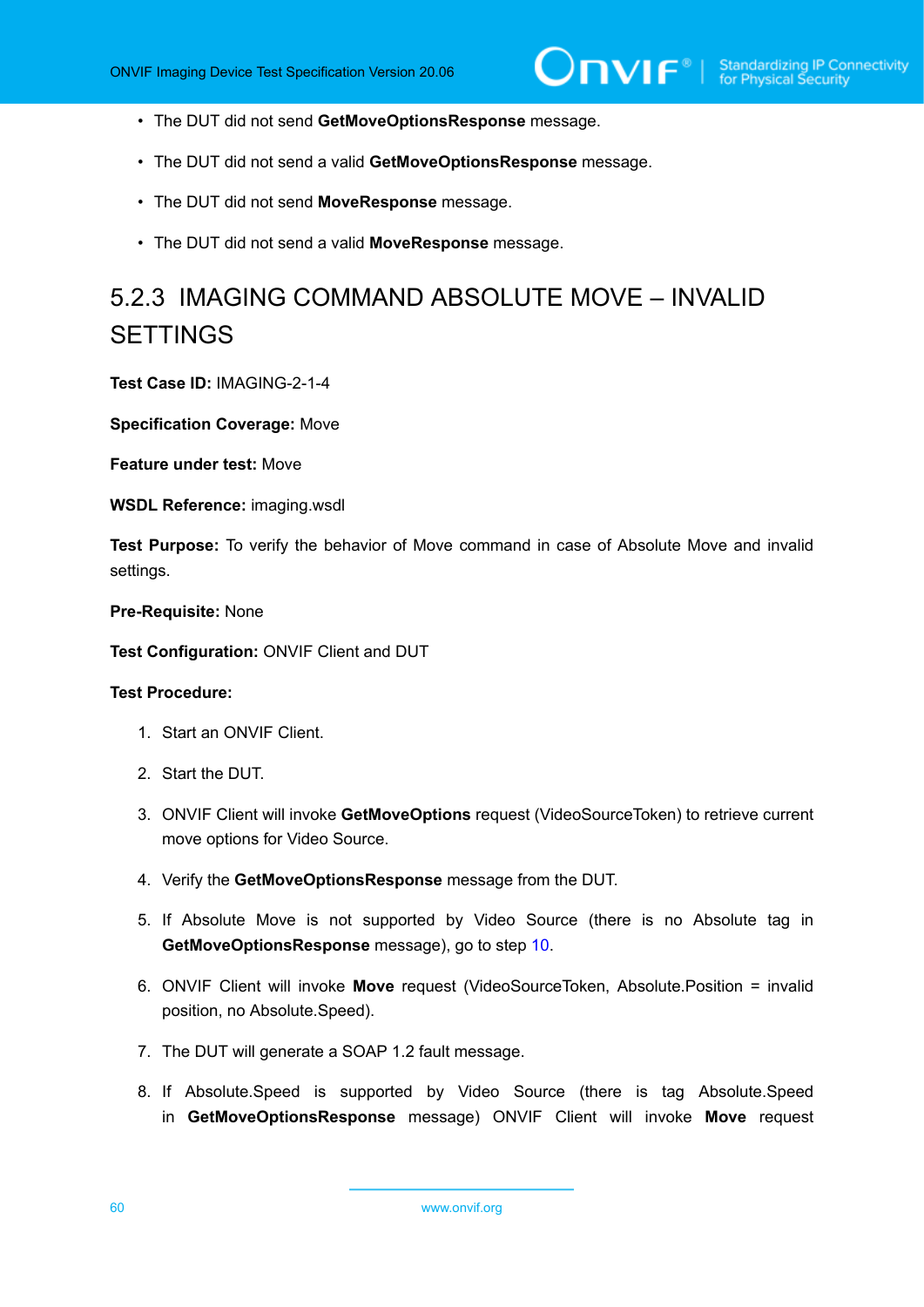(VideoSourceToken, Absolute.Position = ["x1"], Absolute.Speed = invalid speed), else go to the step [10](#page-60-0).

)nvıғ®ı

- 9. The DUT will generate a SOAP 1.2 fault message.
- <span id="page-60-0"></span>10.ONVIF Client will repeat steps 5-9 for other video sources supported by DUT.

#### **Test Result:**

### **PASS –**

• DUT passes all assertions.

## **FAIL –**

- The DUT did not send **GetMoveOptionsResponse** message.
- The DUT did not send a valid **GetMoveOptionsResponse** message.
- The DUT did not send SOAP 1.2 fault message for **Move** request.
- The DUT sent an incorrect SOAP 1.2 fault message (fault code, namespace, etc.).

**Note:** See Annex in [ONVIF Base Test] for invalid SOAP 1.2 fault message definition

**Note:** Other faults than specified in the test are acceptable but the specified are preferable.

## 5.2.4 IMAGING COMMAND RELATIVE MOVE

## **Test Case ID:** IMAGING-2-1-5

**Specification Coverage:** Move

**Feature under test:** Move

**WSDL Reference:** imaging.wsdl

**Test Purpose:** To verify the behavior of Move command in case of Relative Move.

**Pre-Requisite:** None

**Test Configuration:** ONVIF Client and DUT

#### **Test Procedure:**

1. Start an ONVIF Client.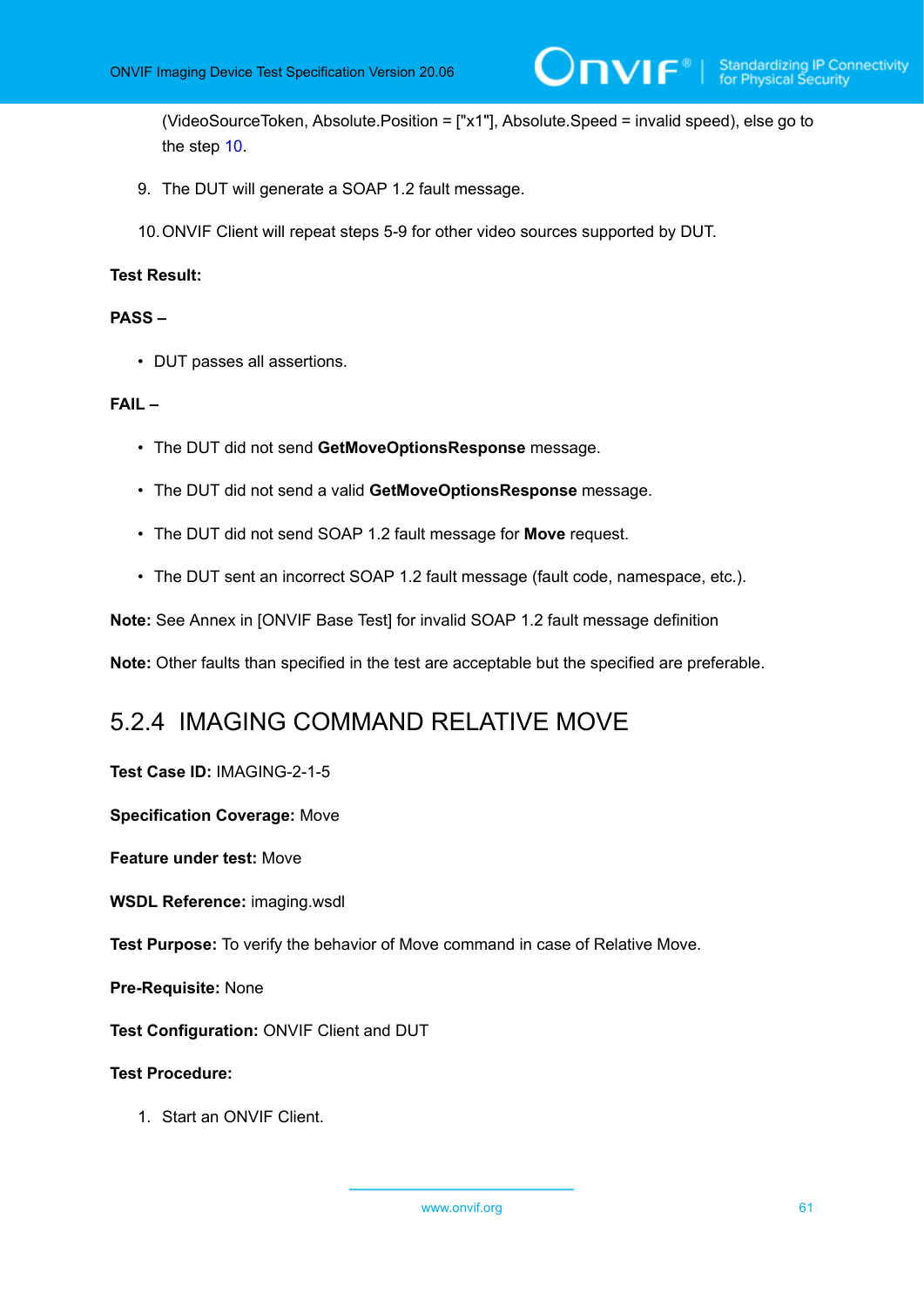- 2. Start the DUT.
- 3. ONVIF Client will invoke **GetMoveOptions** request (VideoSourceToken) to retrieve current move options for Video Source.
- 4. Verify the **GetMoveOptionsResponse** message from the DUT.
- 5. If Relative Move is not supported by Video Source (there is no Relative tag in **GetMoveOptionsResponse** message) go to step [10](#page-61-0).
- 6. ONVIF Client will invoke **Move** request (VideoSourceToken, Relative.Distance = ["d1"], no Relative.Speed) to move focus to a distance.
- 7. Verify that the DUT has returned a valid **MoveResponse** message.
- 8. If Relative.Speed is supported by Video Source (there is tag Relative.Speed in **GetMoveOptionsResponse** message) ONVIF Client will invoke **Move** request (VideoSourceToken, Relative.Distance = ["d2"], Relative.Speed = ["v1"]) to move focus to a distance with specified speed, else go to the step [10](#page-61-0).
- 9. Verify that the DUT has returned a valid **MoveResponse** message.
- <span id="page-61-0"></span>10.ONVIF Client will repeat steps 3-9 for other video sources supported by the DUT.

## **Test Result:**

## **PASS –**

• DUT passes all assertions.

## **FAIL –**

- The DUT did not send **GetMoveOptionsResponse** message.
- The DUT did not send a valid **GetMoveOptionsResponse** message.
- The DUT did not send **MoveResponse** message.
- The DUT did not send a valid **MoveResponse** message.

# 5.2.5 IMAGING COMMAND RELATIVE MOVE – INVALID **SETTINGS**

**Test Case ID:** IMAGING-2-1-6

## **Specification Coverage:** Move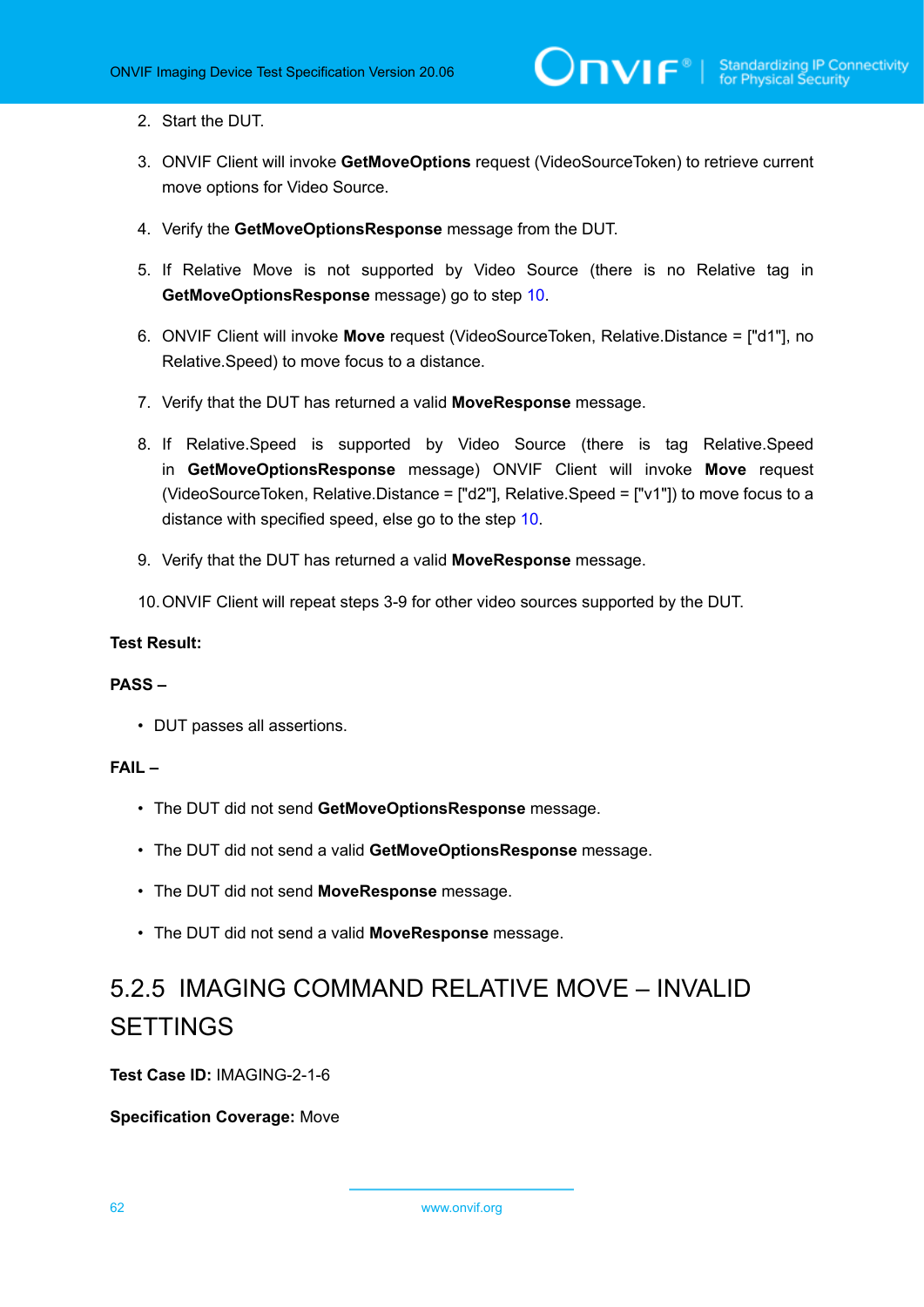#### **Feature under test:** Move

#### **WSDL Reference:** imaging.wsdl

**Test Purpose:** To verify the behavior of Move command in case of Relative Move and invalid settings.

**Pre-Requisite:** None

**Test Configuration:** ONVIF Client and DUT

#### **Test Procedure:**

- 1. Start an ONVIF Client.
- 2. Start the DUT.
- 3. ONVIF Client will invoke **GetMoveOptions** request (VideoSourceToken) to retrieve current move options for Video Source.
- 4. Verify the **GetMoveOptionsResponse** message from the DUT.
- 5. If Relative Move is not supported by Video Source (there is no Relative tag in **GetMoveOptionsResponse** message) go to step [10](#page-62-0).
- 6. ONVIF Client will invoke **Move** request (VideoSourceToken, Relative.Distance = invalid distance, no Relative.Speed).
- 7. The DUT will generate a SOAP 1.2 fault message.
- 8. If Relative.Speed is supported by Video Source (there is tag Relative.Speed in **GetMoveOptionsResponse** message) ONVIF Client will invoke **Move** request (VideoSourceToken, Relative.Distance = ["d1"], Relative.Speed = invalid speed), else go to the step [10](#page-62-0).
- 9. The DUT will generate a SOAP 1.2 fault message.
- <span id="page-62-0"></span>10.ONVIF Client will repeat steps 3-9 for other video sources supported by DUT.

## **Test Result:**

## **PASS –**

• DUT passes all assertions.

**FAIL –**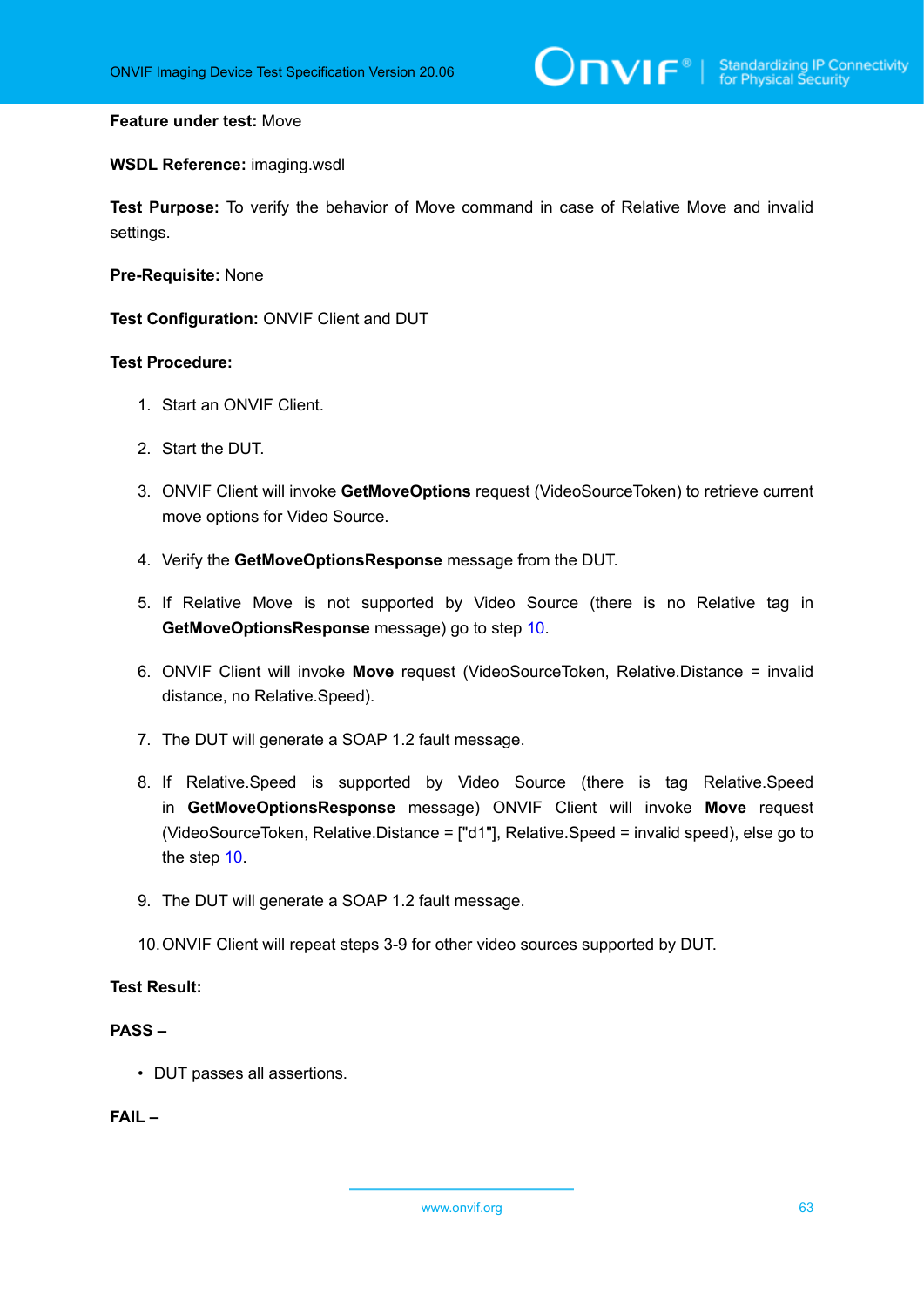- The DUT did not send **GetMoveOptionsResponse** message.
- The DUT did not send a valid **GetMoveOptionsResponse** message.
- The DUT did not send SOAP 1.2 fault message for **Move** request.
- The DUT sent an incorrect SOAP 1.2 fault message (fault code, namespace, etc.).

**Note:** See Annex in [ONVIF Base Test] for invalid SOAP 1.2 fault message definition.

**Note:** Other faults than specified in the test are acceptable but the specified are preferable.

## 5.2.6 IMAGING COMMAND CONTINUOUS MOVE

**Test Case ID:** IMAGING-2-1-7

**Specification Coverage:** Move

**Feature under test:** Move, Stop

**WSDL Reference:** imaging.wsdl

**Test Purpose:** To verify the behavior of Move command in case of Continuous Move.

**Pre-Requisite:** None

**Test Configuration:** ONVIF Client and DUT

## **Test Procedure:**

- 1. Start an ONVIF Client.
- 2. Start the DUT.
- 3. ONVIF Client will invoke **GetMoveOptions** request (VideoSourceToken) to retrieve current move options for Video Source.
- 4. Verify the **GetMoveOptionsResponse** message from the DUT.
- 5. If Continuous Move is not supported by Video Source (there is no Continuous tag in **GetMoveOptionsResponse** message), go to step 10.
- 6. ONVIF Client will invoke **Move** request (VideoSourceToken, Continuous.Speed = ["v1"]) to start focus moving.
- 7. Verify that the DUT has returned a valid **MoveResponse** message.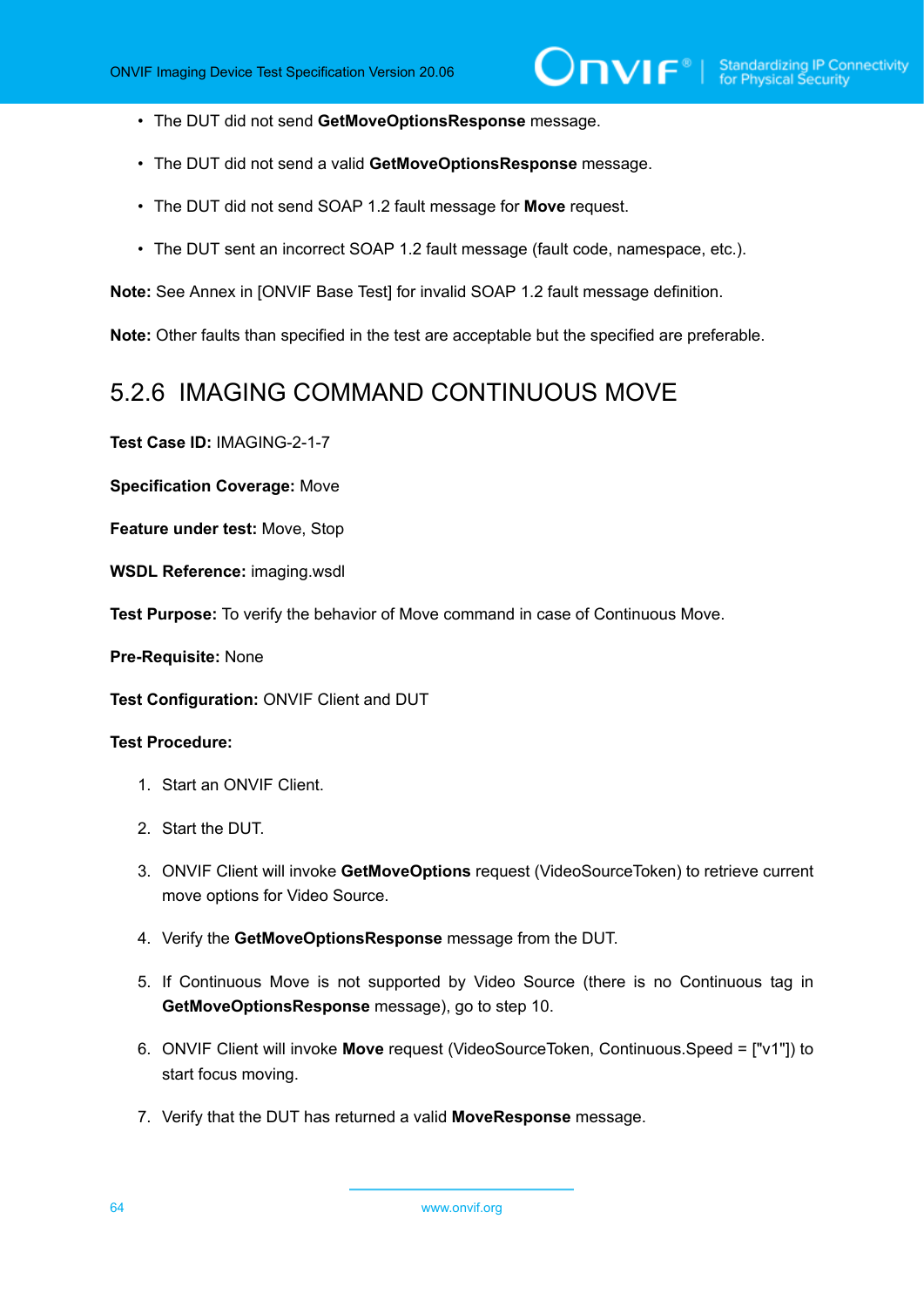- 8. ONVIF Client will invoke **Stop** request (VideoSourceToken) to stop focus moving.
- 9. Verify that the DUT has returned a valid **StopResponse** message.
- 10.ONVIF Client will repeat steps 3-10 for other video sources supported by the DUT.

### **Test Result:**

#### **PASS –**

• DUT passes all assertions.

### **FAIL –**

- The DUT did not send **GetMoveOptionsResponse** message.
- The DUT did not send a valid **GetMoveOptionsResponse** message.
- The DUT did not send **MoveResponse** message.
- The DUT did not send a valid **MoveResponse** message.
- The DUT did not send **StopResponse** message.
- The DUT did not send a valid **StopResponse** message.

**Note:** If Stop command is not supported by Video Source, ONVIF Client will use timeout to wait until the DUT stops moving.

# 5.2.7 IMAGING COMMAND CONTINUOUS MOVE – INVALID **SETTINGS**

**Test Case ID:** IMAGING-2-1-8

**Specification Coverage:** Move

**Feature under test:** Move

**WSDL Reference:** imaging.wsdl

**Test Purpose:** To verify the behavior of Move command in case of Continuous Move and invalid settings.

**Pre-Requisite:** None

**Test Configuration:** ONVIF Client and DUT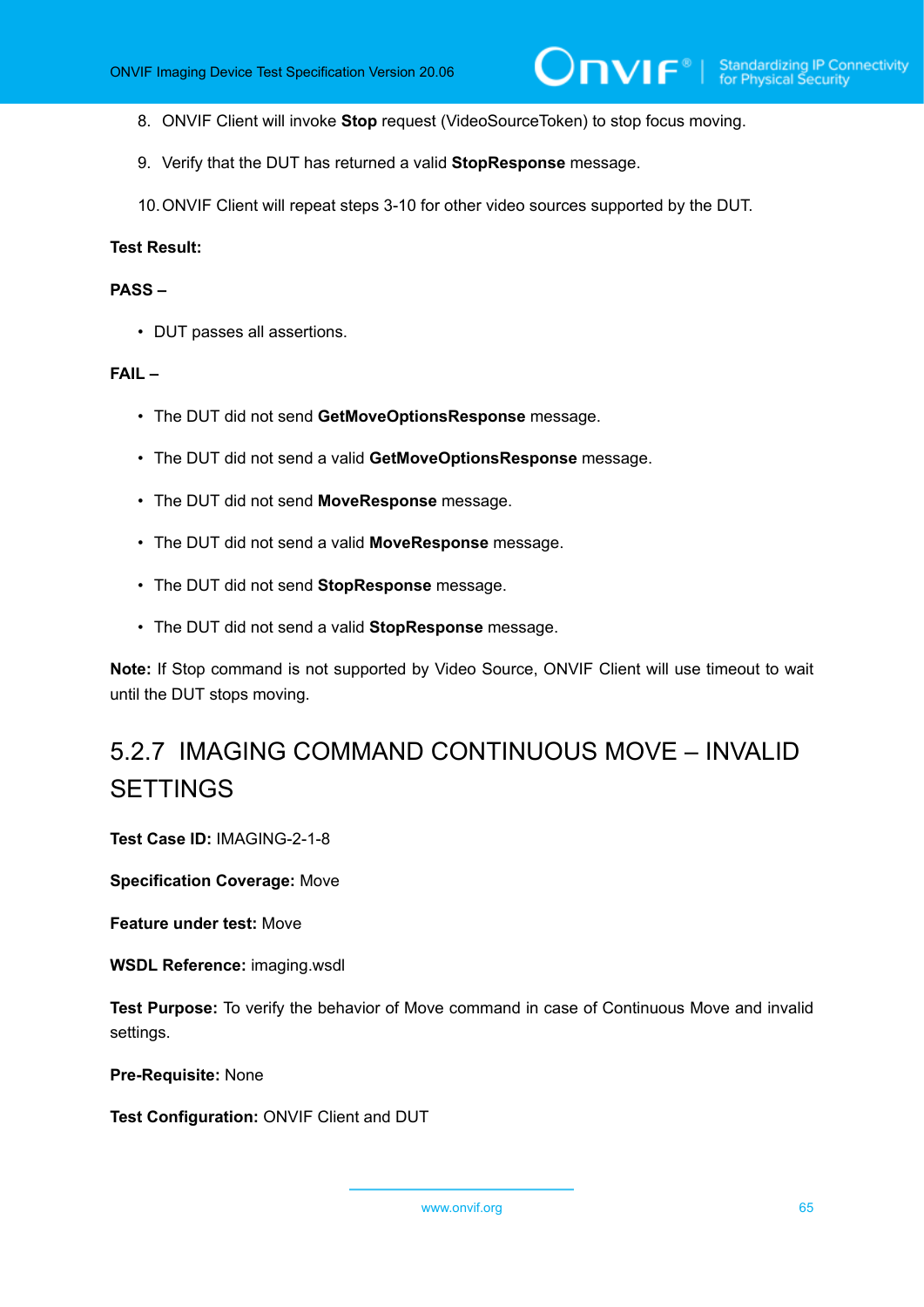## **Test Procedure:**

- 1. Start an ONVIF Client.
- 2. Start the DUT.
- 3. ONVIF Client will invoke **GetMoveOptions** request (VideoSourceToken) to retrieve current move options for Video Source.
- 4. Verify the **GetMoveOptionsResponse** message from the DUT.
- 5. If Continuous Move is not supported by Video Source (there is no Continuous tag in **GetMoveOptionsResponse** message), go to step [8](#page-65-0).
- 6. ONVIF Client will invoke **Move** request (VideoSourceToken, Continuous.Speed = invalid speed).
- 7. The DUT will generate a SOAP 1.2 fault message.
- <span id="page-65-0"></span>8. ONVIF Client will repeat steps 3-7 for other video sources supported by DUT.

## **Test Result:**

## **PASS –**

• DUT passes all assertions.

## **FAIL –**

- The DUT did not send **GetMoveOptionsResponse** message.
- The DUT did not send a valid **GetMoveOptionsResponse** message.
- The DUT did not send SOAP 1.2 fault message for **Move** request.
- The DUT sent an incorrect SOAP 1.2 fault message (fault code, namespace, etc.).

**Note:** See Annex in [ONVIF Base Test] for invalid SOAP 1.2 fault message definition.

**Note:** Other faults than specified in the test are acceptable but the specified are preferable.

## 5.2.8 IMAGING COMMAND MOVE – UNSUPPORTED MOVE

**Test Case ID:** IMAGING-2-1-10

## **Specification Coverage:** Move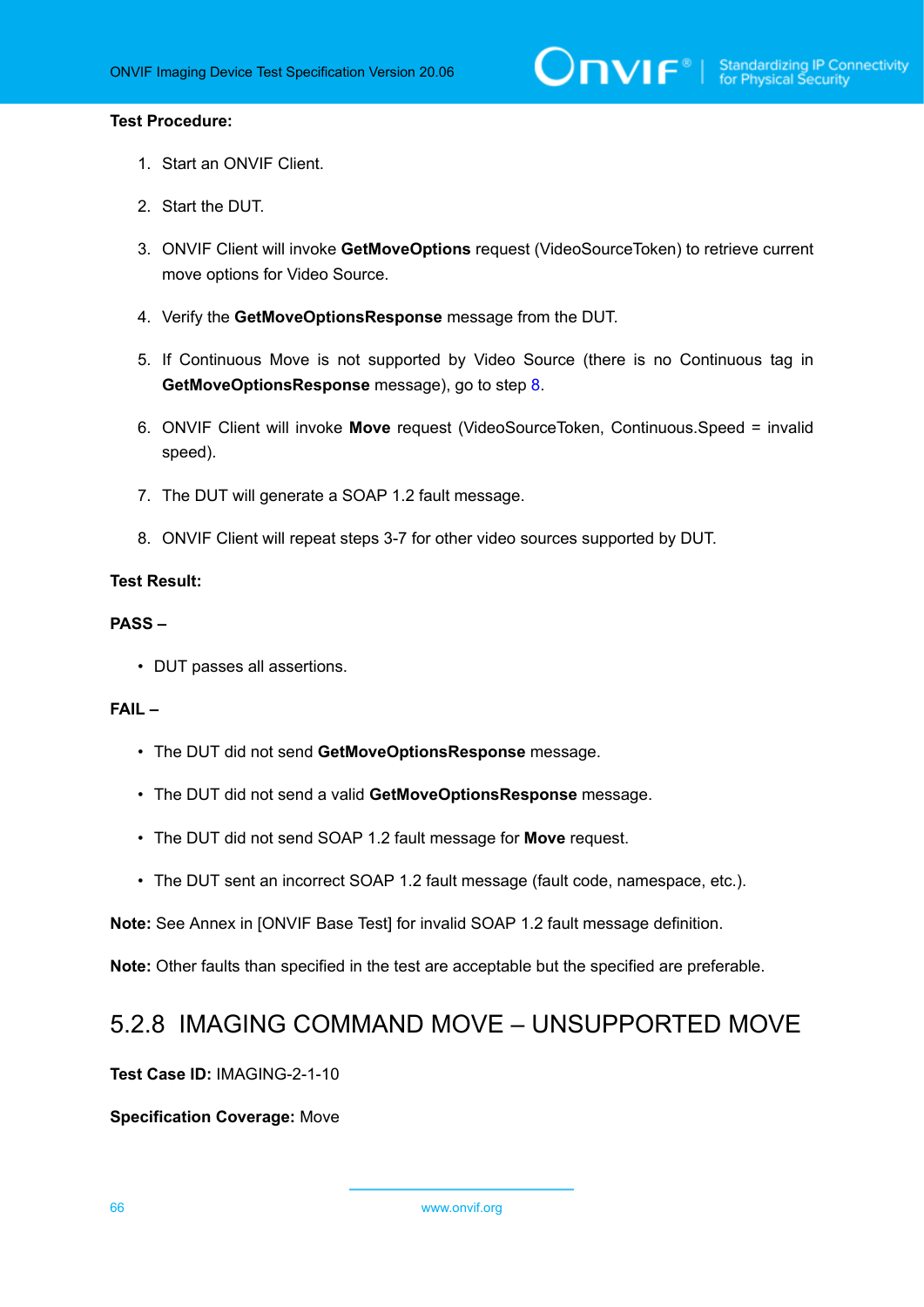#### **Feature under test:** Move

**WSDL Reference:** imaging.wsdl

**Test Purpose:** To verify the behavior of Move command in case of unsupported move request.

**Pre-Requisite:** None

**Test Configuration:** ONVIF Client and DUT

## **Test Procedure:**

- 1. Start an ONVIF Client.
- 2. Start the DUT.
- 3. ONVIF Client will invoke **GetMoveOptions** request (VideoSourceToken) to retrieve current move options for Video Source.
- 4. Verify the **GetMoveOptionsResponse** message from the DUT.
- 5. If Absolute Move is supported by Video Source (there is Absolute tag in **GetMoveOptionsResponse** message), go to step [8](#page-66-0).
- 6. ONVIF Client will invoke **Move** request (VideoSourceToken, Absolute.Position = any value, Absolute.Speed = any value).
- 7. The DUT will generate a SOAP 1.2 fault message.
- <span id="page-66-0"></span>8. If Relative Move is supported by Video Source (there is Relative tag in **GetMoveOptionsResponse** message), go to step [11](#page-66-1).
- 9. ONVIF Client will invoke **Move** request (VideoSourceToken, Relative.Distance = any value, Relative.Speed = any value).
- 10.The DUT will generate a SOAP 1.2 fault message.
- <span id="page-66-1"></span>11. If Continuous Move is supported by Video Source (there is Continuous tag in **GetMoveOptionsResponse** message), go to step [14](#page-66-2).
- 12.ONVIF Client will invoke **Move** request (VideoSourceToken, Continuous.Speed = any value).
- 13.The DUT will generate a SOAP 1.2 fault message.
- <span id="page-66-2"></span>14.ONVIF Client will repeat steps 3-13 for other video sources supported by DUT.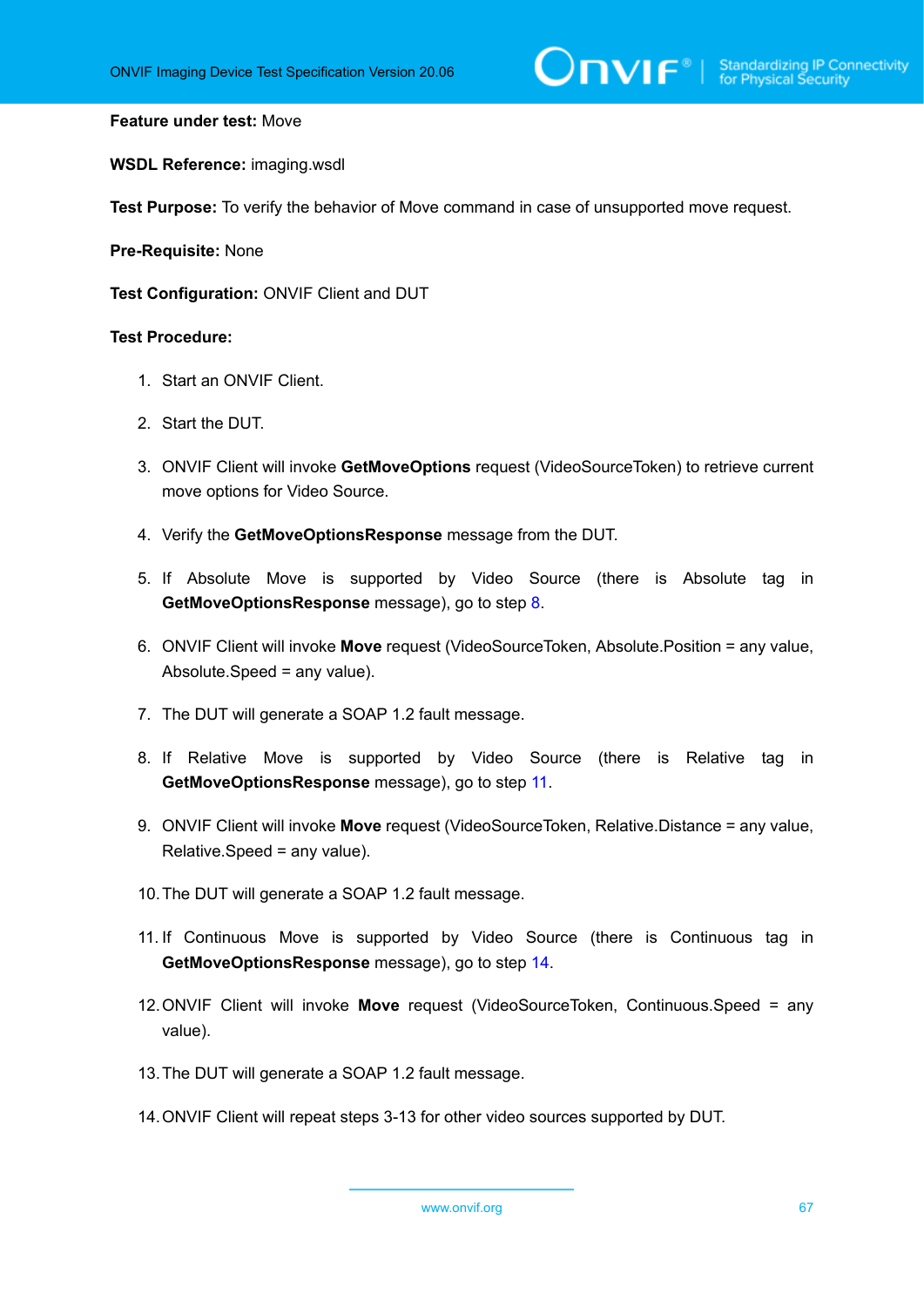## **Test Result:**

### **PASS –**

• DUT passes all assertions.

#### **FAIL –**

- The DUT did not send **GetMoveOptionsResponse** message.
- The DUT did not send a valid **GetMoveOptionsResponse** message.
- The DUT did not send SOAP 1.2 fault message for **Move** request.
- The DUT sent an incorrect SOAP 1.2 fault message (fault code, namespace, etc.).

**Note:** See Annex in [ONVIF Base Test] for invalid SOAP 1.2 fault message definition.

**Note:** Other faults than specified in the test are acceptable but the specified are preferable.

## 5.2.9 IMAGING COMMAND GETSTATUS

**Test Case ID:** IMAGING-2-1-11

**Specification Coverage:** Get imaging status

**Feature under test:** GetStatus

**WSDL Reference:** imaging.wsdl

**Test Purpose:** To verify the behavior of GetStatus command.

**Pre-Requisite:** None

**Test Configuration:** ONVIF Client and DUT

## **Test Procedure:**

- 1. Start an ONVIF Client.
- 2. Start the DUT.
- 3. ONVIF Client will invoke **GetStatus** request (VideoSourceToken) to retrieve current status for Video Source.
- 4. If the DUT generates a SOAP 1.2 fault message (**env:Receiver/ter:ActionNotSupported/ ter:NoImagingForSource** (in case Imaging is not supported for Video Source)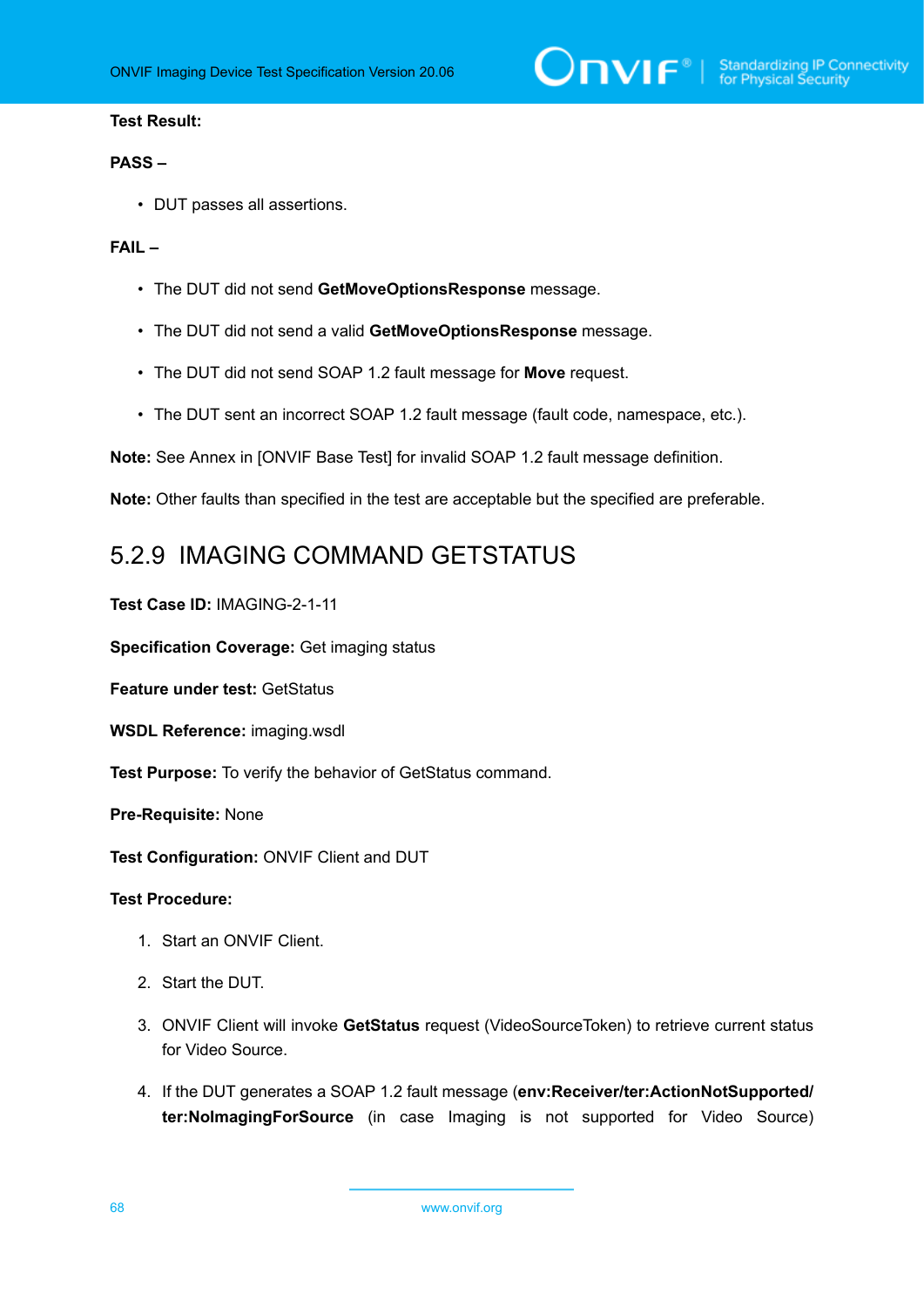or **env:Receiver/ter:ActionNotSupported** (in case the GetStatus command is not implemented)), verify it.

 $\mathsf{D}\mathbf{n}\mathsf{V}\mathsf{I}\mathsf{F}^\circ$  :

- 5. If the DUT returns status for Video Source in the **GetStatusResponse** message, verify the **GetStatusResponse** message from the DUT.
- 6. ONVIF Client will repeat steps 3-5 for other video sources supported by the DUT.

## **Test Result:**

## **PASS –**

• DUT passes all assertions.

## **FAIL –**

- The DUT did not send **GetStatusResponse** message or send SOAP 1.2 fault message.
- The DUT sent an incorrect SOAP 1.2 fault message (fault code, namespace, etc.).
- The DUT did not send **GetStatusResponse** message or send SOAP 1.2 fault message.
- The DUT sent an invalid **GetStatusResponse** message.

**Note:** See Annex in [ONVIF Base Test] for invalid SOAP 1.2 fault message definition.

**Note:** Other faults than specified in the test are acceptable but the specified are preferable.

## 5.2.10 IMAGING COMMAND STOP

**Test Case ID:** IMAGING-2-1-13

**Specification Coverage:** Stop

**Feature under test:** Stop

**WSDL Reference:** imaging.wsdl

**Test Purpose:** To verify the behavior of Stop command.

**Pre-Requisite:** None

**Test Configuration:** ONVIF Client and DUT

## **Test Procedure:**

1. Start an ONVIF Client.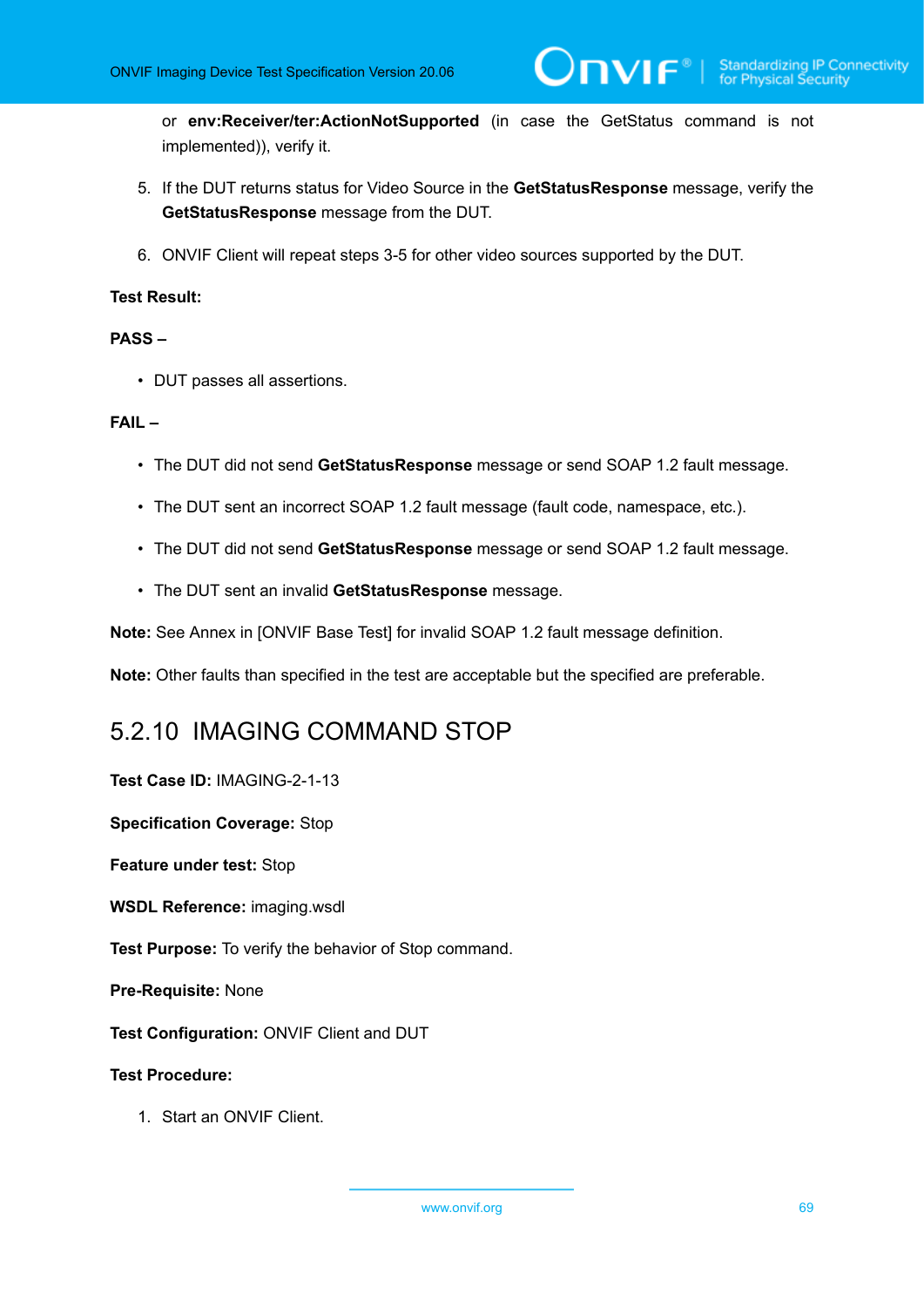- 2. Start the DUT.
- 3. ONVIF Client will invoke **Stop** request (VideoSourceToken) to stop movement for Video Source.
- 4. If the DUT generates a SOAP 1.2 fault message (**env:Receiver/ter:ActionNotSupported/ ter:NoImagingForSource** (in case Imaging is not supported for Video Source) or **env:Receiver/ter:ActionNotSupported** (in case the Stop command is not implemented)), verify it.
- 5. If the DUT returns the **StopResponse** message, verify the **StopResponse** message from the DUT.
- 6. ONVIF Client will repeat steps 3-5 for other video sources supported by the DUT.

### **Test Result:**

#### **PASS –**

• DUT passes all assertions.

## **FAIL –**

- The DUT did not send **StopResponse** message or send SOAP 1.2 fault message.
- The DUT sent an incorrect SOAP 1.2 fault message (fault code, namespace, etc.).
- The DUT sent an invalid **StopResponse** message.

**Note:** See Annex in [ONVIF Base Test] for invalid SOAP 1.2 fault message definition.

**Note:** Other faults than specified in the test are acceptable but the specified are preferable.

# 5.2.11 IMAGING COMMAND GETMOVEOPTIONS – INVALID VIDEOSOURCETOKEN

**Test Case ID:** IMAGING-2-1-15

**Specification Coverage:** Get move options

**Feature under test:** GetMoveOptions

**WSDL Reference:** imaging.wsdl

**Test Purpose:** To verify the behavior of GetMoveOptions command in case of invalid VideoSourceToken.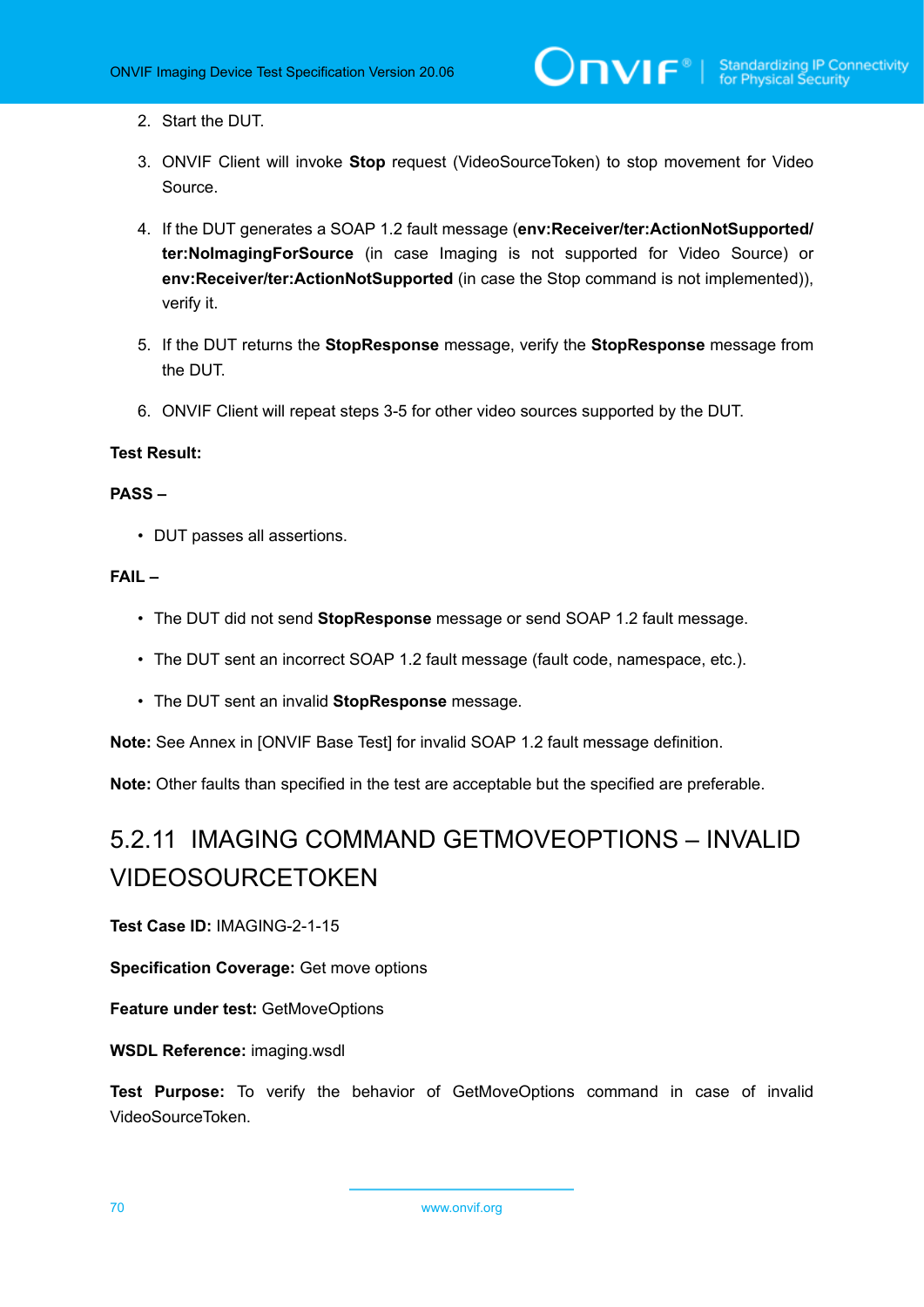# $\bigcirc$   $\bigcap$   $\bigvee$   $\bigcirc$   $\bigcirc$   $\bigcirc$  Standardizing IP Connectivity

### **Pre-Requisite:** None

**Test Configuration:** ONVIF Client and DUT

#### **Test Procedure:**

- 1. Start an ONVIF Client.
- 2. Start the DUT.
- 3. ONVIF Client will invoke **GetMoveOptions** request with an invalid VideoSourceToken.
- 4. The DUT returns **env:Sender/ter:InvalidArgVal/ter:NoSource** SOAP 1.2 fault.

## **Test Result:**

## **PASS –**

• DUT passes all assertions.

#### **FAIL –**

- The DUT did not send SOAP 1.2 fault message.
- The DUT sent an incorrect SOAP 1.2 fault message (fault code, namespace, etc.).

**Note:** See Annex in [ONVIF Base Test] for invalid SOAP 1.2 fault message definition

**Note:** Other faults than specified in the test are acceptable but the specified are preferable.

**Note:** See [Annex A.2](#page-94-0) for Name and Token Parameters Length limitations.

## 5.2.12 IMAGING COMMAND MOVE – INVALID VIDEOSOURCETOKEN

**Test Case ID:** IMAGING-2-1-16

**Specification Coverage:** Move

**Feature under test:** Move

**WSDL Reference:** imaging.wsdl

**Test Purpose:** To verify the behavior of Move command in case of invalid VideoSourceToken.

**Pre-Requisite:** None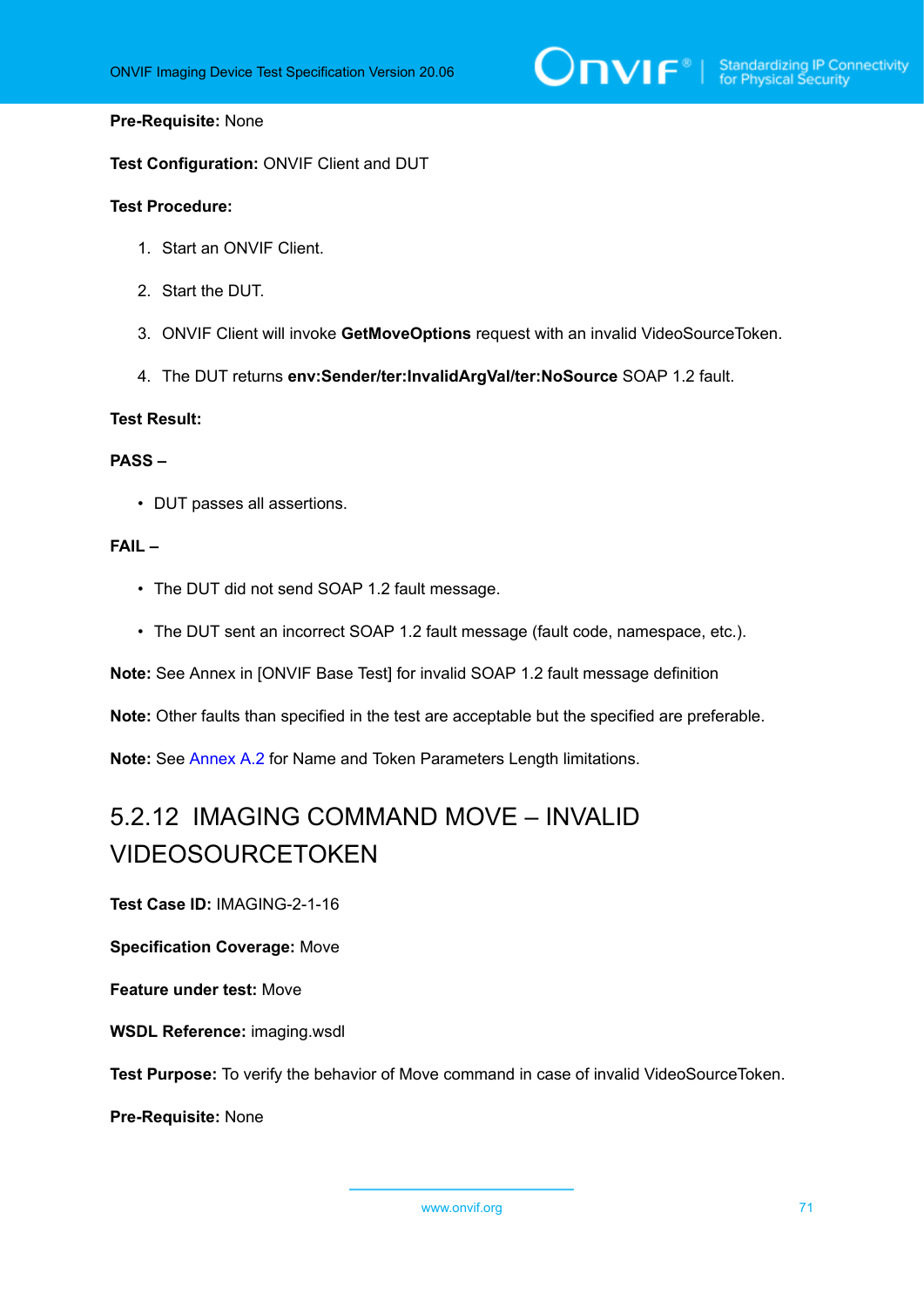#### **Test Configuration:** ONVIF Client and DUT

#### **Test Procedure:**

- 1. Start an ONVIF Client.
- 2. Start the DUT.
- 3. ONVIF Client will invoke **Move** request with an invalid VideoSourceToken.
- 4. The DUT returns **env:Sender/ter:InvalidArgVal/ter:NoSource** SOAP 1.2 fault.

#### **Test Result:**

#### **PASS –**

• DUT passes all assertions.

## **FAIL –**

- The DUT did not send SOAP 1.2 fault message.
- The DUT sent an incorrect SOAP 1.2 fault message (fault code, namespace, etc.).

**Note:** See Annex in [ONVIF Base Test] for invalid SOAP 1.2 fault message definition.

**Note:** Other faults than specified in the test are acceptable but the specified are preferable.

**Note:** See [Annex A.2](#page-94-0) for Name and Token Parameters Length limitations.

## 5.2.13 IMAGING COMMAND GETSTATUS – INVALID VIDEOSOURCETOKEN

**Test Case ID:** IMAGING-2-1-17

**Specification Coverage:** Get imaging status

**Feature under test:** GetStatus

**WSDL Reference:** imaging.wsdl

**Test Purpose:** To verify the behavior of GetStatus command in case of invalid VideoSourceToken.

**Pre-Requisite:** None

**Test Configuration:** ONVIF Client and DUT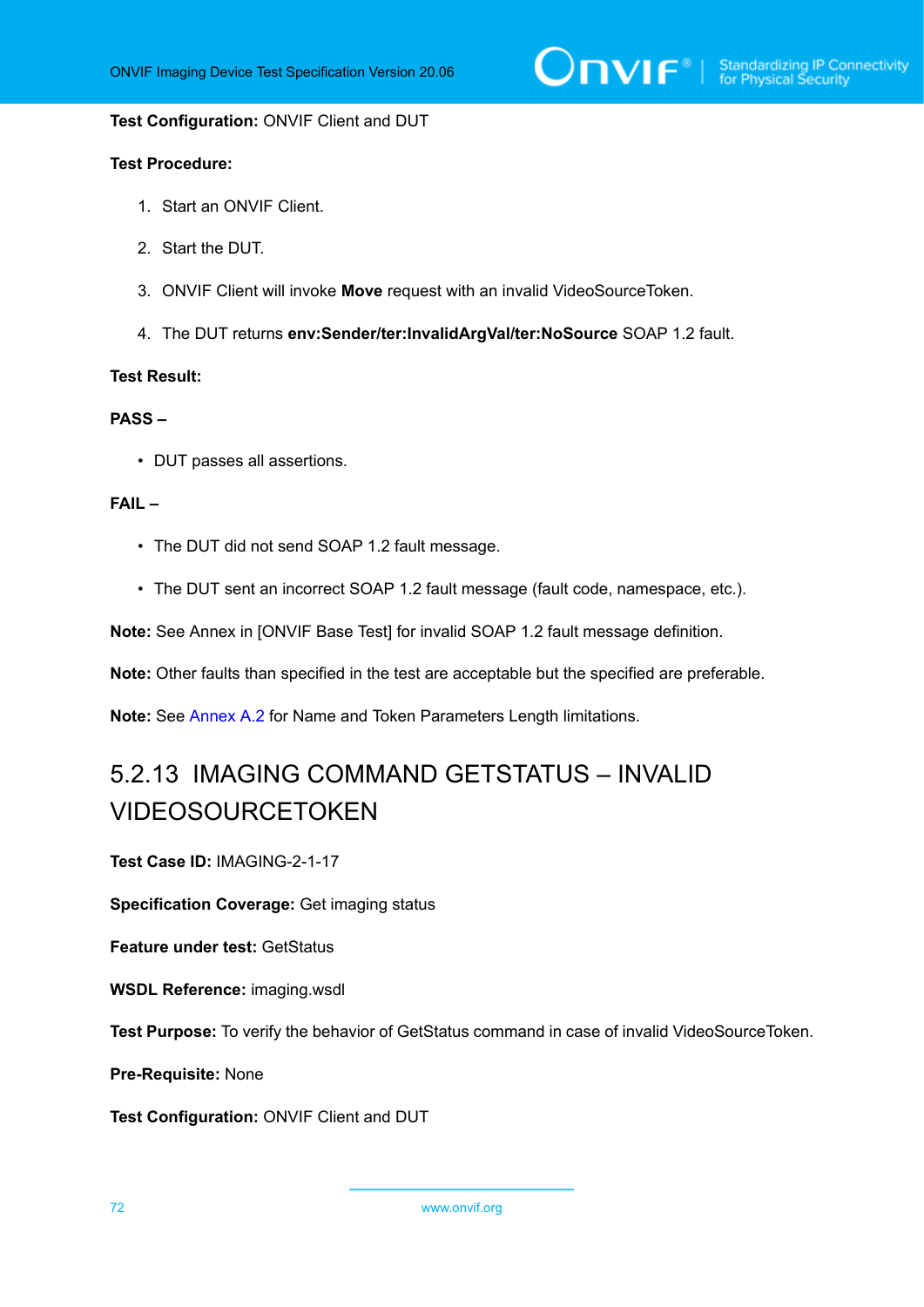### **Test Procedure:**

- 1. Start an ONVIF Client.
- 2. Start the DUT.
- 3. ONVIF Client will invoke **GetStatus** request with an invalid VideoSourceToken.
- 4. The DUT will generate a SOAP 1.2 fault message (**env:Sender/ter:InvalidArgVal/ ter:NoSource** or **env:Receiver/ter:ActionNotSupported** (for the case when GetStatus command is not implemented)).

### **Test Result:**

#### **PASS –**

• DUT passes all assertions.

### **FAIL –**

- The DUT did not send SOAP 1.2 fault message.
- The DUT sent an incorrect SOAP 1.2 fault message (fault code, namespace, etc.).

**Note:** See Annex in [ONVIF Base Test] for invalid SOAP 1.2 fault message definition.

**Note:** Other faults than specified in the test are acceptable but the specified are preferable.

**Note:** See [Annex A.2](#page-94-0) for Name and Token Parameters Length limitations.

# 5.2.14 IMAGING COMMAND STOP – INVALID VIDEOSOURCETOKEN

**Test Case ID:** IMAGING-2-1-18

**Specification Coverage:** Stop

**Feature under test:** Stop

**WSDL Reference:** imaging.wsdl

**Test Purpose:** To verify the behavior of Stop command in case of invalid VideoSourceToken.

**Pre-Requisite:** None

**Test Configuration:** ONVIF Client and DUT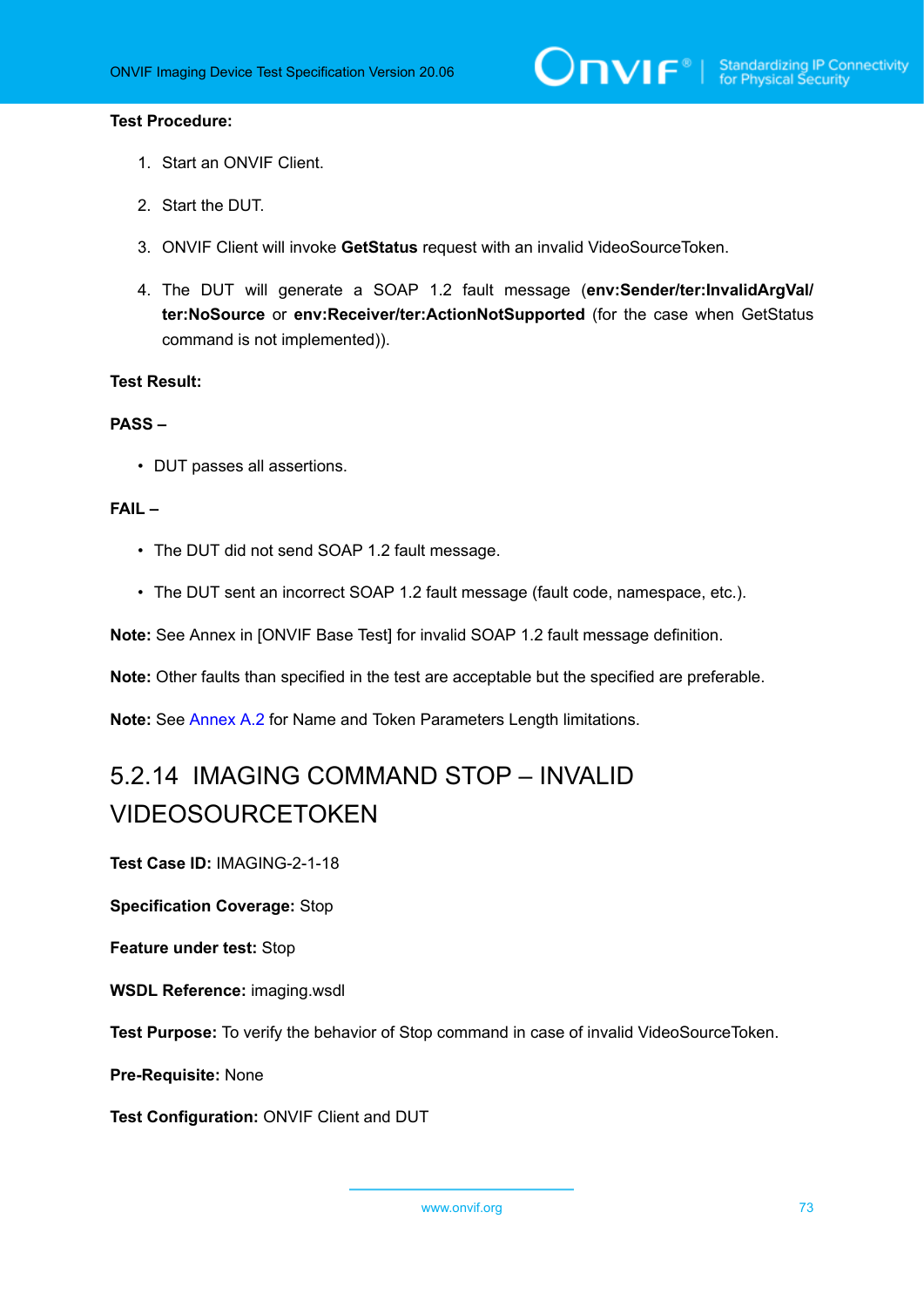### **Test Procedure:**

- 1. Start an ONVIF Client.
- 2. Start the DUT.
- 3. ONVIF Client will invoke **Stop** request with an invalid VideoSourceToken.
- 4. The DUT will generate a SOAP 1.2 fault message (**env:Sender/ter:InvalidArgVal/ ter:NoSource** or **env:Receiver/ter:ActionNotSupported** (for the case when Stop command is not implemented)).

### **Test Result:**

#### **PASS –**

• DUT passes all assertions.

#### **FAIL –**

- The DUT did not send SOAP 1.2 fault message.
- The DUT sent an incorrect SOAP 1.2 fault message (fault code, namespace, etc.).

**Note:** See Annex in [ONVIF Base Test] for invalid SOAP 1.2 fault message definition.

**Note:** Other faults than specified in the test are acceptable but the specified are preferable.

**Note:** See [Annex A.2](#page-94-0) for Name and Token Parameters Length limitations.

# 5.3 Capabilities

# 5.3.1 IMAGING SERVICE CAPABILITIES

**Test Case ID:** IMAGING-3-1-1

**Specification Coverage:** Capability exchange

**Feature under test:** GetServiceCapabilities (for Imaging Service)

**WSDL Reference:** imaging.wsdl

**Test Purpose:** To verify Imaging Service Capabilities of the DUT.

**Pre-Requisite:** Imaging Service was received from the DUT.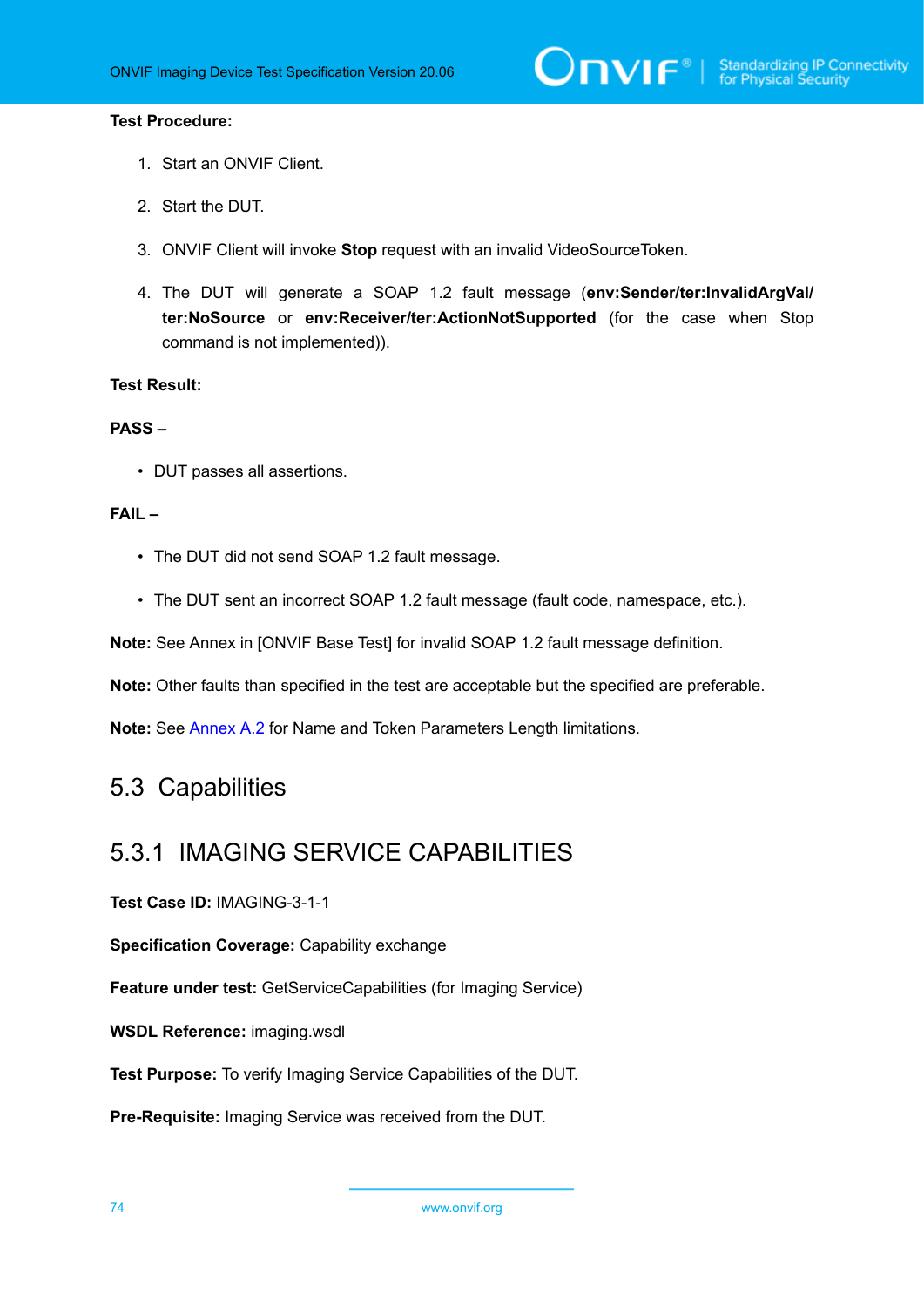$\bigcirc$   $\bigcap$   $\bigvee$   $\bigcirc$   $\bigcirc$   $\bigcirc$  Standardizing IP Connectivity

#### **Test Configuration:** ONVIF Client and DUT

### **Test Procedure:**

- 1. Start an ONVIF Client.
- 2. Start the DUT.
- 3. ONVIF Client will invoke **GetServiceCapabilities** request to retrieve Imaging service capabilities of the DUT.
- 4. Verify the **GetServiceCapabilitiesResponse** message from the DUT.

### **Test Result:**

#### **PASS –**

• DUT passes all assertions.

## **FAIL –**

• The DUT did not send valid **GetServiceCapabilitiesResponse** message.

# 5.3.2 GET SERVICES AND GET IMAGING SERVICE CAPABILITIES CONSISTANCY

**Test Case ID:** IMAGING-3-1-2

**Specification Coverage:** Capability exchange

**Feature under test:** GetServices, GetServiceCapabilities (for Imaging Service)

**WSDL Reference:** devicemgmt.wsdl, imaging.wsdl

**Test Purpose:** To verify Get Services and Imaging Service Capabilities consistency.

**Pre-Requisite:** None

**Test Configuration:** ONVIF Client and DUT

- 1. Start an ONVIF Client.
- 2. Start the DUT.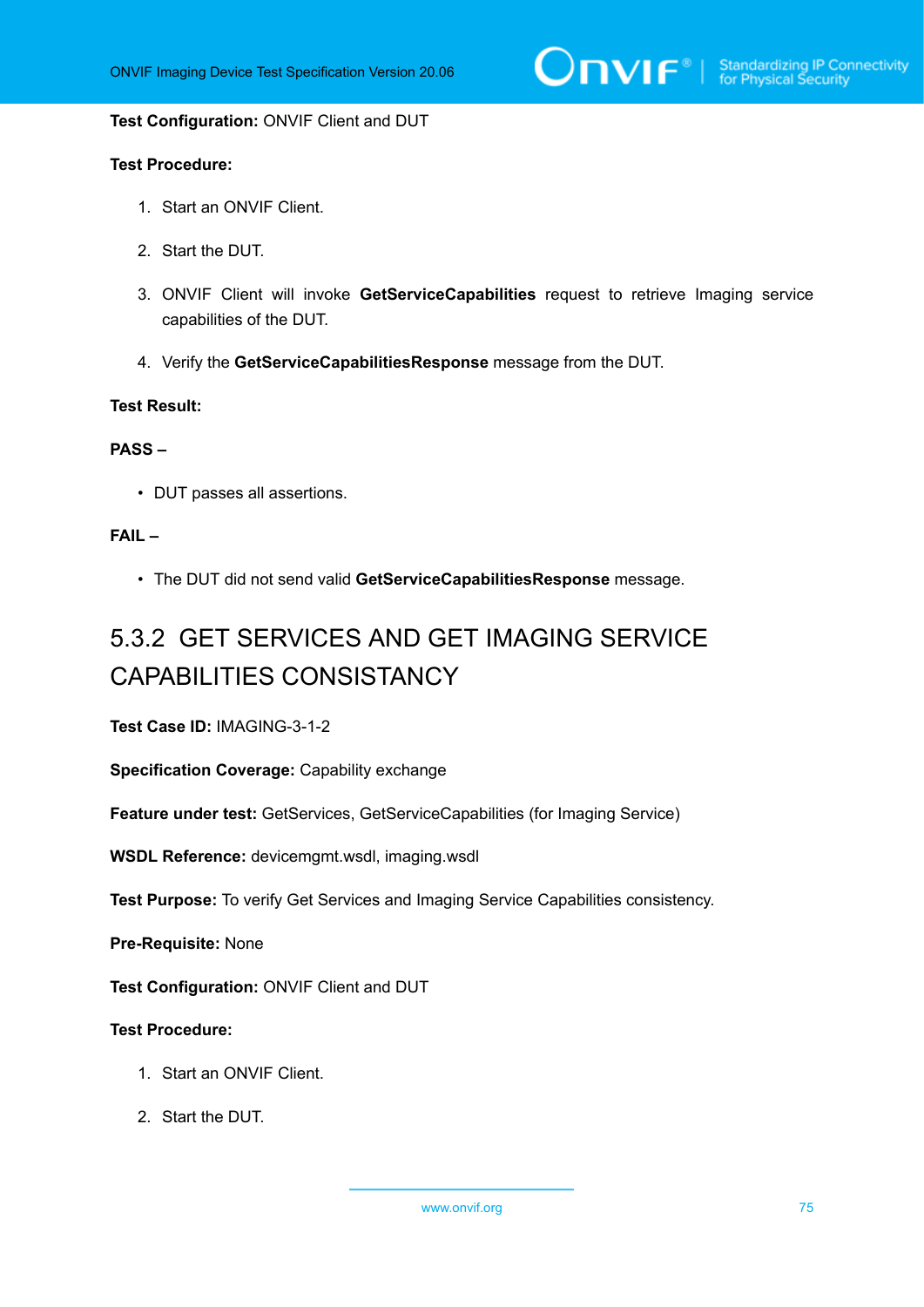- 3. ONVIF Client will invoke **GetServices** request (IncludeCapability = true) to retrieve all services of the DUT with service capabilities.
- 4. Verify the **GetServicesResponse** message from the DUT.
- 5. ONVIF Client will invoke **GetServiceCapabilities** request to retrieve Imaging service capabilities of the DUT.
- 6. Verify the **GetServiceCapabilitiesResponse** message from the DUT.

## **Test Result:**

## **PASS –**

• DUT passes all assertions.

## **FAIL –**

- The DUT did not send a valid **GetServicesResponse** message.
- The DUT did not send a valid **GetServiceCapabilitiesResponse** message.
- The DUT sent different Capabilities in **GetServicesResponse** message and in **GetServiceCapabilitiesResponse** message.

**Note:** Service will be defined as Imaging service if it will have Namespace element that is equal to "http://www.onvif.org/ver20/imaging/wsdl".

# 5.4 Events

# 5.4.1 REALTIME PULLPOINT SUBSCRIPTION – IMAGE TOO BLURRY

**Test Case ID:** IMAGING-4-1-1

**Specification Coverage:** Events (ONVIF Imaging Service Specification), Tampering (ONVIF Imaging Service Specification), ImageTooBlurry (ONVIF Imaging Service Specification), Topic Filter (ONVIF Core Specification)

**Feature under test:** GetEventProperties, CreatePullPointSubscription, PullMessages

## **WSDL Reference:** event wsdl

**Test Purpose:** To verify tns1:VideoSource/ImageTooBlurry/ImagingService, tns1:VideoSource/ ImageTooBlurry/AnalyticsService, and tns1:VideoSource/ImageTooBlurry/RecordingService event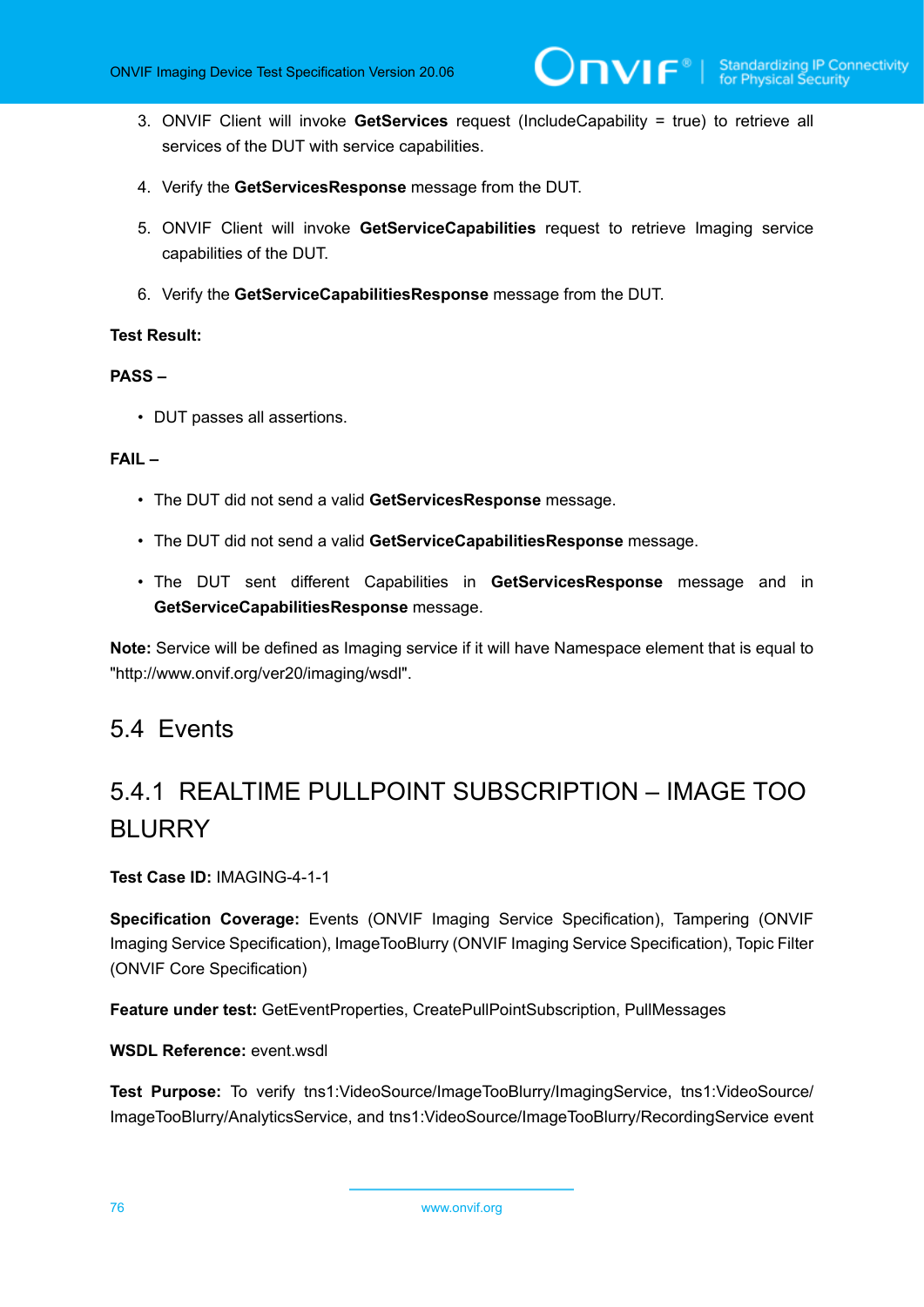format. To verify event generation for tns1:VideoSource/ImageTooBlurry/ImagingService, tns1:VideoSource/ImageTooBlurry/AnalyticsService, and tns1:VideoSource/ImageTooBlurry/ RecordingService.

**Pre-Requisite:** Device supports Image Too Blurry feature. Device supports Pull-Point Notification feature.

**Test Configuration:** ONVIF Client and DUT

- 1. Start an ONVIF Client.
- 2. Start the DUT.
- 3. ONVIF Client invokes **GetEventProperties** request.
- 4. The DUT responds with a **GetEventPropertiesResponse** message with parameters
	- TopicNamespaceLocation list
	- FixedTopicSet
	- TopicSet =: *topicSet*
	- TopicExpressionDialect list
	- MessageContentFilterDialect list
	- MessageContentSchemaLocation list
- 5. If *topicSet* does not contain at least one of the following topic, FAIL the test and skip other steps:
	- tns1:VideoSource/ImageTooBlurry/ImagingService
	- tns1:VideoSource/ImageTooBlurry/AnalyticsService
	- tns1:VideoSource/ImageTooBlurry/RecordingService
- 6. If *topicSet* contains **"tns1:VideoSource/ImageTooBlurry/ImagingService"** topic, ONVIF Client checks topic structure by following the procedure mentioned in [Annex A.3](#page-94-1) with the following input and output parameters
	- in *topicSet* TopicSet
	- in **"tns1:VideoSource/ImageTooBlurry/ImagingService"** topic to check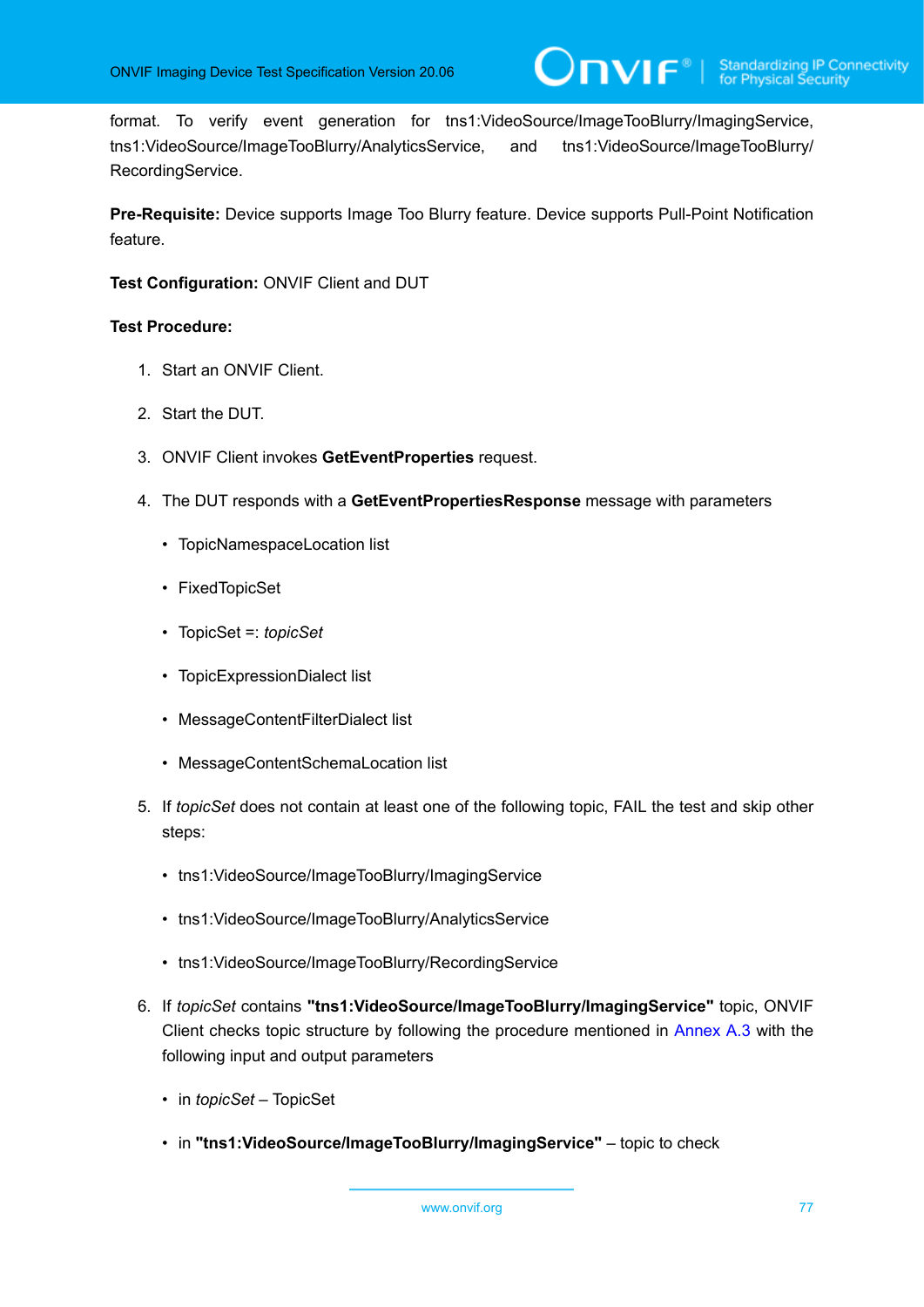- 7. If *topicSet* contains **"tns1:VideoSource/ImageTooBlurry/AnalyticsService"** topic, ONVIF Client checks topic structure by following the procedure mentioned in [Annex A.3](#page-94-1) with the following input and output parameters
	- in *topicSet* TopicSet
	- in **"tns1:VideoSource/ImageTooBlurry/AnalyticsService"** topic to check
- 8. If *topicSet* contains **"tns1:VideoSource/ImageTooBlurry/RecordingService"** topic, ONVIF Client checks topic structure by following the procedure mentioned in [Annex A.3](#page-94-1) with the following input and output parameters
	- in *topicSet* TopicSet
	- in **"tns1:VideoSource/ImageTooBlurry/RecordingService"** topic to check
- 9. ONVIF Client invokes **CreatePullPointSubscription** with parameters
	- Filter.TopicExpression := all topics listed at step 5 and present in *topicSet* separated with '|' symbol (example: "tns1:VideoSource/ImageTooBlurry/ImagingService| tns1:VideoSource/ImageTooBlurry/AnalyticsService|tns1:VideoSource/ImageTooBlurry/ RecordingService")
	- Filter.TopicExpression.@Dialect:= "http://www.onvif.org/ver10/tev/topicExpression/ ConcreteSet"
- 10.The DUT responds with a **CreatePullPointSubscriptionResponse** message with parameters
	- SubscriptionReference =: *s*
	- CurrentTime =: *ct*
	- TerminationTime =: *tt*
- 11. Until *timeout1* timeout expires, repeat the following steps:
	- 11.1. ONVIF Client waits for time *t* := min{(*tt-ct*)/2, 1 second}.
	- 11.2. ONVIF Client invokes **PullMessages** to the subscription endpoint s with parameters
		- Timeout := PT60S
		- MessageLimit := 1
	- 11.3. The DUT responds with **PullMessagesResponse** message with parameters
		- CurrentTime =: *ct*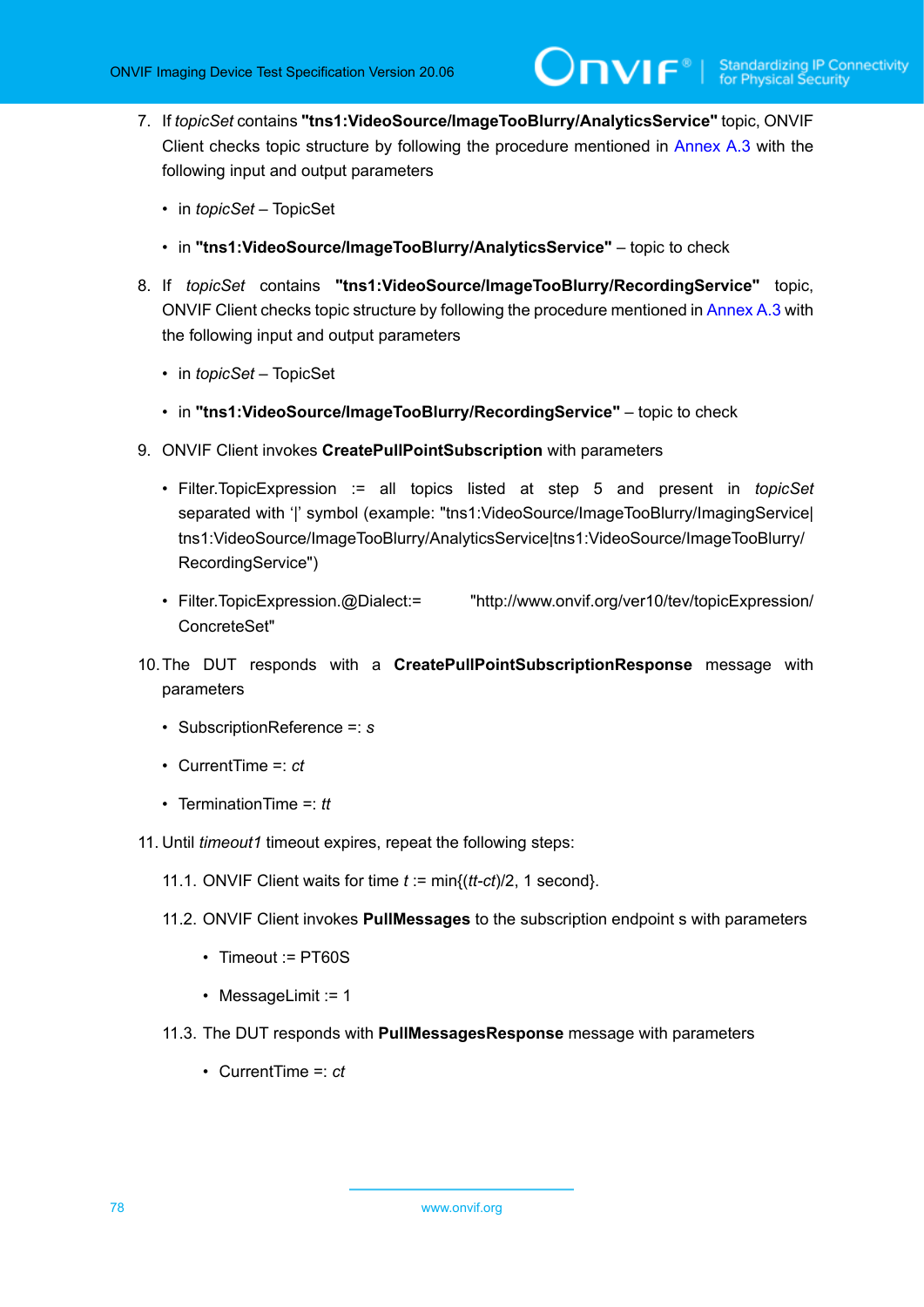- TerminationTime =: *tt*
- NotificationMessage list =: *notificationMessageList*
- 11.4. If *notificationMessageList* is not empty, ONVIF Client executes the following:
	- 11.4.1. Set *notification* := the first Notification from *notificationMessageList*
	- 11.4.2. If *notification*.Topic value is not equal to one of topics from Filter.TopicExpression from CreatePullPointSubscription request, FAIL the test and skip other steps.
	- 11.4.3. If *notification*.Message.Message have PropertyOperation attribute with value is equal to "Initialized", ONVIF Client checks *notification* notification by following the procedure mentioned in [Annex A.4](#page-95-0) with the following input and output parameters.
	- in *notification* notification
- 11.5. If *topicSet* contains **"tns1:VideoSource/ImageTooBlurry/ImagingService"** topic and *timeout1* expires for step 12 without NotificationMessage with topic value equals to "tns1:VideoSource/ImageTooBlurry/ImagingService" and with PropertyOperation = "Initialized", FAIL the test and skip other steps.
- 11.6. If *topicSet* contains **"tns1:VideoSource/ImageTooBlurry/AnalyticsService"** topic and *timeout1* expires for step 12 without NotificationMessage with topic value equals to "tns1:VideoSource/ImageTooBlurry/AnalyticsService" and with PropertyOperation = "Initialized", FAIL the test and skip other steps.
- 11.7. If *topicSet* contains **"tns1:VideoSource/ImageTooBlurry/RecordingService"** topic and *timeout1* expires for step 12 without NotificationMessage with topic value equals to "tns1:VideoSource/ImageTooBlurry/RecordingService" and with PropertyOperation = "Initialized", FAIL the test and skip other steps.
- 12.ONVIF Client sends an **Unsubscribe** to the subscription endpoint s.
- 13.The DUT responds with **UnsubscribeResponse** message.

### **Test Result:**

# **PASS –**

• DUT passes all assertions.

# **FAIL –**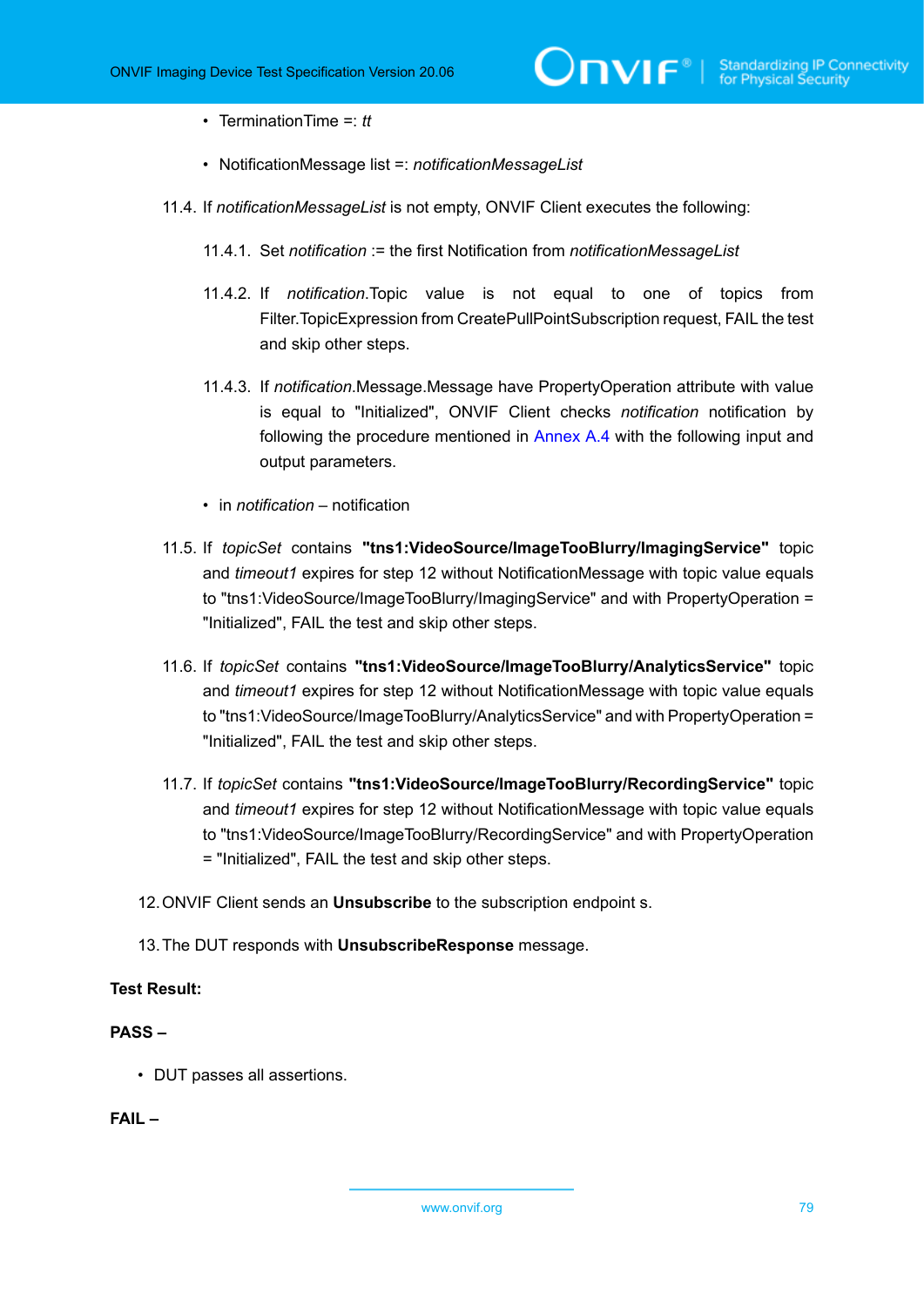- The DUT did not send a **GetEventPropertiesResponse**
- The DUT did not send **CreatePullPointSubscriptionResponse** message.
- The DUT did not send a **PullMessagesResponse**.

**Note:** *timeout1* will be taken from Operation Delay field of ONVIF Device Test Tool.

# 5.4.2 REALTIME PULLPOINT SUBSCRIPTION – IMAGE TOO **DARK**

**Test Case ID:** IMAGING-4-1-2

**Specification Coverage:** Events (ONVIF Imaging Service Specification), Tampering (ONVIF Imaging Service Specification), ImageTooDark (ONVIF Imaging Service Specification), Topic Filter (ONVIF Core Specification)

**Feature under test:** GetEventProperties, CreatePullPointSubscription, PullMessages

**WSDL Reference:** event.wsdl

**Test Purpose:** To verify tns1:VideoSource/ImageTooDark/ImagingService, tns1:VideoSource/ ImageTooDark/AnalyticsService, and tns1:VideoSource/ImageTooDark/RecordingService event format. To verify event generation for tns1:VideoSource/ImageTooDark/ImagingService, tns1:VideoSource/ImageTooDark/AnalyticsService, and tns1:VideoSource/ImageTooDark/ RecordingService.

**Pre-Requisite:** Device supports Image Too Dark feature. Device supports Pull-Point Notification feature.

**Test Configuration:** ONVIF Client and DUT

- 1. Start an ONVIF Client.
- 2. Start the DUT.
- 3. ONVIF Client invokes **GetEventProperties** request.
- 4. The DUT responds with a **GetEventPropertiesResponse** message with parameters
	- TopicNamespaceLocation list
	- FixedTopicSet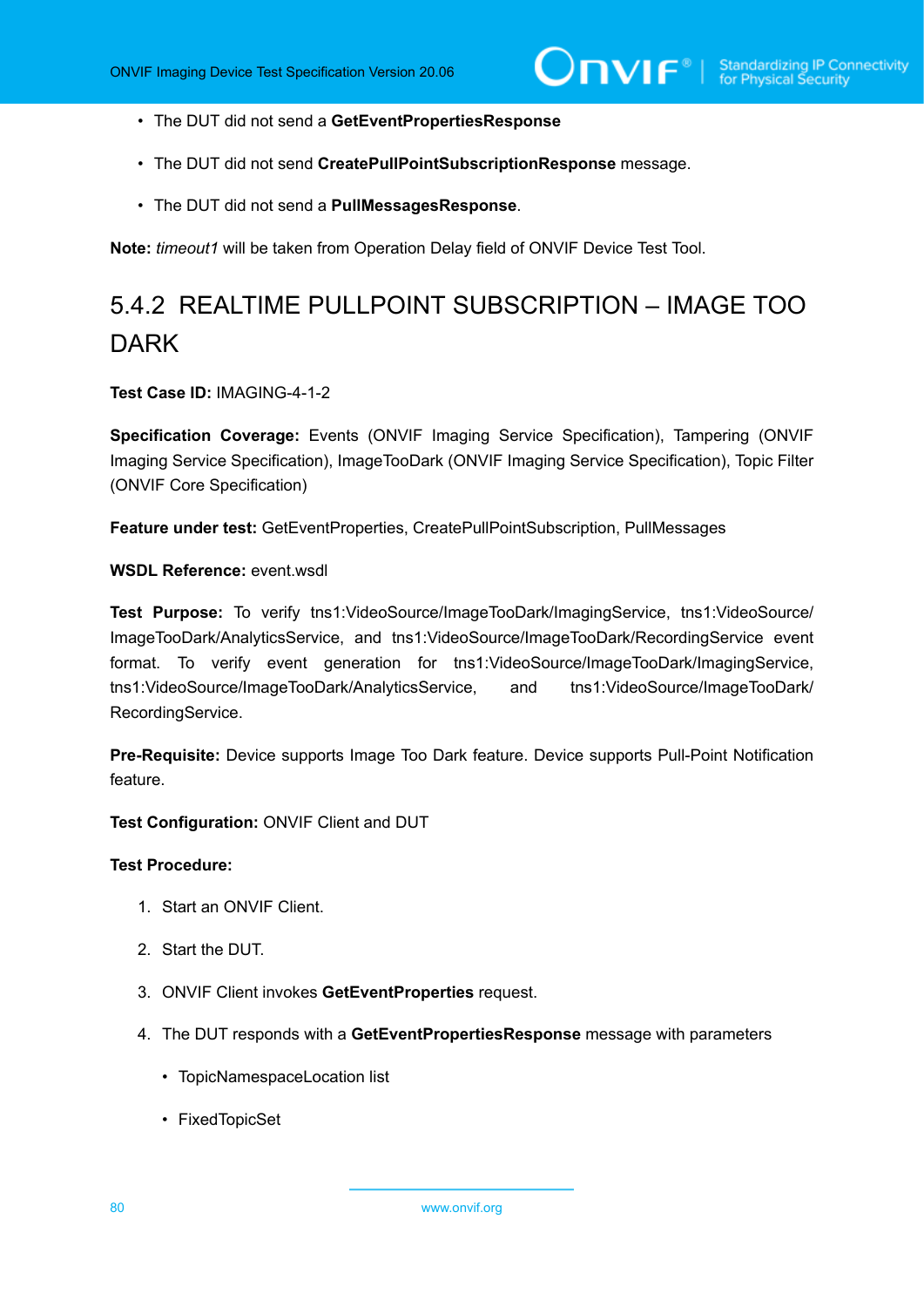# $\sum_{i} \prod_{j} \big\{ \big\}^{\mathbb{R}} \big| \sum_{i}^{\mathbb{S}}$  Standardizing IP Connectivity

- TopicSet =: *topicSet*
- TopicExpressionDialect list
- MessageContentFilterDialect list
- MessageContentSchemaLocation list
- 5. If *topicSet* does not contain at least one of the following topic, FAIL the test and skip other steps:
	- tns1:VideoSource/ImageTooDark/ImagingService
	- tns1:VideoSource/ImageTooDark/AnalyticsService
	- tns1:VideoSource/ImageTooDark/RecordingService
- 6. If *topicSet* contains **"tns1:VideoSource/ImageTooDark/ImagingService"** topic, ONVIF Client checks topic structure by following the procedure mentioned in [Annex A.3](#page-94-1) with the following input and output parameters
	- in *topicSet* TopicSet
	- in **"tns1:VideoSource/ImageTooDark/ImagingService"** topic to check
- 7. If *topicSet* contains **"tns1:VideoSource/ImageTooDark/AnalyticsService"** topic, ONVIF Client checks topic structure by following the procedure mentioned in [Annex A.3](#page-94-1) with the following input and output parameters
	- in *topicSet* TopicSet
	- in **"tns1:VideoSource/ImageTooDark/AnalyticsService"** topic to check
- 8. If *topicSet* contains **"tns1:VideoSource/ImageTooDark/RecordingService"** topic, ONVIF Client checks topic structure by following the procedure mentioned in [Annex A.3](#page-94-1) with the following input and output parameters
	- in *topicSet* TopicSet
	- in **"tns1:VideoSource/ImageTooDark/RecordingService"** topic to check
- 9. ONVIF Client invokes **CreatePullPointSubscription** with parameters
	- Filter.TopicExpression := all topics listed at step 5 and present in *topicSet* separated with '|' symbol (example: "tns1:VideoSource/ImageTooBlurry|tns1:VideoSource/ ImageTooBlurry/ImagingService|tns1:VideoSource/ImageTooBlurry/AnalyticsService| tns1:VideoSource/ImageTooBlurry/RecordingService")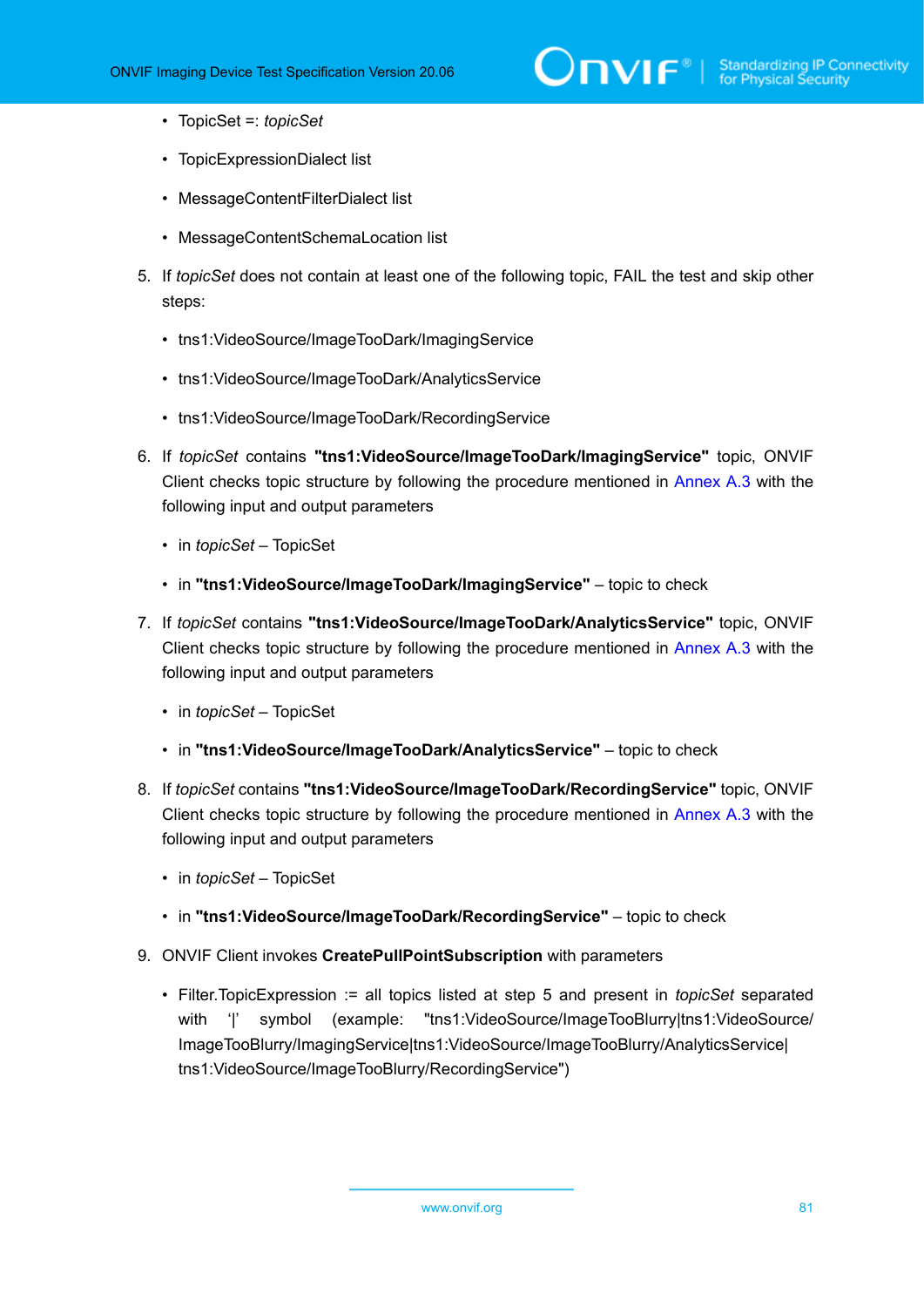ConcreteSet"

• Filter.TopicExpression.@Dialect:= "http://www.onvif.org/ver10/tev/topicExpression/

 $\bigcirc$   $\bigcap$   $\bigvee$   $\bigcirc$   $\bigcirc$   $\bigcirc$  Standardizing IP Connectivity

- 10.The DUT responds with a **CreatePullPointSubscriptionResponse** message with parameters
	- SubscriptionReference =: *s*
	- CurrentTime =: *ct*
	- TerminationTime =: *tt*
- 11. Until *timeout1* timeout expires, repeat the following steps:
	- 11.1. ONVIF Client waits for time *t* := min{(*tt-ct*)/2, 1 second}.
	- 11.2. ONVIF Client invokes **PullMessages** to the subscription endpoint s with parameters
		- Timeout := PT60S
		- MessageLimit := 1
	- 11.3. The DUT responds with **PullMessagesResponse** message with parameters
		- CurrentTime =: *ct*
		- TerminationTime =: *tt*
		- NotificationMessage list =: *notificationMessageList*
	- 11.4. If *notificationMessageList* is not empty, ONVIF Client executes the following:
		- 11.4.1. Set *notification* := the first Notification from *notificationMessageList*
		- 11.4.2. If *notification*.Topic value is not equal to one of topics from Filter.TopicExpression from CreatePullPointSubscription request, FAIL the test and skip other steps.
		- 11.4.3. If *notification*.Message.Message have PropertyOperation attribute with value is equal to "Initialized",ONVIF Client checks *notification* notification by following the procedure mentioned in [Annex A.4](#page-95-0) with the following input and output parameters.
		- in *notification* notification
	- 11.5. If *topicSet* contains **"tns1:VideoSource/ImageTooDark/ImagingService"** topic and *timeout1* expires for step 12 without NotificationMessage with topic value equals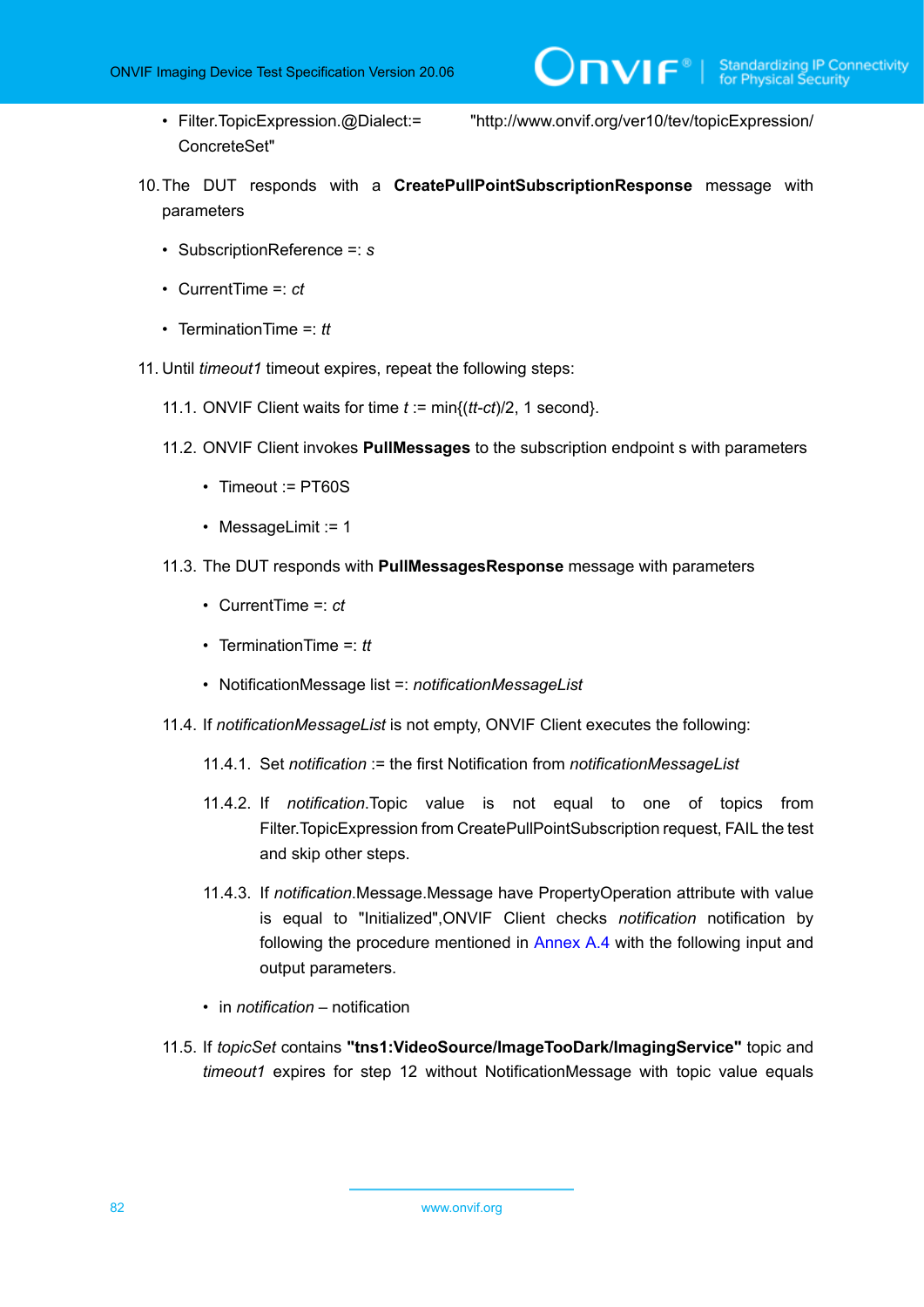to "tns1:VideoSource/ImageTooDark/ImagingService" and with PropertyOperation = "Initialized", FAIL the test and skip other steps.

- 11.6. If *topicSet* contains **"tns1:VideoSource/ImageTooDark/AnalyticsService"** topic and *timeout1* expires for step 12 without NotificationMessage with topic value equals to "tns1:VideoSource/ImageTooDark/AnalyticsService" and with PropertyOperation = "Initialized", FAIL the test and skip other steps
- 11.7. If *topicSet* contains **"tns1:VideoSource/ImageTooDark/RecordingService"** topic and *timeout1* expires for step 12 without NotificationMessage with topic value equals to "tns1:VideoSource/ImageTooDark/RecordingService" and with PropertyOperation = "Initialized", FAIL the test and skip other steps.
- 12.ONVIF Client sends an **Unsubscribe** to the subscription endpoint *s*.
- 13.The DUT responds with **UnsubscribeResponse** message.

## **Test Result:**

### **PASS –**

• DUT passes all assertions.

### **FAIL –**

- The DUT did not send a **GetEventPropertiesResponse**
- The DUT did not send **CreatePullPointSubscriptionResponse** message.
- The DUT did not send a **PullMessagesResponse**.

**Note:** *timeout1* will be taken from Operation Delay field of ONVIF Device Test Tool.

# 5.4.3 REALTIME PULLPOINT SUBSCRIPTION – IMAGE TOO BRIGHT

**Test Case ID:** IMAGING-4-1-3

**Specification Coverage:** Events (ONVIF Imaging Service Specification), Tampering (ONVIF Imaging Service Specification), ImageTooBright (ONVIF Imaging Service Specification), Topic Filter (ONVIF Core Specification)

**Feature under test:** GetEventProperties, CreatePullPointSubscription, PullMessages

**WSDL Reference:** event.wsdl

www.onvif.org 83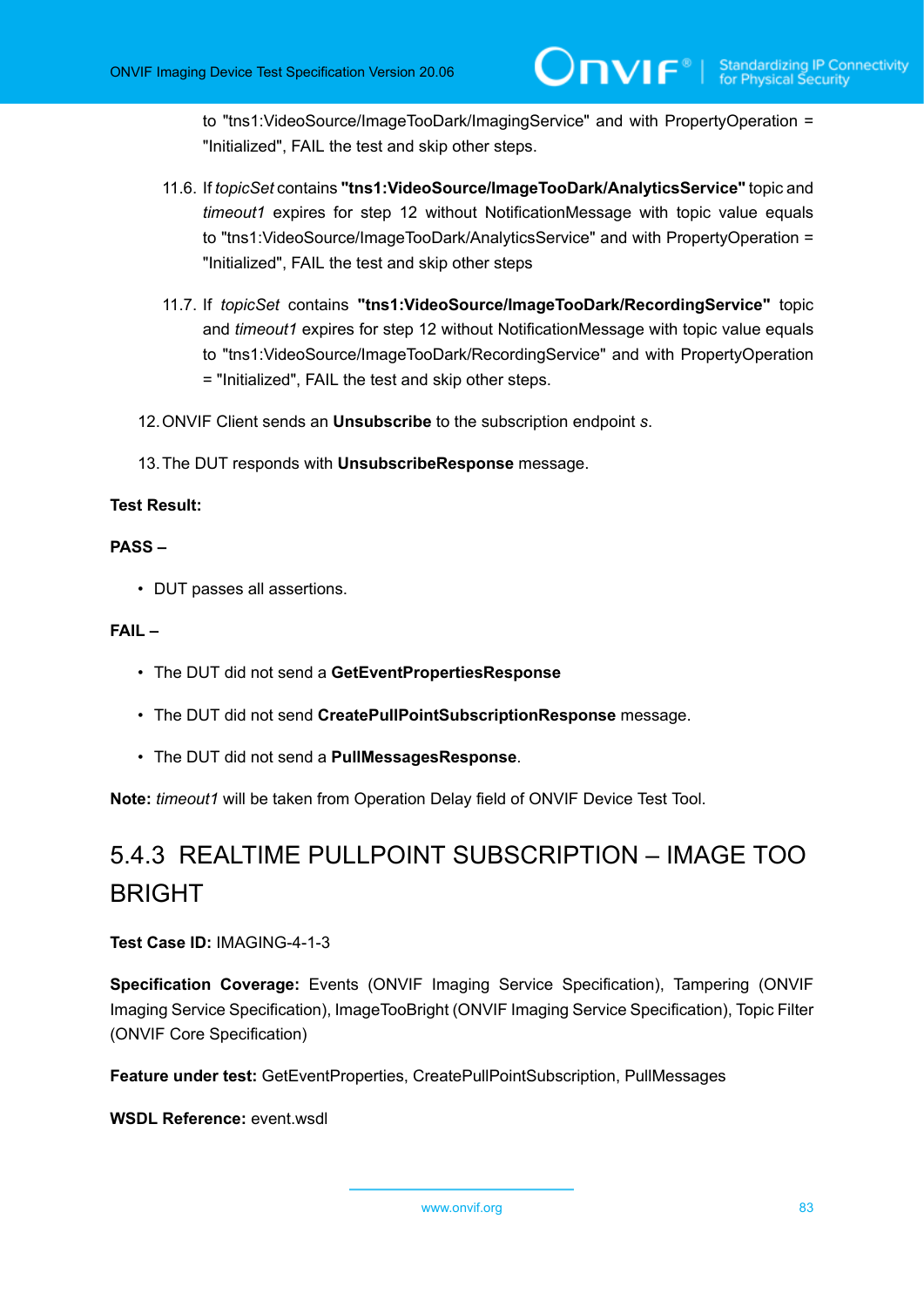**Test Purpose:** To verify tns1:VideoSource/ ImageTooBright/ImagingService, tns1:VideoSource/ ImageTooBright/AnalyticsService, and tns1:VideoSource/ImageTooBright/RecordingService event format. To verify event generation for tns1:VideoSource/ImageTooBright/ImagingService, tns1:VideoSource/ImageTooBright/AnalyticsService, and tns1:VideoSource/ImageTooBright/ RecordingService.

**Pre-Requisite:** Device supports Image Too Bright feature. Device supports Pull-Point Notification feature.

**Test Configuration:** ONVIF Client and DUT

- 1. Start an ONVIF Client.
- 2. Start the DUT.
- 3. ONVIF Client invokes **GetEventProperties** request.
- 4. The DUT responds with a **GetEventPropertiesResponse** message with parameters
	- TopicNamespaceLocation list
	- FixedTopicSet
	- TopicSet =: *topicSet*
	- TopicExpressionDialect list
	- MessageContentFilterDialect list
	- MessageContentSchemaLocation list
- 5. If *topicSet* does not contain at least one of the following topic, FAIL the test and skip other steps:
	- tns1:VideoSource/ImageTooBright/ImagingService
	- tns1:VideoSource/ImageTooBright/AnalyticsService
	- tns1:VideoSource/ImageTooBright/RecordingService
- 6. If *topicSet* contains **"tns1:VideoSource/ImageTooBright/ImagingService"** topic, ONVIF Client checks topic structure by following the procedure mentioned in [Annex A.3](#page-94-1) with the following input and output parameters
	- in *topicSet* TopicSet
	- in **"tns1:VideoSource/ImageTooBright/ImagingService"** topic to check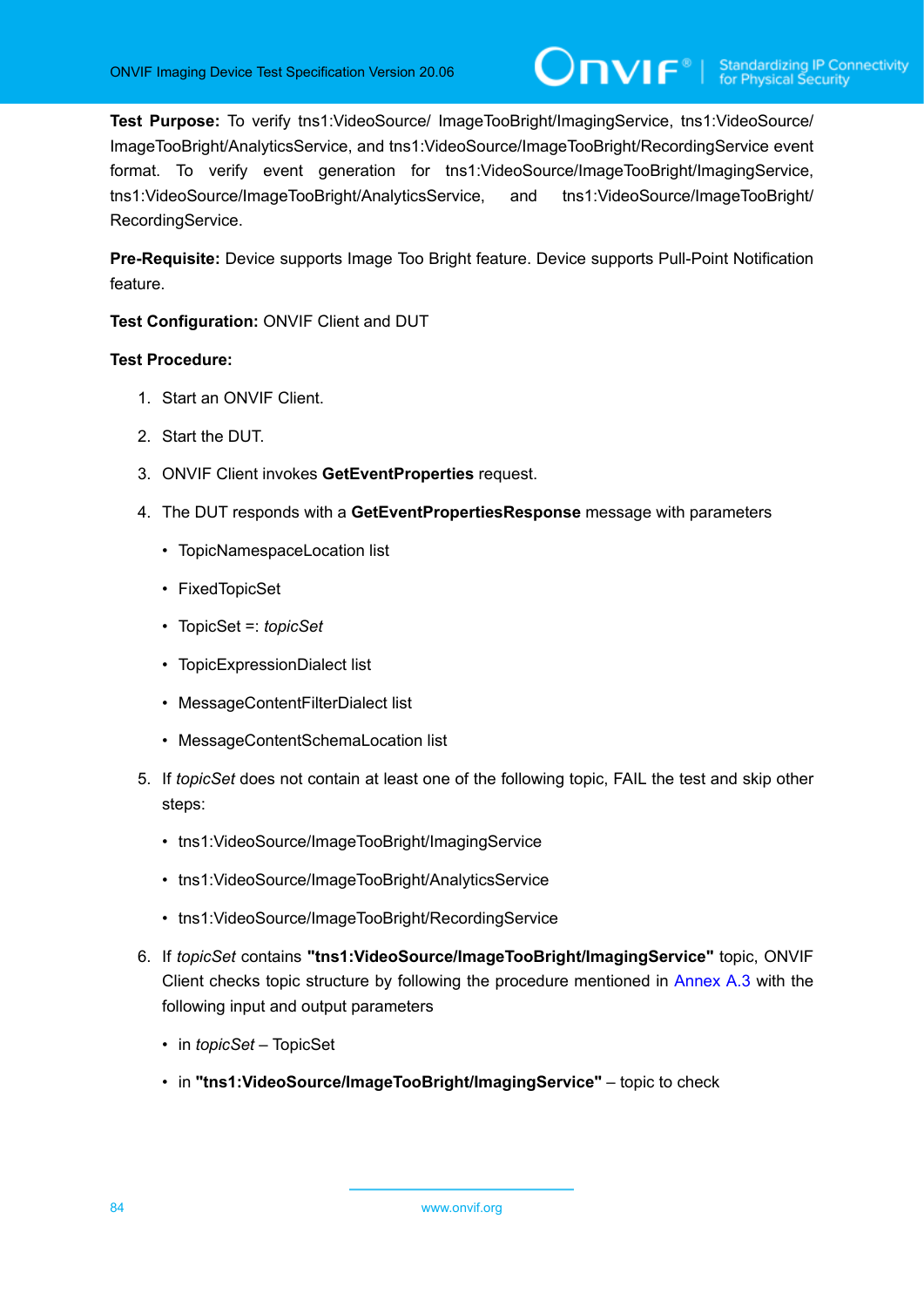- 7. If *topicSet* contains **"tns1:VideoSource/ImageTooBright/AnalyticsService"** topic, ONVIF Client checks topic structure by following the procedure mentioned in [Annex A.3](#page-94-1) with the following input and output parameters
	- in *topicSet* TopicSet
	- in **"tns1:VideoSource/ImageTooBright/AnalyticsService"** topic to check
- 8. If *topicSet* contains **"tns1:VideoSource/ImageTooBright/RecordingService"** topic, ONVIF Client checks topic structure by following the procedure mentioned in [Annex A.3](#page-94-1) with the following input and output parameters
	- in *topicSet* TopicSet
	- in **"tns1:VideoSource/ImageTooBright/RecordingService"** topic to check
- 9. ONVIF Client invokes **CreatePullPointSubscription** with parameters
	- Filter.TopicExpression := all topics listed at step 5 and present in *topicSet* separated with '|' symbol (example: "tns1:VideoSource/ImageTooBlurry|tns1:VideoSource/ ImageTooBlurry/ImagingService|tns1:VideoSource/ImageTooBlurry/AnalyticsService| tns1:VideoSource/ImageTooBlurry/RecordingService")
	- Filter.TopicExpression.@Dialect:= "http://www.onvif.org/ver10/tev/topicExpression/ ConcreteSet"
- 10.The DUT responds with a **CreatePullPointSubscriptionResponse** message with parameters
	- SubscriptionReference =: *s*
	- CurrentTime =: *ct*
	- TerminationTime =: *tt*
- 11. Until *timeout1* timeout expires, repeat the following steps:
	- 11.1. ONVIF Client waits for time *t* := min{(*tt-ct*)/2, 1 second}.
	- 11.2. ONVIF Client invokes **PullMessages** to the subscription endpoint s with parameters
		- Timeout := PT60S
		- MessageLimit := 1
	- 11.3. The DUT responds with **PullMessagesResponse** message with parameters
		- CurrentTime =: *ct*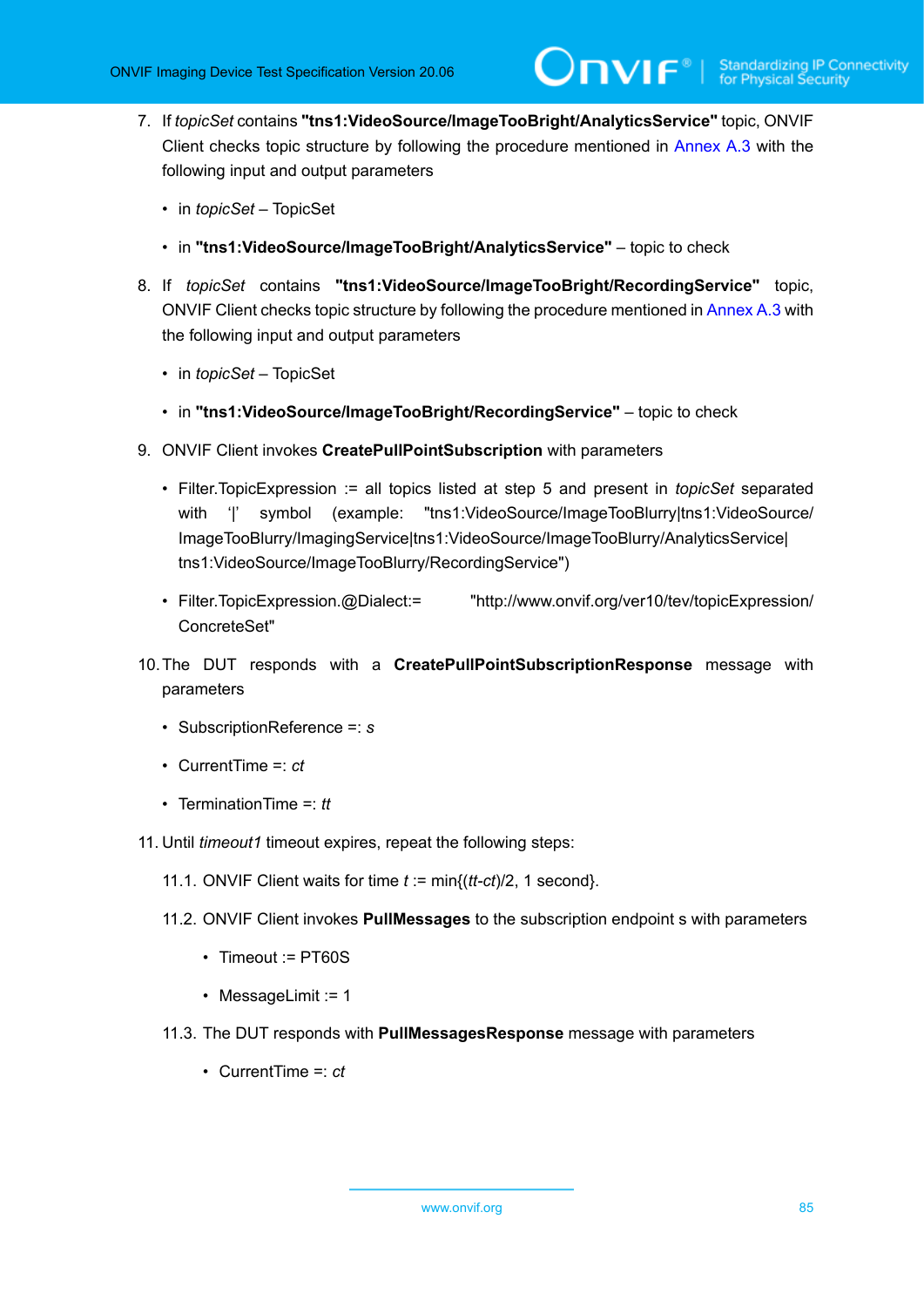- TerminationTime =: *tt*
- NotificationMessage list =: *notificationMessageList*
- 11.4. If *notificationMessageList* is not empty, ONVIF Client executes the following:
	- 11.4.1. Set *notification* := the first Notification from *notificationMessageList*
	- 11.4.2. If *notification*.Topic value is not equal to one of topics from Filter.TopicExpression from CreatePullPointSubscription request, FAIL the test and skip other steps.
	- 11.4.3. If *notification*.Message.Message have PropertyOperation attribute with value is equal to "Initialized",ONVIF Client checks *notification* notification by following the procedure mentioned in [Annex A.4](#page-95-0) with the following input and output parameters.
	- in *notification* notification
- 11.5. If *topicSet* contains **"tns1:VideoSource/ImageTooBright/ImagingService"** topic and *timeout1* expires for step 12 without NotificationMessage with topic value equals to "tns1:VideoSource/ImageTooBright/ImagingService" and with PropertyOperation = "Initialized", FAIL the test and skip other steps.
- 11.6. If *topicSet* contains **"tns1:VideoSource/ImageTooBright/AnalyticsService"** topic and *timeout1* expires for step 12 without NotificationMessage with topic value equals to "tns1:VideoSource/ImageTooBright/AnalyticsService" and with PropertyOperation = "Initialized", FAIL the test and skip other steps.
- 11.7. If *topicSet* contains **"tns1:VideoSource/ImageTooBright/RecordingService"** topic and *timeout1* expires for step 12 without NotificationMessage with topic value equals to "tns1:VideoSource/ImageTooBright/RecordingService" and with PropertyOperation = "Initialized", FAIL the test and skip other steps.
- 12.ONVIF Client sends an **Unsubscribe** to the subscription endpoint *s*.
- 13.The DUT responds with **UnsubscribeResponse** message.

### **Test Result:**

# **PASS –**

• DUT passes all assertions.

**FAIL –**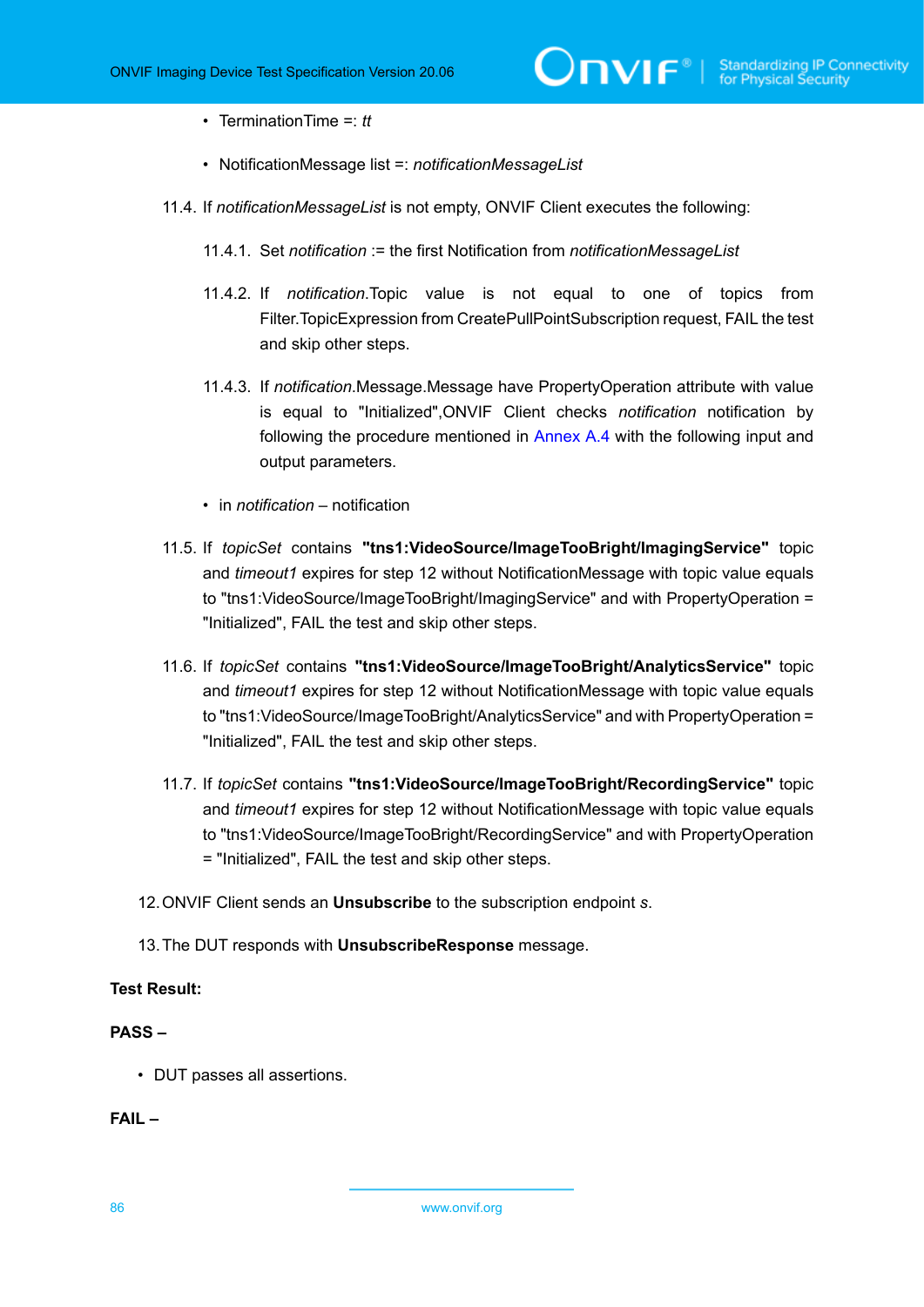- The DUT did not send a **GetEventPropertiesResponse**
- The DUT did not send **CreatePullPointSubscriptionResponse** message.
- The DUT did not send a **PullMessagesResponse**.

**Note:** *timeout1* will be taken from Operation Delay field of ONVIF Device Test Tool.

# 5.4.4 REALTIME PULLPOINT SUBSCRIPTION – GLOBAL SCENE CHANGE

### **Test Case ID:** IMAGING-4-1-4

**Specification Coverage:** Events (ONVIF Imaging Service Specification), Tampering (ONVIF Imaging Service Specification), GlobalSceneChange (ONVIF Imaging Service Specification), Topic Filter (ONVIF Core Specification)

**Feature under test:** GetEventProperties, CreatePullPointSubscription, PullMessages

**WSDL Reference:** event.wsdl

**Test Purpose:** To verify tns1:VideoSource/GlobalSceneChange/ImagingService, tns1:VideoSource/GlobalSceneChange/AnalyticsService, and tns1:VideoSource/ GlobalSceneChange/RecordingService event format. To verify event generation for tns1:VideoSource/GlobalSceneChange/ImagingService, tns1:VideoSource/GlobalSceneChange/ AnalyticsService, and tns1:VideoSource/GlobalSceneChange/RecordingService.

**Pre-Requisite:** Device supports Global Scene Change feature. Device supports Pull-Point Notification feature.

**Test Configuration:** ONVIF Client and DUT

- 1. Start an ONVIF Client.
- 2. Start the DUT.
- 3. ONVIF Client invokes **GetEventProperties** request.
- 4. The DUT responds with a **GetEventPropertiesResponse** message with parameters
	- TopicNamespaceLocation list
	- FixedTopicSet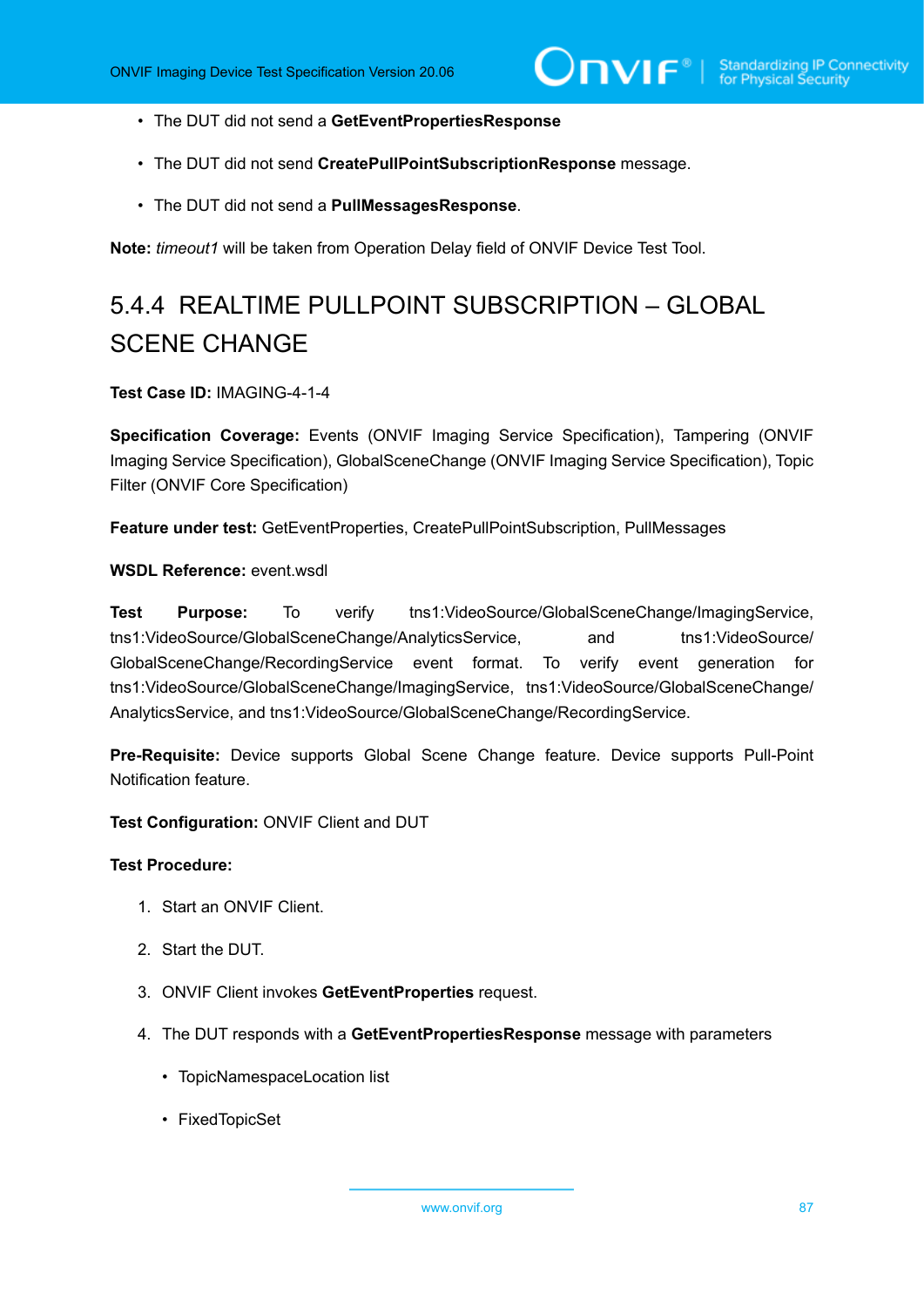# $\sum_{i} \prod_{j} \big\{ \big\}^{\mathbb{R}} \big| \sum_{i}^{\mathbb{S}}$  Standardizing IP Connectivity

- TopicSet =: *topicSet*
- TopicExpressionDialect list
- MessageContentFilterDialect list
- MessageContentSchemaLocation list
- 5. If *topicSet* does not contain at least one of the following topic, FAIL the test and skip other steps:
	- tns1:VideoSource/GlobalSceneChange/ImagingService
	- tns1:VideoSource/GlobalSceneChange/AnalyticsService
	- tns1:VideoSource/GlobalSceneChange/RecordingService
- 6. If *topicSet* contains **"tns1:VideoSource/GlobalSceneChange/ImagingService"** topic, ONVIF Client checks topic structure by following the procedure mentioned in [Annex A.3](#page-94-1) with the following input and output parameters
	- in *topicSet* TopicSet
	- in **"tns1:VideoSource/GlobalSceneChange/ImagingService"** topic to check
- 7. If *topicSet* contains **"tns1:VideoSource/GlobalSceneChange/AnalyticsService"** topic, ONVIF Client checks topic structure by following the procedure mentioned in [Annex A.3](#page-94-1) with the following input and output parameters
	- in *topicSet* TopicSet
	- in **"tns1:VideoSource/GlobalSceneChange/AnalyticsService"** topic to check
- 8. If *topicSet* contains **"tns1:VideoSource/GlobalSceneChange/RecordingService"** topic, ONVIF Client checks topic structure by following the procedure mentioned in [Annex A.3](#page-94-1) with the following input and output parameters
	- in *topicSet* TopicSet
	- in **"tns1:VideoSource/GlobalSceneChange/RecordingService"** topic to check
- 9. ONVIF Client invokes **CreatePullPointSubscription** with parameters
	- Filter.TopicExpression := all topics listed at step 5 and present in *topicSet* separated with '|' symbol (example: "tns1:VideoSource/ImageTooBlurry|tns1:VideoSource/ ImageTooBlurry/ImagingService|tns1:VideoSource/ImageTooBlurry/AnalyticsService| tns1:VideoSource/ImageTooBlurry/RecordingService")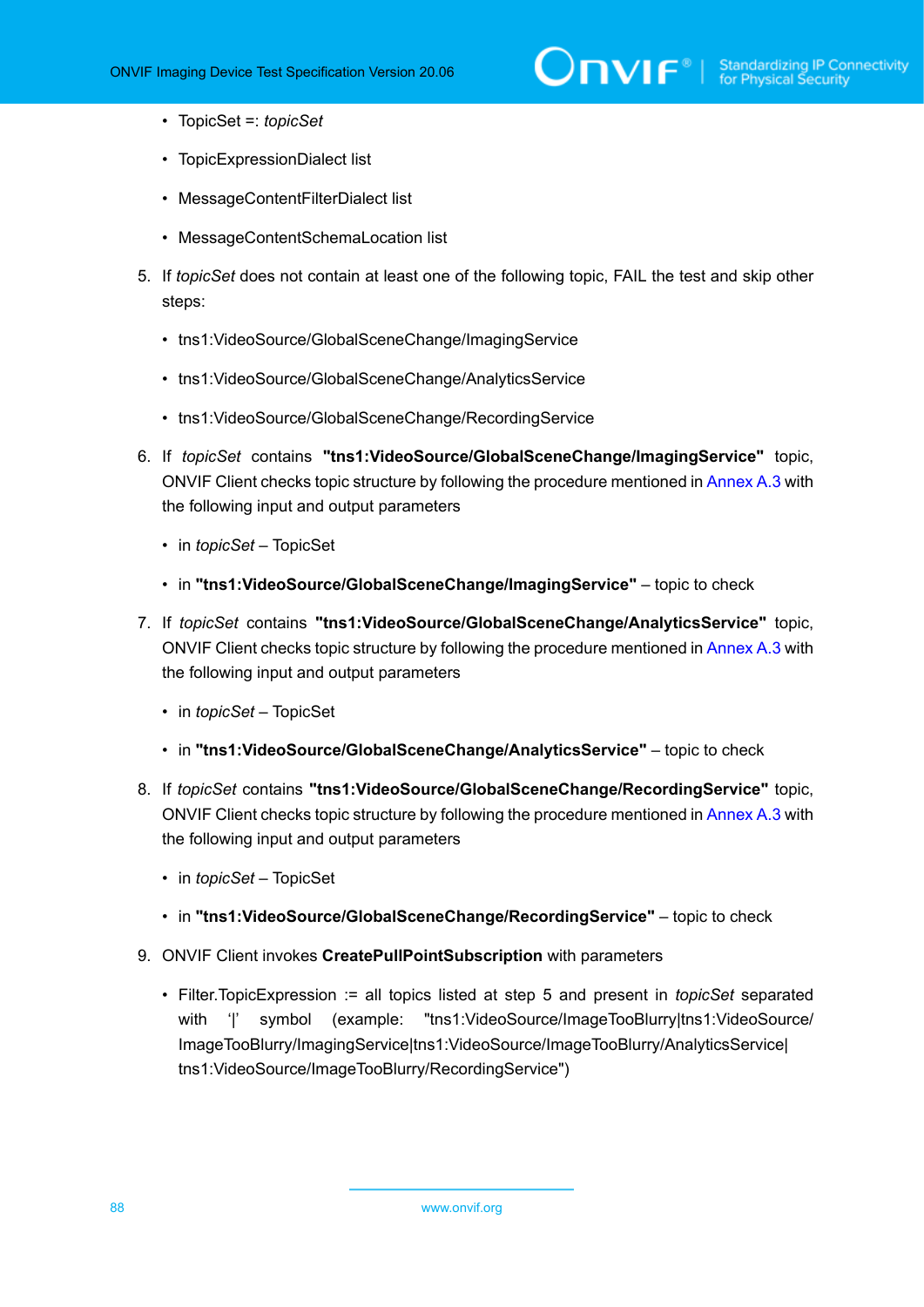ConcreteSet"

• Filter.TopicExpression.@Dialect:= "http://www.onvif.org/ver10/tev/topicExpression/

 $\bigcirc$   $\bigcap$   $\bigvee$   $\bigcirc$   $\bigcirc$   $\bigcirc$  Standardizing IP Connectivity

- 10.The DUT responds with a **CreatePullPointSubscriptionResponse** message with parameters
	- SubscriptionReference =: *s*
	- CurrentTime =: *ct*
	- TerminationTime =: *tt*
- 11. Until *timeout1* timeout expires, repeat the following steps:
	- 11.1. ONVIF Client waits for time *t* := min{(*tt-ct*)/2, 1 second}.
	- 11.2. ONVIF Client invokes **PullMessages** to the subscription endpoint s with parameters
		- Timeout := PT60S
		- MessageLimit := 1
	- 11.3. The DUT responds with **PullMessagesResponse** message with parameters
		- CurrentTime =: *ct*
		- TerminationTime =: *tt*
		- NotificationMessage list =: *notificationMessageList*
	- 11.4. If *notificationMessageList* is not empty, ONVIF Client executes the following:
		- 11.4.1. Set *notification* := the first Notification from *notificationMessageList*
		- 11.4.2. If *notification*.Topic value is not equal to one of topics from Filter.TopicExpression from CreatePullPointSubscription request, FAIL the test and skip other steps.
		- 11.4.3. If *notification*.Message.Message have PropertyOperation attribute with value is equal to "Initialized",ONVIF Client checks *notification* notification by following the procedure mentioned in [Annex A.4](#page-95-0) with the following input and output parameters.
		- in *notification* notification
	- 11.5. If *topicSet* contains **"tns1:VideoSource/GlobalSceneChange/ImagingService"** topic and *timeout1* expires for step 12 without NotificationMessage with topic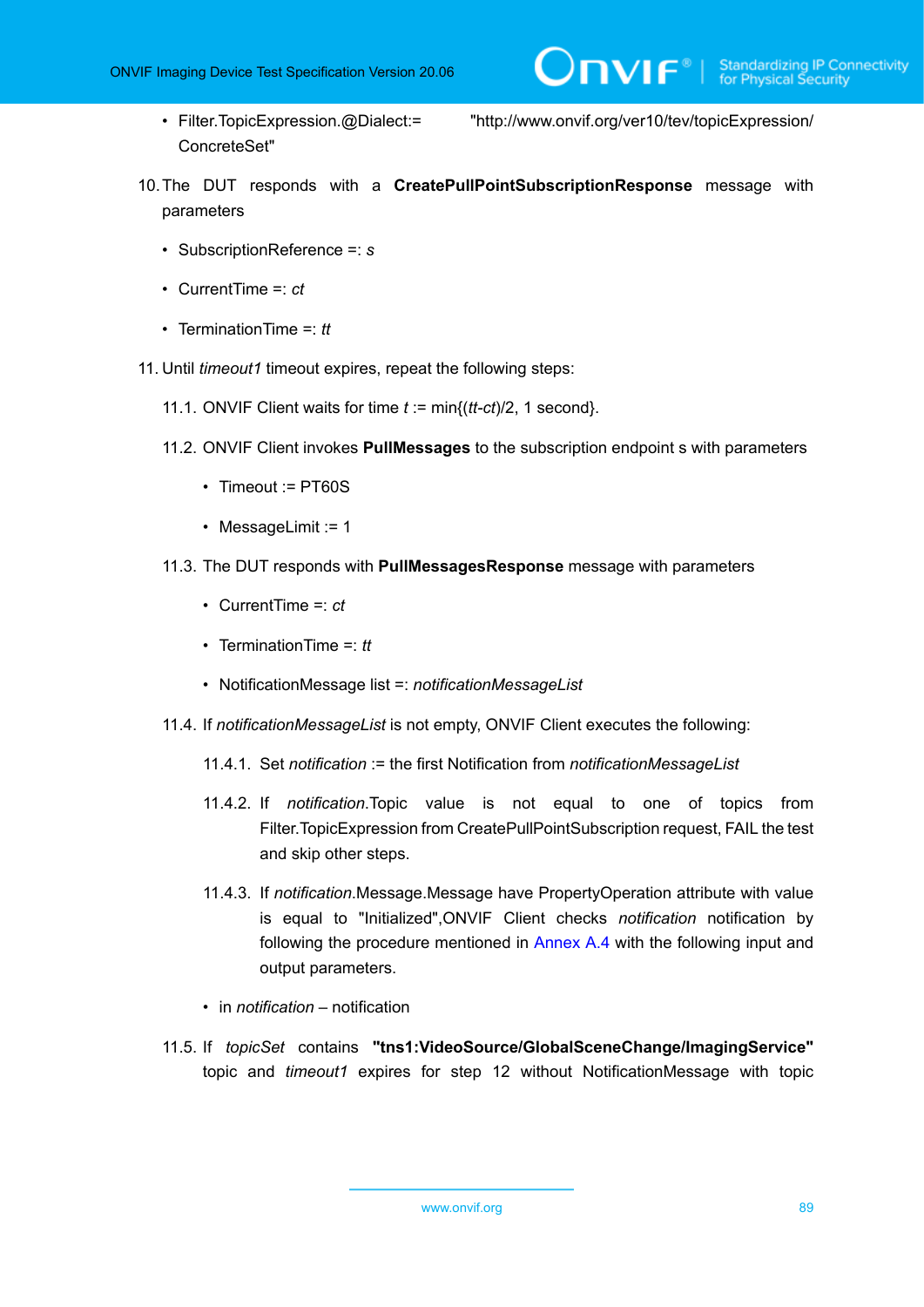value equals to "tns1:VideoSource/GlobalSceneChange/ImagingService" and with PropertyOperation = "Initialized", FAIL the test and skip other steps.

- 11.6. If *topicSet* contains **"tns1:VideoSource/GlobalSceneChange/AnalyticsService"** topic and *timeout1* expires for step 12 without NotificationMessage with topic value equals to "tns1:VideoSource/GlobalSceneChange/AnalyticsService" and with PropertyOperation = "Initialized", FAIL the test and skip other steps.
- 11.7. If *topicSet* contains **"tns1:VideoSource/GlobalSceneChange/RecordingService"** topic and *timeout1* expires for step 12 without NotificationMessage with topic value equals to "tns1:VideoSource/GlobalSceneChange/RecordingService" and with PropertyOperation = "Initialized", FAIL the test and skip other steps.
- 12.ONVIF Client sends an **Unsubscribe** to the subscription endpoint *s*.
- 13.The DUT responds with **UnsubscribeResponse** message.

#### **Test Result:**

#### **PASS –**

• DUT passes all assertions.

### **FAIL –**

- The DUT did not send a **GetEventPropertiesResponse**
- The DUT did not send **CreatePullPointSubscriptionResponse** message.
- The DUT did not send a **PullMessagesResponse**.

**Note:** *timeout1* will be taken from Operation Delay field of ONVIF Device Test Tool.

# 5.4.5 REALTIME PULLPOINT SUBSCRIPTION – MOTION ALARM

**Test Case ID:** IMAGING-4-1-5

**Specification Coverage:** Events (ONVIF Imaging Service Specification), MotionAlarm (ONVIF Imaging Service Specification), Topic Filter (ONVIF Core Specification)

**Feature under test:** GetEventProperties, CreatePullPointSubscription, PullMessages

**WSDL Reference:** event.wsdl

**Test Purpose:** To verify tns1:VideoSource/MotionAlarm, event format. To verify event generation for tns1:VideoSource/MotionAlarm.

90 www.onvif.org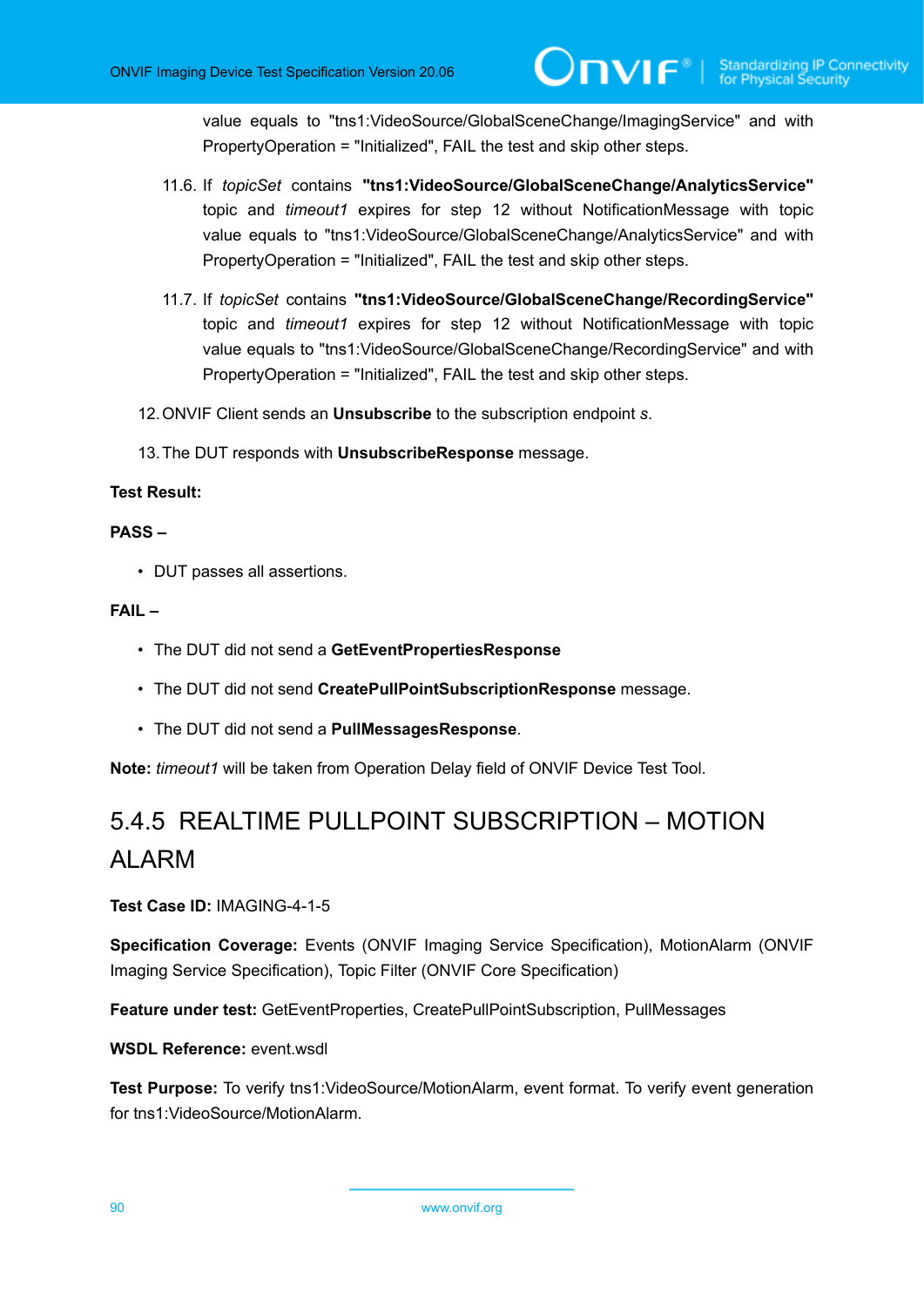

**Pre-Requisite:** Device supports Motion Alarm feature. Device supports Pull-Point Notification feature.

## **Test Configuration:** ONVIF Client and DUT

## **Test Procedure:**

- 1. Start an ONVIF Client.
- 2. Start the DUT.
- 3. ONVIF Client invokes **GetEventProperties** request.
- 4. The DUT responds with a **GetEventPropertiesResponse** message with parameters
	- TopicNamespaceLocation list
	- FixedTopicSet
	- TopicSet =: *topicSet*
	- TopicExpressionDialect list
	- MessageContentFilterDialect list
	- MessageContentSchemaLocation list
- 5. If *topicSet* does not contain tns1:VideoSource/MotionAlarm topic, FAIL the test and skip other steps.
- 6. ONVIF Client checks topic structure by following the procedure mentioned in [Annex A.3](#page-94-1) with the following input and output parameters
	- in *topicSet* TopicSet
	- in **"tns1:VideoSource/MotionAlarm"** topic to check
- 7. ONVIF Client invokes **CreatePullPointSubscription** with parameters
	- Filter.TopicExpression := "tns1:VideoSource/MotionAlarm"
	- Filter.TopicExpression.@Dialect:= "http://www.onvif.org/ver10/tev/topicExpression/ ConcreteSet"
- 8. The DUT responds with a **CreatePullPointSubscriptionResponse** message with parameters
	- SubscriptionReference =: *s*

www.onvif.org 31 and 32 and 32 and 32 and 32 and 32 and 32 and 33 and 34 and 35 and 36 and 36 and 37 and 37 and 37 and 37 and 37 and 37 and 37 and 37 and 37 and 37 and 37 and 37 and 37 and 37 and 37 and 37 and 37 and 37 an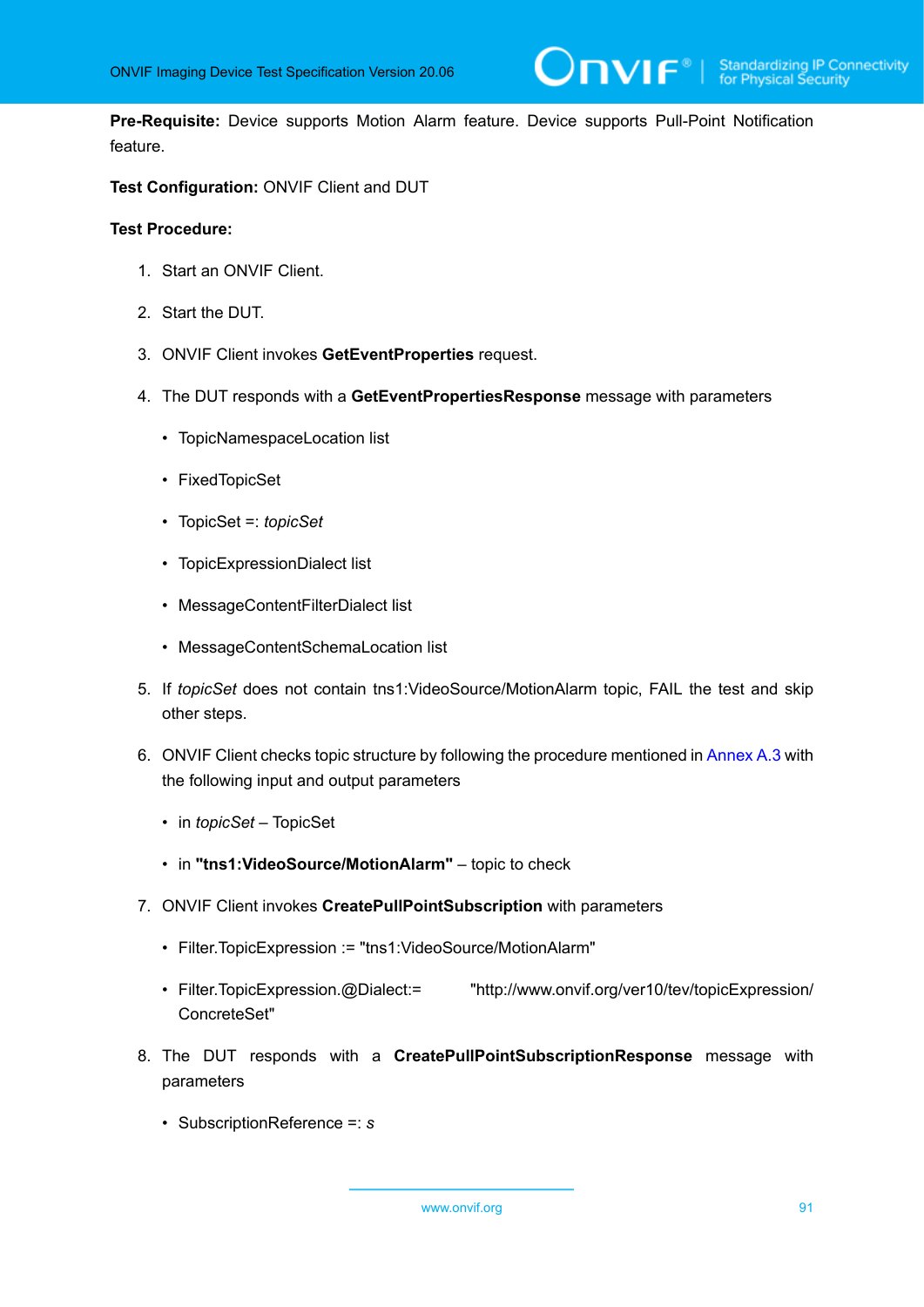- CurrentTime =: *ct*
- TerminationTime =: *tt*
- 9. Until *timeout1* timeout expires, repeat the following steps:
	- 9.1. ONVIF Client waits for time *t* := min{(*tt-ct*)/2, 1 second}.
	- 9.2. ONVIF Client invokes **PullMessages** to the subscription endpoint s with parameters
		- Timeout := PT60S
		- MessageLimit := 1
	- 9.3. The DUT responds with **PullMessagesResponse** message with parameters
		- CurrentTime =: *ct*
		- TerminationTime =: *tt*
		- NotificationMessage list =: *notificationMessageList*
	- 9.4. If *notificationMessageList* is not empty, ONVIF Client executes the following:
		- 9.4.1. Set *notification* := the first Notification from *notificationMessageList*
		- 9.4.2. If *notification*.Topic value is not equal to tns1:VideoSource/MotionAlarm, FAIL the test and skip other steps.
		- 9.4.3. If *notification*.Message.Message have PropertyOperation attribute with value is equal to "Initialized",ONVIF Client checks *notification* notification by following the procedure mentioned in [Annex A.4](#page-95-0) with the following input and output parameters.
		- in *notification* notification
	- 9.5. If *timeout1* expires for step 9 without NotificationMessage with topic value equals to "tns1:VideoSource/MotionAlarm" and with PropertyOperation = "Initialized", FAIL the test and skip other steps.
- 10.ONVIF Client sends an **Unsubscribe** to the subscription endpoint *s*.
- 11. The DUT responds with **UnsubscribeResponse** message.

### **Test Result:**

**PASS –**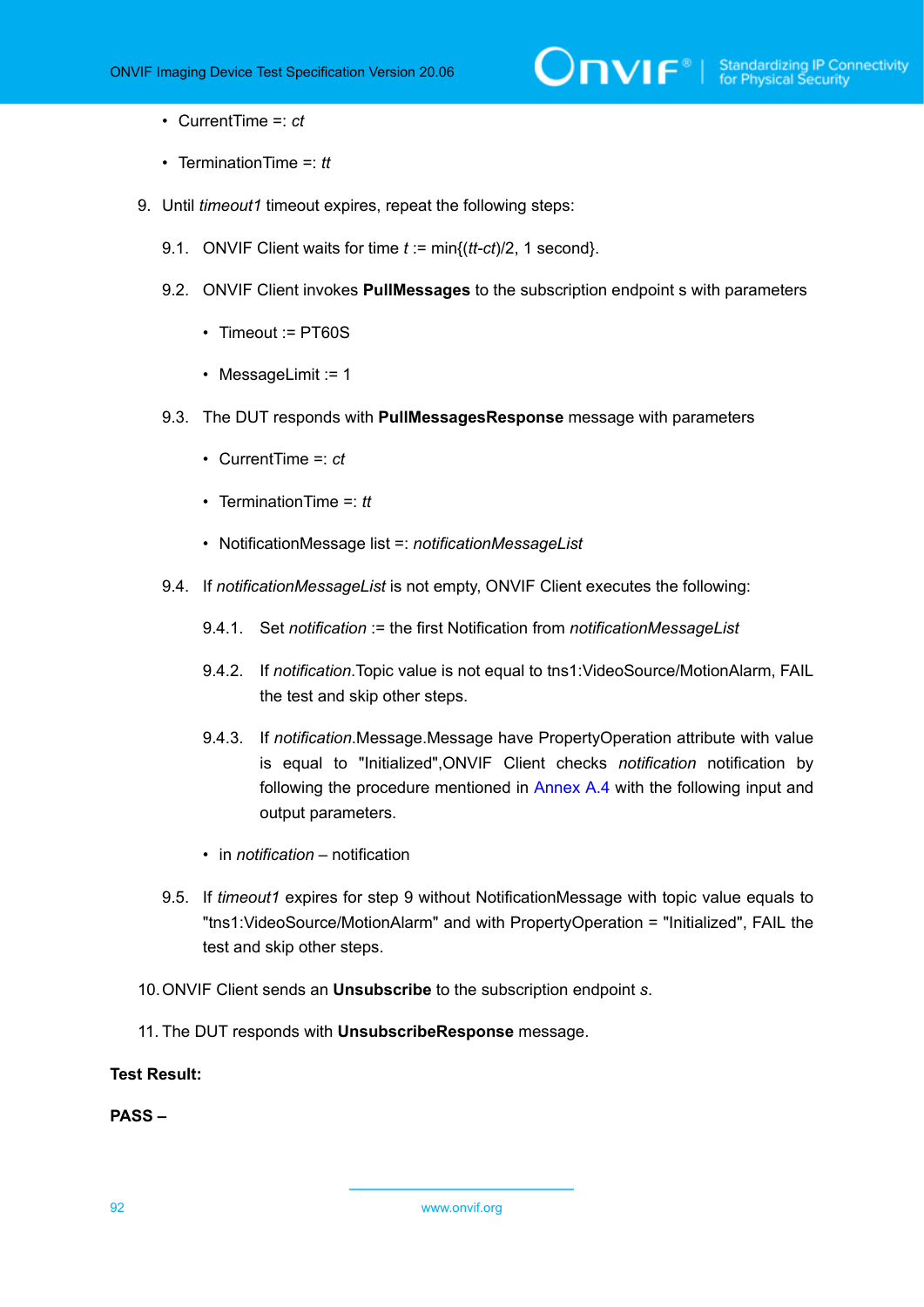

• DUT passes all assertions.

# **FAIL –**

- The DUT did not send a **GetEventPropertiesResponse**
- The DUT did not send **CreatePullPointSubscriptionResponse** message.
- The DUT did not send a **PullMessagesResponse**.

**Note:** *timeout1* will be taken from Operation Delay field of ONVIF Device Test Tool.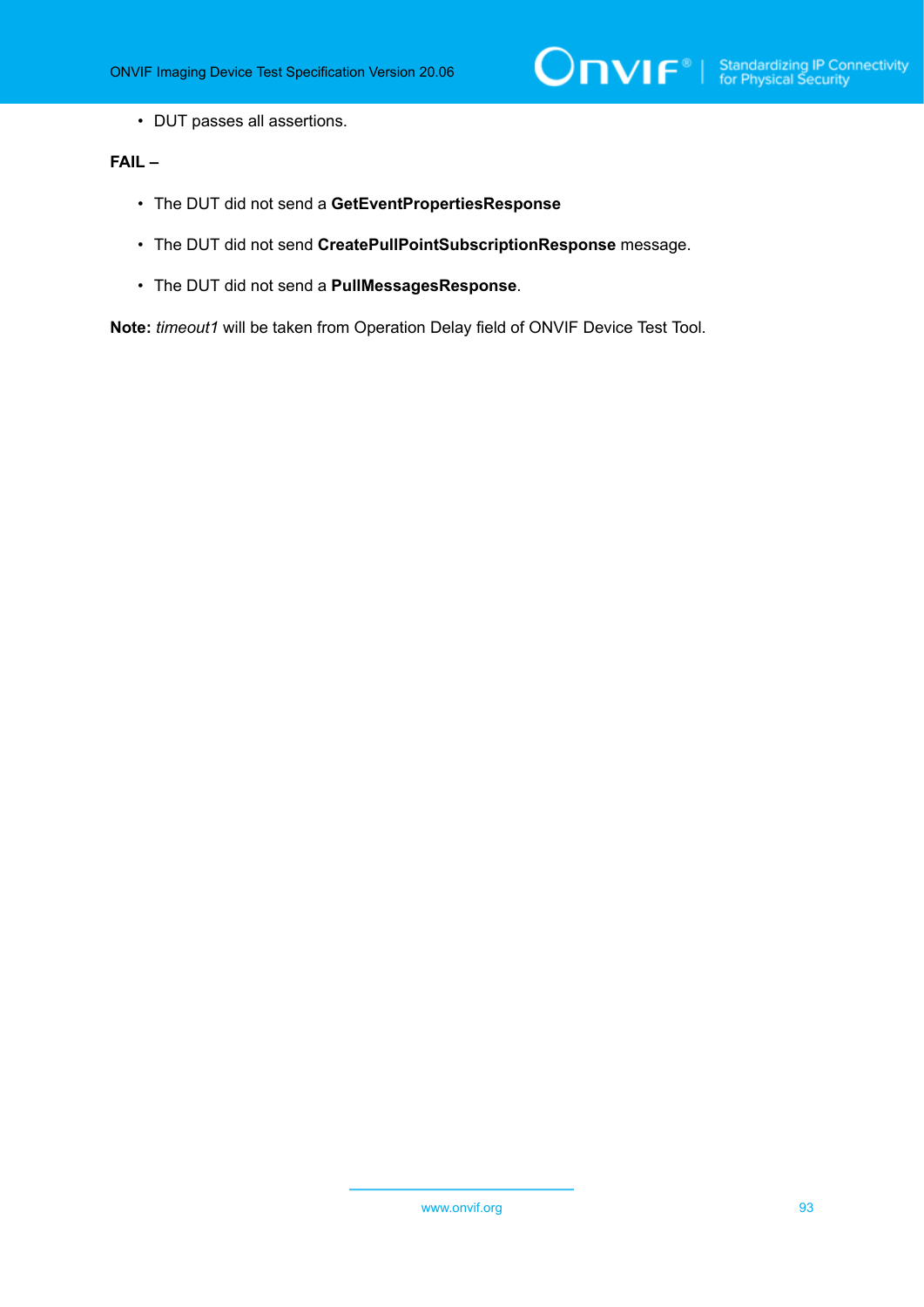# **Annex A Helper Procedures and Additional Notes**

# A.1 Get Video Sources

**Name:** HelperGetAndValidateVideoSources

**Procedure Purpose:** Helper procedure to get list of video sources with Imaging support.

**Pre-requisite:** Device IO Service or Media Service is received from the DUT. Imaging Service is received from the DUT.

**Input:** None.

**Returns:** List of Video Sources with Imaging support (*vsList*).

#### **Procedure:**

- 1. If Device IO Service is supported by the DUT:
	- 1.1. ONVIF Client invokes **GetVideoSources** request for Device IO Service.
	- 1.2. The DUT responds with **GetVideoSourcesResponse** message with parameters
		- Token list =: *videoSourceTokenList*
	- 1.3. Go to step [5.](#page-93-0)
- 2. ONVIF Client invokes **GetVideoSources** request for Media Service.
- 3. The DUT responds with **GetVideoSourcesResponse** message with parameters
	- VideoSources list =: *videoSourcesList*
- 4. Set *videoSourceTokenList* := list of @token from *videoSourcesList*.
- <span id="page-93-0"></span>5. If *videoSourceTokenList* is empty, FAIL the test and skip other steps.
- 6. If *videoSourceTokenList* contains only one item, add *videoSourceTokenList*[0] to the *vsList* list and skip other procedure steps.
- 7. For each Video Source token *token* in *videoSourceTokenList* repeat the following steps:
	- 7.1. ONVIF Client invokes **GetOptions** request with parameters
		- VideoSourceToken := *token*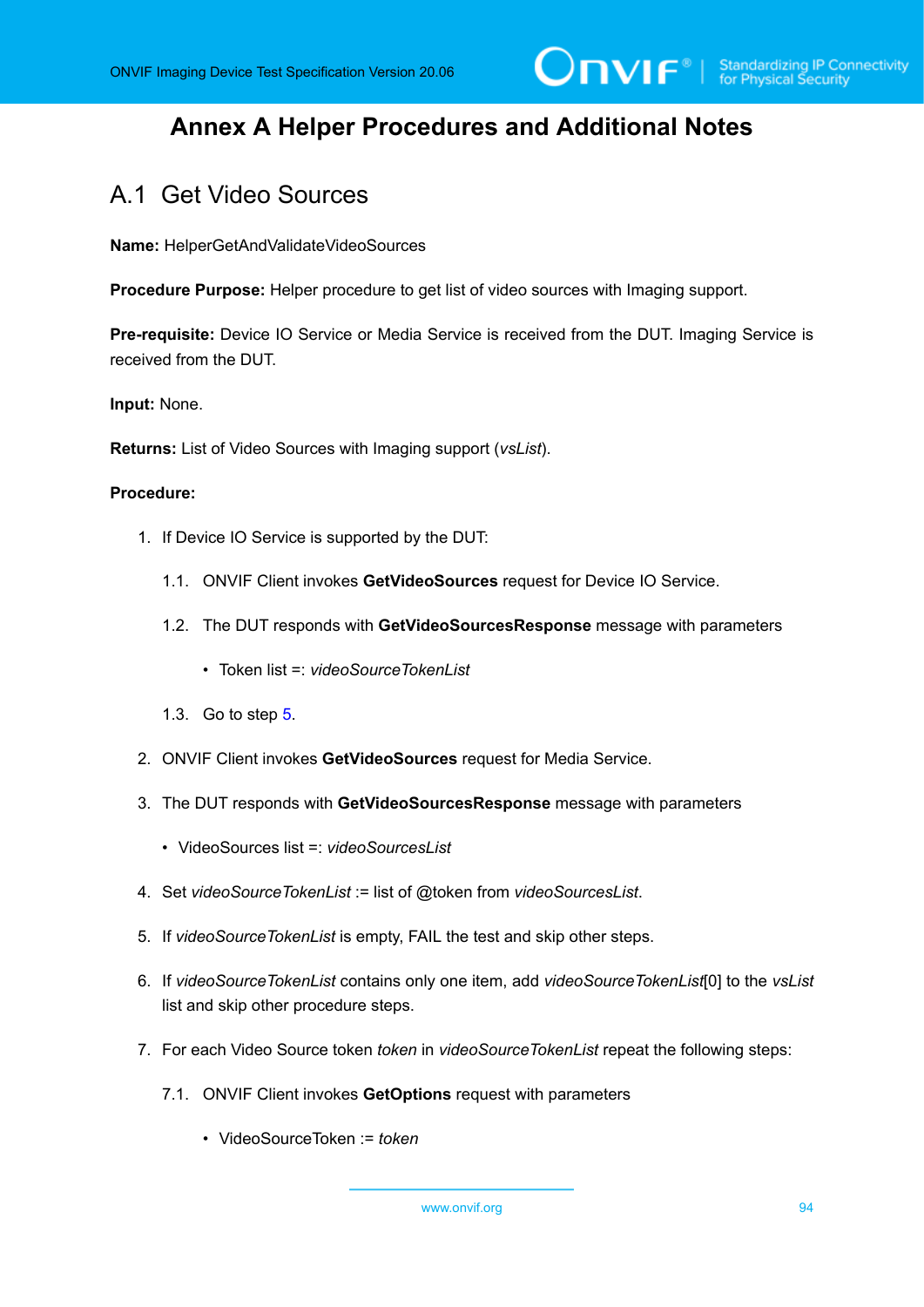- 7.2. The DUT returns **env:Receiver/ter:ActionNotSupported/ter:NoImagingForSource** SOAP 1.2 fault or the DUT responds with **GetOptionsResponse** message with parameters
	- ImagingOptions
- 7.3. If the DUT returns **GetOptionsResponse** message, add *token* to the *vsList* list.
- 8. If *vsList* is empty, FAIL the test and skip other steps.

## **Procedure Result:**

## **PASS –**

• DUT passes all assertions.

# **FAIL –**

- DUT did not send **GetVideoSourcesResponse** message.
- DUT did not send **GetOptionsResponse** message or **env:Receiver/ ter:ActionNotSupported/ter:NoImagingForSource** SOAP 1.2 fault.

# <span id="page-94-0"></span>A.2 Name and Token Parameters

There are following limitations on maximum length of Name and Token parameters that sell be used during tests by ONVIF Device Test Tool to prevent faults from DUT:

- 1. Name shall be less than or equal to 64 characters (only readable characters accepted).
- 2. Token shall be less than or equal to 64 characters (only readable characters accepted).
- 3. UTF-8 character set shall be used for Name and Token.

**Note:** these limitations will not be used, if ONVIF Device Test Tool reuses values that were received from the DUT.

# <span id="page-94-1"></span>A.3 Check Imaging Topic structure in GetEventPropertiesResponse

**Name:** HelperCheckImagingTopic

**Procedure Purpose:** Helper procedure to check structure of Imaging Topic in GetEventPropertiesResponse.

www.onvif.org 35